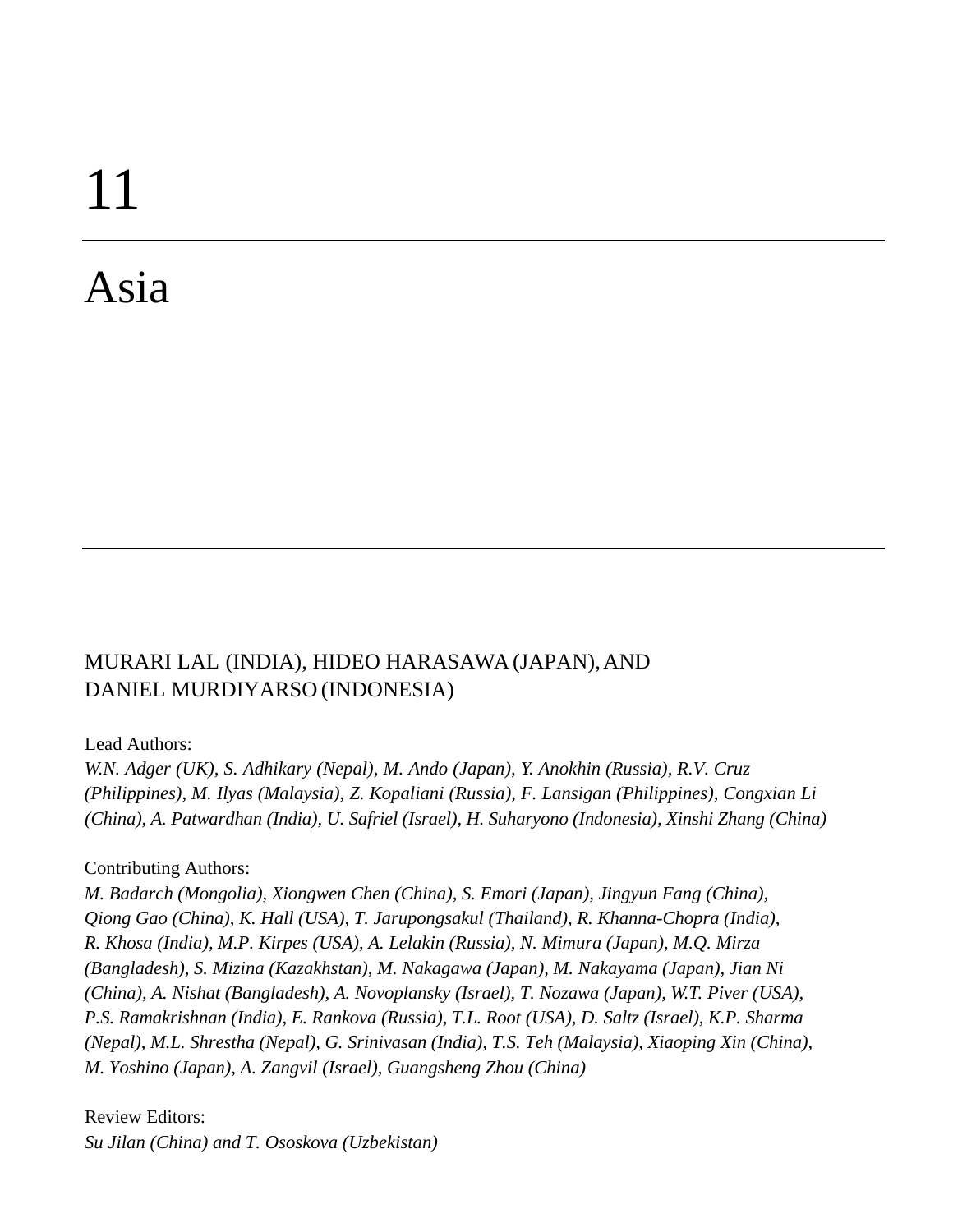# **CONTENTS**

| <b>Executive Summary</b>                      | 535 |
|-----------------------------------------------|-----|
| 11.1. The Asian Region                        | 539 |
| 11.1.1. Background                            | 539 |
| 11.1.2. Physical and Ecological Features      | 539 |
| 11.1.2.1. Regional Zonation                   | 539 |
| 11.1.2.2. Trends and Variability              |     |
| in Key Climate Variables                      | 541 |
| 11.1.2.3. Extreme Events and                  |     |
| Severe Weather Systems                        | 543 |
| 11.1.3. Scenarios of Future Climate Change    | 544 |
| 11.1.3.1. Surface Air Temperature             | 544 |
| 11.1.3.2. Diurnal Temperature Range           | 547 |
| 11.1.3.3. Precipitation                       | 548 |
| 11.1.3.4. High-Resolution Climate             |     |
| <b>Change Experiments</b>                     | 550 |
| 11.1.4. Sensitivity, Key Vulnerabilities,     |     |
| and Adaptability                              | 551 |
| 11.1.4.1. Sensitivity and Key Vulnerabilities | 551 |
| 11.1.4.2. Adaptability                        | 552 |
| 11.2. Key Regional Concerns                   | 552 |
| 11.2.1. Ecosystems and Biodiversity           | 553 |
| 11.2.1.1. Mountain and Highland Systems       | 553 |
| 11.2.1.2. Lakes/Streams, Rivers, and Glaciers | 553 |
| 11.2.1.3. Forests, Grasslands,                |     |
| and Rangelands                                | 554 |
| 11.2.1.4. Drylands                            | 554 |
| 11.2.1.5. Cryosphere and Permafrost           | 555 |
| 11.2.1.6. Protected Areas and                 |     |
| <b>Risks to Living Species</b>                | 555 |
| 11.2.2. Agriculture and Food Security         | 556 |
| 11.2.2.1. Production Systems                  | 556 |
| 11.2.2.2. Grain Supply and Demand in Asia     | 558 |
| 11.2.2.3. Food Security                       | 560 |
| 11.2.3. Hydrology and Water Resources         | 562 |
| 11.2.3.1. Water Availability                  | 562 |
| 11.2.3.2. Water Needs and Management          |     |
| Implications                                  | 565 |
|                                               |     |

|                   | 11.2.4. Oceanic and Coastal Ecosystems         | 566 |
|-------------------|------------------------------------------------|-----|
|                   | 11.2.4.1. Oceans and Coastal Zones             | 566 |
|                   | 11.2.4.2. Deltas, Estuarine,                   |     |
|                   | and Other Coastal Ecosystems                   | 567 |
|                   | 11.2.4.3. Coral Reefs                          | 567 |
|                   | 11.2.4.4. Fisheries and Aquaculture            | 568 |
|                   | 11.2.4.5. Tropical Cyclone and Storm Surges    | 568 |
|                   | 11.2.4.6. Potential Impacts and                |     |
|                   | <b>Coastal Zone Management</b>                 | 569 |
|                   | 11.2.5. Human Health                           | 570 |
|                   | 11.2.5.1. Thermal Stress and                   |     |
|                   | Air Pollution-Related Diseases                 | 570 |
|                   | 11.2.5.2. Vector-Borne Diseases                | 570 |
|                   | 11.2.5.3. Diseases Resulting from              |     |
|                   | Higher UV-B Exposures                          | 571 |
|                   | 11.2.5.4. Other Diseases                       | 571 |
|                   | 11.2.6. Human Dimensions                       | 572 |
|                   | 11.2.6.1. Climate Extremes and Migration       | 572 |
|                   | 11.2.6.2. Infrastructure Linkages              | 572 |
|                   | 11.2.6.3. Industry, Energy, and Transportation | 572 |
|                   | 11.2.6.4. Financial Aspects                    | 573 |
|                   | 11.3. Vulnerability and Adaptation Potential   | 574 |
|                   | 11.3.1. Resilience of Resources,               |     |
|                   | Populations, and Infrastructure                | 574 |
|                   | 11.3.2. Regional and Sectoral Strategies       | 576 |
|                   | 11.3.2.1. Boreal Asia                          | 576 |
|                   | 11.3.2.2. Arid and Semi-Arid Asia              | 576 |
|                   | 11.3.2.3. Temperate Asia                       | 576 |
|                   | 11.3.2.4. Tropical Asia                        | 577 |
|                   | 11.3.3. Institutional and Financial Barriers   | 578 |
| 11.4. Synthesis   |                                                | 578 |
|                   | 11.4.1. Key Observations and Uncertainties     | 578 |
|                   | 11.4.2. Future Needs                           | 580 |
| <b>References</b> |                                                | 581 |
|                   |                                                |     |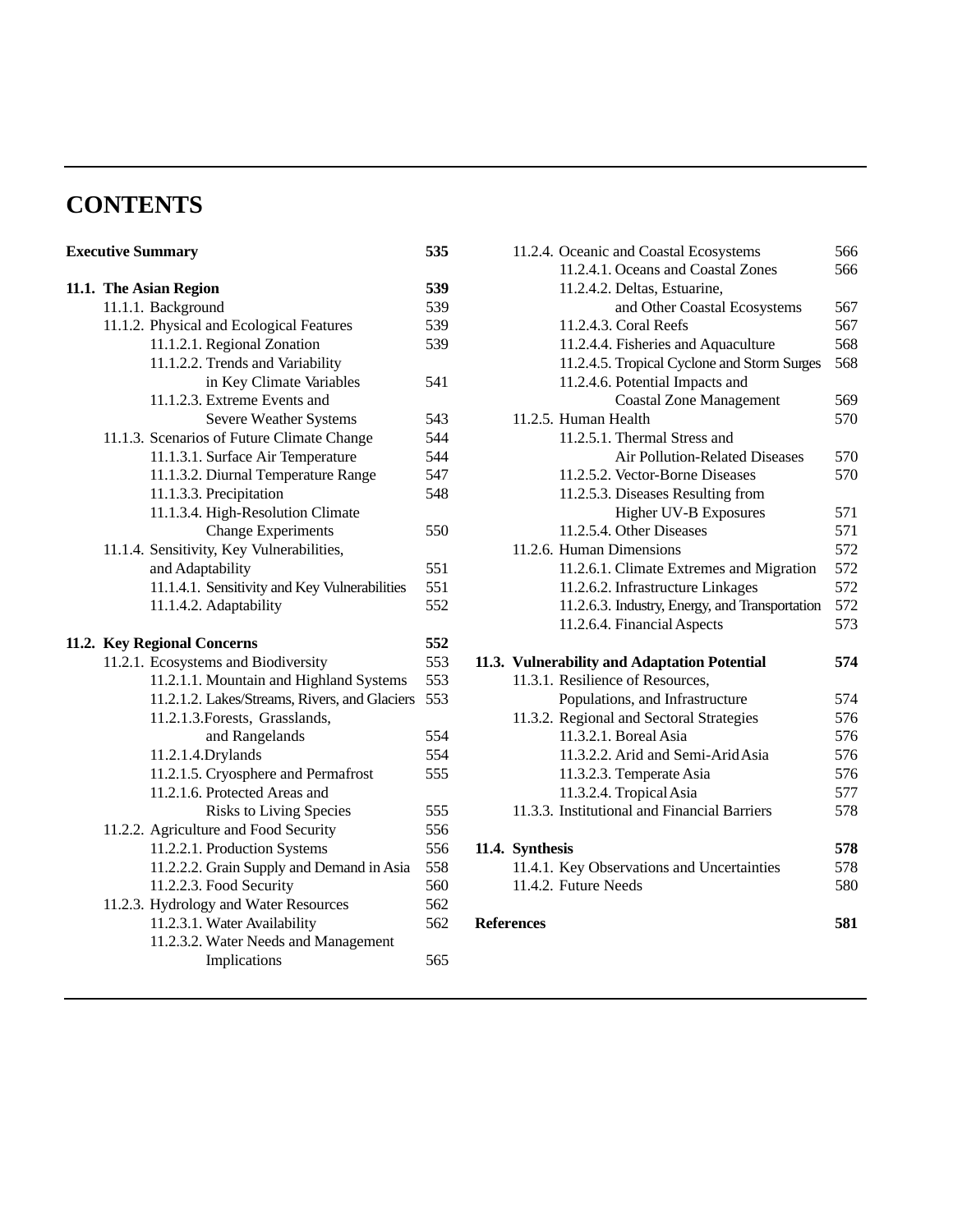### **EXECUTIVE SUMMARY**

#### **Will the Climate in Asia Change?**

Continuing emissions of greenhouse gases from human activities are likely to result in significant changes in mean climate and its intraseasonal and interannual variability in the Asian region. Given the current state of climate modeling, projections of future regional climate have only limited confidence. Currently available general circulation models (GCMs) suggest that the area-averaged annual mean warming would be about 3°C in the decade of the 2050s and about 5°C in the decade of the 2080s over the land regions of Asia as a result of future increases in atmospheric concentration of greenhouse gases. Under the combined influence of greenhouse gas and sulfate aerosols, surface warming would be restricted to about 2.5°C in the 2050s and about 4°C in the 2080s. In general, projected warming over Asia is higher during Northern Hemisphere (NH) winter than during summer for both time periods. The rise in surface air temperature is likely to be most pronounced over boreal Asia in all seasons. GCM simulations project relatively more pronounced increases in minimum temperature than in maximum temperature over Asia on an annual mean basis, as well as during winter, hence a decrease in diurnal temperature range (DTR). During summer, however, an increase in DTR is projected, suggesting that the maximum temperature would have more pronounced increases relative to the minimum temperature. The summertime increase in DTR over central Asia is likely to be significantly higher relative to that in other regions.

In general, all GCMs simulate an enhanced hydrological cycle and an increase in area-averaged annual mean rainfall over Asia. An annual mean increase in precipitation of approximately 7% in the 2050s and approximately 11% in the 2080s over the land regions of Asia is projected from future increases in atmospheric concentration of greenhouse gases. Under the combined influence of greenhouse gases and sulfate aerosols, the projected increase in precipitation is limited to about 3% and 7% in the 2050s and 2080s, respectively. The projected increase in precipitation is greatest during NH winter for both time periods. The increase in annual and winter mean precipitation is projected to be highest in boreal Asia; as a consequence, the annual runoff of major Siberian rivers is expected to increase significantly. Although area-averaged annual mean precipitation is projected to increase in temperate Asia, a decline in summer precipitation is likely over the central parts of arid and semi-arid Asia. Because the rainfall over this region is already low, severe water-stress conditions—leading to expansion of deserts—are quite possible, with rises in surface air temperature and depletion of soil moisture. GCMs show high uncertainty in future projections of winter and summer precipitation over south Asia (with or without aerosol forcings). Because much of tropical Asia is intrinsically linked with the annual monsoon cycle, research into a better understanding of the future behavior of the monsoon and its variability is warranted.

#### **Is Asia Vulnerable to Projected Climate Change?**

Climate change-induced vulnerabilities in Asia have to be understood against the backdrop of the physical, economic, and social environment of the countries in the region. They not only provide benchmarks against which vulnerabilities are to be assessed but also the potential for adaptation to them. The socioeconomic environment of many countries in Asia is characterized by high population density and relatively low rates of economic growth. Surface water and groundwater resources in Asian countries play vital roles in forestry, agriculture, fisheries, livestock production, and industrial activity. The water and agriculture sectors are likely to be most sensitive to climate change-induced impacts in Asia. Forest ecosystems in boreal Asia would suffer from floods and increased volume of runoff associated with melting of permafrost regions. The dangerous processes of permafrost degradation resulting from global warming strengthen the vulnerability of all relevant climate-dependent sectors affecting the economy in high-latitude Asia. Although the frequency and severity of floods eventually would increase in many countries of Asia, arid and semi-arid regions of Asia could experience severe water-stress conditions. The stresses of climate change are likely to disrupt the ecology of mountain and highland systems in Asia. Major changes in high-elevation ecosystems of Asia can be expected as a consequence of the impacts of climate change. Many species of mammals and birds and a large population of many other species in Asia could be exterminated as a result of the synergistic effects of climate change and habitat fragmentation. Glacial melt also is expected to increase under changed climate conditions, which would lead to increased summer flows in some river systems for a few decades, followed by a reduction in flow as the glaciers disappear.

Agricultural productivity in Asia is likely to suffer severe losses because of high temperature, severe drought, flood conditions, and soil degradation; food security of many developing countries in the region would be under tremendous threat. There are likely to be large-scale changes in productivity of warmwater and coolwater fish in many countries in Asia. Sea-level rise would cause large-scale inundation along the vast Asian coastline and recession of flat sandy beaches. The ecological security of mangroves and coral reefs around Asia would be put at risk.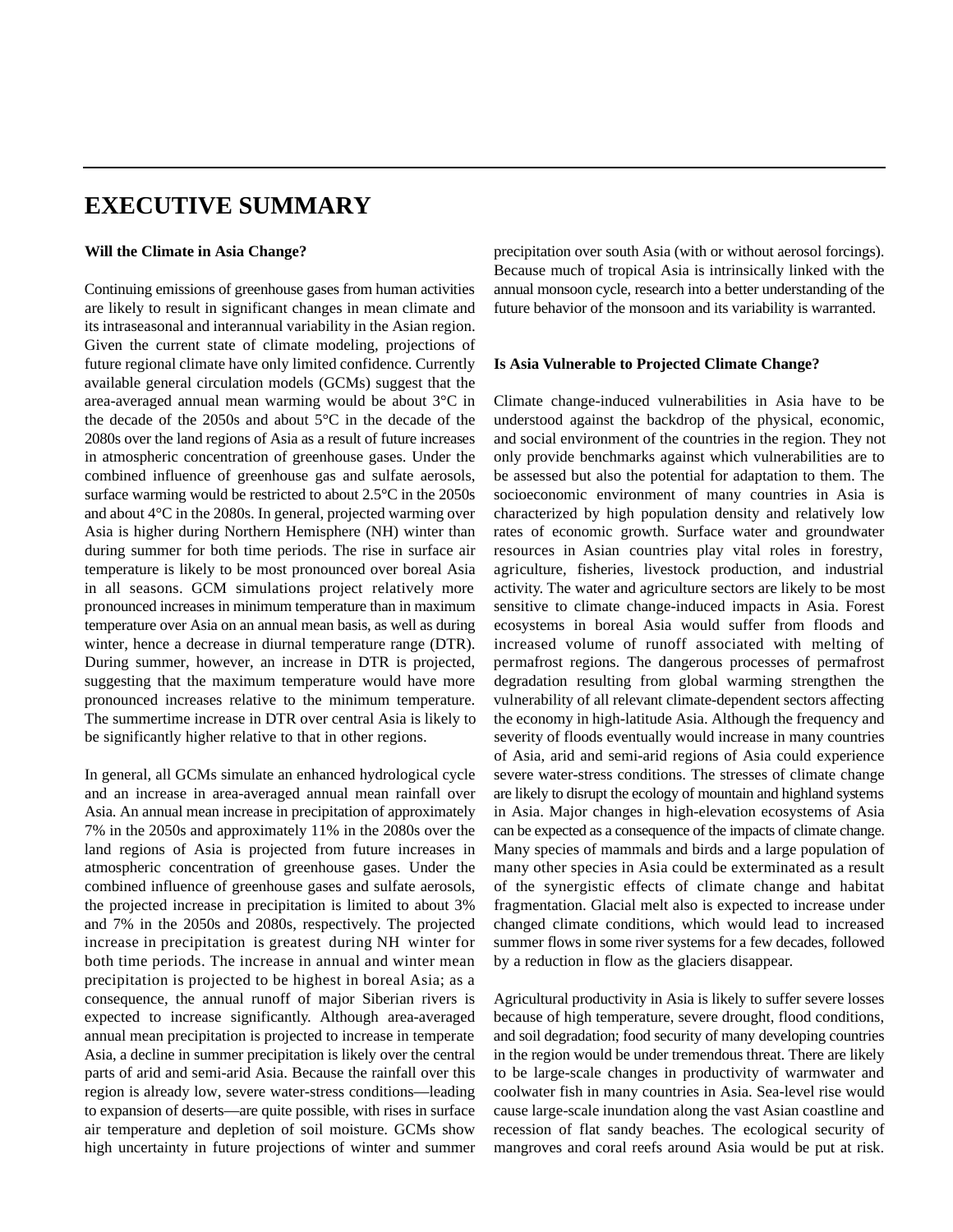The monsoons in tropical Asia could become more variable if El Niño-Southern Oscillation (ENSO) events become stronger and more frequent in a warmer atmosphere. Countries in temperate and tropical Asia are likely to have increased exposure to extreme events, including forest die-back and increased fire risk, typhoons and tropical storms, floods and landslide, and severe vector-borne diseases.

#### **Major Risks in Asia from Climate Change**

Based on present scientific research, the following risks linked to changes in climate and its variability for Asia are identified:<sup>1</sup>

- The dangerous processes of permafrost degradation resulting from global warming would increase the vulnerability of many climate-dependent sectors affecting the economy in boreal Asia. \*\*\*
- Surface runoff increases during spring and summer periods would be pronounced in boreal Asia. \*\*\*
- The frequency of forest fires is expected to increase in boreal Asia. \*\*\*
- The large deltas and coastal low-lying areas of Asia could be inundated by sea-level rise. \*\*\*\*
- The developing countries of temperate and tropical Asia already are quite vulnerable to extreme climate events such as droughts and floods; climate change and its variability could exacerbate these vulnerabilities. \*\*\*\*
- Increased precipitation intensity, particularly during the summer monsoon, could increase flood-prone areas in temperate and tropical Asia. There is a potential for drier conditions in arid and semi-arid Asia during summer, which could lead to more severe droughts. \*\*\*
- Freshwater availability is expected to be highly vulnerable to anticipated climate change. \*\*\*\*
- Tropical cyclones could become more intense. Combined with sea-level rise, this impact would result in enhanced risk of loss of life and properties in coastal low-lying areas of cyclone-prone countries of Asia. \*\*\*
- Crop production and aquaculture would be threatened by a combination of thermal and water stresses, sealevel rise, increased flooding, and strong winds associated with intense tropical cyclones. \*\*\*\*
- Warmer and wetter conditions would increase the potential for a higher incidence of heat-related and infectious diseases in tropical and temperate Asia. \*\*\*
- Climate change would exacerbate threats to biodiversity resulting from land-use/cover change and population pressure in Asia.\*\*\*

#### **Adaptation to Climate Change in Asia**

The impacts of climate change are likely to be felt most severely in the majority of developing countries of Asia because of resource and infrastructure constraints (e.g., disparities in income level, technological gaps). These countries must develop and implement incremental adaptation strategies and policies to exploit "no regret" measures and "win-win" options. Detailed and reliable regional scenarios of climate change must be developed and used in rigorous vulnerability analysis (e.g., low-probability/high-consequence events vs. high-probability/ high-consequence events, risk perceptions). To understand which adaptation opportunities will be most cost-effective and have the greatest value, emphasis must be given to characteristics of system vulnerability such as resilience, critical thresholds, and coping ranges, which are highly dependent on regions and nations.

It is important to consider climate change in planning, designing, and implementing development activities in climate-sensitive resources for Asia, particularly where:

- Climate change may cause irreversible or catastrophic *impacts*
- Decisions with a long lifetime, such as building of infrastructure, are being made
- Development trends such as development of low-lying coastal areas increase vulnerability to climate change.

Two general strategies on adaptation can be used. The first is a macro strategy that involves rapid development. Sustainable and equitable development will increase income levels, education, and technical skills and improve public food distribution, disaster preparedness and management, and health care systems in developing countries of Asia. All of these changes could substantially enhance social capital and reduce the vulnerability of these countries to climate change.

The second strategy is a micro strategy that involves modifying the management of sectors that are most sensitive to climate change. This approach entails developing new institutions or modifying existing institutions related to these sectors that promote rather than discourage adaptation to climate change. It also involves modifying climate-sensitive infrastructures that are already planned or implemented or other long-term decisions that are sensitive to climate to incorporate the risks of climate change.

Based on the foregoing principles, specific adaptation strategies for countries in the Asian region have been identified in the relevant sectors (e.g., water resources, agriculture and food security, coastal resources, human health, and ecosystems and biodiversity). These strategies are summarized in Box 11-1.

Each subregion has its priority adaptation sector for its own situation. Food security, disaster preparedness and management, soil conservation, and human health sectors also appear to be crucial for countries with large populations (e.g., China, India,

<sup>1</sup>Uncertainties in observations, mechanisms, and scenarios are identified with a five-point scale, from "very low confidence"  $(*)$ to "very high confidence" (\*\*\*\*\*). The confidence scale has the following probability range:  $VL = Very Low (< 5\% \text{ probability});$ L = Low (5–33%); M = Medium (33–67%); H = High (67–95%); and  $VH = V$ ery High (>95%).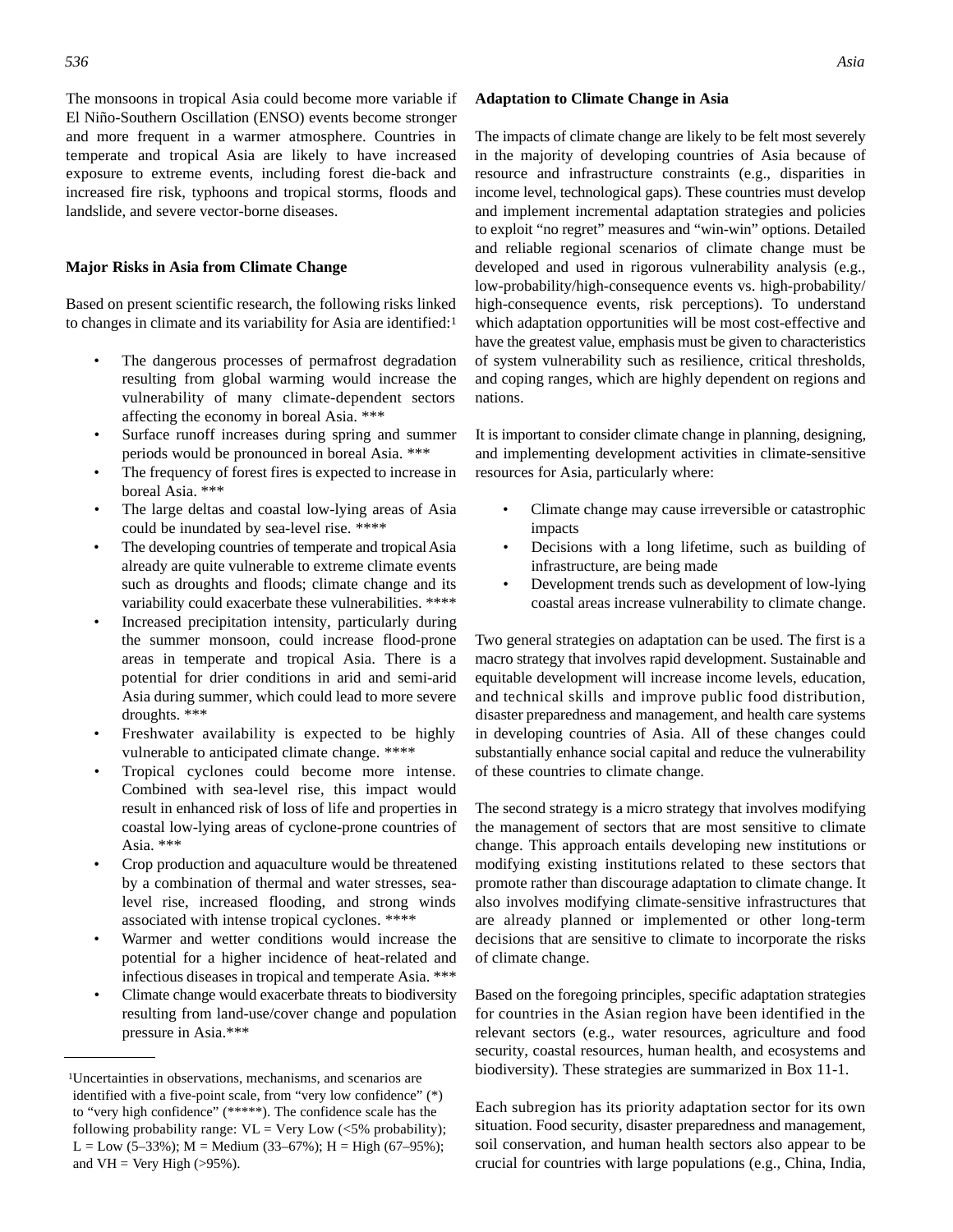#### **Box 11-1. Summary of Potential Sector-Wide Adaptation Options for Subregions of Asia**

#### *Agriculture*

- *Boreal Asia:* Adopt suitable crops and cultivars; make optimum use of fertilizers and adaptation of agro-technologies.
- *Arid and Semi-Arid Asia*: Shift from conventional crops to intensive greenhouse agriculture/aquaculture; protect against soil degradation.
- *Temperate Asia:* Adopt heat-resistant crops, water-efficient cultivars with resistance to pests and diseases, soil conservation.
- *Tropical Asia*: Adjust cropping calendar and crop rotation; develop and promote use of high-yielding varieties and sustainable technological applications.

#### *Water Resources*

- *Boreal Asia*: Develop flood-protection systems in north Asia (required because of permafrost melting and increased streamflow volume/surface runoff); enhance management of international rivers.
- *Arid and Semi-Arid Asia*: Enhance conservation of freshwater supply as option for extreme water-stress conditions.
- *Temperate Asia*: Flood and drought control measures required; improve flood warning and forecasting systems, including disaster management.
- *Tropical Asia*: Develop flood- and drought-control management systems; reduce future developments in floodplains; use appropriate measures for protection against soil erosion; conserve groundwater supply, water impoundments, and efficient water resource systems.

#### *Ecosystems and Biodiversity*

- Assess risks to endemic species and ecosystems.
- Introduce integrated ecosystem planning and management.
- Reduce habitat fragmentation and promote development of migration corridors and buffer zones.
- Encourage mixed-use strategies.
- Prevent deforestation and conserve natural habitats in climatic transition zones inhabited by genetic biodiversity of potential for ecosystem restoration.

#### *Coastal Resources*

- *Boreal Asia*: Modify infrastructures to accommodate sea-level rise.
- *Arid and Semi-Arid Asia*: Protect lakes and water reservoirs; develop aquaculture farming techniques.
- *Temperate Asia*: Follow setback examples for new coastal development; evaluate coastal subsidence rates in sensitive coastal regions; prepare contingency plans for migration in response to sea-level rise; improve emergency preparedness for weather extremes (e.g., typhoons and storm surges).
- *Tropical Asia*: Protect wetlands and allow for migration; prepare contingency plans for migration in response to sealevel rise; improve emergency preparedness for weather extremes (e.g., cyclones and storm surges); evaluate coastal subsidence rates in sensitive coastal regions.
- *Common Adaptation*: Implement coastal zone management; protect marine resources.

#### *Human Health*

- Build heat-resistant urban infrastructures and take additional measures to reduce air and water pollution.
- Adapt technological/engineering solutions to prevent vector-borne diseases/epidemics.
- Improve health care system, including surveillance, monitoring, and information dissemination.
- Improve public education and literacy rate in various communities.
- Increase infrastructure for waste disposal.
- Improve sanitation facilities in developing countries.

#### *Cross-Cutting Issues*

- Continue monitoring and analysis of variability and trends in key climatic elements.
- Improve weather forecasting systems in the region.
- Improve and implement reforms on land-use planning.
- Apply new techniques for confident projection of regional climate change and its variability, including extreme events.
- Improve coordination of climate change adaptation activities among countries in the region.
- Keep the nongovernmental organization (NGO) community and the public aware of developments on risks of climate change and involve them in planning, adaptation, and mitigation strategies.
- Take advantage of traditional knowledge in planning for the future.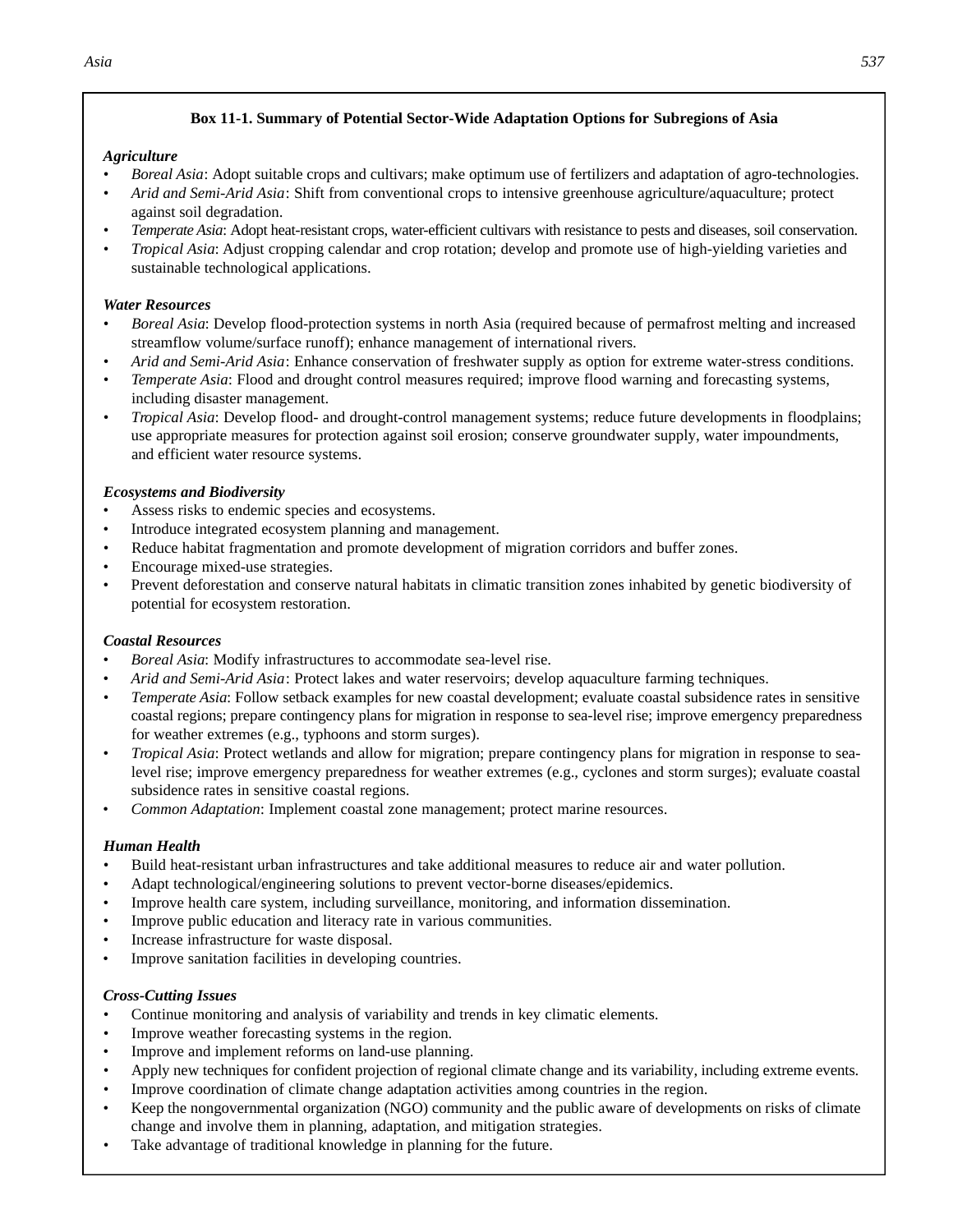Bangladesh). Adaptations proposed for human health, which essentially involve improving the health care system, are changes that are needed anyway to address the current human health situation in many Asian countries. Adaptations to deal with sea-level rise, potentially more intense cyclones, and threats to ecosystems and biodiversity should be considered high priority in temperate and tropical Asian countries.

The design of an optimal adaptation program in any country would have to be based on comparison of damages avoided with costs of adaptation. Other factors also should enter the decisionmaking process, such as the impacts of policies on society in terms of employment generation and opportunities, improved air and water quality, and the impacts of policies on broader concerns for equitable and sustainable development.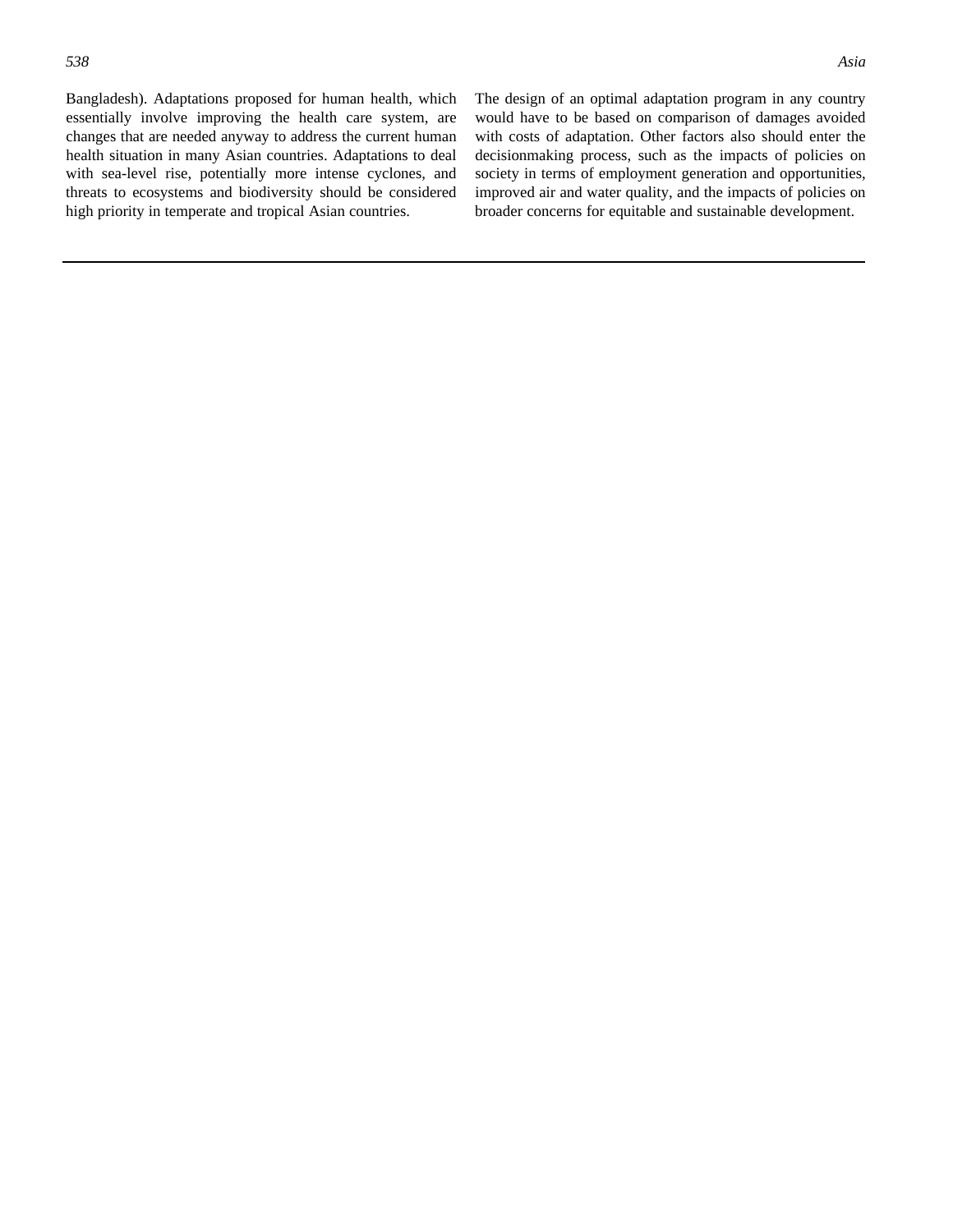#### **11.1. The Asian Region**

#### *11.1.1. Background*

Following publication of its Second Assessment Report (SAR) and on recommendation of the Subsidiary Body for Scientific and Technological Advice of the Conference of the Parties, the Intergovernmental Panel on Climate Change (IPCC) published its *Special Report on the Regional Impacts of Climate Change* in early 1998, providing assessments of the vulnerability of natural ecosystems, socioeconomic sectors, and human health to climate change for 10 regions of the globe (IPCC, 1998). That Special Report served as guidance material, illustrating for the first time the potential character and magnitude of region-specific impacts—though often in qualitative sense only, based on a diverse range of methods and tools.

Akey message of the regional assessments in that report was that "many systems and policies are not well adjusted even to today's climate and climate variability." Several examples cited, based on information gathered during country study and other projects, demonstrate current vulnerability in the Asian region as a result of increasing risks to human life and property from floods, storms, and droughts in recent decades. The report suggests that, as a consequence of climate change, there could be a large reduction in the area and productivity of forests in boreal Asia. In arid and semi-arid regions of Asia, water shortage—already a limiting factor for ecosystems, food and fiber production, human settlements, and human health—may be exacerbated by climate change. Limited water supplies and land degradation problems are likely to threaten the food security of some countries in this region. Major changes in the composition and distribution of vegetation types of semi-arid areas—for example, grasslands, rangelands, and woodlands—are anticipated. In temperate Asia, changes in temperature and precipitation may result in altered growing seasons and boundary shifts between grasslands, forests, and shrublands. An increase in temperature could lead to oxygen depletion in aquatic ecosystems, fish diseases, and introduction of unwanted species, as well as potential negative factors such as changes in established reproductive patterns, migration routes, and ecosystem relationships in temperate Asia. Arise in sea level will endanger sandy beaches in the coastal zones and add further to the problems of tectonically and anthropogenically induced land subsidence in deltaic regions of temperate Asia. Substantial elevational shifts of ecosystems in the mountains and uplands of tropical Asia are projected. Increases in temperature and seasonal variability in precipitation are expected to result in more rapid recession of Himalayan glaciers. Climate change impacts could result in significant changes in crop yields, production, storage, and distribution in this region. Densely settled and intensively used low-lying coastal plains, islands, and deltas in Asia are extremely vulnerable to coastal erosion and land loss, inundation and sea flooding, and upstream movement of saline water fronts as a result of sea-level rise. The incidence and extent of vector-borne diseases, which are significant causes of mortality and morbidity in tropical Asia, are likely to spread into new regions on the margins of present endemic areas as a result of climate change.

The 1998 Special Report underscores that, in many countries of Asia, economic policies and conditions (e.g., taxes, subsidies, and regulations) that shape decisionmaking, development strategies, and resource-use patterns (hence environmental conditions) hinder implementation of adaptation measures. For example, water is subsidized in most developing countries of Asia, encouraging overuse (which draws down existing sources) and discouraging conservation measures that may be elements of future adaptation strategies. Other examples are inappropriate land-use zoning and subsidized disaster insurance, which encourage infrastructure development in areas that are prone to flooding or other natural disasters—areas that could become even more vulnerable as a result of climate change. Adaptation and better incorporation of the long-term environmental consequences of resource use can be brought about through a range of approaches, including strengthening legal and institutional frameworks, removing pre-existing market distortions (e.g., subsidies), correcting market failures (e.g., failure to reflect environmental damage or resource depletion in prices or inadequate economic valuation of biodiversity), and promoting public participation and education. These types of actions would adjust resource-use patterns to current environmental conditions and better prepare systems for potential future changes.

The 1998 Special Report emphasizes that the challenge lies in identifying opportunities that would facilitate sustainable development by making use of existing technologies and developing policies that make climate-sensitive sectors resilient to today's climate variability. This strategy will require developing countries of Asia to have access to appropriate technologies, information, and adequate financing. In addition, adaptation will require anticipation and planning; failure to prepare systems for projected change in climate means, variability, and extremes could lead to capital-intensive development of infrastructure or technologies that are ill-suited to future conditions, as well as missed opportunities to lower the costs of adaptation.

Subsequent to publication of the 1998 Special Report, some advances in our ability to better understand the likely future state of social, economic, and environmental factors controlling the emission and concentration of greenhouse gases (GHGs) and aerosols that alter the radiative forcings of climate have been made. Details on future projections of climatic and environmental changes on finer scales also are now better understood. This chapter presents an update on the climate change projections for Asia and examines how projected changes in climate could affect social, environmental, and e conomic sectors in the region.

#### *11.1.2. Physical and Ecological Features*

#### *11.1.2.1. Regional Zonation*

The Asian continent is bounded on the north by the Arctic Ocean, on the east by the Pacific Ocean, and on the south by the Indian Ocean; the western boundary, with Europe, runs roughly north-south along the eastern Ural Mountains, the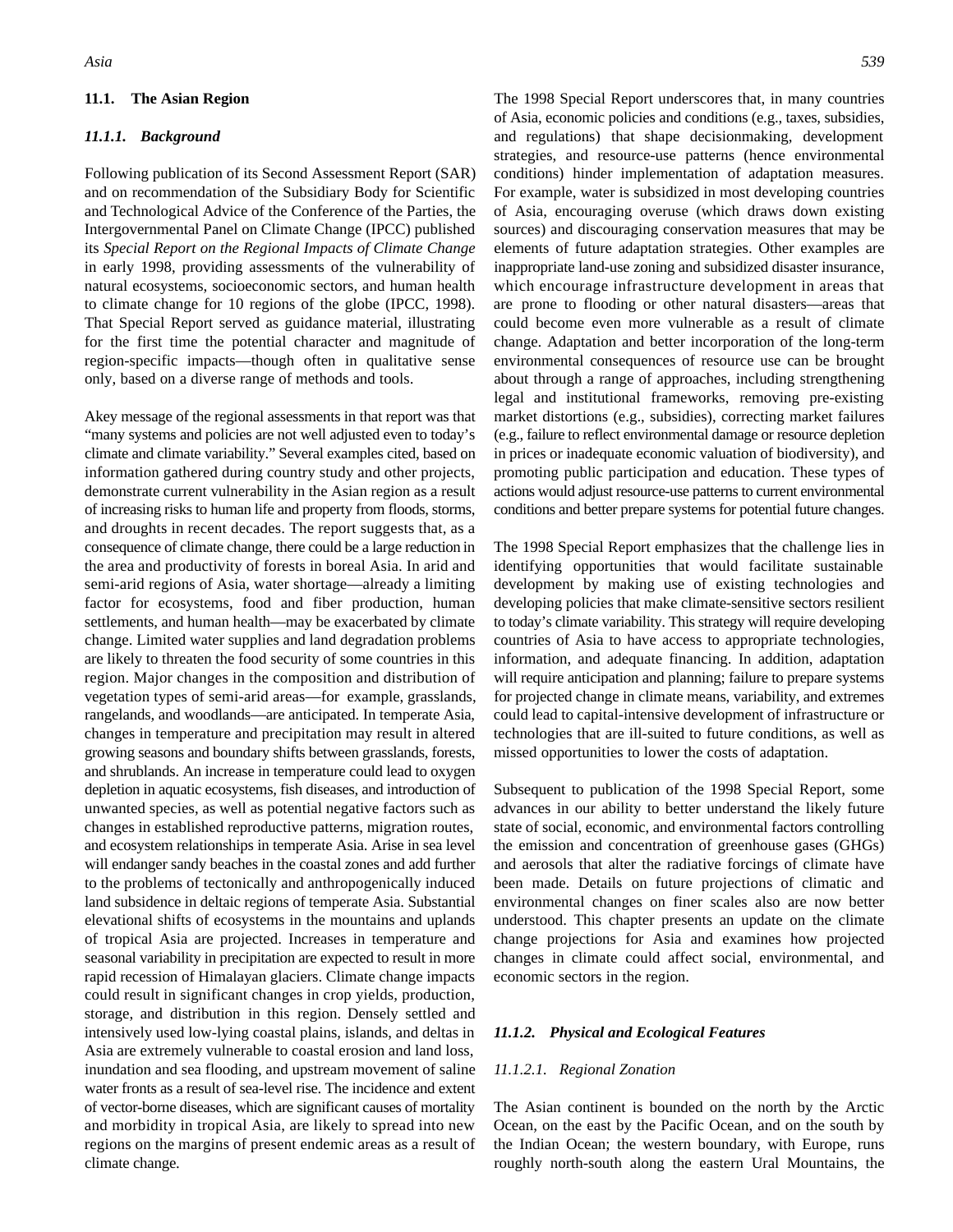Zhem River, the Caspian Sea, the Kuma-Manych Depression, the Black Sea, the Aegean Sea, the Mediterranean Sea, the Suez Canal, and the Red Sea. The world's largest plateau—the Tibetan Plateau, with an average elevation of more than 4,000 m—is located in Asia. Mt. Everest, the highest peak in the world (8,848 m), lies near the southern border of this plateau. The islands of Sri Lanka and Taiwan (China) and the archipelagoes of Indonesia, the Philippines, and Japan also are part of Asia. Asia is the most populous of the continents. Its total population in 1998 is estimated to be about 3,589 million, of which almost 65% is rural. The coastline of Asia is 252,770 km long.

Based on broad climatic and geographical features, the Asian region can be divided into four subregions: boreal Asia, arid and semi-arid Asia, temperate Asia, and tropical Asia (Figure 11-1). This chapter discusses key climatological, ecological, and socioeconomic features of each of these subregions and the countries falling within them, as well as various aspects of vulnerability, impacts, and adaptation in relation to climate change for each of these regions.

Boreal Asia is located on the northern margins of the Eurasian continent between 50°N and the Arctic Circle. Boreal forests

cover most of this region. Siberia, which is a part of Russia (the main country in the region), has a mean monthly temperature of about -50°C in January and is the coldest region of the northern hemisphere in winter. Three Siberian rivers—the Ob, the Yenissey, and the Lena—contribute about 42% of total runoff from all rivers of the Arctic basin (CAFW, 1998). In the heart of this region is one of the world's largest and oldest lakes, Baikal, the age of which is estimated to be about 25–30 million years (Kuzmin *et al*., 1997). Lake Baikal contains as much as 85% of Russian surface freshwaters (Izrael *et al.*, 1997a; Anokhin and Izrael, 2000). There is evidence of recession of permafrost in recent decades (ICRF, 1998).

Arid and semi-arid Asia extends from 22°N to 50°N and from 30°E to 105°E; it includes more than 20 countries of the Middle East and central Asia. Many of the countries in the region are landlocked. Many storms develop locally (*in situ*) over central Asia; some move into the region from the west. The maximum frequency of cyclones occurs in January and March. Despite this cyclonic activity, very little precipitation is recorded over most of the region because of the lack of moisture. Most of the region has a precipitation-to-potential evapotranspiration ratio of less than 0.45, which is typical of a semi-arid and arid



**Figure 11-1**: Geographical domain of Asia and its subregions.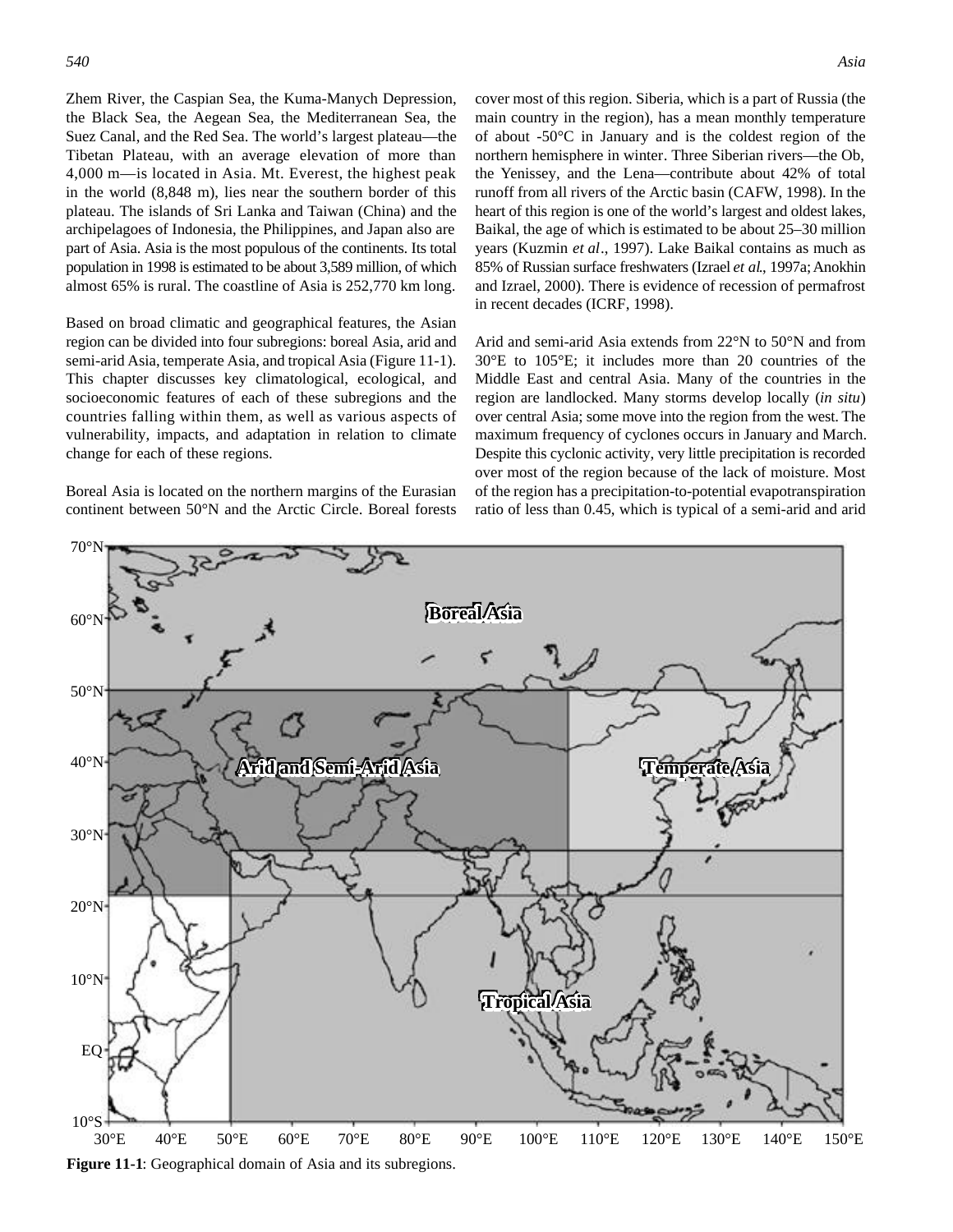climate. Grasslands, rangelands, and deserts dominate most of arid and semi-arid Asia.

Temperate Asia extends from 22°N to 50°N and from 105°E to 150°E; it includes eastern China, the Japanese islands, the Korean peninsula, Mongolia, and Taiwan (China). Geographically, the region is located on the eastern part of the Eurasian continent the world's largest continent—and borders the Pacific, the world's largest ocean. The east-west distance of the area is about 5,000 km; its north-south extent is about 3,000 km. Much of the natural forest in the region has long been destroyed. Broad plains have been cultivated and irrigated, and natural grasslands have been used for animal husbandry for centuries.

Tropical Asia extends from 10°S to 28°N and from 50°E to 150°E; it includes several countries of south Asia, which are influenced predominantly by the monsoons. The region is physiographically diverse and ecologically rich in natural and crop-related biodiversity. Although the present population of the region is principally rural, the region includes seven of the 25 largest cities in the world. Agriculture is the main industry in several countries of this region. Exploitation of natural resources associated with rapid urbanization, industrialization, and economic development has led to increasing air and water pollution, land degradation, and other environmental problems in countries of this region. Climate change represents a further stress. Over the long period of human occupation in the region, human use systems have developed some resilience to a range of environmental stresses (IPCC, 1998).

Table 11-1 lists the total population, gross domestic product, total land area and land area classified under cropland, forest cover, annual internal water resources, and annual production of cereals, as well as per capita availability of fish and seafood in some of the countries of Asia.

#### *11.1.2.2. Trends and Variability in Key Climate Variables*

#### *11.1.2.2.1. Surface air temperature*

Climate differs widely within Asia. In boreal Asia, the climate generally is humid and cool; it is classified as continental type. Permafrost covers as much as 90% of boreal Asia. An average annual mean increase in surface air temperature of about 2.9°C in the past 100 years has been observed in boreal Asia. Warming was more pronounced during the period 1951–1995 in all of boreal Asia region except for the coast of the Arctic Ocean and Chukotka (Rankova, 1998). The mean surface air temperature increase is most pronounced in the winter, at a rate of approximately 4.4°C over the past 100 years (Gruza *et al*., 1997). Summer temperatures in central Siberia have exhibited decreasing trends, however.

The climate of arid and semi-arid Asia is the warm temperate type, with hot and wet or dry summers. The highest value of DTR (on the order of 20<sup>o</sup>C) is experienced in this region. A mean maximum temperature of >45°C in July is not uncommon in some parts of arid Asia. In most of the Middle East, the long time series of surface air temperature shows a warming trend. An increasing tendency in spatially averaged seasonal and annual air temperatures has been observed in Kazakhstan over the past century. Maximal warming has occurred in spring. The mean annual surface temperature has risen by about 1.3°C during 1894–1997 (Pilifosova *et al.*, 1997); in the arid regions of China, air temperature has obviously increased since the 1970s (Chen, 1995). In Pakistan, annual mean surface temperature has a consistent rising trend since the beginning of 20th century (Chaudhari, 1994).

In temperate Asia, the average annual mean surface temperature in Mongolia has increased by approximately 0.7°C over the past 50 years; consequently, noticeable changes have taken place in the length of the cold and warm seasons (Khuldorj et al., 1998). Surface temperature in northeast China has increased in winter but decreased in summer since 1905 (Ren and Zhou, 1994; Ren, 1998); observations also reveal a 1–2°C decrease in temperature in some parts of southeastern China. In Japan, the surface air temperature has shown a warming trend during the past century (Yoshino, 1998a; Japan Meteorological Agency, 1999).

Tropical Asia has a unique climatological distinction because of the pervasive influence of the monsoon. In tropical Asia, climate uniformity is differentiated by three factors: latitude, relief, and continentality. The entire tropical Asia region stretches over 38° in latitude, so the differences resulting from this factor are pronounced. In spite of some differences, the climates of countries have one factor in common: The Asian monsoon modulates them all to a large extent. For countries near the Equator, only small seasonal variations occur, although most countries in this region experience clearly marked cold and warm seasons. The spatial range of temperature in this region is significantly large during winter. Extreme temperatures of over 45°C occur over the northwest part of the region during May-June. Several countries in this region have reported increasing surface temperature trends in recent decades. In Vietnam, annual mean surface temperature has increased over the period 1895–1996, with mean warming estimated at 0.32°C over the past 3 decades. Annual mean surface air temperature anomalies over Sri Lanka during the period 1869–1993 suggest a conspicuous and gradually increasing trend of about 0.30°C per 100 years (Rupakumar and Patil, 1996). The warming trend over India has been reported to be about 0.57°C per 100 years (Rupakumar *et al*., 1994).

#### *11.1.2.2.2. Precipitation*

Rainfall in boreal Asia is highly variable on seasonal and interannual as well as spatial scales. The time series of annual mean precipitation in Russia suggests a decreasing trend; these tendencies have amplified during 1951–1995, especially in warm years (Rankova, 1998). In long-term mean precipitation, a decreasing trend of about -4.1 mm/month/100 years has been reported in boreal Asia. During the past 10–15 years, however,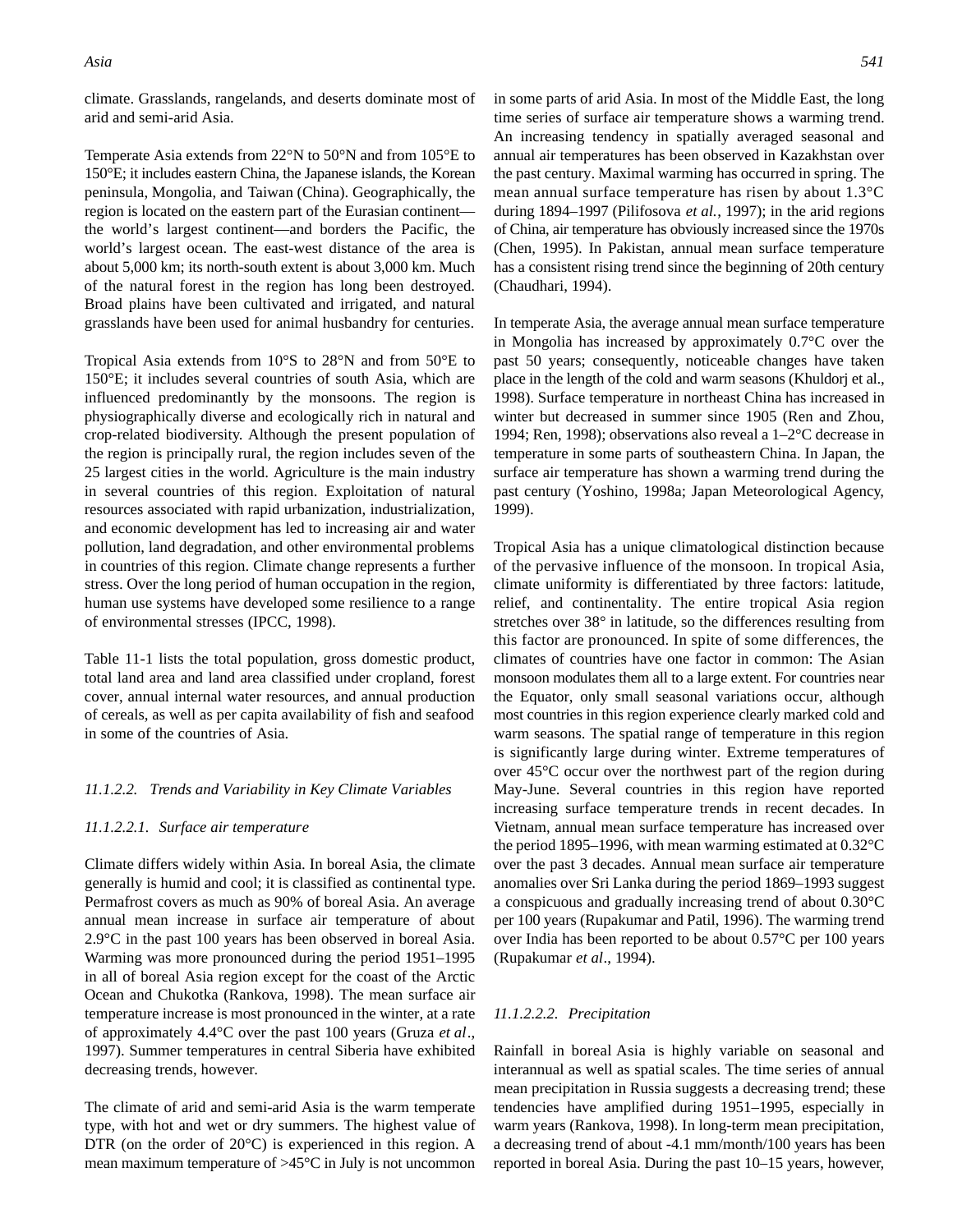| <b>Boreal Asia</b>                                                                                 | 15.4        |
|----------------------------------------------------------------------------------------------------|-------------|
|                                                                                                    |             |
| - Russia<br>147231<br>2333<br>1688850<br>133072<br>763500<br>29115<br>69524                        |             |
| Arid and Semi-Arid Asia                                                                            |             |
| - Afghanistan<br>23364<br>8054<br>1398<br>3019<br>65209<br>2354<br>$\mathbf X$                     | X           |
| 783<br>2820<br>582<br>334<br>- Armenia<br>3646<br>2493<br>256                                      | 1.2         |
| 990<br>- Azerbaijan<br>7714<br>461<br>8660<br>1967<br>1069<br>981                                  | 4.8         |
| 427<br>- Georgia<br>5428<br>6970<br>1036<br>2988<br>10682<br>543                                   | 6.8         |
| $-$ Iran<br>73057<br>1756<br>162200<br>18500<br>1544<br>1755<br>16944                              | 5.1         |
| 83<br>2312<br>$-$ Iraq<br>21795<br>2755<br>43737<br>5550<br>1615                                   | 1.2         |
| 5883<br>289<br>- Israel<br>16645<br>2067<br>434<br>102<br>153                                      | 20.3        |
| - Jordan<br>5956<br>1187<br>8893<br>45<br>93<br>405<br>114                                         | 3.4         |
| - Kazakhstan<br>16854<br>1273<br>267073<br>35239<br>10504<br>4484<br>12340                         | 3.5         |
| 1782<br>- Kuwait<br>1809<br>15760<br>5<br>5<br>11<br>2                                             | 10.4        |
| 685<br>1387<br>1132<br>4497<br>19180<br>730<br>10394<br>- Kyrgyzstan                               | 0.1         |
| - Lebanon<br>3194<br>3703<br>306<br>52<br>1315<br>76<br>1023                                       | 0.7         |
| 63<br>393<br>5<br>- Oman<br>2504<br>5483<br>21246<br>$\boldsymbol{0}$                              | X           |
| - Pakistan<br>147811<br>445<br>77088<br>21323<br>1748<br>1678<br>23818                             | 2.4         |
| 6875<br>3777<br>222<br>3871<br>- Saudi Arabia<br>20207<br>214969<br>119                            | 6.7         |
| 15335<br>1182<br>219<br>5816<br>- Syrian Arab Republic<br>18378<br>5985<br>456                     | 0.6         |
| - Tajikistan<br>343<br>410<br>6161<br>14060<br>846<br>11171<br>288                                 | 0.6         |
| - Turkmenistan<br>1471<br>4316<br>961<br>46993<br>3754<br>232<br>988                               | 8.4         |
| 28179<br>$-$ Turkey<br>63763<br>2709<br>76963<br>27611<br>8856<br>3074                             | 7.9         |
| - United Arab Emirates<br>2354<br>75<br>17696<br>8360<br>60<br>64<br>7                             | 21.5        |
| - Uzbekistan<br>2718<br>24105<br>947<br>41424<br>4618<br>9119<br>704                               | 1.0         |
| Temperate Asia                                                                                     |             |
| - China<br>1255091<br>572<br>929100<br>95145<br>133323<br>2231<br>416954                           | 14.5        |
| - Japan<br>125920<br>40846<br>37652<br>4467<br>25146<br>4344<br>14566                              | 67.6        |
| - Korea, DPR<br>23206<br>12041<br>2007<br>6170<br>2887<br>5022<br>$\mathbf X$                      | 46.3        |
| 9873<br>6877<br>- Korea, Republic<br>46115<br>10142<br>2053<br>7626<br>1434                        | 51.2        |
| - Mongolia<br>2624<br>349<br>156650<br>1357<br>9406<br>9375<br>264                                 | 0.9         |
| <b>Tropical Asia</b>                                                                               |             |
| - Bangladesh<br>124043<br>246<br>13017<br>8849<br>1010<br>10940<br>27887                           | 8.7         |
| - Bhutan<br>172<br>1917<br>4700<br>136<br>2756<br>49557<br>111                                     | $\mathbf X$ |
| Cambodia<br>276<br>9830<br>10754<br>17652<br>3832<br>8195<br>3024                                  | 8.5         |
| - India<br>975772<br>349<br>297319<br>169569<br>65005<br>1896<br>213326                            | 4.0         |
| - Indonesia<br>206522<br>1003<br>181157<br>31146<br>109791<br>12251<br>57197                       | 15.7        |
| $-$ Laos<br>5358<br>361<br>900<br>23080<br>12435<br>50392<br>1485                                  | 6.6         |
| - Malaysia<br>21450<br>4236<br>32855<br>7536<br>15471<br>21259<br>2158                             | 28.3        |
| - Myanmar<br>47625<br>65755<br>10067<br>27151<br>22719<br>20040<br>$\mathbf X$                     | 16.1        |
| 23168<br>197<br>14300<br>- Nepal<br>2556<br>4822<br>7338<br>5686                                   | $\mathbf X$ |
| - Philippines<br>72164<br>1093<br>29817<br>9320<br>6766<br>4476<br>15119                           | 33.5        |
| 172<br>Singapore<br>3491<br>25156<br>61<br>$\mathbf{1}$<br>$\overline{\mathcal{L}}$<br>$\mathbf X$ | $\mathbf X$ |
| Sri Lanka<br>1889<br>2313<br>18450<br>720<br>6463<br>1796<br>2341                                  | 15.7        |
| Thailand<br>61400<br>2868<br>51311<br>21212<br>11630<br>1845<br>25759                              | 26.3        |
| - Vietnam<br>77896<br>279<br>6738<br>4827<br>32549<br>9117<br>26040                                | 13.1        |

*Table 11-1: Key information on the socioeconomics of some of Asian countries (WRI, 1998; FAO, 1999a).*

 $a$  Column 6 = annual internal renewable water resources (per capita, m<sup>3</sup>), 1998; column 7 = cereal food production (thousands of metric tons), average 1994–96; and column 8 = per capita annual food supply from fish and seafood (kg), average 1993–95.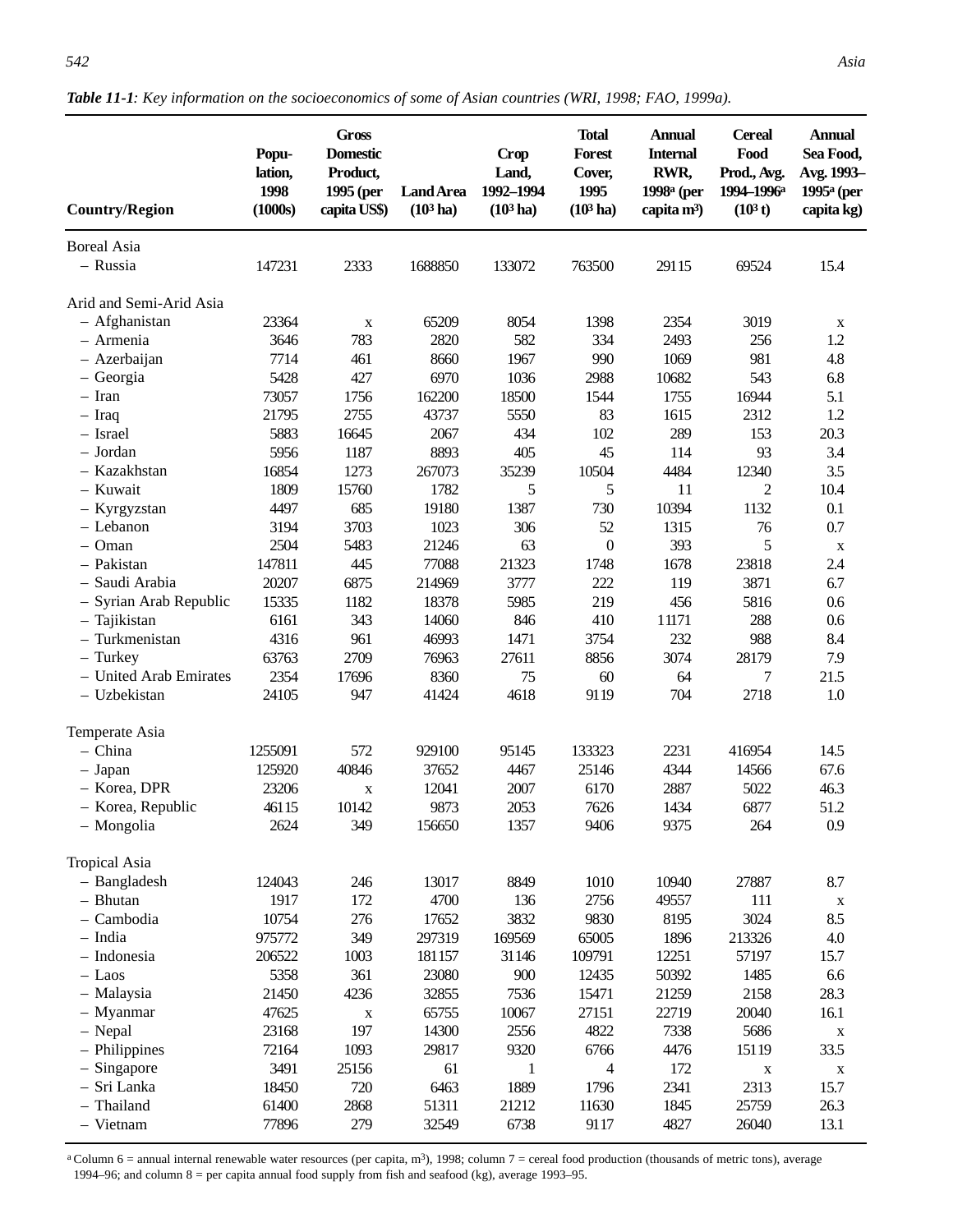precipitation has increased, mostly during the summer-autumn period (Izrael *et al*., 1997b). As a result of this increase in precipitation, water storage in a 1-m soil layer has grown by 10–30 mm (Robock *et al*., 2000). The large upward trends in soil moisture (of more than 1 cm/10 years) have created favorable conditions for infiltration into groundwater. The levels of major aquifers have risen by 50–100 cm; the growth of groundwater storage has resulted in increasing ground river recharge and considerable low-water runoff.

Annual mean rainfall is considerably low in most parts of the arid and semi-arid region of Asia. Moreover, temporal variability is quite high: Occasionally, as much as 90% of the annual total is recorded in just 2 months of the year at a few places in the region. Rainfall observations during the past 50 years in some countries in the northern parts of this region have shown an increasing trend on annual mean basis. A decreasing trend in annual precipitation for the period 1894–1997 has been observed in Kazakhstan. The precipitation in spring, summer, and autumn, however, has shown slight increasing trends. In Pakistan, seven of 10 stations have shown a tendency toward increasing rainfall during monsoon season (Chaudhari, 1994).

In temperate Asia, the East Asian monsoon greatly influences temporal and spatial variations in rainfall. Annual mean rainfall in Mongolia is 100–400 mm and is confined mainly to summer. Summer rainfall seems to have declined over the period 1970–1990 in Gobi; the number of days with relatively heavy rainfall events has dropped significantly (Rankova, 1998). In China, annual precipitation has been decreasing continuously since 1965; this decrease has become serious since the 1980s (Chen *et al*., 1992). The summer monsoon is reported to be stronger in northern China during globally warmer years (Ren *et al.,* 2000). On the other hand, drier conditions have prevailed over most of the monsoon-affected area during globally colder years (Yu and Neil, 1991).

In tropical Asia, hills and mountain ranges cause striking spatial variations in rainfall. Approximately 70% of the total annual rainfall over the Indian subcontinent is confined to the southwest monsoon season (June-September). The western Himalayas get more snowfall than the eastern Himalayas during winter. There is more rainfall in the eastern Himalayas and Nepal than in the western Himalayas during the monsoon season (Kripalani *et al*., 1996). The annual mean rainfall in Sri Lanka is practically trendless; positive trends in February and negative trends in June have been reported, however (Chandrapala and Fernando, 1995). In India, long-term time series of summer monsoon rainfall have no discernible trends, but decadal departures are found above and below the long time averages alternatively for 3 consecutive decades (Kothyari and Singh, 1996). Recent decades have exhibited an increase in extreme rainfall events over northwest India during the summer monsoon (Singh and Sontakke, 2001). Moreover, the number of rainy days during the monsoon along east coastal stations has declined in the past decade. A long-term decreasing trend in rainfall in Thailand is reported (OEPP, 1996). In Bangladesh, decadal departures were below long-term averages until 1960; thereafter they have been much above normal (Mirza and Dixit, 1997).

#### *11.1.2.3. Extreme Events and Severe Weather Systems*

Apart from intraseasonal and interannual variability in climate, extreme weather events such as heat waves associated with extreme temperatures, extratropical and tropical cyclones, prolonged dry spells, intense rainfall, tornadoes, snow avalanches, thunderstorms, and dust storms are known to cause adverse effects in widely separated areas of Asia. There is some evidence of increases in the intensity or frequency of some of these extreme weather events on regional scales throughout the 20th century, although data analyses are relatively poor and not comprehensive (Balling and Idso, 1990; Bouchard, 1990; Agee, 1991; Yu and Neil, 1991; Chen *et al*., 1992; Ostby, 1993; Bardin, 1994; Born, 1996). For example, increases in climate extremes in the western Siberia-Baikal region and eastern parts of boreal Asia have been reported in recent decades (Gruza and Rankova, 1997; Gruza *et al*., 1999). There also are reports of an increase in thunderstorms over the land regions of tropical Asia (Karl *et al*., 1995). The frequency and severity of wildfires in grasslands and rangelands in arid and semi-arid Asia have increased in recent decades (Pilifosova *et al*., 1996).

Some mountains in Asia have permanent glaciers that have vacated large areas during the past few decades, resulting in increases in glacial runoff. As a consequence, an increased frequency of events such as mudflows and avalanches affecting human settlements has occurred (Rai, 1999). As mountain glaciers continue to disappear, the volume of summer runoff eventually will be reduced as a result of loss of ice resources. Consequences for downstream agriculture, which relies on this water for irrigation, will be unfavorable in some places. For example, low- and mid-lying parts of central Asia are likely to change gradually into more arid, interior deserts.

Countries in temperate Asia have been frequented by many droughts in the 20th century. In China, droughts in 1972, 1978, and 1997 have been recorded as the most serious and extensive. A large number of severe floods also have occurred in China, predominately over the middle and lower basins of the Yangtze (Changjiang), Huanghe, Huaihe, and Haihe Rivers (Ji *et al*., 1993). Severe flooding with daily rainfall exceeding 25 cm struck during July and August 1998 in Korea. In Japan, drought disasters are significantly more frequent during years following ENSO warm events than in normal years.

Floods, droughts, and cyclones are the key natural disasters in tropical Asia. The average annual flood covers vast areas throughout the region: In Bangladesh, floods cover 3.1 Mha; the total flood-prone area in India is about 40 Mha (Mirza and Ericksen, 1996). In India, chronically drought-affected areas cover the western parts of Rajasthan and the Kutch region of Gujarat. However, drought conditions also have been reported in Bihar and Orissa States in India. In Bangladesh, about 2.7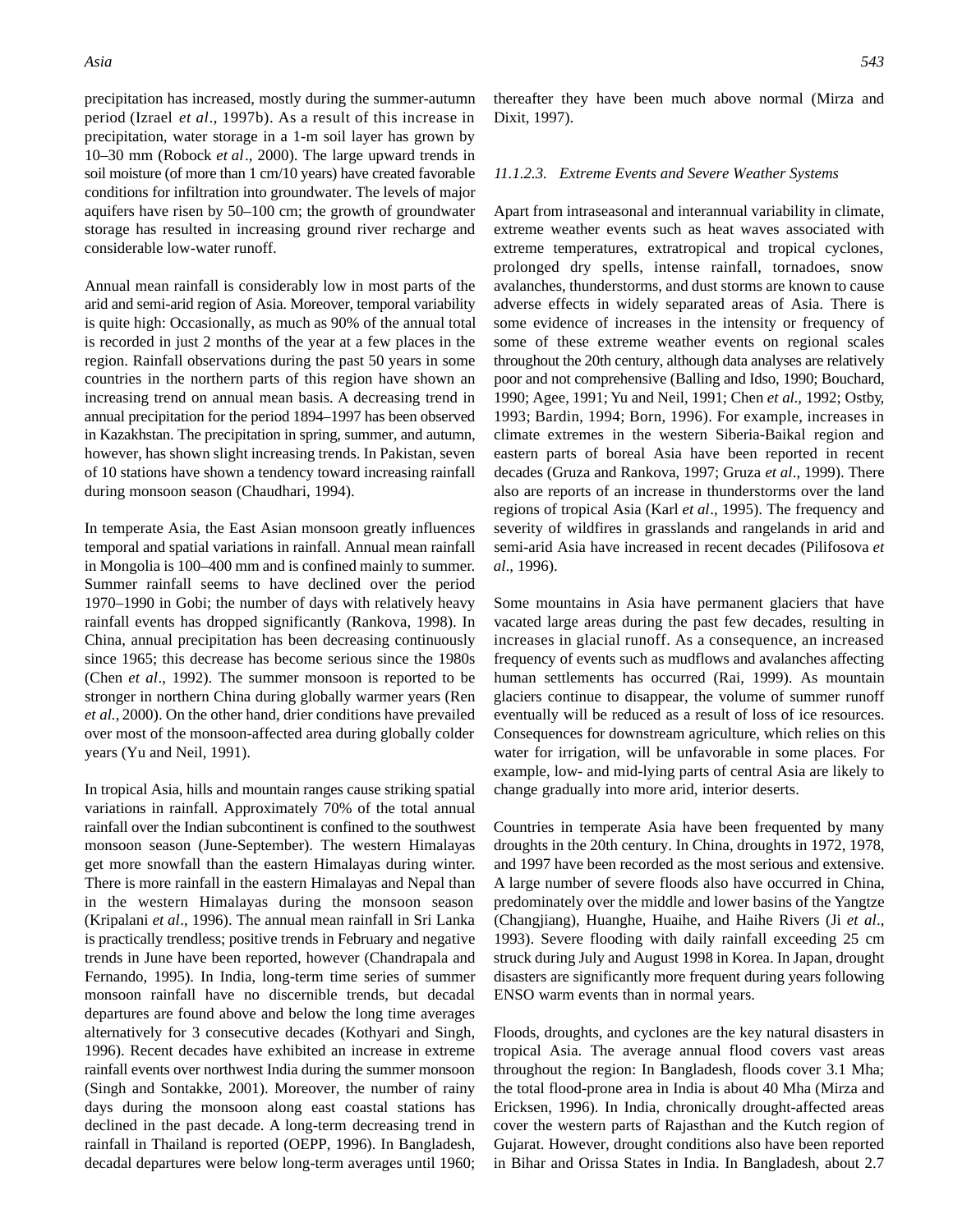Mha are vulnerable to drought annually; there is about 10% probability that 41–50% of the country is experiencing drought in a given year (Mirza, 1998). Drought or near-drought conditions also occur in parts of Nepal, Papua New Guinea, and Indonesia, especially during El Niño years. In India, Laos, the Philippines, and Vietnam, drought disasters are more frequent during years following ENSO events. At least half of the severe failures of the Indian summer monsoon since 1871 have occurred during El Niño years (Webster *et al*. 1998). In the event of enhanced anomalous warming of the eastern equatorial Pacific Ocean, such as that observed during the 1998 El Niño, a higher frequency of intense extreme events all across Asia is possible.

#### *11.1.3. Scenarios of Future Climate Change*

Increases in atmospheric concentrations of GHGs from anthropogenic activities would warm the earth-atmosphere system. The radiative forcing inferred from likely future increases in GHGs and sulfate aerosols as prescribed under IS92a emission scenarios (Leggett *et al.*, 1992; IPCC, 1995) has been used in recent numerical experiments performed with coupled atmosphere-ocean global climate models (AOGCMs). Projections of future regional climate change and also most of the impact assessment studies for Asia cited herein are based on these numerical experiments (see Chapter 3 for further details).

To develop climate change scenarios on regional scales, it is first necessary to examine if the coupled AOGCMs are able to simulate the dynamics of present-day regional climate. The multi-century control integrations of AOGCMs unforced by anthropogenic changes in atmospheric composition offer an excellent opportunity to examine the skill of individual models in simulating the present-day climate and its variability on regional scales (Giorgi and Francisco, 2000; Lal *et al*., 2000). A model validation exercise carried out for Asia and its subregions has indicated that each of these models shows large seasonal variations in surface air temperature over boreal Asia and only small seasonal variations over southeast tropical Asia (Figure 11-2). However, many of the AOGCMs have only limited ability for realistic portrayal of even large-scale precipitation distribution over Asia. Seasonal variations in observed precipitation over the South Asia region as a consequence of summer monsoon activity are poorly simulated by most of the models (Figure 11-3). Moreover, none of the seven models can reproduce the observed precipitation climatology over the Tibetan Plateau (Figure 11-4). Based on the pattern correlation coefficients and root mean square errors between the observed and model-simulated seasonal mean sea-level pressure, surface air temperature, and rainfall patterns over land regions of Asia and other relevant considerations in this validation exercise, the HadCM2, ECHAM4, CSIRO, and CCSR/NIES AOGCMs (developed at U.K. Hadley Climate Centre, German Climate Research Centre, Australian Commonwealth Scientific and Industrial Research Organisation, and Japanese Center for Climate System Research/National Institute for Environmental Studies, respectively) are rated to have some skill in simulating the broad features of present-day climate and its variability over Asia (Lal and Harasawa, 2000).

#### *11.1.3.1. Surface Air Temperature*

Climate change scenarios that are based on an ensemble of results as inferred from skilled AOGCMs for Asia and its subregions on annual and seasonal mean basis are presented in Table 11-2. Three future time periods centered around the 2020s (2010–2029), the 2050s (2040–2069), and the 2080s (2070–2099) have been considered here for developing scenarios of changes in surface air temperature and precipitation relative to the baseline period of 1961–1990. The projected area-averaged annual mean warming is  $1.6 \pm 0.2$ °C in the 2020s,  $3.1 \pm 0.3$ °C in the 2050s, and 4.6±0.4°C in the 2080s over land regions of



**Month**



**Figure 11-2:** Validation of simulated and observed areaaveraged annual cycles of surface air temperature over boreal (a) and southeast Asia (b) regions.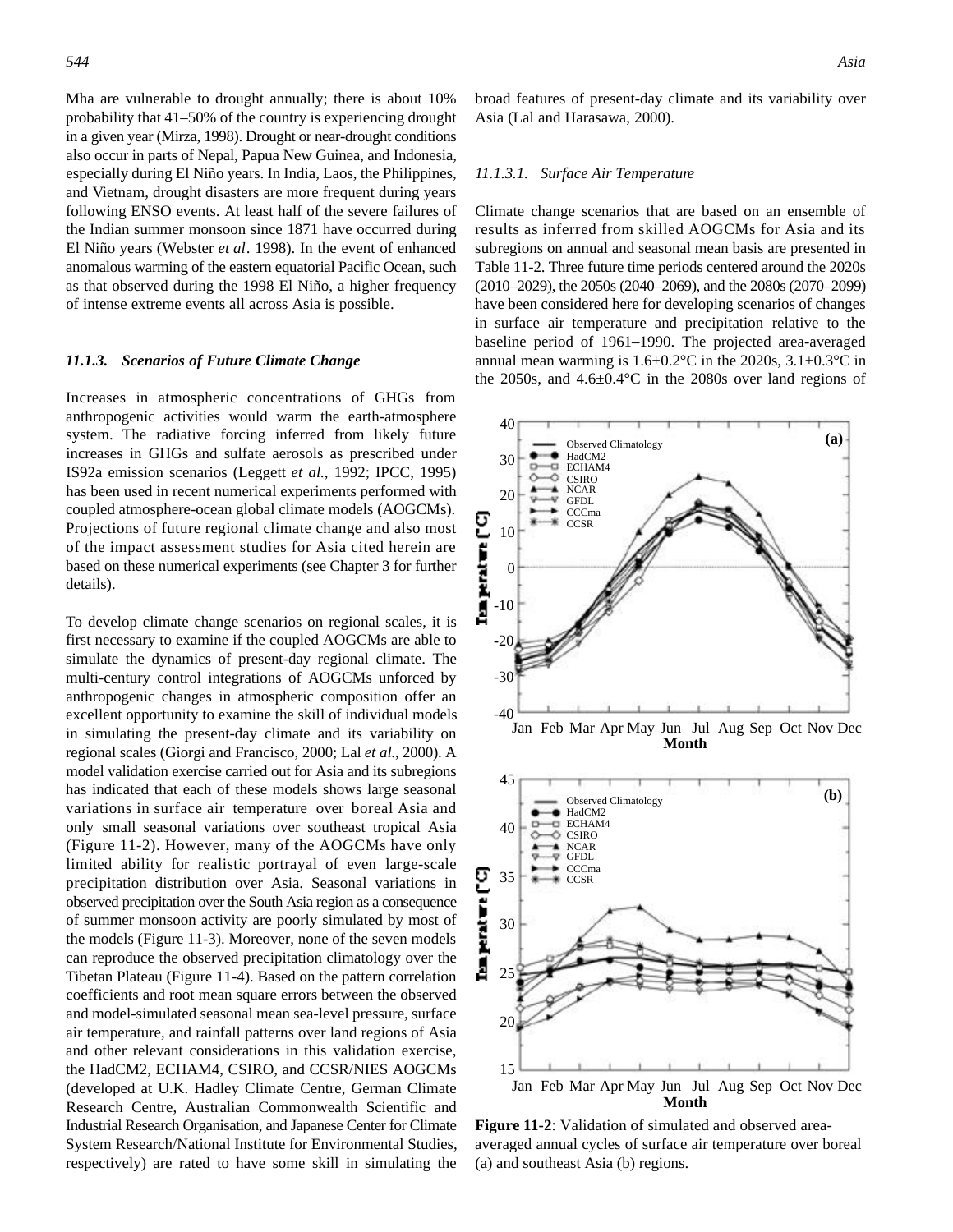Asia as a result of increases in the atmospheric concentration of GHGs. Under the combined influence of GHGs and sulfate aerosols, surface warming will be restricted to  $1.4 \pm 0.3$ °C in the 2020s, 2.5±0.4°C in the 2050s, and 3.8±0.5°C in the 2080s. In general, projected warming over Asia is higher during NH winter than during summer for all time periods (see also Giorgi and Francisco, 2000). The area-averaged increase in surface air temperature is likely to be most pronounced over boreal Asia and least in southeast Asia in all seasons (Lal and Harasawa, 2001). It is evident from Table 11-2 that even though aerosol forcing reduces surface warming, the magnitude of projected warming is still considerable and could substantially impact the Asian region.

In December 1998, the writing team for the IPCC *Special Report on Emission Scenarios* (SRES) released a preliminary set of four SRES "marker" scenarios: A1, A2, B1, and B2 (Nakicenovic *et al*., 1998). Scenario B1 projects the most conservative future emissions of GHGs from Asia; scenario A2 is characteristic of scenarios with higher rates of GHG emissions in combination with higher sulfate and other aerosol emissions. The A1 scenario family has since been further divided into three groups that describe alternative directions of technological change in the energy system (IPCC, 2000). The three A1 groups are distinguished by their technological emphasis: fossil fuelintensive (A1FI), nonfossil energy sources (A1T), or a balance across all sources (A1B). Projections of future aerosol loading as envisaged in SRES marker scenarios are significantly lower compared to the IS92a scenario.

Figure 11-5 illustrates the trends in area-averaged annual mean surface air temperature increase over land regions of Asia as



**Figure 11-3**: Validation of simulated and observed areaaveraged annual cycles of surface air temperature (a) and precipitation (b) over south Asia.



**Month**



**Figure 11-4:** Validation of simulated and observed areaaveraged annual cycles of surface air temperature (a) and precipitation (b) over Tibetan Plateau.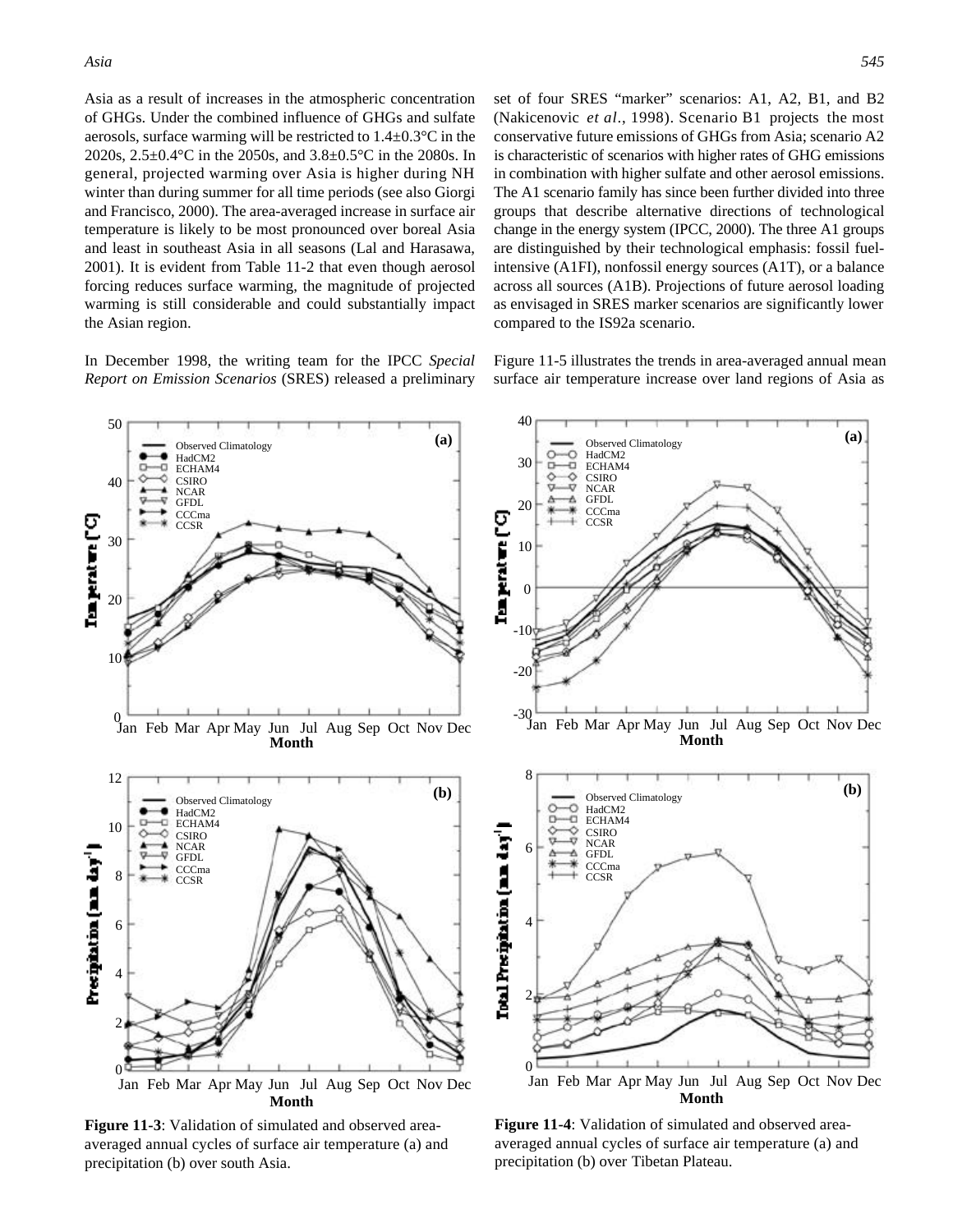*Table 11-2: Plausible changes in area-averaged surface air temperature (top) and precipitation (bottom) over Asia and its subregions as a result of future increases in greenhouse gases (under IS92a emission scenarios), as inferred from an ensemble of data generated in experiments with CCSR/NIES, CSIRO, ECHAM4, and HadCM2 AOGCMs. Numbers in parentheses are area-averaged changes when direct effects of sulfate aerosols are included.*

|                                                            |                                                    | 2020s                                              |                                                    |                                                    | Temperature Change $(C)$<br>2050s                  |                                                    | 2080s                                              |                                                    |                                                    |
|------------------------------------------------------------|----------------------------------------------------|----------------------------------------------------|----------------------------------------------------|----------------------------------------------------|----------------------------------------------------|----------------------------------------------------|----------------------------------------------------|----------------------------------------------------|----------------------------------------------------|
| <b>Regions</b>                                             | Annual                                             | Winter                                             | Summer                                             | Annual                                             | Winter                                             | Summer                                             | Annual                                             | Winter                                             | Summer                                             |
| Asia                                                       | 1.58<br>(1.36)                                     | 1.71<br>(1.52)                                     | 1.45<br>(1.23)                                     | 3.14<br>(2.49)                                     | 3.43<br>(2.77)                                     | 2.87<br>(2.23)                                     | 4.61<br>(3.78)                                     | 5.07<br>(4.05)                                     | 4.23<br>(3.49)                                     |
| <b>Boreal</b>                                              | 2.17<br>(1.88)                                     | 2.66<br>(2.21)                                     | 1.71<br>(1.47)                                     | 4.32<br>(3.52)                                     | 5.52<br>(4.46)                                     | 3.29<br>(2.83)                                     | 6.24<br>(5.30)                                     | 8.04<br>(6.83)                                     | 4.82<br>(4.24)                                     |
| Arid/Semi-Arid<br>- Central Asia<br>$-$ Tibet<br>Temperate | 1.61<br>(1.47)<br>1.77<br>(1.56)<br>1.49<br>(1.19) | 1.56<br>(1.55)<br>1.90<br>(1.83)<br>1.74<br>(1.50) | 1.77<br>(1.49)<br>1.62<br>(1.40)<br>1.23<br>(0.99) | 3.18<br>(2.69)<br>3.38<br>(2.62)<br>2.86<br>(2.10) | 2.81<br>(2.61)<br>3.55<br>(2.94)<br>3.26<br>(2.40) | 3.55<br>(2.59)<br>3.19<br>(2.27)<br>2.48<br>(1.72) | 4.83<br>(4.15)<br>5.04<br>(4.06)<br>4.34<br>(3.31) | 4.41<br>(3.78)<br>5.39<br>(4.32)<br>5.11<br>(3.83) | 5.34<br>(4.36)<br>4.69<br>(3.73)<br>3.67<br>(2.77) |
| Tropical<br>- South Asia<br>$-$ SE Asia                    | 1.36<br>(1.06)<br>1.05<br>(0.96)                   | 1.62<br>(1.19)<br>1.12<br>(0.94)                   | 1.13<br>(0.97)<br>1.01<br>(0.96)                   | 2.69<br>(1.92)<br>2.15<br>(1.72)                   | 3.25<br>(2.08)<br>2.28<br>(1.73)                   | 2.19<br>(1.81)<br>2.01<br>(1.61)                   | 3.84<br>(2.98)<br>3.03<br>(2.49)                   | 4.52<br>(3.25)<br>3.23<br>(2.51)                   | 3.20<br>(2.67)<br>2.82<br>(2.34)                   |

|                |              | 2020s          |              |                | <b>Precipitation Change (%)</b><br>2050s |              |                | 2080s          |               |
|----------------|--------------|----------------|--------------|----------------|------------------------------------------|--------------|----------------|----------------|---------------|
| <b>Regions</b> | Annual       | Winter         | Summer       | Annual         | Winter                                   | Summer       | Annual         | Winter         | Summer        |
| Asia           | 3.6<br>(2.3) | 5.6<br>(4.3)   | 2.4<br>(1.8) | 7.1<br>(2.9)   | 10.9<br>(6.5)                            | 4.1<br>(1.5) | 11.3<br>(7.0)  | 18.0<br>(12.1) | 5.5<br>(3.5)  |
| <b>B</b> oreal | 6.1<br>(6.7) | 11.1<br>(10.7) | 2.6<br>(3.3) | 12.8<br>(12.0) | 23.8<br>(19.7)                           | 5.1<br>(7.1) | 20.7<br>(18.9) | 39.5<br>(31.5) | 7.7<br>(10.3) |
| Arid/Semi-Arid |              |                |              |                |                                          |              |                |                |               |
| - Central Asia | 1.3          | 3.0            | $-2.1$       | 1.3            | 6.9                                      | $-2.3$       | $-1.3$         | 6.9            | $-4.0$        |
|                | (1.1)        | (2.7)          | (5.9)        | (0.6)          | (1.4)                                    | (0.7)        | $(-3.6)$       | (1.0)          | $(-1.8)$      |
| - Tibet        | 5.9          | 8.9            | 4.4          | 9.0            | 19.2                                     | 4.7          | 12.8           | 25.6           | 5.7           |
|                | (3.4)        | (7.4)          | (1.7)        | (7.5)          | (14.8)                                   | (1.7)        | (11.5)         | (18.8)         | (3.8)         |
| Temperate      | 3.9          | 4.2            | 3.7          | 7.9            | 13.3                                     | 5.4          | 10.9           | 20.1           | 7.8           |
|                | (0.9)        | (0.4)          | (1.2)        | (1.3)          | (4.3)                                    | (0.7)        | (4.8)          | (7.1)          | (3.1)         |
| Tropical       |              |                |              |                |                                          |              |                |                |               |
| - South Asia   | 2.9          | 2.7            | 2.5          | 6.8            | $-2.1$                                   | 6.6          | 11.0           | 5.3            | 7.9           |
|                | (1.0)        | $(-10.1)$      | (2.8)        | $(-2.4)$       | $(-14.8)$                                | (0.1)        | $(-0.1)$       | $(-11.2)$      | (2.5)         |
| $-$ SE Asia    | 2.4          | 1.4            | 2.1          | 4.6            | 3.5                                      | 3.4          | 8.5            | 7.3            | 6.1           |
|                | (1.7)        | (3.3)          | (1.2)        | (1.0)          | (2.9)                                    | (2.6)        | (5.1)          | (5.9)          | (4.9)         |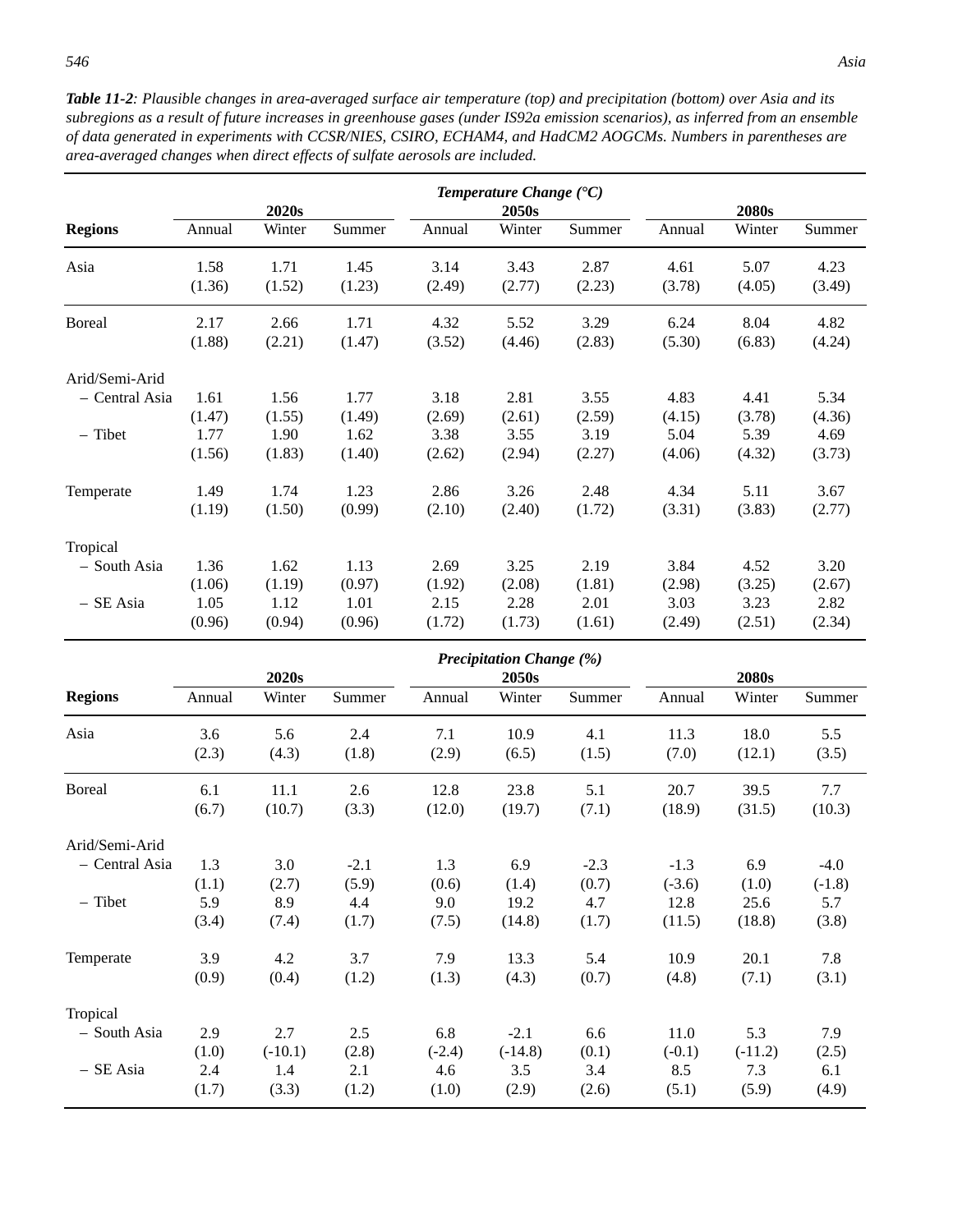simulated with CCSR/NIES AOGCMs for the IS92a scenario (GHG only and GHG + aerosols) and for the new SRES "marker" emission scenarios. Projections of future sulfate aerosol loading in SRES scenarios are significantly lower. Because the treatment of aerosol and GHG radiative effects in the old and new sets of scenario experiments is different, quantitative comparison of the results should be made with care. Nonetheless, the generally higher projected surface warming trend for SRES scenarios in the latter half of the 21st century is partially a result of intensive reduction of aerosol emissions. Projected surface warming trends for the IS92a and B1 emission pathways are close to each other. Maximum warming is simulated for the A1 emission scenario during the first half of the 21st century but is carried forward to the A2 emission scenario in the latter half of the 21st century. Projections of regional climate change that use these newer sets of emission scenarios for GHGs have not yet been thoroughly assessed for their applications in impact assessment studies.

#### *11.1.3.2. Diurnal Temperature Range*

One important aspect of the observed temperature change over the globe during the past century relates to its asymmetry during the day and night (Karl *et al.,* 1991). Observed warming in surface air temperatures over several regions of the globe has been reported to be associated with an increase in minimum temperatures (accompanied by increasing cloudiness) and a decrease in DTR (Hansen *et al.,* 1998).

AOGCM simulations with increasing concentrations of GHGs in the atmosphere suggest relatively more pronounced increases in minimum temperature than in maximum temperature over Asia on an annual mean basis, as well as during the winter, for the 2050s and the 2080s—hence a decrease in DTR (Table 11-3). During the summer, however, an increase in DTR is simulated suggesting thereby that the maximum temperature would have a more pronounced increase relative to the minimum temperature (Lal and Harasawa, 2001). The summertime increase in DTR over central Asia is significantly higher relative to that in other regions. Most of the subregions follow the same pattern of change in DTR, except south and southeast Asia. A marginal increase in DTR during the winter and on an annual mean basis is simulated over southeast Asia. Over the south Asia region, a decrease in DTR on an annual mean basis and during the winter and a more pronounced decrease in DTR during the summer are projected. The significantly higher decrease in DTR over



**Figure 11-5**: Future trends in area-averaged annual mean temperature increase over land regions of Asia as simulated by CCSR/NIES AOGCM for IS92a and SRES emission scenarios. Because the climate sensitivity of model versions used for the new (SRES) and old (IS92a) sets of simulations are different, temperature trends shown are scaled so they can be compared directly; trends for IS92a scenarios are scaled by a factor of 1.56, which is the ratio of climate sensitivity averaged over Asia of new model version to that of old version. Also note that only the direct effect of sulfate aerosols is considered in the IS92a GHG+Aerosols simulation, whereas the direct and indirect effects of sulfate and carbon aerosols are considered in SRES simulations.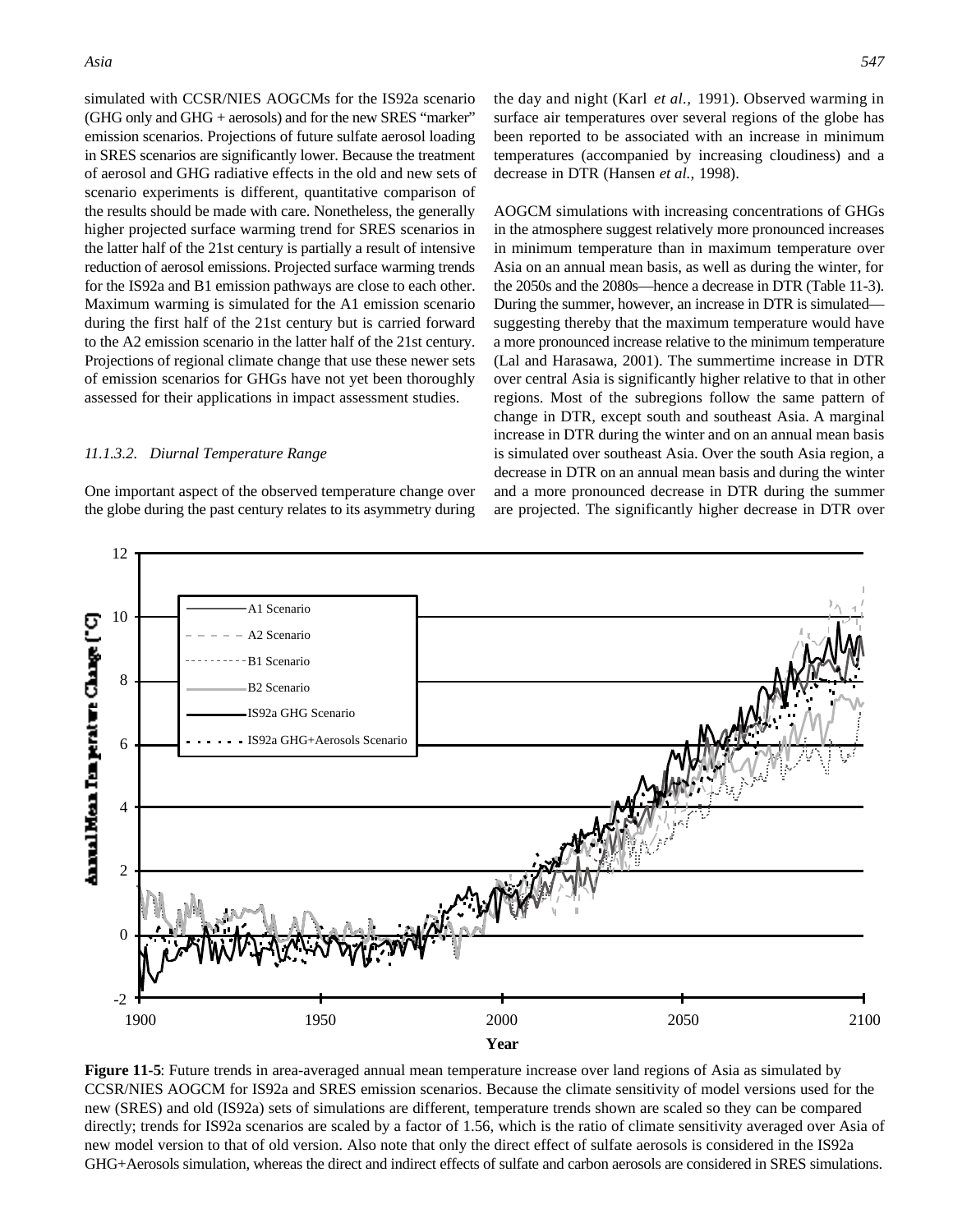|                                      |                 | 2050s              | <b>Greenhouse Gases</b> |                 | 2080s              |                    |                    | 2050s              | Greenhouse Gases + Sulfate Aerosols |                 | 2080s              |                    |
|--------------------------------------|-----------------|--------------------|-------------------------|-----------------|--------------------|--------------------|--------------------|--------------------|-------------------------------------|-----------------|--------------------|--------------------|
| <b>Regions</b>                       | Annual          | Winter             | Summer                  | Annual          | Winter             | Summer             | Annual             | Winter             | Summer                              | Annual          | Winter             | Summer             |
| Asia                                 | $-0.15$         | $-0.26$            | 1.42                    | $-0.27$         | $-0.45$            | 1.36               | $-0.17$            | $-0.13$            | $-0.54$                             | $-0.27$         | $-0.26$            | $-0.54$            |
| Boreal                               | $-0.38$         | $-0.52$            | 1.67                    | $-0.53$         | $-0.81$            | 1.62               | $-0.45$            | $-0.34$            | $-0.49$                             | $-0.57$         | $-0.53$            | $-0.48$            |
| Arid/<br>Semi-Arid                   |                 |                    |                         |                 |                    |                    |                    |                    |                                     |                 |                    |                    |
| – Central<br>$-$ Tibet               | 0.13<br>$-0.34$ | $-0.07$<br>$-0.60$ | 4.64<br>2.01            | 0.17<br>$-0.46$ | $-0.11$<br>$-0.81$ | 4.75<br>1.91       | $-0.02$<br>$-0.53$ | $-0.14$<br>$-0.63$ | 2.20<br>0.18                        | 0.09<br>$-0.67$ | $-0.04$<br>$-0.80$ | 2.36<br>0.13       |
| Temperate                            | $-0.18$         | $-0.31$            | 0.47                    | $-0.23$         | $-0.43$            | 0.44               | $-0.19$            | $-0.21$            | $-0.83$                             | $-0.28$         | $-0.30$            | $-1.05$            |
| Tropical<br>$-$ South<br>- Southeast | $-0.27$<br>0.15 | $-0.27$<br>0.24    | $-3.06$<br>$-0.50$      | $-0.45$<br>0.00 | $-0.46$<br>0.09    | $-2.89$<br>$-0.66$ | $-0.22$<br>0.35    | $-0.14$<br>0.42    | $-4.97$<br>$-0.98$                  | $-0.31$<br>0.18 | $-0.31$<br>0.24    | $-4.95$<br>$-1.09$ |

*Table 11-3: Projected changes in diurnal temperature range over Asia and its subregions under IS92a emission scenarios, as inferred from an ensemble of data generated in experiments with CCSR/NIES, CSIRO, ECHAM4, and HadCM2 AOGCMs.*

south Asia during the summer is a result of the presence of monsoon clouds over the region (Lal *et al*., 1996). In general, the decline in DTR is slightly moderated in the presence of sulfate aerosols (Lal and Harasawa, 2001). Changes in DTR over Asia in this case suggest a decrease in both seasons. Similar changes also are seen over boreal Asia and temperate Asia.

#### *11.1.3.3. Precipitation*

In general, all AOGCMs simulate an enhanced hydrological cycle and an increase in annual mean rainfall over most of Asia (Giorgi and Francisco, 2000). An area-averaged annual mean increase in precipitation of  $3\pm1\%$  in the 2020s,  $7\pm2\%$  in the 2050s, and  $11\pm3\%$  in the 2080s over the land regions of Asia is projected as a result of future increases in the atmospheric concentration of GHGs. Under the combined influence of GHGs and sulfate aerosols, the projected increase in precipitation is limited to  $2\pm1\%$  in the decade 2020s,  $3\pm1\%$  in the 2050s, and 7±3% in the 2080s. Figure 11-6 depicts projected changes in precipitation relative to changes in surface air temperature, averaged for land regions of Asia for each of the four skilled AOGCMs on an annual mean basis as well as during winter and summer for the 2050s and 2080s. The increase in precipitation is maximum during NH winter for both the time periods (Lal and Harasawa, 2000b). Clearly, intermodel differences in projections of precipitation are relatively large particularly during the winter even when they are averaged for the entire Asian continent—suggesting low confidence in projections of future precipitation in current AOGCMs.

The increase in annual mean precipitation is projected to be highest in boreal Asia. During the winter, boreal Asia and the Tibetan Plateau have the most pronounced increase in precipitation ( Table 11-2). Over central Asia, an increase in winter precipitation and a decrease in summer precipitation are projected. Because the rainfall over this region is already low, severe water stress conditions—leading to expansion of deserts—are quite possible with a rise in surface air temperature here. The area-averaged annual mean and winter precipitation is projected to increase in temperate Asia. The models show high uncertainty in projections of future winter and summer precipitation over south Asia (with or without direct aerosol forcings). The effect of sulfate aerosols on Indian summer monsoon precipitation is to dampen the strength of the monsoon compared to that seen with GHGs only (Lal *et al*., 1995a; Mitchell *et al*., 1995; Cubasch *et al*., 1996; Roeckner *et al*., 1999). The overall effect of the combined forcing is at least partly dependent on the land/sea distribution of aerosol forcing and on whether the indirect effect is included along with the direct effect. To date, the effect of aerosol forcing (direct and indirect) on the variability of the monsoon has not been investigated.

Recent observations suggest that there is no appreciable longterm variation in the total number of tropical cyclones observed in the north Indian, southwest Indian, and southwest Pacific Oceans east of 160°E (Neumann, 1993; Lander and Guard, 1998). For the northwest subtropical Pacific basin, Chan and Shi (1996) found that the frequency of typhoons and the total number of tropical storms and typhoons has been more variable since about 1980. Several studies since the SAR have considered likely changes in tropical cyclones (Henderson-Sellers *et al*., 1998; Knutson et al., 1998; Krishnamurti *et al.*, 1998; Royer *et al.*, 1998). Some of these studies suggest an increase in tropical storm intensities with carbon dioxide  $(CO_2)$ -induced warming.

Some of the most pronounced year-to-year variability in climate features in many parts of Asia has been linked to ENSO. Since the SAR, analysis of several new AOGCM results indicates that as global temperatures increase, the Pacific climate will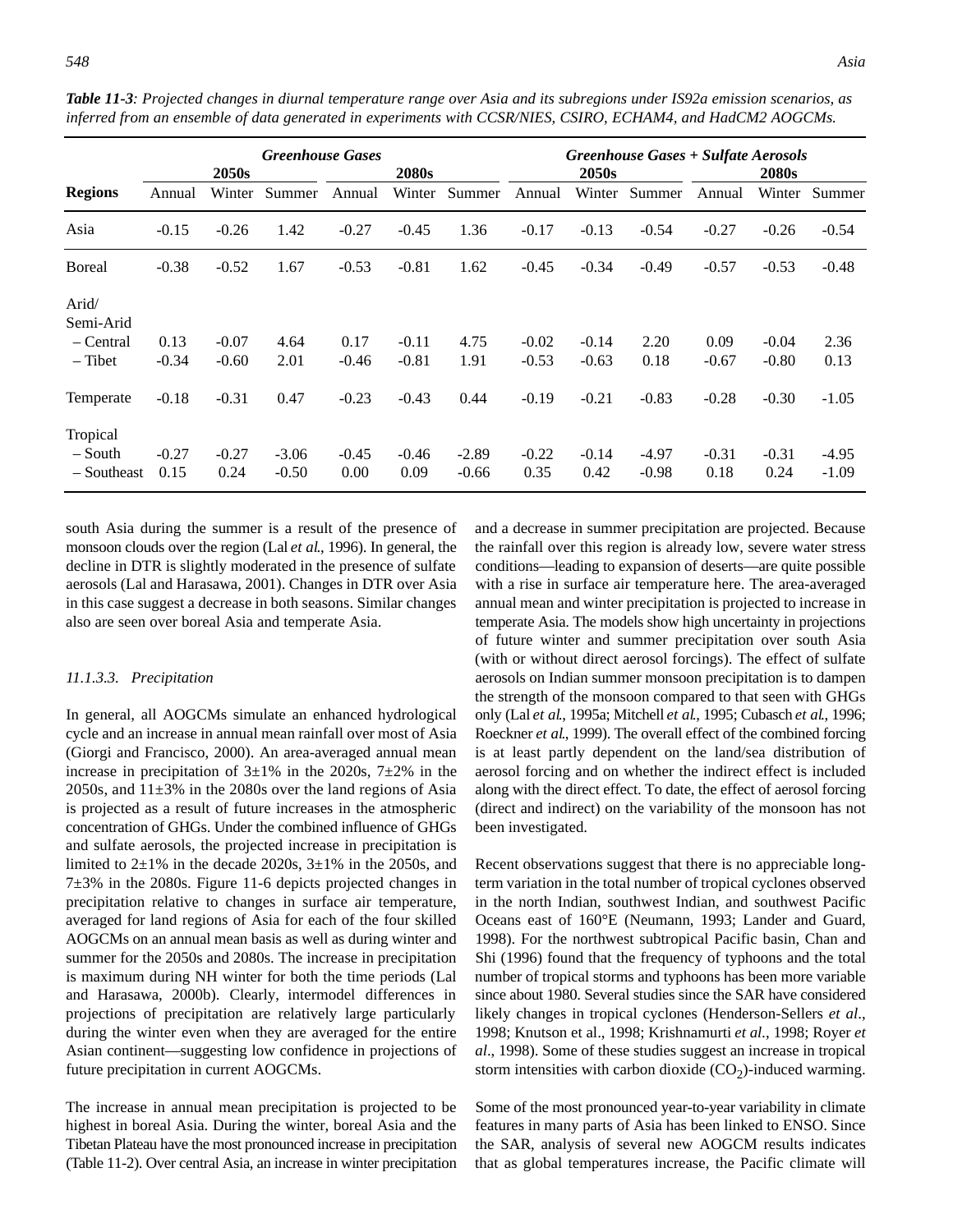

**Figure 11-6**: Projected changes in area-averaged annual (a) and seasonal [(b) DJF and (c) JJA)] mean surface air temperature and precipitation over land regions of Asia for the 2050s and 2080s as obtained in select AOGCMs.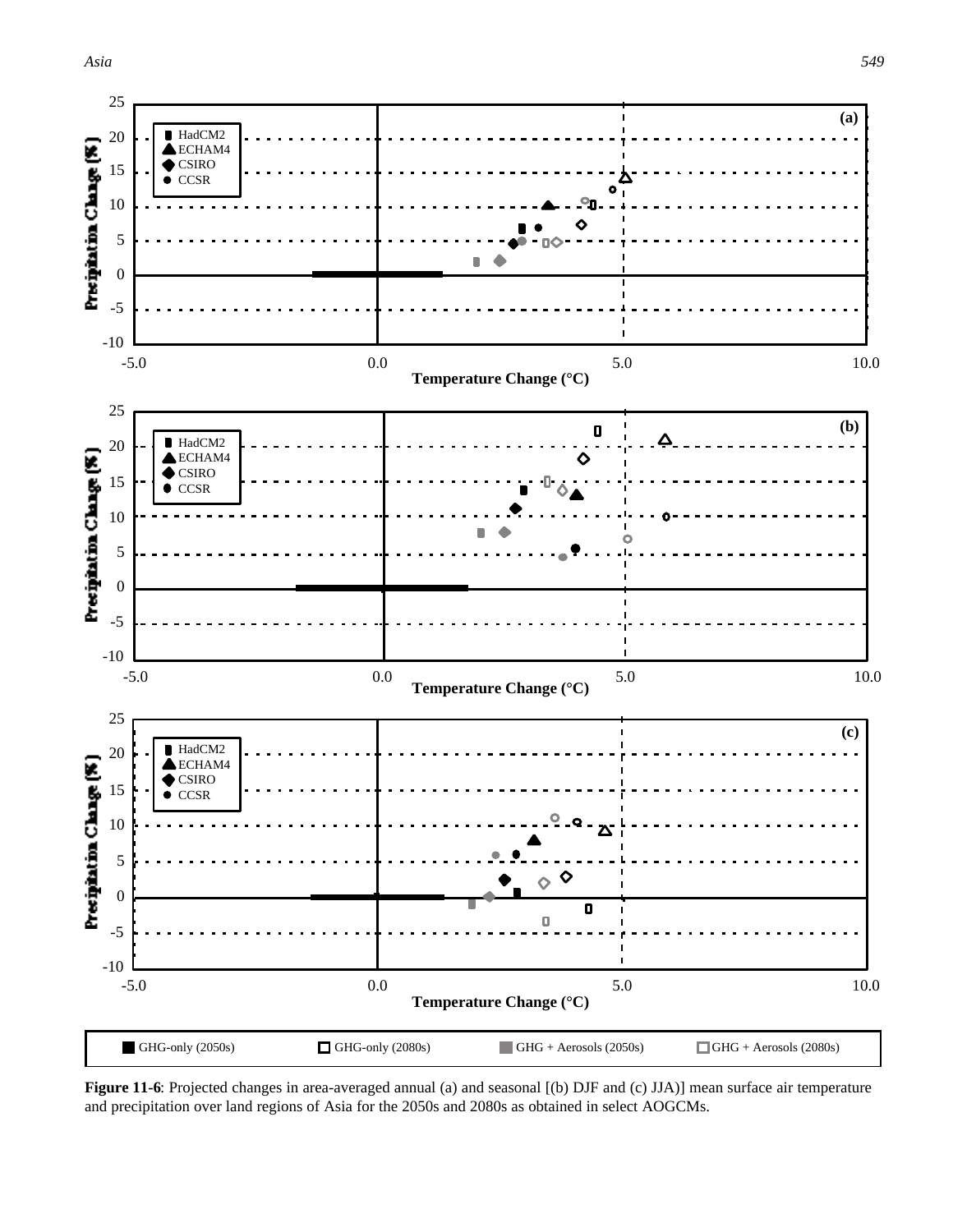tend to resemble a more El Niño-like state (Mitchell *et al*., 1995; Meehl and Washington, 1996; Knutson and Manabe, 1998; Boer *et al*., 1999; Timmermann *et al*., 1999). Collins (1999) finds an increased frequency of ENSO events and a shift in their seasonal cycle in a warmer atmosphere: The maximum occurs between August and October rather than around January as currently observed. Meehl and Washington (1996) indicate that future seasonal precipitation extremes associated with a given ENSO event are likely to be more intense in the tropical Indian Ocean region; anomalously wet areas could become wetter, and anomalously dry areas could become drier during future ENSO events.

Several recent studies (Kitoh *et al*., 1997; Lal *et al*., 2000) have confirmed earlier results (Kattenberg *et al*., 1996) indicating an increase in interannual variability of daily precipitation in the Asian summer monsoon with increased GHGs. Lal *et al*. (2000) also report an increase in intraseasonal precipitation variability and suggest that intraseasonal and interannual increases are associated with increased intraseasonal convective activity during the summer. The intensity of extreme rainfall events is projected to be higher in a warmer atmosphere, suggesting a decrease in return period for extreme precipitation events and the possibility of more frequent flash floods in parts of India, Nepal, and Bangladesh (Lal *et al*., 2000). However, Lal *et al*. (1995b) found no significant change in the number and intensity of monsoon depressions (which are largely responsible for the observed interannual variability of rainfall in the central plains of India) in the Bay of Bengal in a warmer climate. Because much of tropical Asia is intrinsically linked with the annual monsoon cycle, a better understanding of the future behavior of the monsoon and its variability is warranted for economic planning, disaster mitigation, and development of adaptation strategies to cope with climate variability and climate change.

#### *11.1.3.4. High-Resolution Climate Change Experiments*

Although these AOGCMs treat the complex interactions of atmospheric physics and planetary-scale dynamics fairly well, coarse horizontal resolution in the models restricts realistic simulation of climatic details on spatial variability. For example, tropical precipitation has high temporal and spatial variability, which cannot be resolved realistically in currently available AOGCMs. Many investigations on the ability of GCMs to simulate the Asian monsoon have been reported in the literature (e.g., Meehl and Washington, 1993; Chakraborty and Lal, 1994; Bhaskaran *et al*., 1995; Lal *et al*., 1995a, 1997, 1998a,b). These studies suggest that although most GCMs are able to simulate the large-scale monsoon circulation well, generally they are less successful with the summer monsoon rainfall. Since the SAR, nested modeling approaches have been followed to g e nerate high-resolution regional climate scenarios (Jones *et al*., 1995; Lal *et al*., 1998c; Hassell and Jones, 1999) with more realistic mesoscale details and the response of GHG forcings to the surface climatology over the Asian monsoon region.

Large-scale patterns of temperature change simulated by GCMs and nested regional climate models (RCMs) are found to be generally similar under  $2xCO_2$  forcing, but the regional model results present some additional details associated with coastline and local topographical features (Hirakuchi and Giorgi, 1995). In addition, projected warming over eastern China region in the summer is less pronounced in the RCM

#### **GCM GHG-Control, JJAS RCM GHG-Control, JJAS**



**Figure 11-7**: Spatial distribution of changes in monsoon rainfall over Indian subcontinent as simulated by Hadley Centre's global and regional climate models at the time of doubling of  $CO<sub>2</sub>$  in the atmosphere.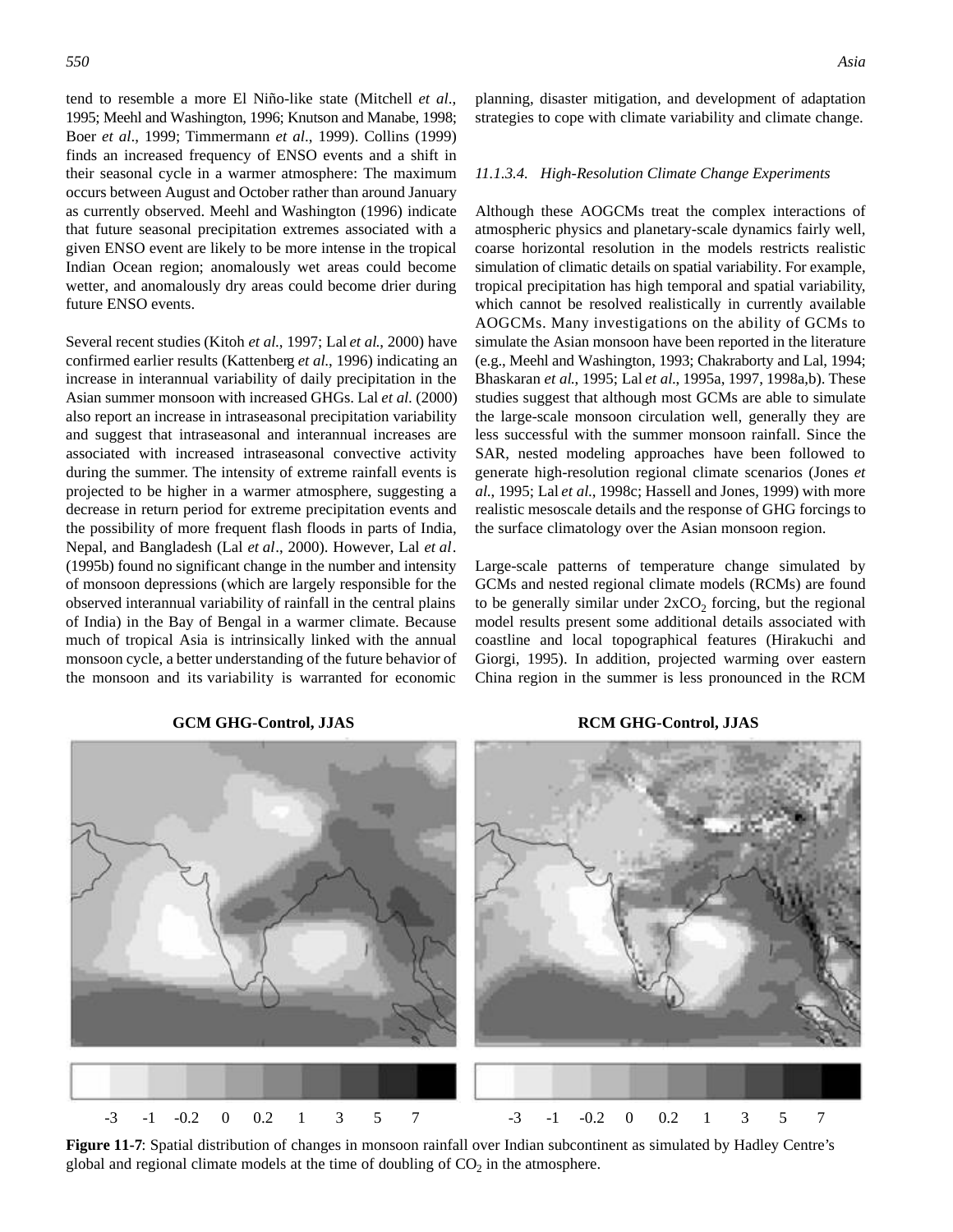than in the GCM and is characterized by a different spatial pattern. This is related to an increase in monsoon precipitation simulated by the RCM there and associated surface cooling induced by evaporation and cloudiness. Nonetheless, the GCM and RCM simulations suggest a general increase in warming toward higher latitudes and greater warming in winter than in summer. The RCM produces a more pronounced increase in winter precipitation over southeastern China than does the GCM in response to orographic lifting of stronger low-level southerly onshore winds. The RCM also simulates increased precipitation in the monsoon rain belt over east China, Korea, and Japan during the summer.

The increase in surface air temperature simulated by the RCM over central and northern India is not as intense as in the GCM and does not extend as far south (Lal *et al*., 1998c; Hassell and Jones, 1999). These anomalies are linked with changes in surface hydrological variables. Summer precipitation exhibits a more complex pattern of increases and decreases. Whereas an increase in rainfall is simulated over the eastern region of India, northwestern deserts see a small decrease in the absolute amount of rainfall in RCM simulation (Figure 11-7). Changes in soil moisture broadly follow those in precipitation except in eastern India, where they decrease as a result of enhanced drainage from the soil. The largest reductions (precipitation reduced to  $<1$  mm day<sup>-1</sup>; 60% decline in soil moisture) are simulated in the arid regions of northwest India and Pakistan. The projected increase in precipitation in flood-prone Bangladesh is approximately 20%. Nested RCM simulations have the potential to simulate the onset of the summer monsoon and its active/break cycle over India. The RCM captures the observed precipitation maximum over the southern tip of India during weak monsoon conditions, whereas the GCM does not.

Given the current state of climate modeling, projections of future regional climate have only limited confidence. The degree of confidence that could be attributed to RCM responses in terms of temporal and spatial changes resulting from GHG forcings would depend on more accurate simulation of the space and time evolution of large-scale monsoon circulation features in AOGCMs, as well as additional long-term RCM simulations with better skill. Current efforts on climate variability and climate change studies increasingly rely on diurnal, seasonal, latitudinal, and vertical patterns of temperature trends to provide evidence for anthropogenic signatures. Such approaches require increasingly detailed understanding of the spatial variability of all forcing mechanisms and their connections to global, hemispheric, and regional responses. Because the anthropogenic aerosol burden in the troposphere would have large spatial and temporal variations in the atmosphere, its future impact on regional scale would be in striking contrast to the impact from GHGs. It has also been suggested that aerosols produced by tropical biomass burning could lead to additional negative radiative forcing (Portmann *et al.*, 1997). Considerable uncertainty prevails about the indirect e ffect of aerosols on tropospheric clouds, which could strongly modulate the climate. The implications of localized radiative forcing on deep convection in tropical Asia and on Hadley circulation are still not understood (Lal et al., 2000).

#### *11.1.4. Sensitivity, Key Vulnerabilities, and Adaptability*

#### *11.1.4.1. Sensitivity and Key Vulnerabilities*

An examination and analysis of the climate change-induced vulnerabilities in Asia has to be undertaken against the backdrop of the physical, economic, and social environment of the countries in the region. They provide not only the benchmark against which vulnerabilities are to be assessed but also the potential for adaptation to them. Surface water and groundwater resources in Asian countries play vital roles in forestry, agriculture, fisheries, livestock production, and industrial activity. The water and agriculture sectors are likely to be most sensitive to climate change-induced impacts in Asia.

As reported in IPCC (1998), climate change in boreal Asia could have serious effects on climate-dependent sectors such as agriculture, forestry, and water resources. Climate change and human activities, for example, may influence the levels of the Caspian and Aral Seas, with implications for the vulnerability of natural and social systems (Kelly *et al*., 1983; Golubtsov *et al.*, 1996; Popov and Rice, 1997). The increase in surface temperature will have favorable effects on agriculture in the northernmost regions of Asia, and a general northward shift of crop zones is expected. However, as much as a 30% decrease in cereal production from the main agriculture regions of boreal Asia by 2050 has been projected (Budyko and Menzhulin, 1996; ICRF, 1998). A decrease in agriculture productivity of about 20% also is suggested in southwestern Siberia (ICRF, 1998). Forest ecosystems in boreal Asia could suffer from floods and increased volume of runoff, as well as melting of permafrost regions. Model-based assessments suggest that significant northward shifts (up to 400 km) in natural forest zones are likely in the next 50 years (Lelyakin *et al*., 1997; Serebryanny and Khropov, 1997). There also is growing anxiety that significant increases in ultraviolet radiation, as observed in recent years, could have serious implications for ecosystems along the Arctic shore of Siberia (Makarov, 1999; Voskoboynikov, 1999; ACIA, 2000).

In arid and semi-arid Asia, the climate limits the portion of land that presently is available for agriculture and livestock production. Croplands in many of the countries in the region are irrigated because rainfall is low and highly variable. The agriculture sector here is potentially highly vulnerable to climate change because of degradation of the limited arable land. Almost two-thirds of domestic livestock are supported on rangelands, although in some countries a significant share of animal fodder also comes from crop residues (IPCC, 1998). The combination of elevated temperature and decreased precipitation in arid and semi-arid rangelands could cause a manifold increase in potential evapotranspiration, leading to severe water-stress conditions. Many desert organisms are near their limits of temperature to lerance. Because of the current marginality of soil-water and nutrient reserves, some ecosystems in semi-arid regions may be among the first to show the effects of climate change. Climate change has the potential to exacerbate the loss of biodiversity in this region.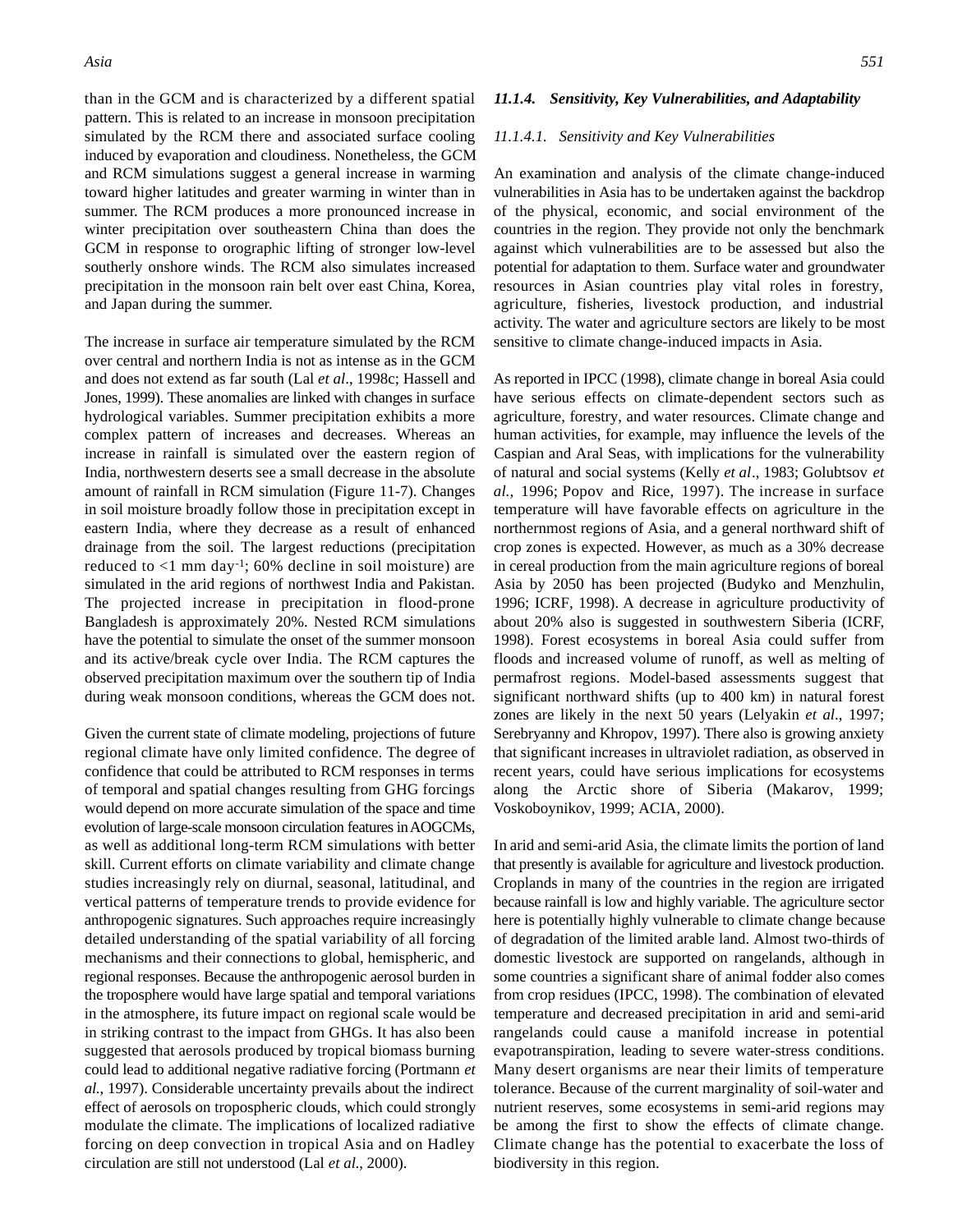The major impacts of global warming in temperate Asia will be large northward shifts of subtropical crop areas. Large increases in surface runoff—leading to soil erosion and degradation, frequent waterlogging in the south, and spring droughts in the north—ultimately will affect agriculture productivity (Arnell, 1999). As reported in IPCC (1998), the volume of runoff from glaciers in central Asia may increase three-fold by 2050. Permafrost in northeast China is expected to disappear if temperatures increase by  $2^{\circ}$ C or more. The northern part of China would be most vulnerable to hydrological impacts of climate change; future population growth and economic development here may exacerbate seriously the existing water shortage. Deltaic coasts in China would face severe problems from sea-level rise. Sea-level rise also will expand the floodprone area and exacerbate beach erosion in Japan.

In monsoon Asia, the issue of sensitivity of physical and natural systems to the hydrological cycle is linked to major stresses caused by projected climate change on agricultural production and increased exposure of social and economic systems to impacts of extreme events, including forest dieback and increased fire risk; typhoons and tropical storms; floods and landslide; and human disease impacts. These stresses on physical systems translate into key social vulnerabilities, particularly in combination with unsustainable utilization of resources. For example, the drawing down of groundwater resources has increased the rate of relative sea-level change for many of the major cities of coastal Asia, such as Bangkok and Shanghai—thereby increasing the risk from climate changeinduced sea-level rise (Jarupongsakul, 1999). Conversion of natural forests to palm oil plantations in many southeast Asian countries during recent decades (particularly Indonesia and Malaysia) increased the probability of uncontrolled forest fires and increased health and biodiversity impacts during the 1997 ENSO event (Yim, 1999; Barber and Schweithelm, 2000). The ecological security of mangroves and coral reefs may be put at risk by climate change. Sea-level rise could cause large-scale inundation along the coastline and recession of flat sandy beaches of south and southeast Asia. Monsoons in tropical Asia could become more variable if ENSO events become stronger and more frequent in a warmer atmosphere (Webster and Yang, 1992; Webster *et al*. 1998).

Vulnerability relates to social or natural systems and is delineated as such. The issues of social and physical vulnerability to climate change are directly related because the major sensitivities of ecological and natural systems across the regions of Asia translate into risks to socioeconomic systems. Social vulnerability is defined as the degree to which individuals or groups are susceptible to impacts; the determinants of social vulnerability are exposure to stress as a result of the impacts of climate change and the underlying social position (Adger, 1999a). On this basis, the key social vulnerabilities in the Asian context occur:

Where resource-dependent communities have their resilience undermined by increased exposure to the physical stresses in water availability, agricultural impact, and other sensitivities mentioned above

• Where sustainability and equity (Munasinghe, 2000) are sacrificed for economic growth, exposing larger parts of the population to impacts.

#### *11.1.4.2. Adaptability*

Climate variability and change, both natural and anthropogenic, cause a wide range of direct and indirect impacts on natural and human systems. To understand which adaptation opportunities will be most cost-effective and have the greatest value, emphasis must be given to characteristics of system vulnerability, such as resilience, critical thresholds, and coping ranges, which are highly dependent on regions and nations. In this respect, lessons learned from past experiences regarding climate variability and change provide essential understanding of processes, actions, and successes.

The impacts of climate change and other drivers of environmental degradation (e.g., disparities in income level, technological gaps) are likely to be felt more severely in developing countries than in developed countries of Asia, irrespective of the magnitude of climate change, because of the poor resource and infrastructure bases. The developing countries need to scope the development of adaptation strategies incrementally to support development of existing policies that exploit "no regret" measures and "winwin" options (Smit *et al*., 2000). Detailed and reliable regional scenarios of climate change need to be developed and used in rigorous vulnerability analysis (e.g., low-probability/highconsequence events versus high-probability/high-consequence events, risk perceptions). In developing countries, adaptation responses are closely linked to developmental activities. Consequently, there are likely to be large spillover effects between adaptation policies and developmental activities. Care in this regard must be taken in the evaluation of adaptation costs and benefits. In developing countries of Asia, options such as population growth control, poverty alleviation, and capacity building in food production, health care delivery, and water resource management hold great potential in creating more resilient social systems that are capable of withstanding the negative impacts of climate change.

#### **11.2. Key Regional Concerns**

Despite global technological and economic development, a large proportion of the nearly 1.5 billion people living in severe poverty at the dawn of the new millennium are located in Asia. Global per capita water supplies are declining and are now 30% lower than they were 25 years ago. By 2050, as much as 42% of the world's population may have to live in countries with insufficient freshwater stocks to meet the combined needs of agriculture, industry, and domestic use. The world's population will reach at least 8.9 billion by the middle of the 21st century (United Nations, 1998). India and China alone now account for 38% of the world's population. Most of the additional population would be in developing countries. These countries are likely to suffer adverse agricultural responses; significant changes in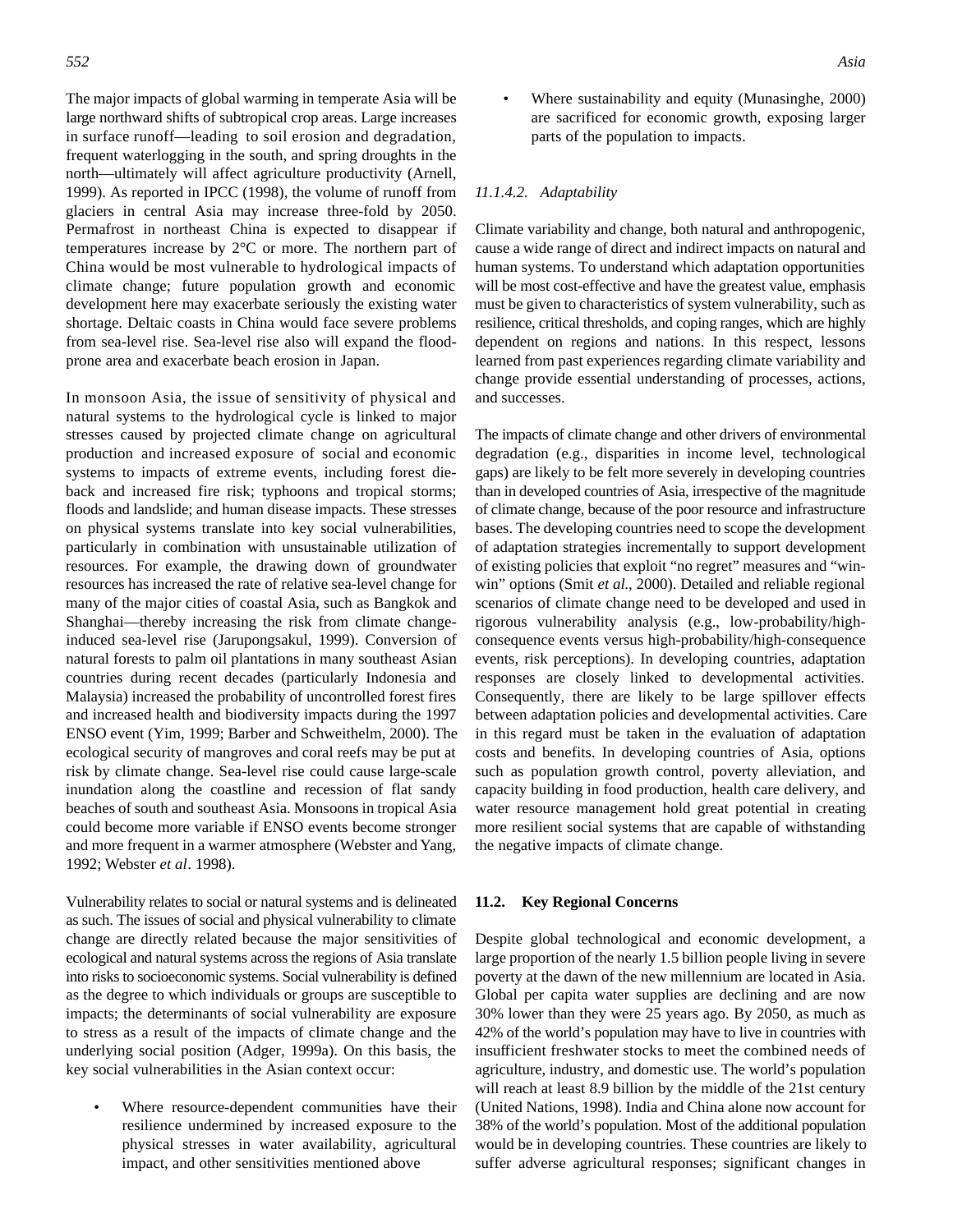seasonal runoff; possibly severe vector-borne diseases; increased risks of severe tropical weather disturbances, including storms; vulnerability to sea-level rise; and other stresses. This section presents key regional concerns of various subregions of Asia related to climate change.

#### *11.2.1. Ecosystems and Biodiversity*

#### *11.2.1.1. Mountain and Highland Systems*

Relatively hospitable mountain regions in Asia are under pressure from human settlements and commercial cultivation, which have led to land degradation and adverse effects on water supply. Ongoing changes in different mountain systems within Asia include those associated with high crop production and those characterized by extensive animal husbandry and pastureland. Human encroachment in mountain regions has reduced vegetation cover, which has increased soil moisture evaporation, erosion, and siltation—with adverse effects on water quality and other resources. Changes in the snowfall pattern have been observed in mountain and highland systems, particularly in the Himalayas (Verghese and Iyer, 1993). These changes will have wider implications—from marked impact on the monsoon regime to seasonal runoff and vegetation cover, including agriculture. Changes in the hydrological regime also will trigger episodes of extreme events.

One-tenth of the world's known species of higher altitude plants and animals occur in the Himalayas. In addition, some countries in Asia are centers of origin for many crop and fruittree species; as such, they are important sources of genes for their wild relatives. Biodiversity is being lost in these regions because of human activities, especially land degradation and the overuse of resources. In 1995, approximately 10% of known species in the Himalayas were listed as threatened, and the number of species on the verge of extinction has increased since then. As a consequence of global warming, the present distribution of species in high-elevation ecosystems is projected to shift to higher elevations, although the rates of vegetation change are expected to be slow and colonization success would be constrained by increased erosion and overland flows in the highly dissected and steep terrains of the Himalayan mountain range. Weedy species with a wide ecological tolerance will have an advantage over others (Kitayama and Mueller-Dombois, 1995). High-elevation tree species—such as *Abies, Acer, and Betula*—prevail in cold climates because of their adaptations to chilling winters. In Japan, the area of suitable habitat at higher elevations has shrunk over the past 30 years, and the variety of alpine plants that grow there has been rapidly reduced (Masuzawa, 1997, 2000). Increases in temperature would result in competition between such species and new arrivals. The sensitivity of alpine flora to climatic factors and, in particular, water stress in the summit region of Mt. Kinabalu—the highest mountain in southeast Asia—already have been demonstrated (Kitayama, 1996; Aiba and Kitayama, 1999). The accumulated stresses of climate change are likely to disrupt the ecology of mountain and highland systems.

#### *11.2.1.2. Lakes/Streams, Rivers, and Glaciers*

Lakes, streams, glaciers, and other freshwater ecosystems in Asia are highly diversified in terms of plant and animal species. These freshwater ecosystems have been stressed by environmental burdens, exploitation of natural resources, transformation of lands, and recreational activities. There is growing concern that climate change may accelerate the damage to freshwater ecosystems such as lakes, marshes, and rivers. More than 50,000 ha of coastal territories, including 35,000 ha of delta in the Selenga River and 12,000 ha of delta in the Upper Angara River, have been damaged during the past few years by precipitation and riverflow increases (Anokhin and Izrael, 2000). With an increased amount of precipitation likely in the future, more incidences of flooding and other adverse impacts are possible. With a rise in temperature, a decrease in the amount of snowfall in the Lake Biwa catchment in Japan is projected—which might exacerbate the process of eutrophication (Fushimi, 2000a). Deterioration of lake water quality also is suggested in Kasumigaura Lake in eastern Japan (Fujimoto *et al*., 1995; Fukushima *et al*., 2000). The response of lakes and streams to climate change will involve complex interactions between the effects of climate on areal inputs, hydrology, and catchments and in-lake processes.

Many of the major rivers in Asia have long been targets for development projects related to the hydroelectric, water supply, agriculture, industry, and navigation sectors. As a consequence, there have been shifts between freshwater and estuarine conditions as a result of high freshwater flows during the rainy season and low to nonexistent freshwater flows in the dry season. Increasing literol vegetation is causing health risks for local habitats in many countries of south Asia. Changes in aquatic habitat also have affected fisheries in lower valleys and deltas; the absence of nutrient-rich sediments has detrimental effects on fish productivity. Reduced flows in lower valley catchments also have resulted in eutrophication and poor water quality.

Many rivers originate from the glaciers in the Tianshan mountain range, which create wide alluvial fans at the foot of the northern Tianshan. The Hindukush Himalayan ranges are the source of some major rivers. The total amount of water flowing from the Himalayas to the plains of the Indian subcontinent is estimated at about 8.6 x 10<sup>6</sup> m<sup>3</sup> per year. The Himalayas have nearly 1,500 glaciers; it is estimated that these glaciers cover an area of about 33,000 km<sup>2</sup> (Dyurgerov and Meier, 1997). These glaciers provide snow and the glacial meltwaters keep major rivers perennial throughout the year. In recent decades, the hydrological characteristics of watersheds in this region seem to have undergone substantial change as a result of extensive land-use change—leading to more frequent hydrological disasters, enhanced variability in rainfall and runoff, extensive reservoir sedimentation, and pollution of lakes (Ives and Messerli, 1989). Almost 67% of the glaciers in the Himalayan and Tienshan mountain ranges have retreated in the past decade (Ageta and Kadota, 1992; Yamada *et al*., 1996; Fushimi, 2000b). The mean equilibrium-line altitude at which snow accumulation is equal to snow ablation for glaciers is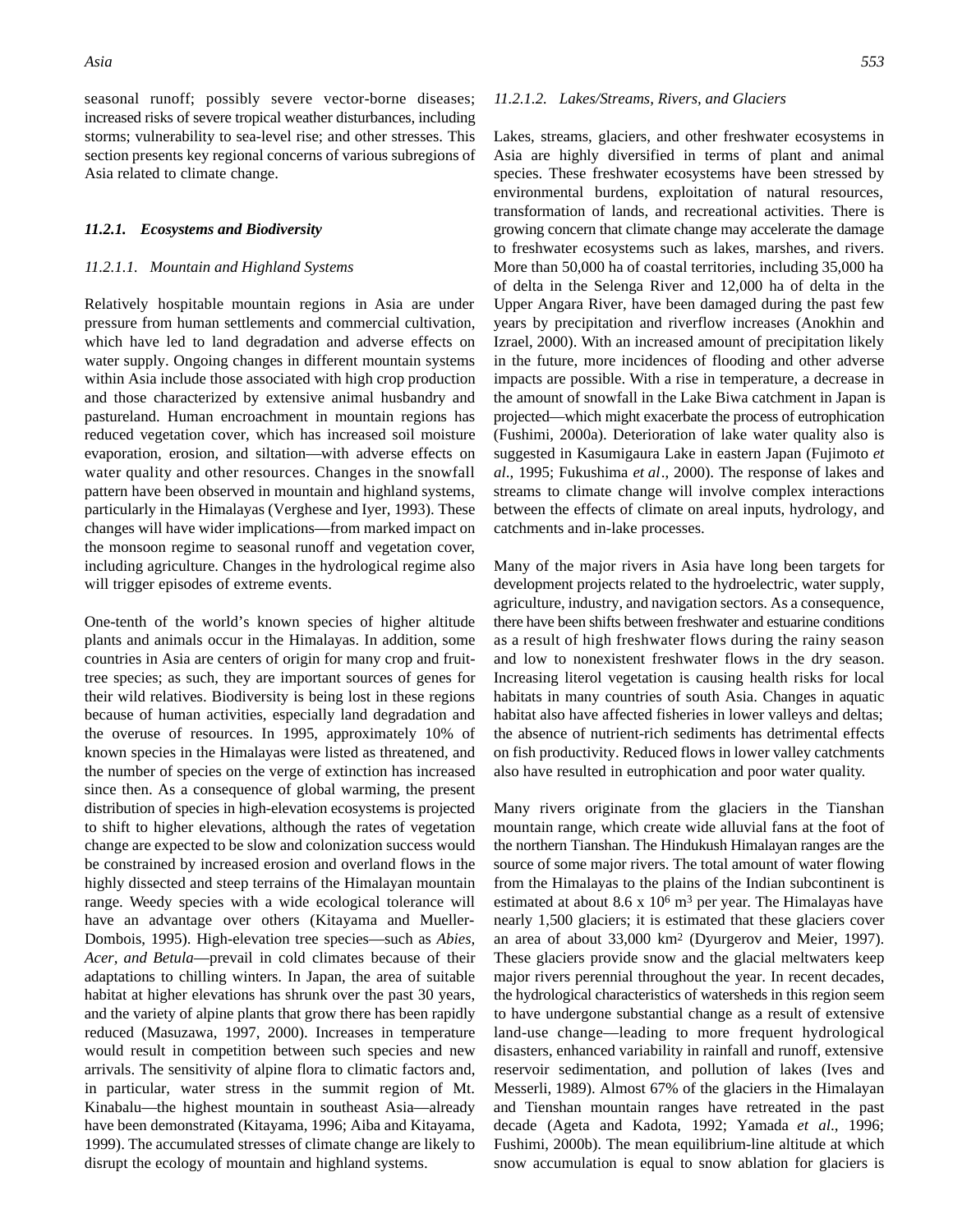estimated to be about 50–80 m higher than the altitude during the first half of the 19th century (Pender, 1995). Available records suggest that Gangotri glacier is retreating by about 30 m  $yr<sup>-1</sup>$ . A warming is likely to increase melting far more rapidly than accumulation. As reported in IPCC (1998), glacial melt is expected to increase under changed climate conditions, which would lead to increased summer flows in some river systems for a few decades, followed by a reduction in flow as the glaciers disappear.

#### *11.2.1.3. Forests, Grasslands, and Rangelands*

Most of the frontier forests in Asia are endangered today by rapid population growth, ever-increasing demand for agricultural land, poverty, poor institutional capacity, and lack of effective community participation in forestry activities (Mackenzie *et al.*, 1998). Climate change is expected to affect the boundaries of forest types and areas, primary productivity, species populations and migration, the occurrence of pests and diseases, and forest regeneration. The increase in GHGs also affects species composition and the structure of ecosystems because the environment limits the types of organisms that can thrive and the amount of plant tissues that can be sustained (Melillo *et al*., 1996). Compositional and structural changes, in turn, affect ecosystem function (Schulze, 1994). The interaction between elevated  $CO<sub>2</sub>$  and climate change plays an important role in the overall response of net primary productivity to climate change at elevated CO<sub>2</sub> (Xiao *et al.*, 1998).

Climate change will have a profound effect on the future distribution, productivity, and health of forests throughout Asia (see also Section 5.6). Because warming is expected to be particularly large at high latitudes, climate change could have substantial impact on boreal forests (Dixon *et al*., 1996; IPCC, 1996; Krankina, 1997). Global warming will decrease permafrost areas, improve growing conditions, and decrease areas of disturbed stands and ecosystems in a general sense, although impacts would be significantly different at various locations within the boreal forests. Moreover, forest fire is expected to occur more frequently in boreal Asia as a result of increased mean temperature (Valendik, 1996; Lelyakin *et al*., 1997). Pest activity also could increase with a rise in temperature, depending on the age composition of the boreal forests (Alfiorov *et al*., 1998).

Asia's temperate forests are a globally important resource because of their high degree of endemism, biological diversity, ecological stability, and production potential. About 150 Mha of forests in central China have been cleared during the past several decades. Efforts are now underway to at least partially restore the area under forest cover in China through reforestation, soil recovery, and water conservation programs (Zhang *et al*., 1997). Studies on projected impacts of climate change suggest that northeast China may be deprived of the conifer forests and its habitat, and broad-leaved forests in east China may shift northward by approximately 3° of latitude. These results are based on a 2°C increase in annual mean temperature and a 20%

increase in annual precipitation (Omasa *et al*., 1996; Tsunekawa *et al*., 1996).

Tropical moist forests have trees with higher densities of wood and larger proportions of branch wood relative to those in temperate forests. As many as 16 countries of tropical Asia are located within the humid tropical forest region. These forests and woodlands are important resources that must be safeguarded, given the heavy use of wood as fuel in some countries. Past policies in the humid tropics have focused mainly on natural forest protection and conservation (Skole *et al.,*1998). However, there is a need to shift emphasis from conservation alone to a strategy that involves sustained development, investment performance, and public accountability (see Section 5.6). Encouragingly, the current annual rate of reforestation is highest in tropical Asia as a result of relatively high investments in reforestation schemes, including social forestry.

Most semi-arid lands in Asia are classified as rangelands, with a cover of grassland or scrublands. Although the share of land area used for agricultural purposes is about 82% of the total area, it is mainly low-productive pastures. With an increase in temperature of 2–3°C combined with reduced precipitation as projected for the future in the semi-arid and arid regions of Asia, grassland productivity is expected to decrease by as much as 40–90% (Smith *et al*., 1996). Approximately 70% of pastures are facing degradation, with dramatic decreases in fodder yield over recent decades in some parts of Mongolia (Khuldorj *et al*., 1998). Rangelands in Nepal also have been subject to degradation in recent years (NBAP, 2000). Climate change is likely to represent an additional stress to rapid social change in many of Asia's rangelands.

#### *11.2.1.4. Drylands*

Precipitation is scarce and has a high annual variance in dryland areas. Very high daily temperature variance is recorded with frequent sand storms, dust ghost, and intense sunshine. Arid plants usually belong to drought escaper, drought evader, drought resister, or drought endurer categories. Evaporative losses and water limitations are the most prominent factors dictating animal life in arid environments. Low rainfall dictates the formation of shallow or extremely sallow soils that often are characterized by high content of airborne particles and small fractions of rock-erosion elements. Most of the soils are poor in or completely devoid of organic matter, and the nutrient pools of the soils are low. Apparently, humans not only utilize the ecosystem services of this region but are also influencing the evolution of some of its important biotic elements. In Mongolia, for example, while soil fertility has decreased by about 20% in the past 40 years, about one-third of the pasturage has been overgrazed and 5 Mha of arid land have constantly been threatened by moving sands (Khuldorj *et al*., 1998). Soils exposed to degradation as a result of poor land management could become infertile as a result of climate change. Temperature increases would have negative impacts on natural vegetation in desert zones. Plants with surface root systems,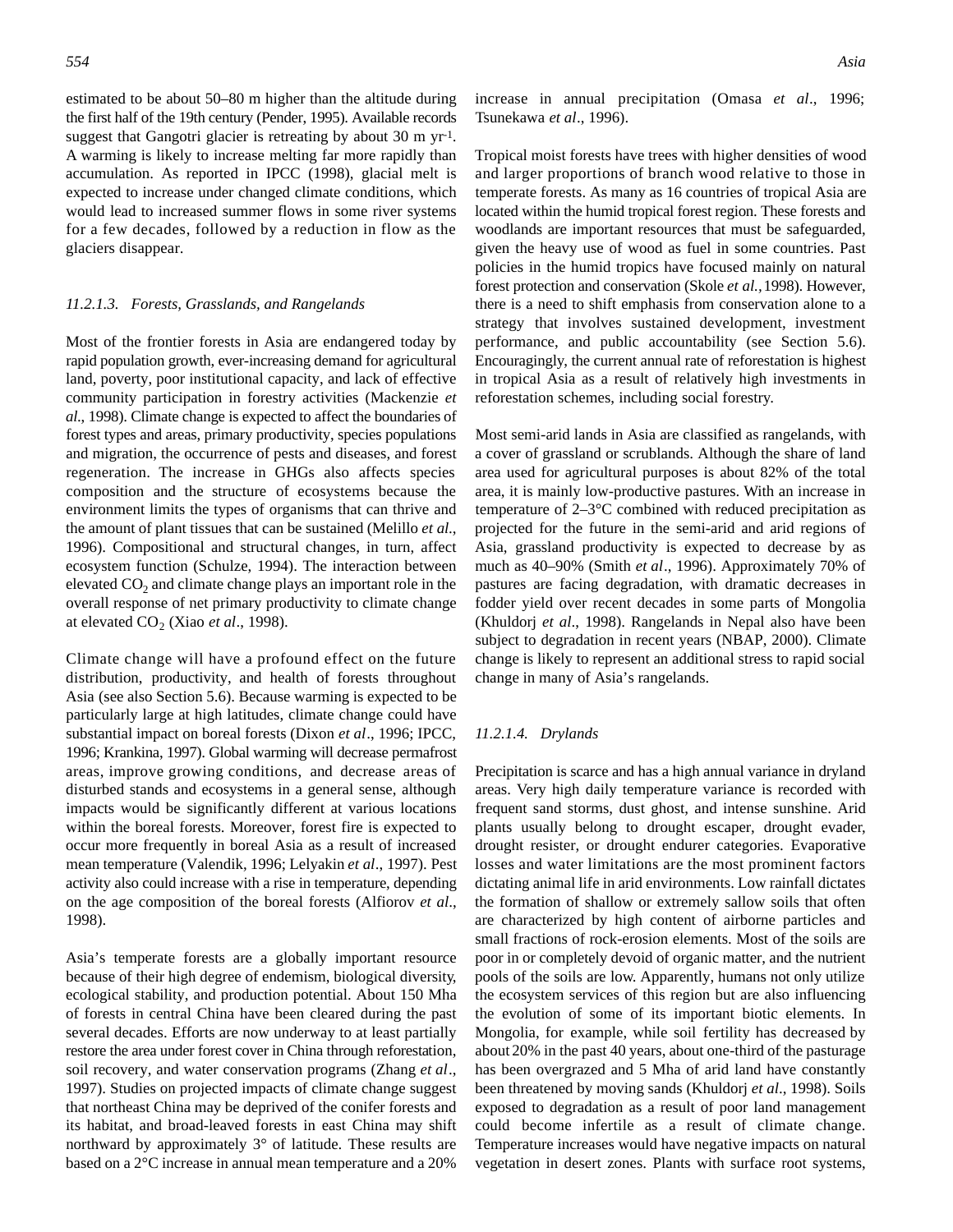which utilize mostly precipitation moisture, will be vulnerable. Climate change also would have negative impacts on sheep breeding and lamb wool productivity.

Just as shifts in vegetation belts are expected in non-drylands, in the drylands of Asia a shift in dryland types is expected as a result of climate change. Drylands are ranked along an aridity index, in relation to the ratio of precipitation to potential evapotranspiration (i.e., to a gradient in soil moisture available for driving production). Because soil moisture is likely to decline in this region, the least-dry land type (dry subhumid drylands) are expected to become semi-arid, and semi-arid land is expected to become arid. It is notable that population pressure on dryland resources is reduced with increasing aridity, but resistance to degradation and resilience following degradation also is reduced with increasing aridity. Therefore, semi-arid drylands, which are intermediate in aridity as compared to arid drylands and dry subhumid ones, are most susceptible to becoming further desertified (Safriel, 1995). Because semi-arid drylands are very common among Asian drylands, large areas will become not only dry but also desertified as a result of climate change,.

#### *11.2.1.5. Cryosphere and Permafrost*

Permafrost is highly responsive to climatic fluctuations at several temporal and spatial scales (Nelson and Anisimov, 1993). Evidence of spatially extensive episodes of permafrost thawing and poleward contraction has been documented (Halsey *et al*., 1995; Anisimov and Nelson, 1996b; Anisimov and Nelson, 1997; WASI, 1997). Depending on regional climate and local biological, topographic, and edaphic parameters, pronounced warming in the high latitudes of Asia could lead to thinning or disappearance of permafrost in locations where it now exists (Anisimov and Nelson, 1996a). Poleward movement of the southern boundary of the sporadic permafrost area is likely in Mongolia and northeast China. Large-scale shrinkage of the permafrost region in boreal Asia also is likely. In n orthern regions of boreal Asia, the mean annual temperature of permafrost, hence the depth of seasonal thawing (active layer thickness), will increase (Izrael *et al*., 1999). The perennially frozen rocks will completely degrade within the present southern regions (ICRF, 1998). The development of thermokarst and thermal erosion because of perennial thawing and increase in the depth of seasonal thawing of ice-rich grounds and monomineral ice accumulations is a critical process in permafrost regions of boreal Asia (Izrael *et al*., 1999). The change in rock temperature will result in a change in the strength characteristics, bearing capacity, and compressibility of frozen rocks, generation of thermokarst, thermal erosion, and some other geocryological processes (Garagulia and Ershov, 2000). In response to projected climate change, four main economic sectors in permafrost regions—surface and underground construction, the mining industry, heating energy demand, and agricultural development will be affected (ICRF, 1995, 1998; Anisimov, 1999). Because large quantities of carbon are sequestered in the permafrost of boreal peatlands and tundra regions (Botch *et al*., 1995; Ping,

1996), changes in distribution of frozen ground and systematic increase in the thickness of seasonally thawed layer are likely to result in the release of large amounts of  $CO<sub>2</sub>$  and possibly methane  $(CH_4)$  into the atmosphere.

The permafrost area on the Tibetan Plateau has an average altitude of about 5,000 m and is one of the several regions not significantly affected by direct human activities. Because of this area's thermal and moisture conditions are on the edge of the ecological limitations of vegetation, it is believed to be highly sensitive to global warming (Zhang *et al.*, 1996). The boundary between continuous and discontinuous (intermittent or seasonal) permafrost areas on the Tibetan Plateau are likely to shift toward the center of the plateau along the eastern and western margins (Anisimov and Nelson, 1996b).

#### *11.2.1.6. Protected Areas and Risks to Living Species*

Protected areas usually are designated and managed to keep wild species that live within the area from becoming extinct. Even after an area has been set aside as protected habitat, extinction or population declines may still occur as a result of changes in environmental conditions related to climate change, land use in surrounding areas, or widespread pollution. Climate change is likely to induce vegetation change that will force wild plant and animal species to shift their distribution in response to the new conditions. For example, a variety of changes in butterflies, dragonflies, beetles, and other migratory insects have been recorded in green corridors of Japan in recent years (Ubukata, 2000), and shifts have been recorded in the ranges of many North American, European, Arctic, and Antarctic bird and insect species (see Section 5.4). If the protected area is not large enough to contain an area that will be suitable under the new climate conditions, a species may become locally extinct. In contrast, protected areas that are large enough to cover an elevation or a latitudinal gradient should allow species to make adjustments along the gradient as conditions change. In some cases, such as in coastal areas, habitat may simply be lost as a result of factors such as sealevel rise, with no potential area for species to migrate.

Frontier forests in Asia are home to more than 50% of the world's terrestrial plant and animal species (Rice, 1998). Risks to this rich array of living species are increasing. For instance, of the 436 species of mammals and 1,500 species of birds in Indonesia, more than 100 species each of mammals and birds have been declared threatened (UNEP, 1999). Similar trends also are seen in China, India, Malaysia, Myanmar, and Thailand. In India, as many as 1,256 higher plant species, of more than 15,000 species, are threatened (Sukumar *et al*., 1995).

Coastal areas are likely to be at risk from climate changeinduced sea-level rise. A rise in the water level of estuaries will reduce the size and connectedness of small islands and coastal and estuarine reserves and increase their isolation. The Yangtze (Changjiang) and Mekong deltas on mainland China and the Mai Po marshes in Hong Kong are refueling stops for migratory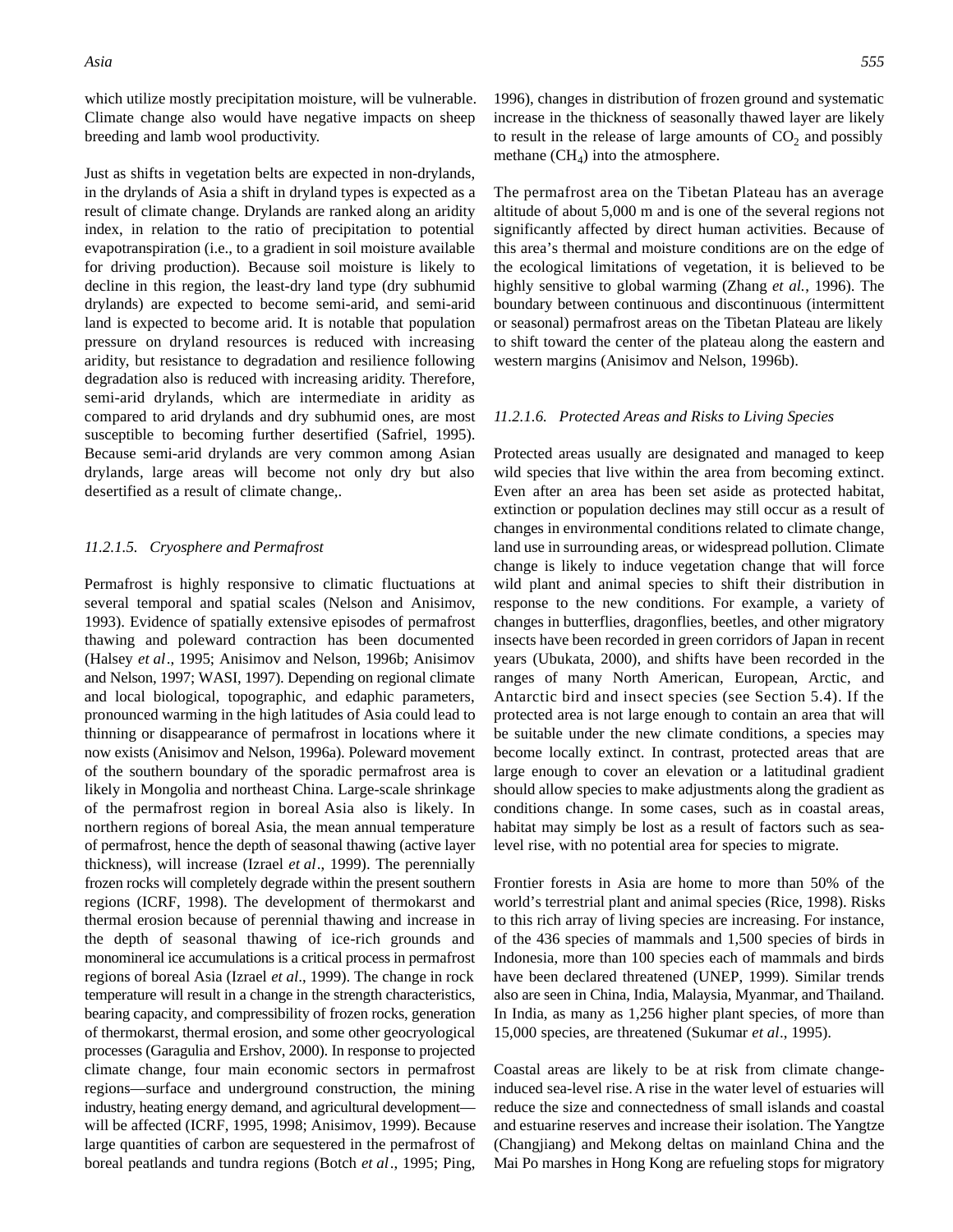birds, especially ducks, geese, and shorebirds. The presence of these birds may be threatened by the disappearance of coastal marshes as a result of increases in sea level from global warming (Li *et al*., 1991; Tang, 1995). Similarly, the Rann of Kutch in India supports one of the largest Greater Flamingo colonies in Asia (Ali, 1985; Bapat, 1992). With sea-level rise, these salt marshes and mudflats are likely to be submerged (Bandyopadhyay, 1993), which would result in decreased habitat for breeding flamingoes and lesser floricans (Sankaran *et al*., 1992). In addition, about 2,000 Indian wild asses in the Rann of Kutch could lose their only habitat in India to rising sea level (Clark and Duncan, 1992).

The Sundarbans of Bangladesh, which support a diversity of wildlife, are at great risk from rising sea level. These coastal mangrove forests provide habitat for species such as Bengal tigers, Indian otters, spotted deer, wild boars, estuarine crocodiles, fiddler crabs, mud crabs, three marine lizard species, and five marine turtle species (Green, 1990). With a 1-m rise in sea level, the Sundarbans are likely to disappear, which may spell the demise of the tiger and other wildlife (Smith *et al*., 1998).

Species that live in mountainous areas also are particularly at risk of losing habitat as a result of changes in climate. Extreme temperature conditions may cause these protected areas to undergo major changes, partly because of high rates of variation in habitat structure that naturally occur on mountain ranges as a result of changes in slope, steepness, and exposure. Protected areas also may be subjected to extreme surface runoffs because of rapid melting of winter snow. Because many Asian mountain ranges are east-west oriented, there will be little room for species to shift their ranges toward cooler mountainous habitat. An additional barrier to wildlife movements in mountainous habitat derives from the fact that many of the larger reserves in central Asia are located along international borders. Depending on topography, if these borders are heavily fenced, most of the larger terrestrial vertebrates will not be able to respond spatially to changes in their environment.

Besides loss of habitat, wild species are at risk from changes in environmental conditions that favor forest fires and drought. For example, forest fires under unseasonably high temperatures in Nepal may threaten local extinction for red pandas, leopards, monkeys, deer, bears, and other wild animals. If the frequency of these extreme events increases, the frequency of fire also may increase. Similarly, increases in the frequency of dry spells and local droughts may decrease populations. For example, drought-related decreases in the density and persistence of Green Leaf Warblers have been recorded on their wintering grounds in the Western Ghats of south India (Katti and Price, 1996). In desert ecosystems, protected areas often are located around oases, which are the basis for the existence of much of the local fauna. Protected oases often are far apart, so droughts that cause a decline in local forage often cause mass mortality because animals may not be able to move on to adjacent oases. The frequency of these droughts therefore is a key component in the viability of populations in such protected areas (Safriel, 1993).

Climate change is likely to act synergistically with many other stressors, such as land conversion and pollution, leading to major impacts on protected areas and species (see Chapter 5). Currently designated major protected areas in Asia need to be examined with respect to the ability of their species to shift in range in response to changing climate, as well as with respect to how much habitat could be lost. Many species—especially those in coastal areas and mountainous habitats—could experience large population declines; some may become extinct at least in part because of climate changes.

#### *11.2.2. Agriculture and Food Security*

#### *11.2.2.1. Production Systems*

Asia has the world's largest area under cereal cultivation and is the largest producer of staple foods (FAO, 1999a). Present crop yields in Asia are comparable to those in Europe and South America. Within Asia, India has the largest area under cereal cultivation. The total production of cereals in China is twice that of India, as a result of higher average productivity (FAO, 1999a). Most land that is suitable for cultivation is already in use; by 2010 per capita availability of land in developing countries of Asia will shrink from the present 0.8 ha to about 0.3 ha. Table 11-4 depicts the growth rate of rice cultivation area in select Asian countries. Current rates of land degradation suggest that a further  $1.8$  million  $km<sup>2</sup>$  of farmland could become unproductive in Asia by 2050, adding stress to a system that must ensure food security in the context of a rapidly growing population.

Rice is central to nutrition in Asia. In 1997, rice provided about 700 kilocalories per person per day or more for approximately 2.9 billion people, most of whom live in developing countries of Asia and Africa. During the 1990s, rice production and productivity in Asia grew at a much slower rate than did population. Yield deceleration of rice (the annual growth rate declined from 2.8% in the 1980s to 1.1% in the 1990s) in Asia has been attributed to water scarcity, indiscriminate addition and inefficient use of inputs such as inorganic fertilizers and pesticides, and policy issues and the reliance on a narrower genetic material base with impacts on variability (Hazell, 1985; Matson *et al*., 1997; Naylor *et al*., 1997). Several other factors also have contributed to productivity stagnation and the decline of rice (lower output/input ratio) in the intensive cropping system (two to three rice crops per year). Key factors currently contributing to the yield gap in different countries of Asia include biophysical, technical/management, socioeconomic, institutional/policy, technology transfer, and adoption/linkage problems.

Urbanization in Asia has accentuated increased demand for fresh vegetables; this demand is to be met by new production areas combined with more intensified horticulture crop management to raise the productivity per unit of land and water. In most cases, urban and peri-urban agriculture initiatives with uncontrolled use of agrochemicals are a high-risk activity.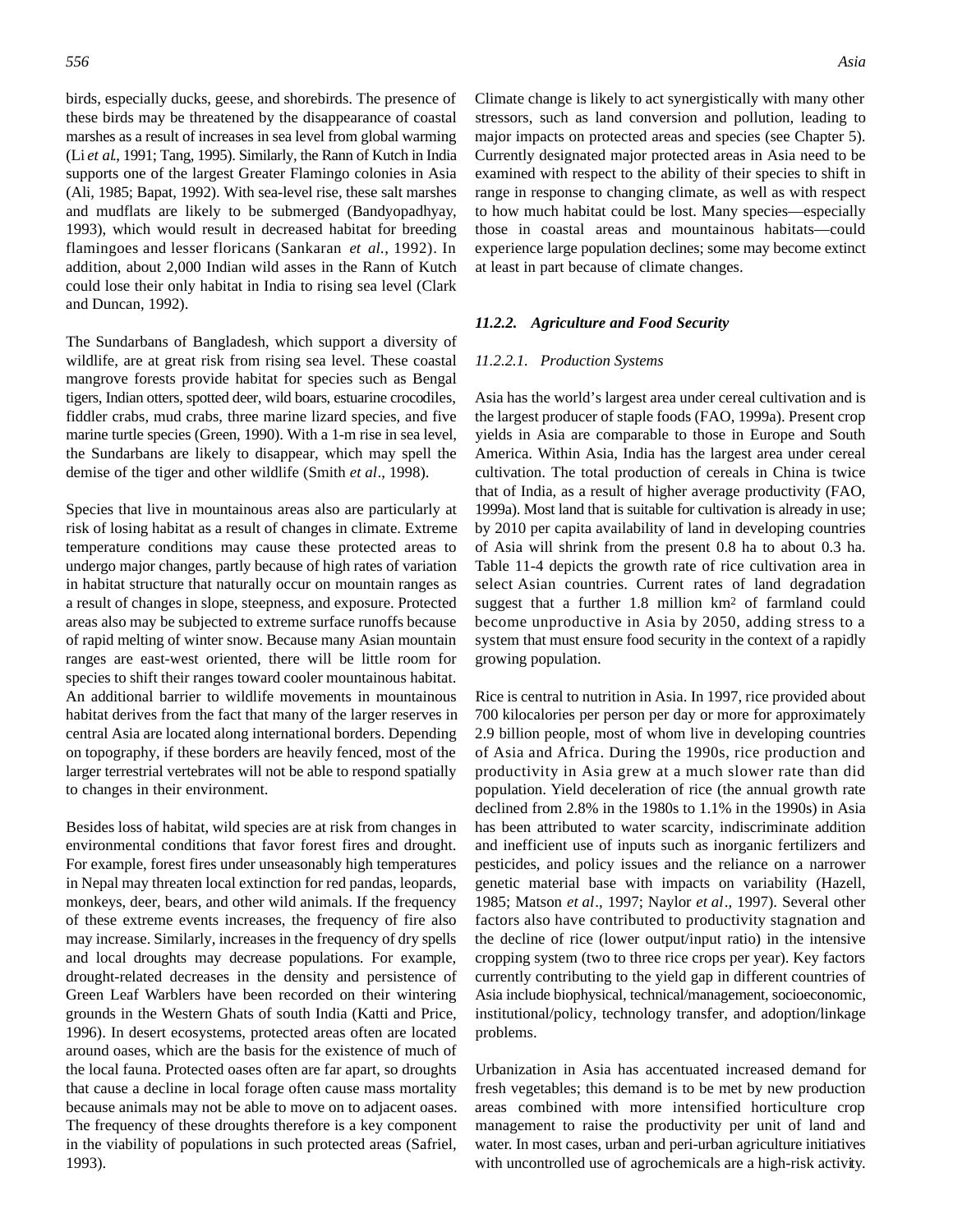| Country     | Period       | <b>Total Rice</b><br><b>Cultivation Area</b><br>$(10^3 \text{ ha})$ | <b>Change in Rice</b><br><b>Cultivation Area</b><br>$(10^3 \text{ ha})$ | <b>Rate of Change in Rice</b><br><b>Cultivation Area</b><br>$(ha yr-1)$ |
|-------------|--------------|---------------------------------------------------------------------|-------------------------------------------------------------------------|-------------------------------------------------------------------------|
| Bangladesh  | 1979<br>1999 | 10,160<br>10,470                                                    | 310                                                                     | 14,762                                                                  |
| Cambodia    | 1979<br>1999 | 774<br>1,961                                                        | 1,187                                                                   | 56,524                                                                  |
| China       | 1979<br>1999 | 34,560<br>31,720                                                    | $-2,840$                                                                | $-135,238$                                                              |
| India       | 1979<br>1999 | 39,414<br>43,000                                                    | 3,586                                                                   | 170,762                                                                 |
| Indonesia   | 1979<br>1999 | 8,804<br>11,624                                                     | 2,820                                                                   | 134,286                                                                 |
| Malaysia    | 1979<br>1999 | 738<br>645                                                          | $-93$                                                                   | $-4,429$                                                                |
| Myanmar     | 1979<br>1999 | 4,442<br>5,458                                                      | 1,016                                                                   | 48,381                                                                  |
| Nepal       | 1979<br>1999 | 1,254<br>1,514                                                      | 260                                                                     | 12,381                                                                  |
| Sri Lanka   | 1979<br>1999 | 790<br>829                                                          | 39                                                                      | 1,857                                                                   |
| Pakistan    | 1979<br>1999 | 2,035<br>2,400                                                      | 365                                                                     | 17,381                                                                  |
| Philippines | 1979<br>1999 | 3,637<br>3,978                                                      | 341                                                                     | 16,238                                                                  |
| Thailand    | 1979<br>1999 | 8,654<br>10,000                                                     | 1,346                                                                   | 64,095                                                                  |
| Vietnam     | 1979<br>1999 | 5,485<br>7,648                                                      | 2,163                                                                   | 103,000                                                                 |

*Table 11-4: Changes in area under rice cultivation in select Asian countries, 1979–1999 (FAO, 1999a).*

Adequate steps need to be taken at regional and local levels to safeguard specialized and diversified urban production systems (vegetables, fruits, and root crops) through sustainable intensification of natural resource use and strengthening of decision support systems. Increased productivity and sustained production of food grains and legumes, industrial crops (oil, gum and resins, beverage, fiber, medicines, aromatic plants), and horticultural crops through crop diversification is critical for food and nutritional security in Asia.

Even minor deviations outside the "normal" weather range seriously impair the efficiency of externally applied inputs and food production. Moisture stress from prolonged dry spells or thermal stress resulting from heat-wave conditions significantly affect the agricultural productivity when they occur in critical life stages of the crop (Rounsevell *et al*., 1999). As reported in IPCC (1998), stress on water availability in Asia is likely to be exacerbated by climate change. Several studies aimed at understanding the nature and magnitude of gains or losses in yield of particular crops at selected sites in Asia under elevated  $CO<sub>2</sub>$  conditions and associated climatic change have been reported in the literature (e.g., Lou and Lin, 1999). These studies suggest that, in general, areas in mid- and high latitudes will experience increases in crop yield, whereas yields in areas in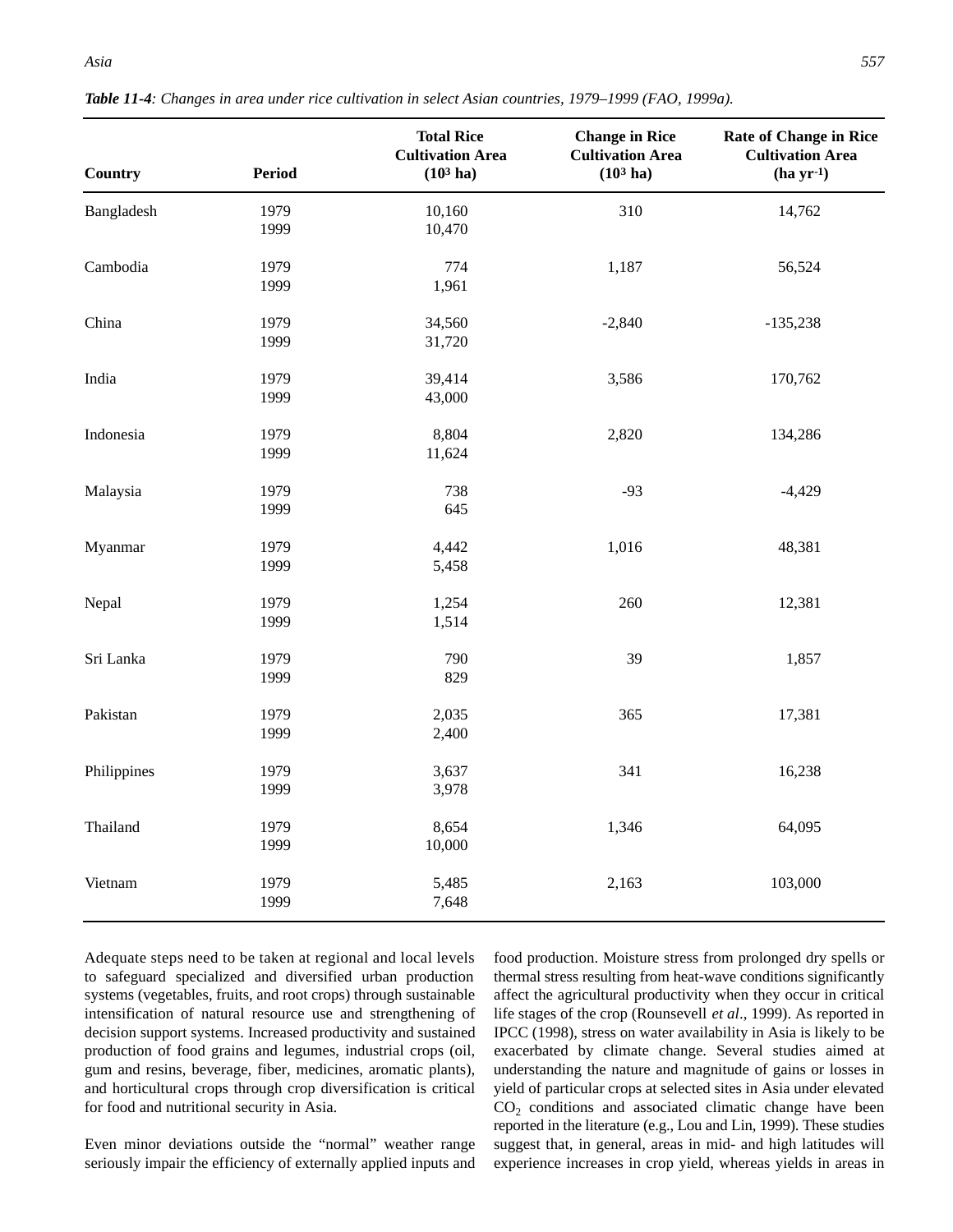the lower latitudes generally will decrease (see also Chapter 5). Climatic variability and change will seriously endanger sustained agricultural production in Asia in coming decades. The scheduling of the cropping season as well as the duration of the growing period of the crop also would be affected.

In general, increased  $CO<sub>2</sub>$  levels and a longer frost-free growing season are expected to enhance agricultural productivity in north Asia. The area under wheat cultivation is likely to expand in the north and west. The increase in surface temperature also may increase the growing season in temperate Asia, thereby prolonging the grain-filling period, which may result in higher yields (Rosenzweig and Hillel, 1998). In Japan, for example, simulation studies and field experiments indicate that enhanced  $CO<sub>2</sub>$  levels in a warmer atmosphere will substantially increase rice yields and yield stability in northern and north-central Japan (Horie *et al*, 1995a). In south central and southwestern Japan, however, rice yields are expected to decline by at least 30% because of spikelet sterility and shorter rice growing duration (Matsui and Horie, 1992). Climate change should be advantageous to wheat yield in northeast China. Because of an increase in respiration in a warmer atmosphere demanding more water availability, rice yield in China is expected to decline (Wang, 1996a). In central and north China, higher temperatures during teaseling and drawing stages and low soil moisture could result in reduced wheat yield. Increases in precipitation should be favorable for pests, diseases, and weeds in the south ( Wang, 1996b; Dai, 1997). In tropical Asia, although wheat crops are likely to be sensitive to an increase in maximum temperature, rice crops would be vulnerable to an increase in minimum temperature. The adverse impacts of likely water shortage on wheat productivity in India could be minimized to a certain extent under elevated  $CO<sub>2</sub>$  levels; these impacts, however, would be largely maintained for rice crops, resulting in a net decline in rice yields (Aggarwal and Sinha, 1993; Rao and Sinha, 1994; Lal *et al*., 1998d). Acute water shortage conditions combined with thermal stress should adversely affect wheat and, more severely, rice productivity in India even under the positive effects of elevated  $CO_2$  in the future.

Key findings on the impacts of an increase in surface temperature and elevated  $CO<sub>2</sub>$  on rice production in Asia—based on a study carried out for Bangladesh, China, India, Indonesia, Japan, Malaysia, Myanmar, the Philippines, South Korea, and Thailand under the Simulation and System Analysis for Rice Production Project at the International Rice Research Institute—are summarized in Table 11-5. Two process-based crop simulation models—the ORYZA1 model (Kropff *et al*., 1995) and the SIMRIW model (Horie *et al.*, 1995b)—suggest that the positive effects of enhanced photosynthesis resulting from doubling of  $CO<sub>2</sub>$  are more than offset by increases in temperature greater than 2°C (Matthews *et al*., 1995a).

More than 10,000 different species of insect pest are found in the tropics, 90% of which are active in the humid tropics. The occurrence, development, and spread of crop diseases depend on integrated effects of pathogen, host, and environmental conditions. The survival rate of pathogens in winter or summer

*Table 11-5: Model-simulated mean change (%) in potential yields of rice in Asia under fixed increments of air temperature and ambient CO<sup>2</sup> level (Matthews et al., 1995b).*

| <b>Model Used</b><br>and Ambient |               |         | <b>Percent Change in</b><br><b>Mean Potential Rice Yield</b><br>in Asia resulting from Surface Air<br><b>Temperature Increment of</b> |               |
|----------------------------------|---------------|---------|---------------------------------------------------------------------------------------------------------------------------------------|---------------|
| $CO2$ Levels                     | $0^{\circ}$ C | $+1$ °C | $+2$ °C                                                                                                                               | $+4^{\circ}C$ |
| ORYZA1 Model                     |               |         |                                                                                                                                       |               |
| 340 ppm                          | 0.00          | $-7.25$ | $-14.18$                                                                                                                              | $-31.00$      |
| 1.5xCO <sub>2</sub>              | 23.31         | 12.29   | 5.60                                                                                                                                  | $-15.66$      |
| 2xCO <sub>2</sub>                | 36.39         | 26.42   | 16.76                                                                                                                                 | $-6.99$       |
| <b>SIMRIW Model</b>              |               |         |                                                                                                                                       |               |
| 340 ppm                          | 0.00          | $-4.58$ | $-9.81$                                                                                                                               | $-26.15$      |
| 1.5xCO <sub>2</sub>              | 12.99         | 7.81    | 1.89                                                                                                                                  | $-16.58$      |
| 2xCO <sub>2</sub>                | 23.92         | 18.23   | 11.74                                                                                                                                 | $-8.54$       |

could vary with an increase in surface temperature (Patterson *et al*., 1999). Higher temperatures in winter will not only result in higher pathogen survival rates but also lead to extension of cropping area, which could provide more host plants for pathogens. Thus, the overall impact of climate change is likely to be an enlargement of the source, population, and size of pathogenic bacteria. Damage from diseases may be more serious because heat-stress conditions will weaken the diseaseresistance of host plants and provide pathogenic bacteria with more favorable growth conditions. The growth, reproduction, and spread of disease bacteria also depend on air humidity; some diseases—such as wheat scab, rice blast, and sheath and culm blight of rice—will be more widespread in temperate and tropical regions of Asia if the climate becomes warmer and wetter.

#### *11.2.2.2. Grain Supply and Demand in Asia*

Asia's total cereal production more than tripled between 1961 and 1999, from 329.5 to nearly 1,025.8 Mt; the increase in harvest area was only marginal (from 271.8 to 324.5 Mha) during this period. Rice paddy production in Asia jumped from 198.7 to 533.5 Mt while the harvest area increased from 106.9 Mha in 1961 to 136.5 Mha in 1999. Similarly, wheat production in Asia increased from 45.8 to 261.7 Mt while the harvest area increased from 61.2 Mha in 1961 to 97.2 Mha in 1999. A threefold increase in production of sugarcane and almost five-fold increase in oil crops took place in Asia during 1961–1999. Asian production of starchy roots also doubled during this period. Even as the Asian population increased a little more than two-fold—from 1.70 billion to 3.58 billion people—during this time, per capita consumption of calories in Asia has increased since the 1960s (FAO, 1999a). This improvement in the food situation has been the consequence of an increase in production, resulting from technological advances, that has outpaced population growth in Asia. However, because there is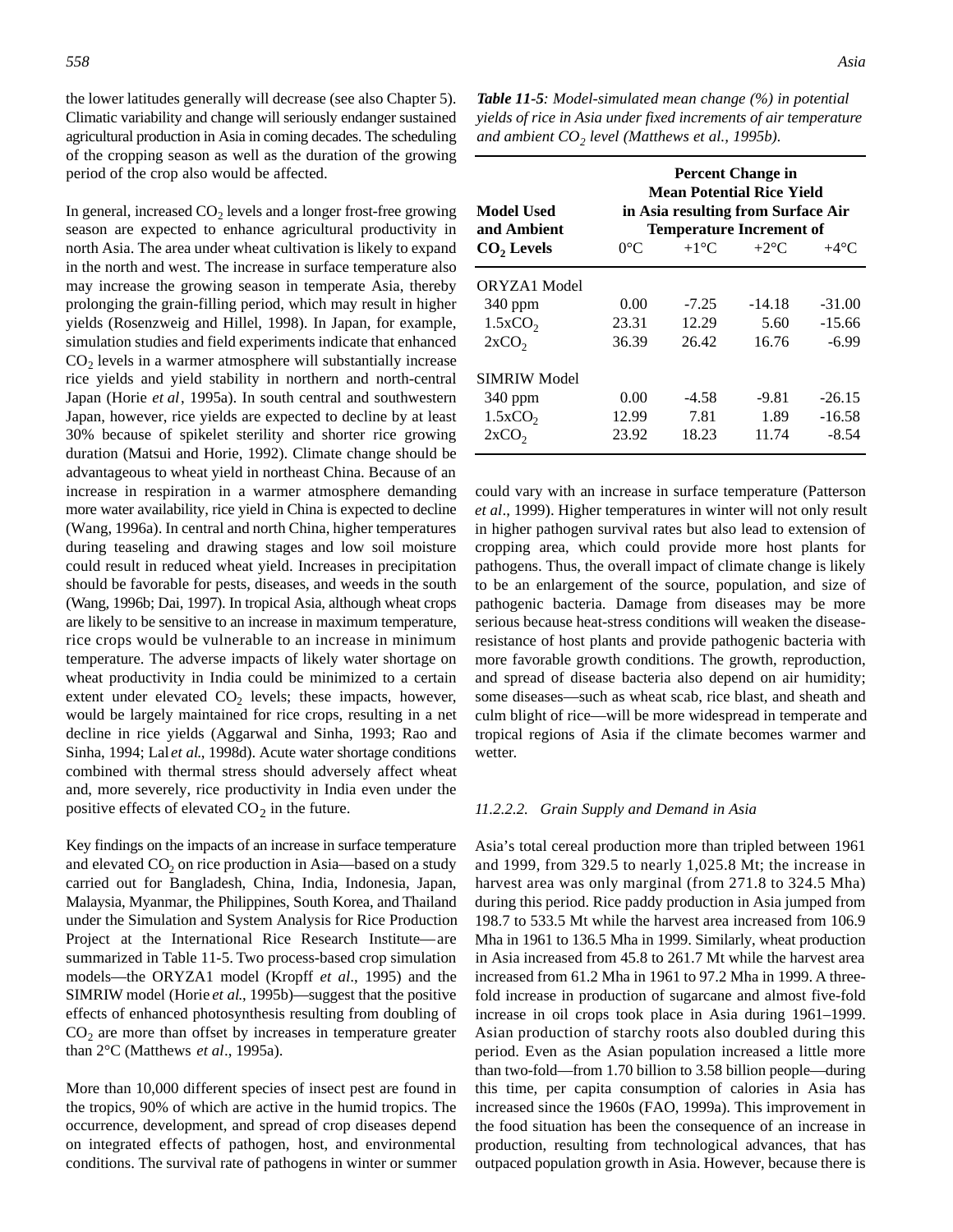a limit to the amount of arable land, while the Asian population continues to grow, the per capita area of harvest has consistently decreased.

The population growth rate has been a primary factor in the increase in demand for food grains in Asia. Since the mid-1980s, rapid changes in food supply and demand structures have been observed in most developing countries. Declines in self-sufficiency for grains have been particularly dramatic in countries with advanced economies, such as Japan, South Korea, Taiwan (China), and Malaysia, where the grain selfsufficiency rate has fallen below 30% in recent years. The rapid decline in grain self-sufficiency in these countries is unprecedented in any region of the world. Between 1970 and 1996, grain self-sufficiency fell from 45 to 27% in Japan, from 68 to 31% in Korea, from 61 to 19% in Taiwan (China), and from 60 to 25% in Malaysia (FAO, 1996). Declines in grain self-sufficiency also have been observed in the Philippines, Indonesia, and Sri Lanka. Populous countries such as China, India, Bangladesh, and Pakistan have long maintained grain self-sufficiency of more than 90%, but as these countries shift to industrialization it is possible that declines will be observed there as well. In contrast, Thailand and Vietnam, which encompass the great grain-producing regions of the Menam and Mekong River deltas, continue to maintain better than 100% self-sufficiency for grains.

The annual per capita consumption of meat in principal Asian countries also has shown an upward trend in recent years. Since the 1970s, South Korea and China have reported the most rapid increases in meat consumption. In South Korea, per capita meat consumption grew about seven-fold, from 5.2 to 40 kg between 1970 and 1997; in China, it increased nearly five-fold, from 8.8 to 42.5 kg. During the same period, per capita meat consumption more than doubled in Japan (42.2 kg in 1997) and Malaysia (51.9 kg in 1997). Meat consumption in Sri Lanka, Bangladesh, and India grew only marginally, remaining below or at 5 kg even in 1997—considerably lower than the level in east Asia. The increasing trend in meat consumption in temperate Asia means higher demand for livestock feed for the production of meat. Demand for this feed in Asia increased from 25.2 Mt in the 1970s to 61.2 Mt in 1980, 147.0 Mt in 1990, and 163.0 Mt in 1999. The demand for feed grain in Asia has grown at an annual rate of about 6.6% and has been a principal factor in the rapid increase in demand for world grain imports.

The world is moving toward a tighter grain supply and demand, and instability in the world grain market is rising. At the same time, Asia is becoming increasingly dependent on the world grain market. As shown in Figure 11-8, net grain import in Asia was 20.3 Mt in 1961; it increased to 80.9 Mt by 1998. The continuing increase in grain imports is a result of increasing



**Figure 11-8**: Trends in net grain exports in major world regions (USDA, 1999).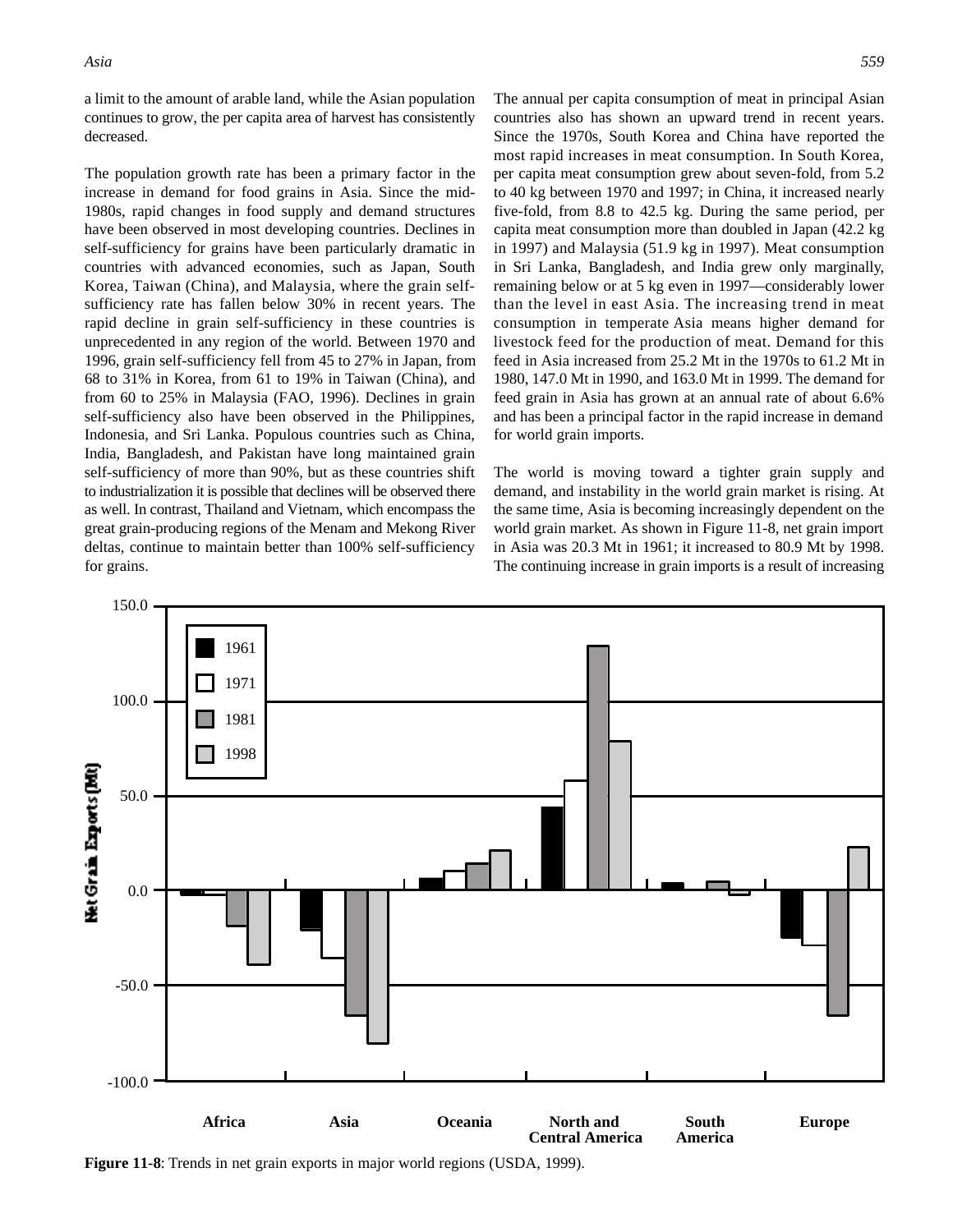populations and increased demand for grain that accompanies economic growth, with which increases in grain production within the region cannot keep pace.

The impact of global warming on the international supply and demand of rice and wheat has been evaluated by Nakagawa *et al.* (1997) through the use of a partial equilibrium-type dynamic model for world supply and demand. Based on a world rice and wheat supply and demand model and a unit harvest scenario, the study projected that the serious impacts of global warming would be felt as early as the year 2020. The study suggests that the early impacts will not be so severe that humans are unable to control them. However, the gap between supply and demand

may grow in some regions of Asia, resulting in considerably increased reliance on imports. Furthermore, the problem of short-term fluctuations in the market because of an increased frequency of droughts, floods, and other extreme weather events will be exacerbated, making it necessary to promote measures to combat climate change on a global scale.

#### *11.2.2.3. Food Security*

A major new challenge in future food production to meet the demand of the growing Asian population is in coping with the changing environment, which may alter the current optimum

| Table 11-6: Prevalence of undernourishment in developing countries of Asia (FAO, 1999a; UNICEF, 1999). |  |  |  |  |
|--------------------------------------------------------------------------------------------------------|--|--|--|--|
|--------------------------------------------------------------------------------------------------------|--|--|--|--|

| <b>Country/Region</b>   | Popu-<br>lation,<br>1996<br>(millions) | Main<br><b>Cereal</b><br>Consumed,<br>1995-1997 | <b>Dietary</b><br><b>Energy</b><br><b>Supply per</b><br>Person,<br>1995-1997<br>(kcal day <sup>1</sup> ) | Access to<br><b>Adequate</b><br>Sanitation,<br>1990-1997<br>$(\%)$ | <b>Under 5</b><br><b>Mortality</b><br>Rate, 1995<br>per1000 | <b>Numberof</b><br><b>Under-</b><br>nourished<br><b>People</b><br>(millions) | Fraction of Fraction of<br>Population<br><b>Under-</b><br>nourished,<br>1979-1981<br>(%) | Population<br><b>Under-</b><br>nourished,<br>1995-1997<br>$(\%)$ |
|-------------------------|----------------------------------------|-------------------------------------------------|----------------------------------------------------------------------------------------------------------|--------------------------------------------------------------------|-------------------------------------------------------------|------------------------------------------------------------------------------|------------------------------------------------------------------------------------------|------------------------------------------------------------------|
| Arid and Semi-Arid Asia |                                        |                                                 |                                                                                                          |                                                                    |                                                             |                                                                              |                                                                                          |                                                                  |
| - Afghanistan           | 20.3                                   | Wheat                                           | 1730                                                                                                     | 8                                                                  | 257                                                         | 12.7                                                                         | 33                                                                                       | 62                                                               |
| $-$ Iran                | 63.5                                   | Wheat                                           | 2830                                                                                                     | 81                                                                 | 40                                                          | 3.7                                                                          | 9                                                                                        | 6                                                                |
| - Iraq                  | 20.6                                   | Wheat                                           | 2370                                                                                                     | 75                                                                 | 71                                                          | 3.2                                                                          | 4                                                                                        | 15                                                               |
| - Jordan                | 4.4                                    | Wheat                                           | 2910                                                                                                     | 77                                                                 | 25                                                          | 0.1                                                                          | 6                                                                                        | 3                                                                |
| - Kuwait                | 1.7                                    | Wheat                                           | 3060                                                                                                     | $\overline{\phantom{0}}$                                           | 14                                                          | 0.1                                                                          | 4                                                                                        | 3                                                                |
| - Lebanon               | 3.1                                    | Wheat                                           | 3270                                                                                                     | 63                                                                 | 40                                                          | 0.1                                                                          | 8                                                                                        | $\overline{2}$                                                   |
| - Pakistan              | 140.1                                  | Wheat                                           | 2460                                                                                                     | 56                                                                 | 137                                                         | 26.3                                                                         | 31                                                                                       | 19                                                               |
| - Saudi Arabia          | 18.9                                   | Wheat                                           | 2800                                                                                                     | 86                                                                 | 34                                                          | 0.7                                                                          | 3                                                                                        | $\overline{4}$                                                   |
| - Syrian Arab Republic  | 14.6                                   | Wheat                                           | 3330                                                                                                     | 67                                                                 | 36                                                          | 0.2                                                                          | 3                                                                                        | $\mathbf{1}$                                                     |
| $-$ Turkey              | 62.3                                   | Wheat                                           | 3520                                                                                                     | 80                                                                 | 50                                                          | 1.0                                                                          | $\overline{2}$                                                                           | $\overline{2}$                                                   |
| - United Arab Emirates  | 2.3                                    | Rice/Wheat                                      | 3360                                                                                                     | 92                                                                 | 19                                                          | 0.0                                                                          | $\mathbf{1}$                                                                             | $\mathbf{1}$                                                     |
| Temperate Asia          |                                        |                                                 |                                                                                                          |                                                                    |                                                             |                                                                              |                                                                                          |                                                                  |
| - China                 | 1238.8                                 | Rice                                            | 2840                                                                                                     | 24                                                                 | 47                                                          | 164.4                                                                        | 30                                                                                       | 13                                                               |
| - Korea, DPR            | 22.6                                   | Maize/Rice                                      | 1980                                                                                                     | $\overline{\phantom{0}}$                                           | 30                                                          | 10.8                                                                         | 19                                                                                       | 48                                                               |
| - Korea, Republic       | 45.3                                   | Rice                                            | 3160                                                                                                     | 100                                                                | 9                                                           | 0.4                                                                          | 1                                                                                        | $\mathbf{1}$                                                     |
| - Mongolia              | 2.5                                    | Wheat                                           | 1920                                                                                                     | 86                                                                 | 74                                                          | 1.2                                                                          | 27                                                                                       | 48                                                               |
| South Asia              |                                        |                                                 |                                                                                                          |                                                                    |                                                             |                                                                              |                                                                                          |                                                                  |
| - Bangladesh            | 120.6                                  | Rice                                            | 2080                                                                                                     | 43                                                                 | 115                                                         | 44.0                                                                         | 42                                                                                       | 37                                                               |
| - India                 | 950.0                                  | Rice                                            | 2470                                                                                                     | 29                                                                 | 115                                                         | 204.4                                                                        | 38                                                                                       | 22                                                               |
| - Nepal                 | 21.8                                   | Rice                                            | 2320                                                                                                     | 16                                                                 | 114                                                         | 4.6                                                                          | 46                                                                                       | 21                                                               |
| - Sri Lanka             | 18.1                                   | Rice                                            | 2290                                                                                                     | 63                                                                 | 19                                                          | 4.6                                                                          | 22                                                                                       | 25                                                               |
| Southeast Asia          |                                        |                                                 |                                                                                                          |                                                                    |                                                             |                                                                              |                                                                                          |                                                                  |
| - Cambodia              | 10.2                                   | Rice                                            | 2050                                                                                                     | 19                                                                 | 174                                                         | 3.4                                                                          | 62                                                                                       | 33                                                               |
| - Indonesia             | 200.4                                  | Rice                                            | 2900                                                                                                     | 59                                                                 | 75                                                          | 11.5                                                                         | 26                                                                                       | 6                                                                |
| $-$ Laos                | 4.9                                    | Rice                                            | 2060                                                                                                     | 18                                                                 | 134                                                         | 1.6                                                                          | 32                                                                                       | 33                                                               |
| - Malaysia              | 20.5                                   | Rice                                            | 2940                                                                                                     | 94                                                                 | 13                                                          | 0.4                                                                          | $\overline{4}$                                                                           | $\overline{c}$                                                   |
| - Myanmar               | 43.4                                   | Rice                                            | 2850                                                                                                     | 43                                                                 | 150                                                         | 2.8                                                                          | 19                                                                                       | $\overline{7}$                                                   |
| - Philippines           | 69.9                                   | Rice                                            | 2360                                                                                                     | 75                                                                 | 53                                                          | 15.6                                                                         | 27                                                                                       | 22                                                               |
| - Thailand              | 59.2                                   | Rice                                            | 2350                                                                                                     | 96                                                                 | 32                                                          | 14.3                                                                         | 28                                                                                       | 24                                                               |
| - Vietnam               | 75.1                                   | Rice                                            | 2470                                                                                                     | 21                                                                 | 45                                                          | 14.1                                                                         | 33                                                                                       | 19                                                               |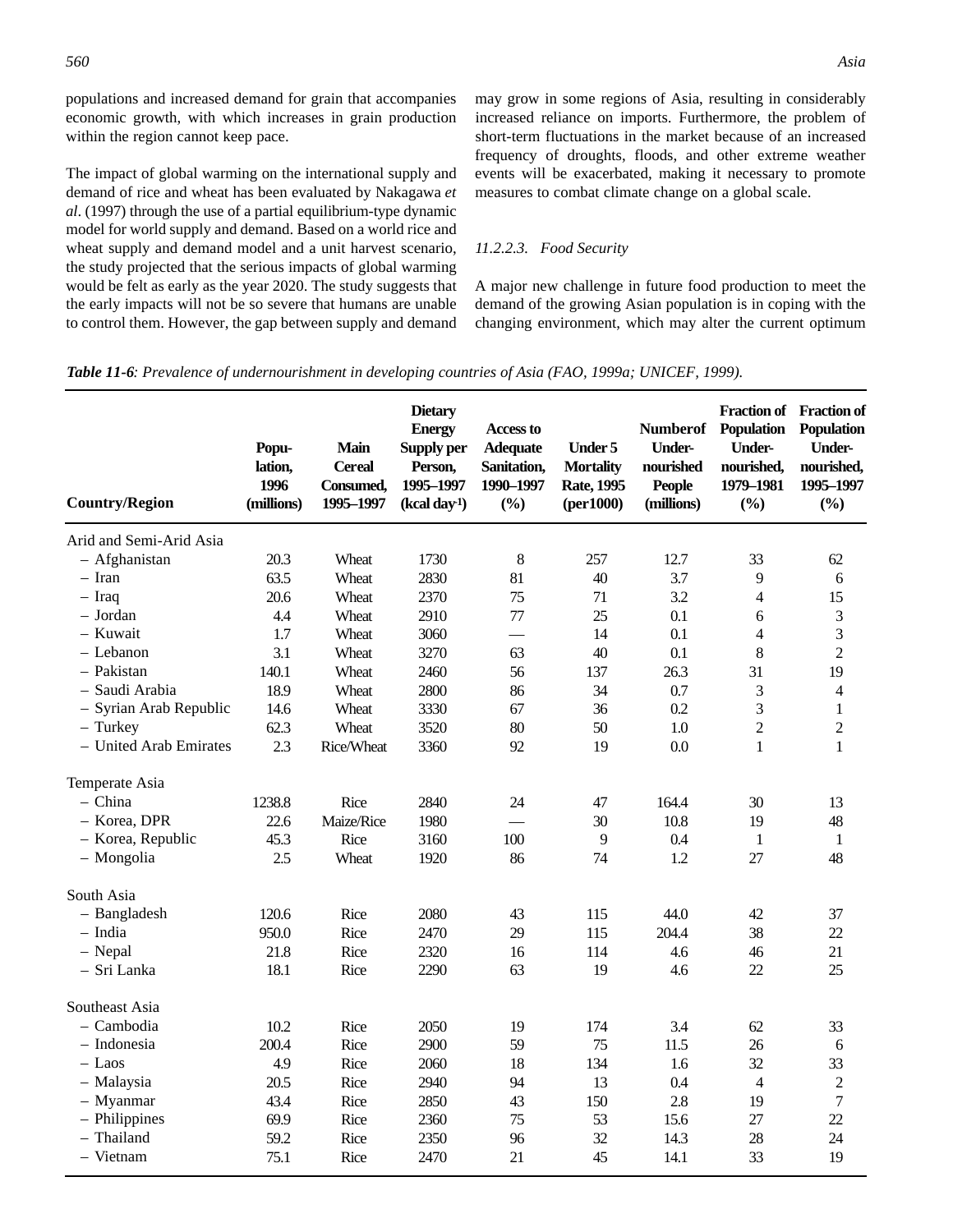Malnutrition remains endemic in Bangladesh, an overwhelmingly agrarian country where most rural households do not own land and have few other opportunities to earn wage income. At barely 2,000 kilocalories per person per day, food availability falls short of meeting basic requirements. With extensive poverty, malnutrition, inadequate sanitation, and in a dequate access to health care, the country is vulnerable to outbreaks of infectious, water-borne, or other types of diseases. Less than half the population of Bangladesh currently has access to adequate sanitation. Some areas of the country still face the risk of famine; others have frequent floods and often are devastated by cyclones and storm surges.

Overall, the rate of undernourishment is very high (37%), as is the prevalence of underweight, stunting, and wasting among children (Figure 11-9). Rates are high throughout the rural areas that are home to 80% of Bangladesh's population. More than 60% of rural households are functionally landless, and there are limited opportunities for income diversification (Mimura and Harasawa, 2000). The level of vulnerability is likely to increase as a result of severe land degradation, soil erosion, lack of appropriate technology, and the threat of sea-level rise from global warming. Climate change could result in a decreased supply of water and soil moisture during the dry season, increasing the demand for irrigation while supply drops. Improving irrigation efficiency and agricultural productivity will help make Bangladesh self-sufficient in crop production and reduce malnourishment. Higher yields may enable the country to store food supplies to carry it through low-harvest years (Azam, 1996). A switch to growing higher value crops and expansion of free market reforms in agriculture may enable Bangladesh to sell more crops for export. Diversification should help in providing robustness to withstand climate change and variability.

**RAJSHAHI** DHAKA 17.5 53.4 15.5 55. CHITTAGONG  $21.3$ 54.4 KHULNA 17.5  $135$ 59.9 **Level of Famine Risk\*** Famine-free % of wasting Slightly famine-prone Moderately famine-prone % of stuntingSeverely famine-prone Based on flood-erosion hazards and economically depressed areas **Figure 11-9**: Food insecurity and malnutrition in Bangladesh (FAO, 1999b).

growing requirement of agricultural crops. The potential impacts of climate change on agriculture in Asia are crucial because of agriculture's ultimate role in providing food and fiber to Asia's human population. Countries in south and southeast Asia have shown strong reductions in undernourished population in the 1990s. Even so, it has been estimated that almost twothirds (more than 500 million) of undernourished people live in developing countries of Asia and the Pacific. South Asia accounts for more than one-third of the world total (258 million). Another 64 million undernourished people live in southeast Asia; more than 160 million live in China (FAO, 1999b). The undernourished population almost doubled between 1995 and 1999—from 6 to 12%—as a result of the economic crisis in Indonesia. With the highest incidences of undernutrition and a very large population of children under the age of five, south

Asia accounts for almost half of the world's underweight and stunted children (see Box 11-2 ). Table 11-6 lists the prevalence of undernourishment in Asian developing countries.

Ongoing studies on crop productivity in relation to global warming cover not only biophysical aspects but also socioeconomic drivers and consequences (Fischer *et al.*, 1995; Islam, 1995). The economic impacts of climate change on world agriculture are expected to be relatively minor because decreasing food production in some areas will be balanced by gains in others (e.g., Kane *et al*., 1991; Tobey *et al*., 1992; Rosenzweig and Parry, 1993). Such findings however, should be viewed as aggregate results that mask crucial differences in inter-country and intra-country production impacts and the distribution of food resources. In Asia, where rice is one of the main staple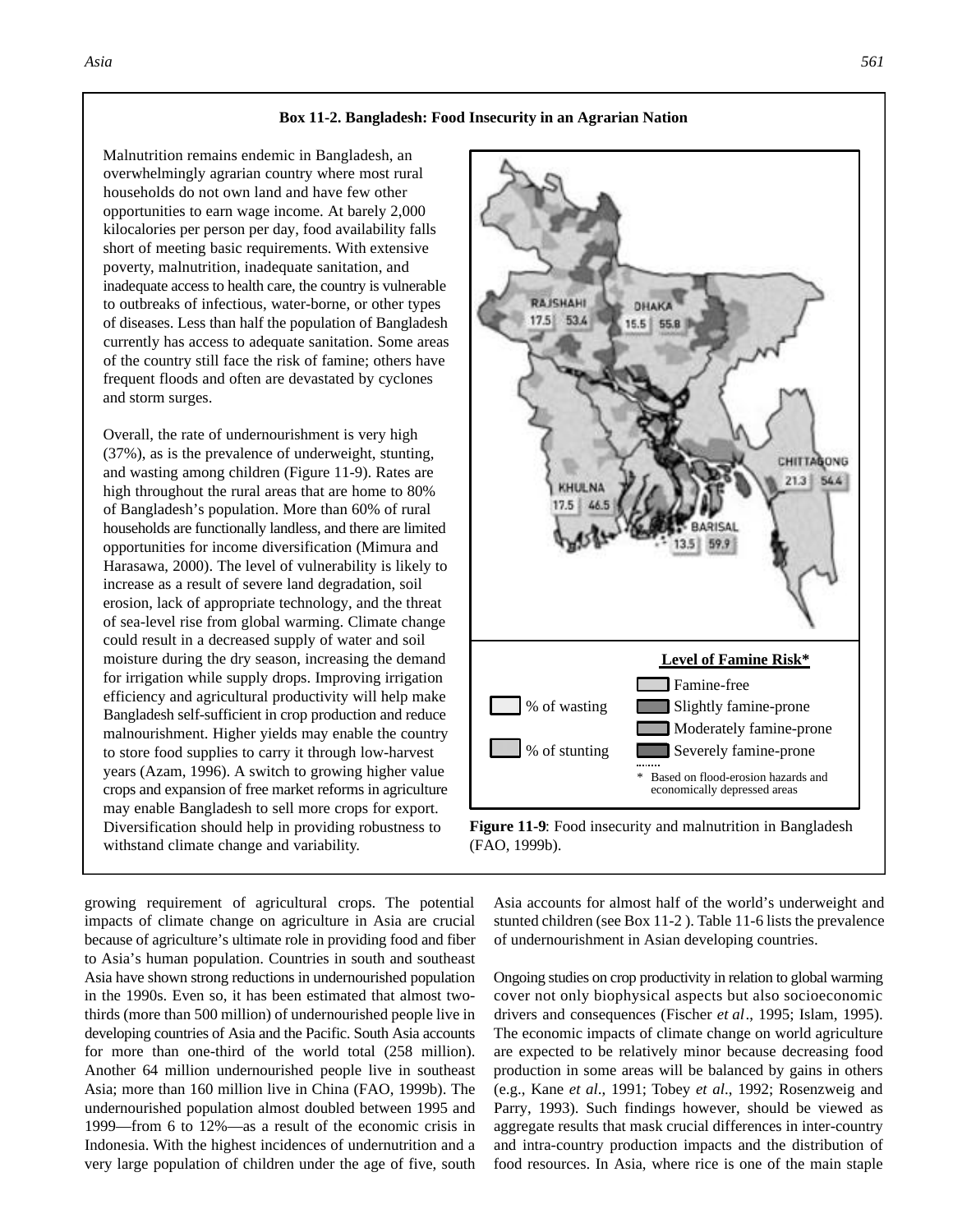foods, production and distribution of rice-growing areas may be affected substantially by climate change. Disparity between rice-producing countries is already visible, and it is increasingly evident between developed and developing countries (Fischer *et al*., 1996). The projected decline in potential yield and total production of rice in some Asian countries because of changes in climate and climate variability would have a significant e ffect on trade in agricultural commodities, hence on economic growth and stability (Matthews *et al*., 1995b)

Increasing population growth and changing dietary patterns in Asia have resulted in more and more land moving from forests and grasslands into agricultural production. Regardless of the increased use of chemical fertilizers and pesticides, in addition to changes in irrigation practices and improved seed stock, yields for major cereal crops have stagnated in many Asian countries during recent years (Iglesias *et al*., 1996; Sinha, 1997); further intensification of agriculture on area in cropland is certain, and conversion of more land to agricultural use is likely, especially in the developing countries of Asia. Both actions will have far-reaching implications with regard to increased soil erosion, loss of soil fertility, loss of genetic variability in crops, and depletion of water resources (Sinha *et al.,* 1998). Soil degradation is seemingly irreversible unless remedied through painstaking reconstruction of soil health.

A clear understanding of the relationship between climatic variability, crop management, and agricultural productivity is critical in assessing the impacts of climatic variability and change on crop production, the identification of adaptation strategies and appropriate management practices, and the formulation of mitigating measures to minimize the negative effects of climatic variability (including extreme events) on agricultural productivity. In the future, food security will be at the top of the agenda in Asian countries because of two emerging events: growing population, and many direct and indirect effects of climate change. Greatly enhanced efforts to understand the relationship between key climate elements and agriculture should provide a sound basis for meeting the challenges of optimizing the benefits of changing climatic resources.



**Figure 11-10**: Normalized trends in grain production in Bangladesh, India, and Pakistan since 1970 (CIA, 1998).

In some Asian countries, the pace of food grain production has slowed in recent years as a result of depletion of soil nutrients and water resources, creation of salinity and waterlogging, resurgence of pests and diseases, and increased environmental pollution (Gadgil, 1995). Many natural as well as environmental factors—such as extremely dry or cold climates, erratic rainfall, storms and floods, topsoil erosion and severe land degradation, and poor investment and lack of appropriate technology—have played limiting roles in the agricultural potential of most developing countries of Asia (see also Section 5.3). For example, food grain production in Pakistan and India has continued to increase since the 1970s while it has stagnated in Bangladesh (Figure 11-10), largely because of increased losses to climate extremes and land degradation. In India, the estimated total requirement for food grains would be more than 250 Mt by 2010; the gross arable area is expected to increase from 191 to 215 Mha by 2010, which would require an increase of cropping intensity to approximately 150% (Sinha *et al.*, 1998). Because land is a fixed resource for agriculture, the need for more food in India could be met only through higher yield per units of land, water, energy, and time—such as through precision farming. To ensure food security in the developing countries of south and southeast Asia, it is necessary to expand agricultural production, develop the food distribution system, and promote nutrition education, as well as expand the economy and adjust the distribution of incomes.

#### *11.2.3. Hydrology and Water Resources*

#### *11.2.3.1. Water Availability*

One-third of the world's renewable water resources (13,500 km<sup>3</sup>  $yr^{-1}$  out of 42,700 km<sup>3</sup> yr<sup>-1</sup>) are concentrated in Asia (Shiklomanov, 2001). Water availability varies widely across the different regions of Asia, however—from  $77,000$  m<sup>3</sup> yr<sup>-1</sup> per capita to less than  $1,000$  m<sup>3</sup> yr<sup>-1</sup> per capita. Table 11-7 provides available information on renewable local water resources, water availability, and water use dynamics by natural-economic region of Asia. The major share of Asian water resources (72%) is located in four countries: Russia  $(3,107 \text{ km}^3 \text{ yr}^{-1})$ , China  $(2,700 \text{ km}^3 \text{ yr}^1)$ , Indonesia  $(2,530 \text{ km}^3 \text{ yr}^1)$ , and India  $(1,456 \text{ m}^3 \text{ yr}^1)$ km<sup>3</sup> yr<sup>-1</sup>). Water resources of the two largest river systems of Asia—the Ganges (with Brahmaputra and Meghna) and the Yangtze (Changjiang)—attain 1,389 km<sup>3</sup> yr<sup>-1</sup> (794 x 10<sup>3</sup> m<sup>3</sup> yr<sup>-1</sup> km<sup>-2</sup>) and 1,003 km<sup>3</sup> yr<sup>-1</sup> (554 x 10<sup>3</sup> m<sup>3</sup> yr<sup>-1</sup> km<sup>-2</sup>). Figure 11-11 depicts the spatial distribution of currently estimated annual mean surface runoff over Asia. The runoff distribution within a year in Asia is most uniform in the rivers of southeast Asia. Over the rest of the continent, more than half of the annual runoff is discharged during the three summer months.

Water availability—in terms of temporal as well as spatial distribution—is expected to be highly vulnerable to anticipated climate change. Growing populations and concentration of population in urban areas will exert increasing pressures on water availability and water quality. As reported in IPCC (1998), runoff generally is expected to increase in the high latitudes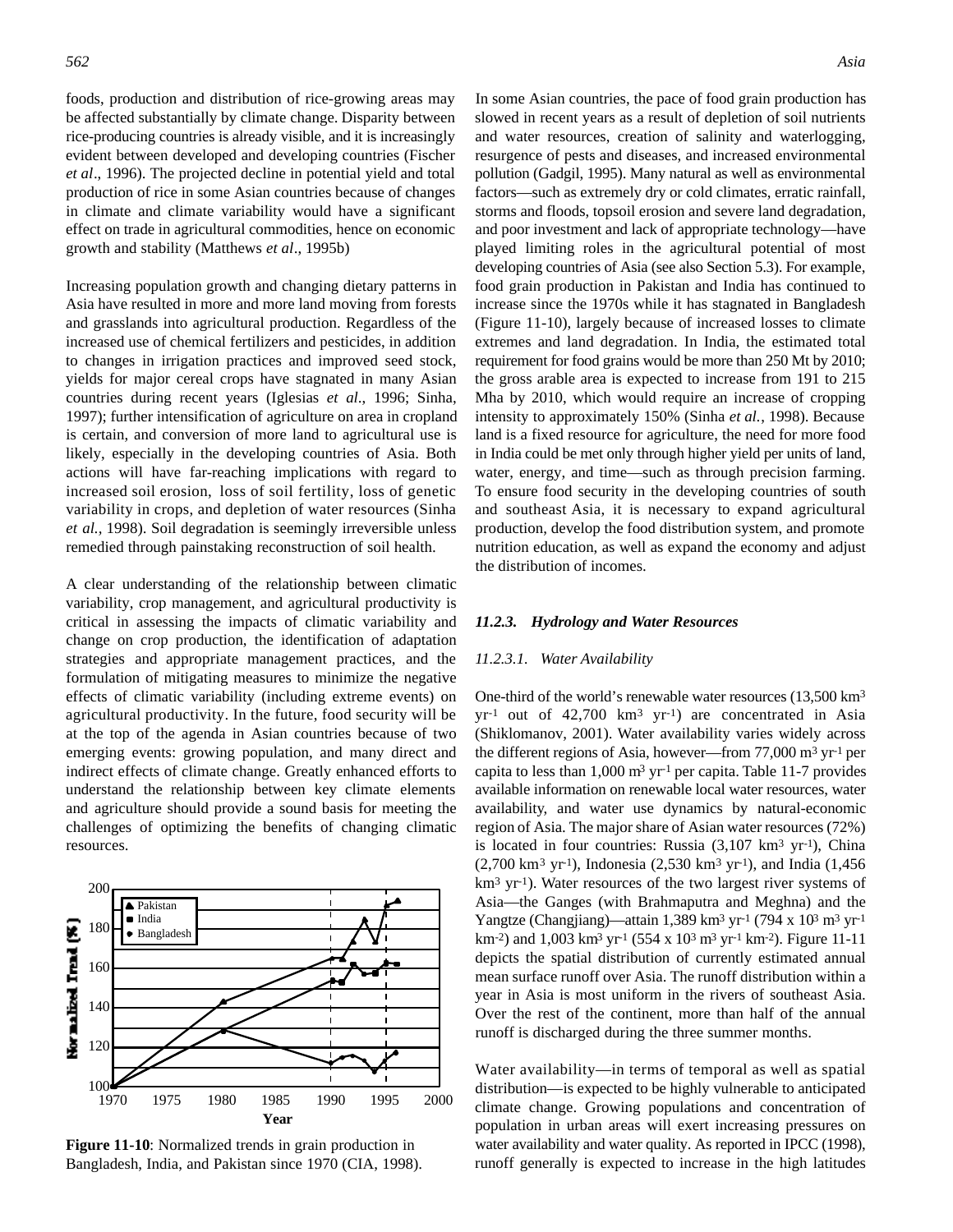and near the equator and decrease in the mid-latitudes under anticipated climate change scenarios.

An assessment of implications of climate change for global hydrological regimes and water resources, using climate change scenarios developed from Hadley Centre model simulations (Arnell, 1999), allows examination of the potential impacts on Asia. A macro-scale hydrological model was used to simulate river flows across the globe at a spatial resolution of 0.5°x0.5°, covering regions of  $1,800-2,700$  km<sup>2</sup>. The study suggests that average annual runoff in the basins of the Tigris, Euphrates, Indus, and Brahmaputra rivers would decline by 22, 25, 27, and 14%, respectively by the year 2050. Runoff in the Yangtze (Changjiang) and Huang He Rivers have the potential to increase as much as 37 and 26%, respectively. Increases in annual runoff also are projected in the Siberian rivers: the Yenisey (15%), the Lena (27%), the Ob (12%), and the Amur (14%). Areas with particularly large percentage change in high flows include temperate Asia. Significant changes in monthly runoff regimes also are projected over most of Asia.

Table 11-7: Renewable local water resources, water availability, and water-use dynamics, by natural-economic regions of Asia (Shiklomanov, 2001).

Some areas of the Asian continent are expected to experience increases in water availability; other areas will have reduced water resources available. Surface runoff is projected to decrease drastically in arid and semi-arid Asia under climate change scenarios and would significantly affect the volume of water available for irrigation and other purposes. Sensitivity

|                                   |      | Water                                                     | Potential Water<br>Availability<br>(10 <sup>3</sup> m <sup>3</sup> yr <sup>-1</sup> ) |                |                       |                                         |                                                                |                                   |                              |                              | Water Use as a Percentage         |                           |
|-----------------------------------|------|-----------------------------------------------------------|---------------------------------------------------------------------------------------|----------------|-----------------------|-----------------------------------------|----------------------------------------------------------------|-----------------------------------|------------------------------|------------------------------|-----------------------------------|---------------------------|
|                                   | Area | Resources                                                 |                                                                                       |                |                       |                                         | Dynamics of Freshwater Use (km <sup>3</sup> yr <sup>-1)a</sup> | Forecast                          |                              |                              | of Water Resources <sup>a</sup>   |                           |
| Region                            |      | $(10^6 \text{ km}^2)$ (km <sup>3</sup> yr <sup>-1</sup> ) | per km <sup>2</sup>                                                                   | per capita     | 1900                  | 1950                                    | 1995                                                           | 2000                              | 2010                         | 2025                         | 1995                              | 2025                      |
| far east of Russia<br>Siberia and | 1276 | 3107                                                      | 243                                                                                   | 766            | $\overline{0}$<br>07  | $\frac{56}{13}$                         | 306<br>$\overline{15}$                                         | $\frac{20}{5}$                    | 27                           | $\frac{8}{21}$               | $\overline{0}5$<br>$\overline{a}$ | $\delta$<br>$\frac{2}{1}$ |
| North China and Mongolia          | 829  | 1029                                                      | 124                                                                                   | 2.13           | $\frac{27}{26}$       | 88 <sub>75</sub>                        | 182<br>$\mathbb{Z}_2$                                          | 185<br>273                        | $\frac{25}{3}$               | $\frac{373}{210}$            | 247<br>177                        | $\frac{362}{204}$         |
| South Asia                        | 449  | 1988                                                      | 43                                                                                    | 177            | 160<br>$\overline{2}$ | 367<br>293                              | 932<br>687                                                     | 710<br>$\frac{50}{20}$            | 1060<br>767                  | <u>1370</u><br>$\frac{4}{3}$ | $\frac{436}{321}$                 | 442<br>$\overline{z}$     |
| Southeast Asia                    | 695  | 8646                                                      | 956                                                                                   | 47             | $\frac{2}{5}$         | 170<br>$\overline{20}$                  | 388<br>525                                                     | 393<br>551                        | 413<br>617                   | $\frac{25}{425}$             | $\frac{8}{58}$                    | $116\,$<br>63             |
| Western Asia                      | 682  | $\frac{8}{4}$                                             | 718                                                                                   | $\frac{11}{2}$ | क्ष श्ल               | 의 느                                     | 238                                                            | $\frac{8}{3}$<br>$\overline{181}$ | <u>283</u><br>$\overline{5}$ | $\frac{346}{229}$            | $\frac{485}{355}$                 | $\frac{5}{2}$<br>467      |
| and Kazakhstan<br>Central Asia    | 399  | 181                                                       | 454                                                                                   | 378            | <u>ଅ</u> ଅ            | $\frac{57}{57}$                         | 괴일                                                             | 102<br>$\overline{5}$             | 110<br>$\overline{8}$        | $\frac{8}{2}$                | $\frac{755}{500}$                 | $\frac{8}{8}$<br>$568$    |
| Transcaucasia                     | 0.19 | 679                                                       | 358                                                                                   | 463            | $\frac{21}{21}$       | $\overline{\square}$<br>$\overline{71}$ | 237<br>175                                                     | $\frac{2}{17}$                    | $\frac{8}{2}$                | $\frac{27}{20}$              | 320<br>237                        | $\frac{365}{270}$         |
| Total                             | 4350 | 13510                                                     | 311                                                                                   | 392            | $\frac{414}{322}$     | 8<br>8<br>3                             | $\frac{2157}{1565}$                                            | 2245                              | 2483                         | $\frac{3104}{1971}$          | $\frac{160}{116}$                 | $\frac{230}{146}$         |

aNominator = total water withdrawal; denominator = water consumption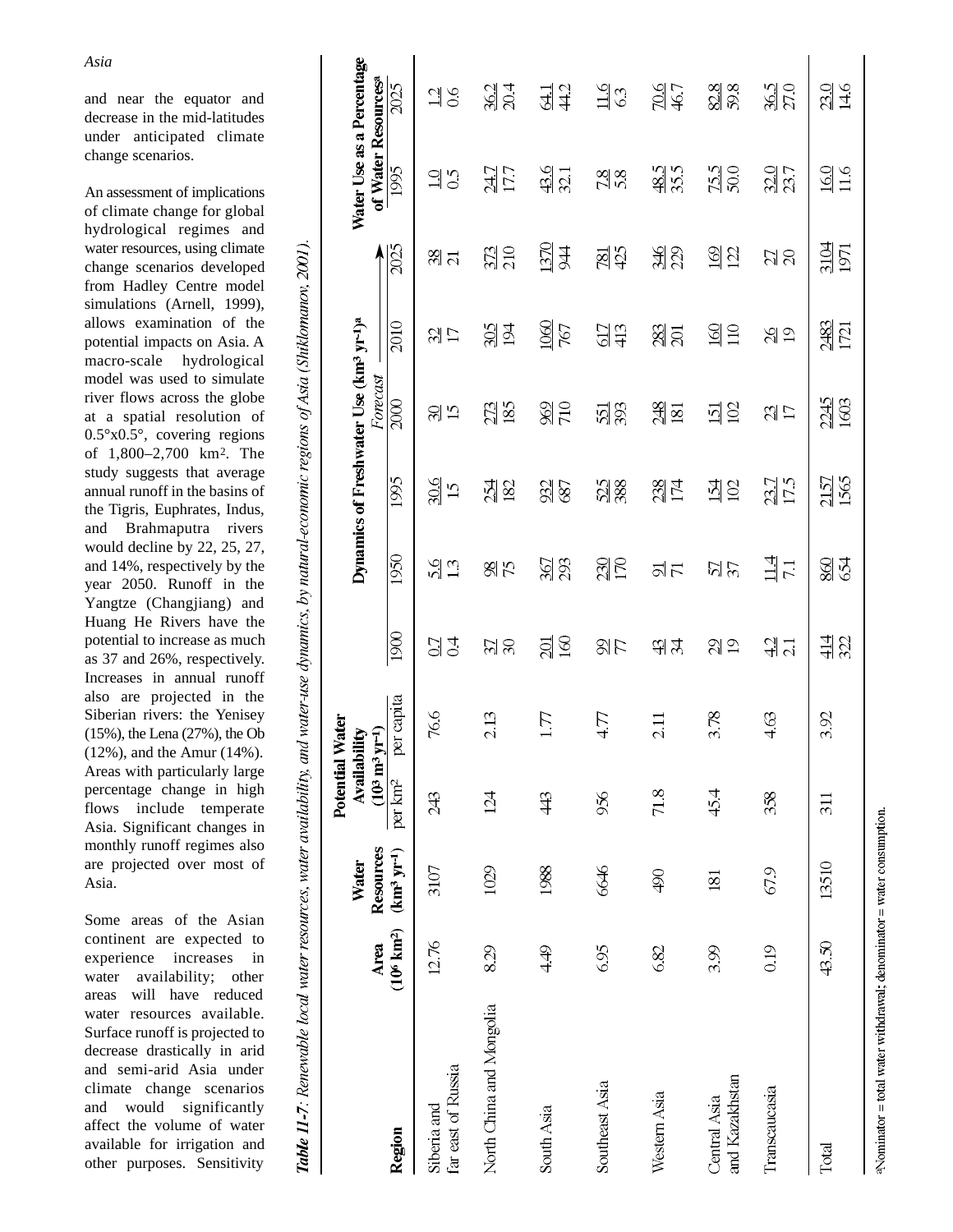analysis of water resources in Kazakhstan to projected climate change scenarios indicates that surface runoff would be substantially reduced as a result of an increase in surface air temperature of 2°C accompanied by a 5–10% decline in precipitation during summer (Gruza et al., 1997). In temperate Asia, future changes in surface runoff would be highly spatially inhomogeneous. An increase in surface runoff seems likely in Mongolia and northern China. The hydrological characteristics



**Figure 11-11**: Spatial distribution of currently estimated surface runoff (mm) over Asian continent (Shiklomanov, 2001).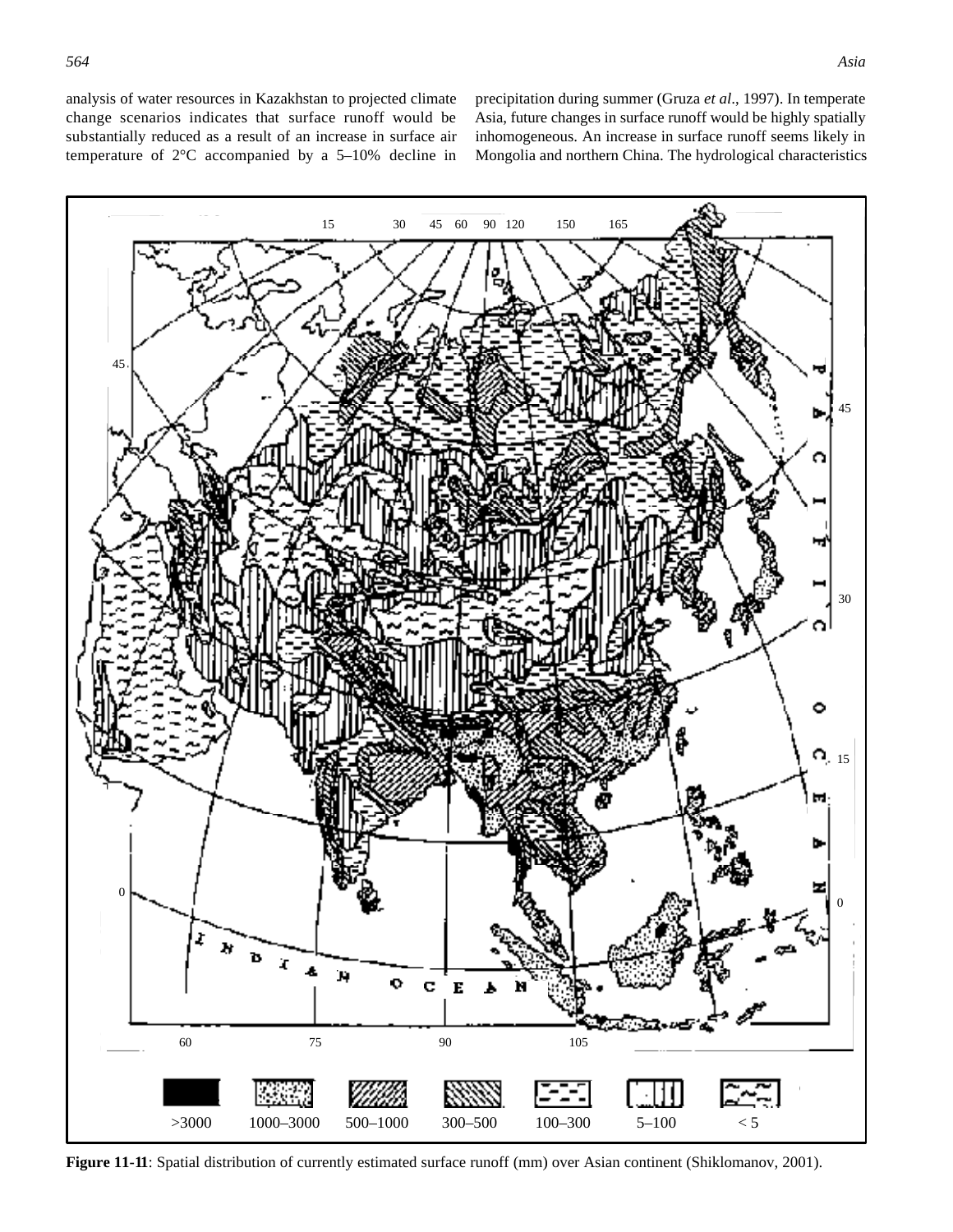of Japanese rivers and lakes also are sensitive to climate change. Recent studies suggest that, on average, a 3°C increase in temperature coupled with a 10% increase in precipitation will increase river flows by approximately 15% in waterabundant areas. An increase in temperature also accelerates snow melting, which increases river flows from January through March but decreases flows from April through June (Hanaki *et al*., 1998; Inoue and Yokoyama, 1998).

The perennial rivers originating in the high Himalayas receive water from snow and glaciers. Snow, ice, and glaciers in the region are approximately equivalent to about 1,400 km<sup>3</sup> of ice. The contribution of snow to the runoff of major rivers in the eastern Himalayas is about 10% (Sharma, 1993) but more than 60% in the western Himalayas (Vohra, 1981). Because the melting season of snow coincides with the summer monsoon season, any intensification of the monsoon is likely to contribute to flood disasters in Himalayan catchments. Such impacts will be observed more in the western Himalayas compared to the eastern Himalayas because of the higher contribution of snowmelt runoff in the west (Sharma, 1997). An increase in surface runoff during autumn and a decrease in springtime surface runoff are projected in highland regions of south Asia. The increase in surface temperature also will contribute to a rise in the snowline—which, in effect, reduces the capacity of the natural reservoir. This situation will increase the risk of flood in Nepal, Bangladesh, Pakistan, and north India during the wet season (Singh, 1998). No significant changes are projected for annual mean surface runoff in southeast Asia;

an increase during winter and a decrease during summer season is likely, however.

Available data on the dynamics of freshwater use by naturaleconomic regions of Asia (Table 11-8) suggest that freshwater use—in terms of total water withdrawal and water consumption have increased significantly in recent decades in all regions and is projected to increase further in the 21st century. Table 11-8 also suggests that water use in most regions of Asia (except Russia and southeast Asia) already has exceeded 20% of the available resources (Arnell, 1999) and will be increasing appreciably by 2025. It follows from this table that water is going to be a scarce commodity in Asia in the near future even without the threat of climate change.

#### *11.2.3.2. Water Needs and Management Implications*

At present, approximately 57% of total water withdrawal and 70% of water consumption in the world occurs within the countries of Asia. Table 11-8 presents the dynamics of freshwater use in Asia over the sectors of economic activities. As is evident from this table, agriculture (irrigation in particular) accounts for 81% of total water withdrawal and 91% of water consumption in Asia. The area of irrigated lands in Asia currently amounts to 175 Mha and may increase to 230 Mha by 2025. As Table 11-7 implies, the two most populated regions of south and southeast Asia account for about 68% of water withdrawal and about 69% of water consumption in Asia (see Chapter 4). More than

|                                         |                  |                | <b>Assessment</b> |                  |                  | Forecast     |                  |  |
|-----------------------------------------|------------------|----------------|-------------------|------------------|------------------|--------------|------------------|--|
|                                         | 1900             | 1950           | 1970              | 1995             | 2000             | 2010         | 2025             |  |
| Population<br>(million)                 |                  | 1464           | 2103              | 3498             | 3762             | 4291         | 4906             |  |
| Irrigation area<br>(Mha)                | 36.1             | 72.5           | 118               | 175              | 182              | 199          | 231              |  |
| Water use <sup>a</sup><br>- Agriculture | 408<br>320       | 816<br>643     | 1331<br>1066      | 1743<br>1434     | 1794<br>1457     | 1925<br>1553 | 2245<br>1762     |  |
| - Industry                              | $\frac{4}{1}$    | $\frac{33}{6}$ | <b>107</b><br>13  | <u>184</u><br>30 | <u>193</u><br>32 | 248<br>40    | <u>409</u><br>58 |  |
| - Domestic                              | $\frac{2}{1}$    | $\frac{11}{5}$ | 38<br>14          | <u>160</u><br>31 | <u>177</u><br>33 | 218<br>36    | <u>343</u><br>44 |  |
| - Reservoirs<br>(evaporation)           | $\boldsymbol{0}$ | 0.23           | 23                | $70\,$           | 81               | 92           | 107              |  |
| Total                                   | 414<br>322       | 860<br>650     | 1499<br>1116      | 2157<br>1565     | 2245<br>1603     | 2483<br>1721 | 3104<br>1971     |  |

*Table 11-8: Dynamics of freshwater use in Asia over sectors of economic activities, km<sup>3</sup> yr-<sup>1</sup> (Shiklomanov, 2001).*

aNominator = total water withdrawal; denominator = water consumption.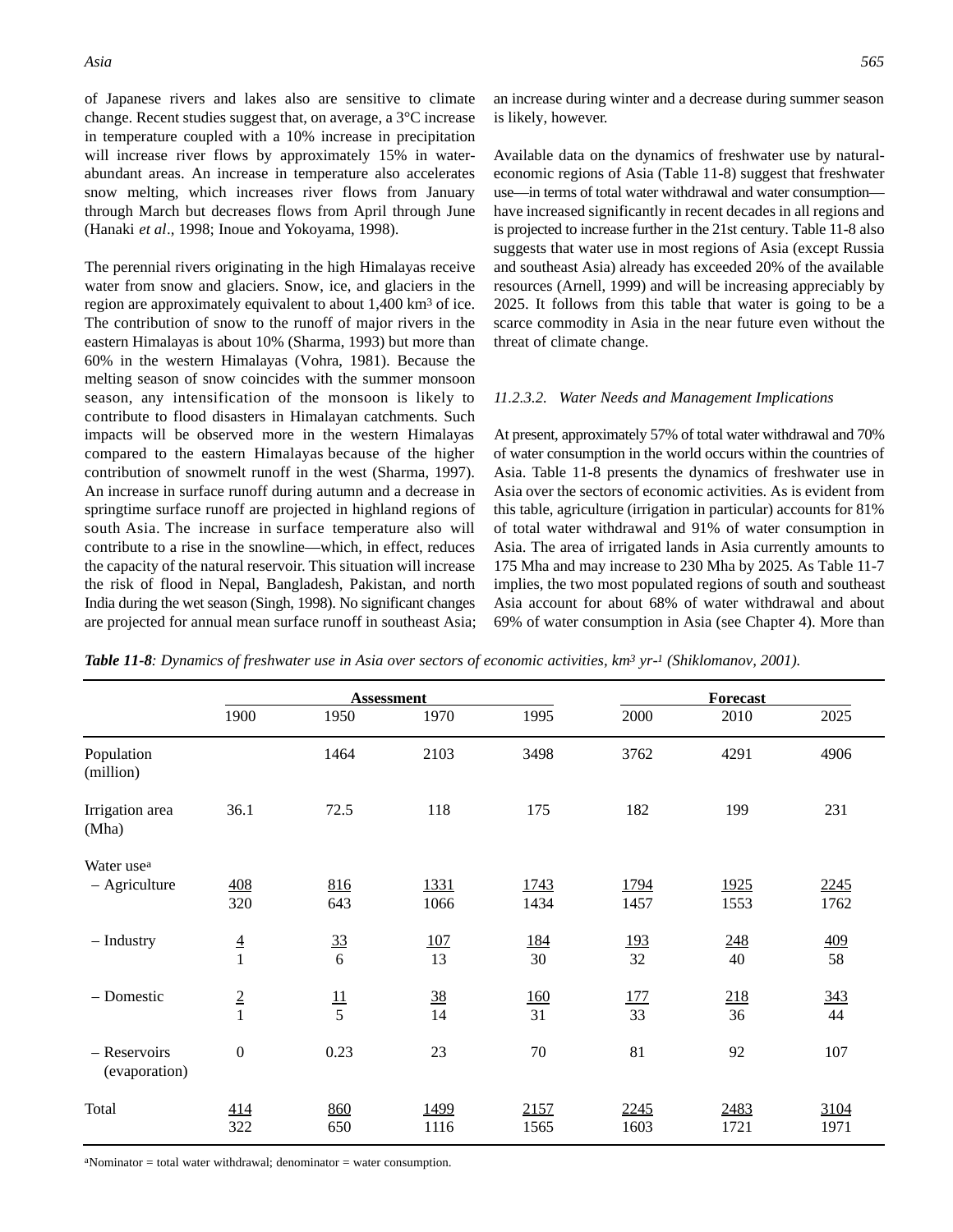75% of the total water available in India currently is used for irrigation. As much as 20% is required to meet domestic and municipal needs—leaving just 5% for industrial needs. The only river in north India that has surplus water to meet future needs of the country is the Brahmaputra. This river, however, is an international river; other countries such as Bangladesh may not approve of building a dam across some of its tributaries. In peninsular India, only the Mahanadi and Godavari have surplus water, but conveying it to drought-prone areas of the south is problematic. Many states in India need to adopt measures for restricting the use of groundwater to prevent a water famine in the future. China's rapid economic growth, industrialization, and urbanization—accompanied by inadequate infrastructure investment and management capacity—have contributed to widespread problems of water scarcity throughout the country. Of the 640 major cities in China, more than 300 face water shortages; 100 face severe scarcities (UNDP, 1997).

Taking into account projected dynamics of economic development in the temperate, tropical, and arid and semi-arid regions of Asia, combined with the climate change-imposed effect on hydrological regimes, agriculture and the public water supply would require priority attention in these regions to secure sustainable development and avoid potential intersectoral and international water conflicts. Radical changes in water management strategies and substantial investments will be required in Asia to cope with water problems in the 21st century. Adaptation measures will include legal, institutional, and technical initiatives such as modifying existing and constructing new infrastructure (reservoirs, interbasin water transfer schemes), introducing water-saving technologies, upgrading efficiency of irrigation systems, enhancing wastewater recycling systems, introducing low water-use crops, and implementing groundwater protection programs.

At least 14 major international river watersheds exist in Asia. An integrated and decentralized system of restoration and conservation of the water cycle in these drainage basins is vital to mitigate the negative consequences of natural and externally imposed perturbations. Watershed management is challenging in countries where the people-to-land ratio is high and policy and management are inadequate, prompting use of even the most fragile and unsuitable areas in the watersheds for residential, cultivation, and other intensive uses. This is particularly true for countries such as Bangladesh, Nepal, the Philippines, Indonesia, and Vietnam, where many watersheds suffer badly from deforestation, indiscriminate land conversion, excessive soil erosion, declining land productivity, erratic and unreliable surface and groundwater resources, and loss of biodiversity. Many watersheds in Asia already are stressed by intensive use of the land and other resources and by inhospitable climate (especially in arid and semi-arid Asia), beyond their ability to adequately supply water, prevent floods, and deliver other goods and services. In the absence of appropriate adaptation strategies, these watersheds are highly vulnerable to climate change. Global climate change also may have serious water management implications on the territory of boreal Asia. Recent assessments (Izrael *et al*., 1997a; CAFW, 1998) for all major Siberian rivers (Ob, Yenisei, Lena) with 42% of the total freshwater inflow to the Arctic ocean show that the main water management problems by the year 2050 will be a consequence of significant annual runoff increases (up to 20%) and difficulties with seasonal inundation and flood control measures.

#### *11.2.4. Oceanic and Coastal Ecosystems*

#### *11.2.4.1. Oceans and Coastal Zones*

In line with global trends, more than half of the region's population—1.7 billion people—presently resides in the coastal zone of Asia (Middleton, 1999). Given the relentless and cumulative process of global environmental change driven by, among other factors, demographic changes, urbanization and industrial development, trade and transport demands, and lifestyle changes, the coastal zones of Asia are under increasing anthropogenic pressures (Turner *et al*., 1996). The consequences of this process pose a significant threat to environmental and socioeconomic systems located in Asian coastal zones. All coastal areas are facing an increasing range of stresses and shocks, the scales of which now pose a threat to the resilience of human and environmental coastal systems and are likely to be exacerbated by climate change.

Climate impacts on coastal zones of Asia include accelerated sea-level rise and more frequent and severe storm events. Large populations in coastal areas of southeast and south Asia are vulnerable to pressure from unsustainable resource use and environmental degradation (e.g., Dow, 1999). These areas already are subject to numerous climate change-related stresses, including loss of coastal mangroves that act as major environmental determinants of coastal fisheries (Daily, 1997; Field *et al*., 1998; Primavera, 1998). Major delta areas of Asia are likely to be subjected to stresses associated with sea-level rise, changes in water regimes, saltwater intrusion, siltation, and land loss (see Chapter 6). Low-lying coastal cities will be at the forefront of impacts; these cities include Shanghai, Tianjin, Guangzhou, Jakarta, Tokyo, Manila, Bangkok, Karachi, Mumbai, and Dhaka—all of which have witnessed significant environmental stresses in recent years. Jakarta, Bangkok, and Tianjin, for example, have experienced changes in relative sea level of as much as  $5 \text{ cm yr}$ <sup>1</sup> during the 1980s and 1990s as a result of subsidence associated with groundwater withdrawal (ESD-CAS, 1994; Nicholls, 1995). In addition, increases in temperature can lead to increased eutrophication in wetlands and freshwater supplies.

Tropical Asia experiences the impact of present-day climate variability associated with ENSO, therefore is more prone to changes in ENSO-related impacts with global climate change. The ENSO phenomenon is a major cause of year-to-year variability in the number of cyclones in the Asia Pacific region (Li, 1987; Nishimori and Yoshino, 1990; Lander, 1994). The numbers are higher during La Niña events, particularly late in the season over southeast Asia (Kelly and Adger, 2000). The 1982–1983 El Niño caused a decline in rainfall and associated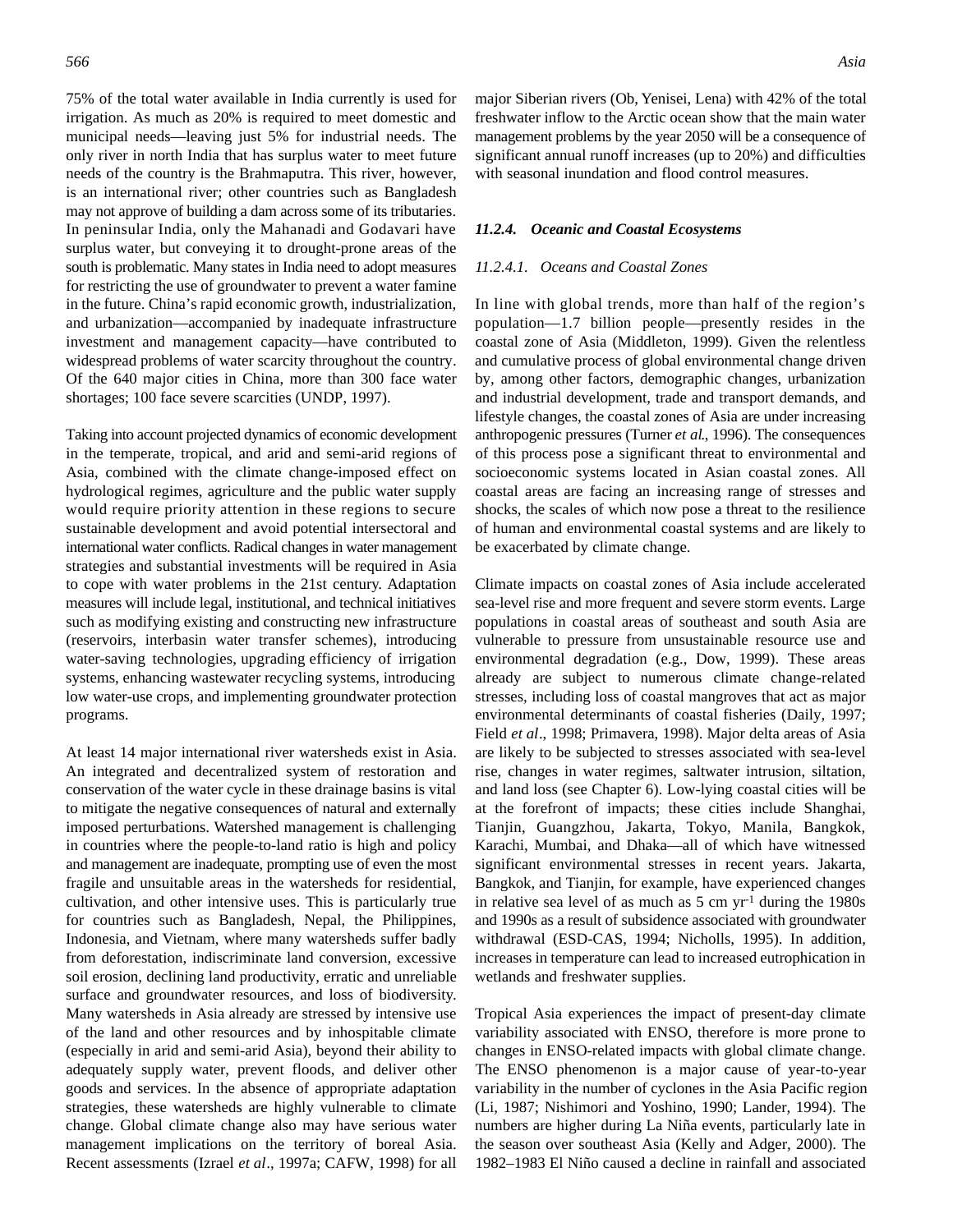impacts over large areas, including parts of Indonesia (Salafsky, 1994, 1998; Glantz, 1996). El Niño events are known to have significant impacts on coastal areas and water resources in southeast Asia through decreased precipitation in El Niño years and increased frequency of typhoons in subsequent La Niña years (Kelly and Adger, 2000).

Sea levels of interior seas in arid and semi-arid Asia have dramatically changed, driven either by climatic or anthropogenic factors. The level of the Caspian Sea lowered by about 4 m from 1930 to 1977; since 1978 it has begun rising (Mikhailov, 1998). The coastline also propagated landward by 20–40 km; 2 Mha of farming land and more than 100 oil wells have been inundated. Many cities in the coastal zone, such as Makhachkala and Kaspisk, are seriously damaged (Svitoch, 1997). The Volga delta propagated 17 km during the period of lowering sea level but has retreated 12–15 km during the period of the rise in sea level (Kasimov, 1997; Tian and Liu, 1999). Caspian Sea level fluctuations are attributed mainly to the Volga water discharge controlled by climate anomalies in its catchment area (Malinin, 1994). The Aral Sea area also reduced, from 60,000 to 28,500 km2, in the period 1960–1989; the exposed seabed (particularly deltas) now have frequent dust and salt storms, and there are shortages of freshwater (Ellis, 1990; Tian and Liu, 1999).

#### *11.2.4.2. Deltas, Estuarine, and Other Coastal Ecosystems*

River-borne sediments have formed at least 10 deltas in the coastal zones of Asia with an area of more than 10,000 km<sup>2</sup> each (Coleman and Wright, 1975). Delta and estuarine ecosystems are sensitive to complex responses to agents associated with climate change (Sanchez-Arcilla and Jimenez, 1997). Lowlying deltas are especially vulnerable to sea-level rise and increasing shoreline wave action (Walker, 1998). A decrease in river water discharge, as projected under some climate change scenarios, could lead to hindrance of delta progradation and increase the risk of irreversible change for the ecosystem in estuarine-deltaic areas (Qian, *et al*., 1993; Shi, 1995). Tidal rivers and estuaries will become more prone to saltwater intrusion as a result of projected sea-level rise (Huang, *et al*., 1982; Li, 1984, 1985; Shi, 1995). Sea-level changes associated with global warming would be exacerbated by tectonic submergence, ground subsidence as a result of groundwater withdrawal, rise of water level created by delta progradation, and eustatic sealevel rise.

Low-lying muddy coastlines associated with large deltas form a significant resource and support large human populations. In China, for example, such low-lying deltas cover about 4,000 km— 22% of the total coastline. These muddy coastal ecosystems are basically distributed along large deltas and partly in semiclosed bays (Ren, 1985). Erosion of muddy coastlines in Asia—as documented in China, for example—is triggered largely by sediment starvation resulting from human activities and delta evolution rather than sea-level rise (Ji *et al*., 1993; Chen and Chen, 1998). Beach erosion is widespread in the coastal zone of Asia and has been reported in China, Japan, Indonesia, Sri Lanka, Thailand, Bangladesh, and Malaysia (Xia *et al*., 1993; Sato and Mimura 1997; Teh 1997; Nishioka and Harasawa, 1998; Huq *et al.*, 1999; Middleton, 1999).

Coastal wetlands frequently are associated with deltas, estuaries, lagoons, and sheltered bays. Tidal flats of the muddy coast in Asia constitutes the main part of the coastal wetland (Bird, 1992). Large-scale wetland reclamation in the major deltas has taken place during the past few decades (Lang *et al.*, 1998; Liu *et al*., 1998). Lagoons, which are important wetlands, are located across the coastal regions of India, Sri Lanka, Malaysia, Indonesia, China, and Russia. The transitional area between uplift and subsidence belts has favored the formation of lagoons along China's coastline (Li and Wang, 1991). These lagoons tend to be decreasing in area as a result of silting of sediments and plant growing (Zhu, 1991). Sea-level rise and reduction of river-borne sediments will decelerate delta progradation and wetland renewal. The rich biodiversity of wetlands in Asia is seriously threatened by loss of wetlands from sea-level rise (Nicholls *et al*., 1999).

Mangroves are made up of salt-adapted evergreen trees; they are restricted to the intertidal zone along the vast coastlines of tropical countries in Asia and extend landward along tidal rivers. The Sundarbans in Bangladesh and adjacent areas in India, covering about 6,000 km2, are the largest mangrove forests in the world (Allison, 1998). Depletion of mangrove forests by anthropogenic pressures has become a serious problem (Farnsworth and Ellison, 1997). Approxmately half of mangrove forests in Thailand were reduced by 56% during 1961–1996. In the Philippines, more than 75% of the mangrove forests have been lost in less than 70 years. Destruction of Indonesia's estimated 44,000 km<sup>2</sup> of mangroves has taken place mainly since 1975 (Middleton, 1999; UNEP, 1999). Mangrove forests are highly vulnerable to climate change-induced sealevel rise because it will change the salinity distribution and hence productivity. Large-scale changes in species composition and zonation in mangrove forests also are expected as a result of changes in sedimentation and organic accumulation, the nature of the coastal profile, and species interaction (Aksornkaoe and Paphavasit, 1993).

#### *11.2.4.3. Coral Reefs*

Coral reefs play a crucial role in fishery production and in protecting the coastline from wave action and erosion (Ruddle *et al*., 1988; Middleton, 1999). Southeast Asia has almost onethird of the world's mapped coral reefs (Pennisi, 1997); these reefs extend to the northern extreme range in Japan (Nishioka and Harasawa, 1998). Coral reef productivity is a function of their structure, biological recycling, and high retention of nutrients. Reefs in Indonesia and the Philippines are noted for extraordinarily high levels of biodiversity: Each contains at least 2,500 species of fish. Severe coral bleaching can occur as a result of seawater warming and clear skies (resulting in higher incident solar radiation).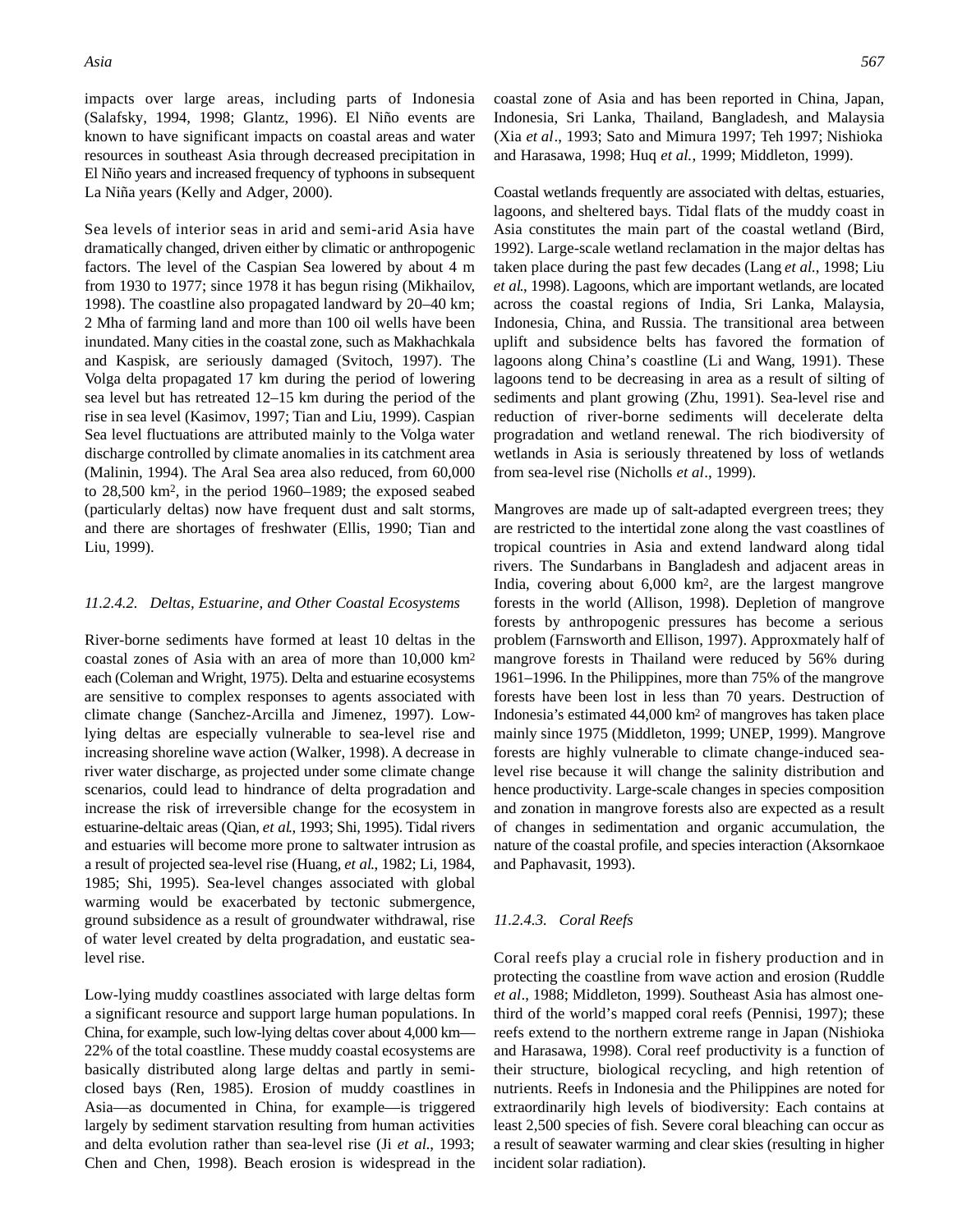Major coral bleaching events have occurred in 1983 (Japan, Indonesia), 1987 (Maldives), 1991 (Thailand, Japan), 1995 (Thailand, Philippines), and 1998 (Maldives, Sri Lanka, India, Indonesia, Thailand, Japan, Malaysia, Philippines, Singapore, Vietnam, Cambodia). As a result of the major 1998 coral bleaching in the south Asia region, many reefs dominated by branching species have been severely damaged, with high mortality of these species. In coastal seas around the Maldives, Sri Lanka, the Andaman Islands of India, and Japan, reef community structure has switched from dominance by fast-growing branching species to monopolization by the more physically rigorous and slow-growing massive corals (Wilkinson, 1998). Deforestation in many island countries of Asia and quarrying of live corals for manufacture of calcium carbonate have led to significant coral decline or severe damage to the entire ecosystem.

Studies show that a moderate rise in sea level around the coast of Thailand would stimulate the growth of coral reef flats and extend corals shoreward. The enhanced growth potential is likely to be restricted by human infrastructure and development along the coast (Chansang, 1993). Asia's coral reefs are undergoing rapid destruction in terms of habitat richness (Cesar *et al*., 1997; Nie *et al*., 1997; Pennisi, 1998) as a result of several factors, including extreme temperatures and solar irradiance, subaerial exposure, sedimentation, freshwater dilution, contaminants, and diseases (Glynn, 1996). Virtually all of the Philippines' reefs and approximately 83% of Indonesia's reefs are at risk from destructive fishing techniques, reef mining, sedimentation, and marine pollution (Middleton, 1999; UNEP, 1999). The increase in atmospheric  $CO_2$  concentration (resulting in higher  $CaCO<sub>3</sub>$  concentrations in seawater) and consequent rise in sea surface temperature (SST) is likely to have serious damaging effects on reef accretion and biodiversity.

#### *11.2.4.4. Fisheries and Aquaculture*

Asia dominates world aquaculture, producing four-fifths of all farmed fish, shrimp, and shellfish (FAO, 1997). Farming of fish, shrimp, shellfish, and seaweeds has become a vital source of food supply in Asia in recent decades. Fishery products are staples for the Asian population and are embedded in its culture. Fish, an important source of food protein, is critical to food security in many countries of Asia, particularly among poor communities in coastal areas. The annual fish catch and aquaculture production in Asia reached a peak at about 20.7 and 19.1 Mt, respectively, in the year 1998. Japan has the largest distantwaters fishery production. Inland fishery production is dominated by China and India, which have shown increases in recent years as a result of stock enhancement practices.

Fish farming requires land and water—two resources that already are in short supply in many countries in Asia. Nearly half of the land now used for shrimp ponds in Thailand was formerly used for rice paddies; water diversion for shrimp ponds has lowered groundwater levels noticeably in coastal areas of Thailand. In China, concern over the loss of arable land has led to restrictions on any further conversion of farmland to aquaculture ponds. Intensive production systems and largescale facilities used to raise high-value shrimp, salmon, and other premium species has taken a heavy toll on coastal habitats, with mangrove swamps in southeast Asia being cleared at an alarming rate. Thailand lost more than 15% of its mangrove forests to shrimp ponds from 1987 to 1993 (World Bank, 1996). Destruction of mangroves has left these coastal areas exposed to erosion and flooding, altered natural drainage patterns, and increased salt intrusion.

The fishery resources of Japan, China, and many other countries of Asia are being depleted by overfishing, excessive use of pesticides, industrial pollution, red tide, and even construction of dikes and other coastal structures (Zou and Wu, 1993; Sato and Mimura, 1997). Loss of inshore fish nursery habitats to coastal development, as well as pollution from land-based activities, causes significant change to ecosystems supporting fisheries (see also Chapter 6). Marine productivity is greatly affected by temperature changes that control plankton shift, such as seasonal shifting of sardine in the Sea of Japan and induced during the cyclical occurrence of the ENSO in low latitudes (Chen and Shen, 1999; Piyakarnchana, 1999; Terazaki, 1999). The impact of global warming on fisheries will depend on the complicated food chain, which could be disturbed by sea-level rise, changes in ocean currents, and alteration of mixing layer thickness.

Anomalies in the water temperatures of major oceanic currents (e.g., declines in sardine catch in the Sea of Japan associated with changing patterns of the Kuroshio current in ENSO years) have resulted in low commercial fish catch in recent years (Yoshino, 1998b). The steady wintertime decrease in mean wind speed observed over the Sea of Japan between 1960 and 1990 has accelerated surface temperature increase and stagnated bottom water formation in recent years (Varlamov *et al*., 1997). The rise in SST will shift the southern limit of salmon species further to the north (Seino *et al*., 1998). It is also suggested that the Sea of Japan bottom water will become anoxic within a few hundred years; a decreased oxygen supply will lead to major losses in biological productivity in deep waters (Gamo, 1999). Fish production of certain species may decrease because of the decline of river volume (Zhou, 1991). Increases in marine culture products and declines in marine fishery output are current trends in most south Asian countries that are engaged in commercial fishery activity. It is likely that increased surface runoff and higher nutrient load might lead to potentially beneficial increases in plankton within the coastal zone of boreal Asia. However, increased frequency of El Niño events, which are likely in a warmer atmosphere, could lead to measurable declines in plankton biomass and fish larvae abundance in coastal waters of south and southeast Asia (see also Chapter 6). Such declines in lower levels of the food chain will have negative impacts on fisheries in Asia.

#### *11.2.4.5. Tropical Cyclone and Storm Surges*

Asia is close to the warm pool of the west equatorial Pacific Ocean, and tropical cyclones and associated storm surges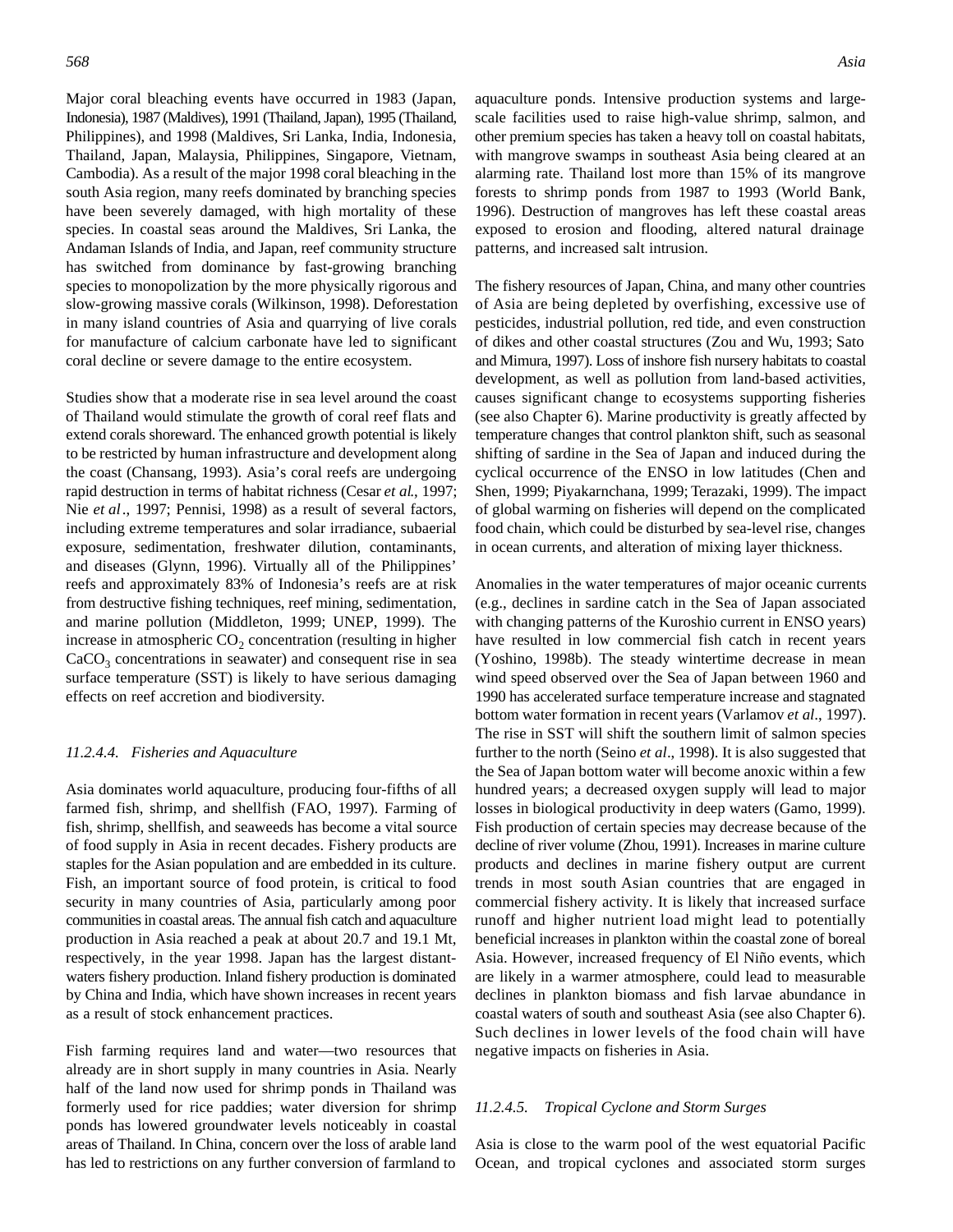strongly affect coastal zones of tropical and temperate Asia. Tropical cyclones and storm surges are one of most critical factors affecting loss of human lives in India and Bangladesh (Sato and Mimura, 1997). Approximately 76% of the total loss of human lives from cyclonic storms has occurred in India and Bangladesh (Ali, 1999). Several Asian countries are faced with cyclones and associated storm surges every year, which causes serious economic losses (Ali, 1999; Huang, 1999; Kelly and Adger, 2000).

There is concern that global warming may affect tropical cyclone characteristics, including intensity, because SST plays an important role in determining whether tropical disturbances form and intensify. Several researchers have used modeling techniques to examine the possible effects of global warming on tropical storms (Lighthill *et al*., 1994; Sugi *et al*., 1996; Henderson-Sellers and Zhang, 1997; Holland, 1997; Tonkin *et al*., 1997; Henderson-Sellers *et al*., 1998; Knutson *et al.,* 1998; Krishnamurti *et al*., 1998; Royer *et al*., 1998). Lighthill *et al*. (1994) conclude that there is no reason to expect any overall change in global tropical cyclone frequencies, although substantial regional changes may occur. Recent studies indicate that the maximum potential intensities of cyclones will possibly undergo a modest increase of as much as 10–20% in a warmer atmosphere (see Chapter 3 and TAR WGI Chapter 9). More recent analyses (Nakagawa *et al*., 1998; Walsh and Pittock, 1998; Jones *et al*., 1999) support the possibility of an increase in cyclone intensity. Coastal erosion in Asia should increase with sea-level rise, and storm surges could still exacerbate hazards, even if the number and intensities of tropical cyclones do not change (IPCC, 1998; Walsh and Pittock, 1998).

#### *11.2.4.6. Potential Impacts and Coastal Zone Management*

As outlined in IPCC (1998), climate-related stresses in coastal areas include loss and salinization of agricultural land resulting from changes in sea level, likely changes in the intensity of tropical cyclones, and the possibility of reduced productivity in coastal and oceanic fisheries. Table 11-9 lists estimates of potential land loss resulting from sea-level rise and the number

of people exposed, assuming no adaptation (Mimura *et al*., 1998; Nicholls and Mimura, 1998). These estimates of potential land loss and populations exposed demonstrate the scale of the issue for the major low-lying regions of coastal Asia. The results are most dramatic in Bangladesh and Vietnam, where 15 million and 17 million people, respectively, could be exposed given a relative change in sea level of 1 m (Brammer, 1993; Haque and Zaman, 1993)—though it should be recognized that a 1-m sea-level rise is at the extreme range of presently available scenarios. Nonetheless, these examples demonstrate the sensitivity of coastal areas to climate change impacts and unsustainable utilization of resources in these areas. The impacts could be exacerbated by continued population growth in low-lying agricultural and urban areas (Nicholls *et al.*, 1999). At the same time, adaptation strategies will alter the nature of the risk and change the socially differentiated nature of the vulnerability of populations living in hazardous regions. Response strategies that are based solely on tackling the physical parameters of risks from sea-level rise and tropical cyclones have been shown in some circumstances to enhance the vulnerability of certain parts of the population usually those with least ability to influence decisionmaking (Blaikie *et al*., 1994; Hewitt, 1997; Mustafa, 1998; Adger,

Human activities, including protection facilities themselves, aggravate the vulnerability of the coastal regions to climate change and sea-level rise. There are complex interrelationships and feedbacks between human driving forces and impacts, on one hand, and climate- and sea level-induced changes and effects on the other (IPCC, 1996). At the interface between ocean and terrestrial resources, coastal ecosystems undergo stress from competing multi-usage demands, while having to retain their functional diversity and resilience in the face of global environmental change (Bower and Turner, 1998). To enhance coastal resilience and facilitate adaptation, integrated management of coastal zones must take into account the multiple resource demand and variety of stakeholders, as well as natural variability, recognizing the importance of the institutional, cultural, and historical context (Klein and Nicholls, 1999).

|            | <b>Sea-Level Rise</b><br>(cm) | <b>Potential Land Loss</b> |        | <b>Population Exposed</b> |        |
|------------|-------------------------------|----------------------------|--------|---------------------------|--------|
| Country    |                               | (km <sup>2</sup> )         | $(\%)$ | (millions)                | $(\%)$ |
| Bangladesh | 45                            | 15,668                     | 10.9   | 5.5                       | 5.0    |
|            | 100                           | 29,846                     | 20.7   | 14.8                      | 13.5   |
| India      | 100                           | 5,763                      | 0.4    | 7.1                       | 0.8    |
| Indonesia  | 60                            | 34,000                     | 1.9    | 2.0                       | 1.1    |
| Japan      | 50                            | 1,412                      | 0.4    | 2.9                       | 2.3    |
| Malaysia   | 100                           | 7,000                      | 2.1    | >0.05                     | >0.3   |
| Pakistan   | 20                            | 1,700                      | 0.2    | n.a.                      | n.a.   |
| Vietnam    | 100                           | 40,000                     | 12.1   | 17.1                      | 23.1   |

*Table 11-9: Potential land loss and population exposed in Asian countries for selected magnitudes of sea-level rise and under no adaptation measures (modified from Nicholls and Mimura, 1998; Mimura et al., 1998).*

1999b).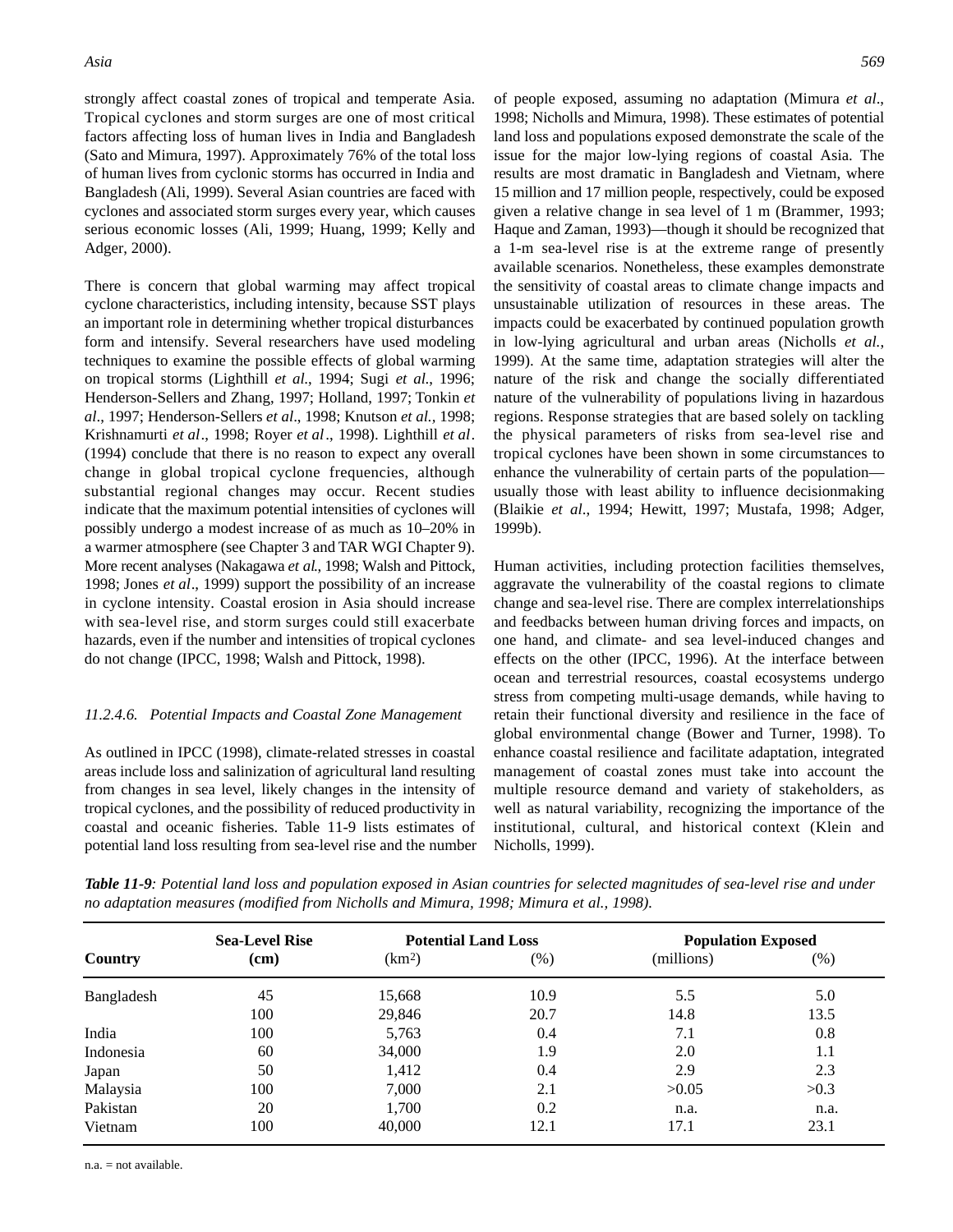Integrated coastal zone management (ICZM) is an iterative and evolutionary process for achieving sustainable development by developing and implementing a continuous management capability that can respond to changing conditions, including the effects of climate change (Bijlsma *et al*., 1996). Essentially, ICZM is a cooperative effort on the part of coastal zone stakeholders that results in a "win-win" outcome. ICZM already has been developed and implemented in some Asian countries for the allocation of environmental, sociocultural, and institutional resources to achieve conservation and sustainable multiple use of the coastal zone (Sato and Mimura, 1997). Since the 1970s, the Philippines has formulated programs and projects on coastal management, covering fishery and mangrove reforestation (Perez *et al*., 1999). Mangrove rehabilitation has been recommended to mitigate climate impacts in coastal zones of Vietnam (Tri *et al.*, 1998). Since the 1960s, a groundwater withdrawal/pumpingback system has been carried out to mitigate ground subsidence in Shanghai and Tianjing. Fishing in certain seasons has been banned and the annual quality of fish catch restricted in the coastal zone of China (ESD-CAS, 1994). Sri Lanka conserves coastal tourism resources by using ICZM principles (White *et al.*, 1997). Coastal natural conservation parks have been established in Bangladesh, Thailand, China, and other countries (Sato and Mimura, 1997; Allison, 1998). However, land ownership and management responsibility issues in Bangladesh have inhibited coastal zone management. Similarly, privatization and decentralization of storm protection systems in Vietnam have created a vacuum for strategic management and increased the potential impacts of climate variability (Adger, 1999b, 2000).

Given that many potential climate change impacts on coastal zones feature irreversible effects, surprise outcomes, and unpredictable changes, the appropriate policy response should be to maximize flexibility and enhance the resilience and adaptation potential of these areas (Pritchard *et al.*, 1998). By contrast, coastal management in Asia to date more often than not has been dominated by policies that have sought to buffer socioeconomic activities and assets from natural hazards and risks via hard engineering protection (Chua, 1998).

#### *11.2.5. Human Health*

#### *11.2.5.1. Thermal Stress and Air Pollution-Related Diseases*

A remarkable increase in the number of heatstroke patients and mortality was observed when maximum daily temperatures in Nanjing, China, exceeded 36°C for 17 days during July 1988 (Ando *et al*., 1996). In Japan as well, intense heat in summer is now becoming more common in large cities. The numbers of heatstroke patients are reported to have increased exponentially with temperatures of more than 31°C in Tokyo, Japan, and 35°C in Nanjing, China. Beyond a maximum daily temperature of 36°C, a remarkable increase in the number of heatstroke patients and deaths caused by heatstroke has been observed (Honda *et al*., 1995; Ando, 1998). Typical hyperthermia occurs during hot days and during physical exercise in the summer (Nylen *et al*., 1997).

Climate change will have a wide range of health impacts all across Asia (see Chapter 9). Although a reduction in health stresses and wintertime deaths is anticipated as a result of less frequent occurrence of extreme cold temperatures in boreal and temperate Asia, an increase in the frequency and duration of severe heat waves and humid conditions during the summer will increase the risk of mortality and morbidity, principally in older age groups and urban poor populations of temperate and tropical Asia (Epstein *et al*., 1995). Heat stress-related chronic health damages also are likely for physiological functions, metabolic processes, and immune systems (Bouchama *et al*., 1991; Ando, 1998).

Adverse health impacts also result from the build-up of high concentrations of air pollutants such as nitrogen dioxide  $(NO<sub>2</sub>)$ , ozone, and air-borne particulates in large urban areas. Combined exposures to higher temperatures and air pollutants appear to be critical risk factors for cerebral infarction and cerebral ischemia during the summer months (Piver *et al*., 1999). As summarized in Figure 11-12, the heat index (a combination of daily mean temperature and relative humidity) and the concentration of  $NO<sub>2</sub>$  are shown to be significant risk factors for heatstroke in males age 65 years and older residing in Tokyo, Japan (Piver *et al*., 1999). The number of heatstroke emergency cases per million residents is found to be greater in males than in females in the same age groups. Global warming also will increase the incidences of some diseases, such as respiratory and cardiovascular diseases, in arid and semi-arid, temperate, and tropical Asia.

#### *11.2.5.2. Vector-Borne Diseases*

Health impacts secondary to the impacts of climate change on ecological and social systems should include changes in the occurrence of vector-borne infectious diseases in temperate



Figure 11-12: Heat stroke morbidity (cases per million; Tokyo, July-August, 1980–1995, males >65 years) (Piver *et al*., 1999).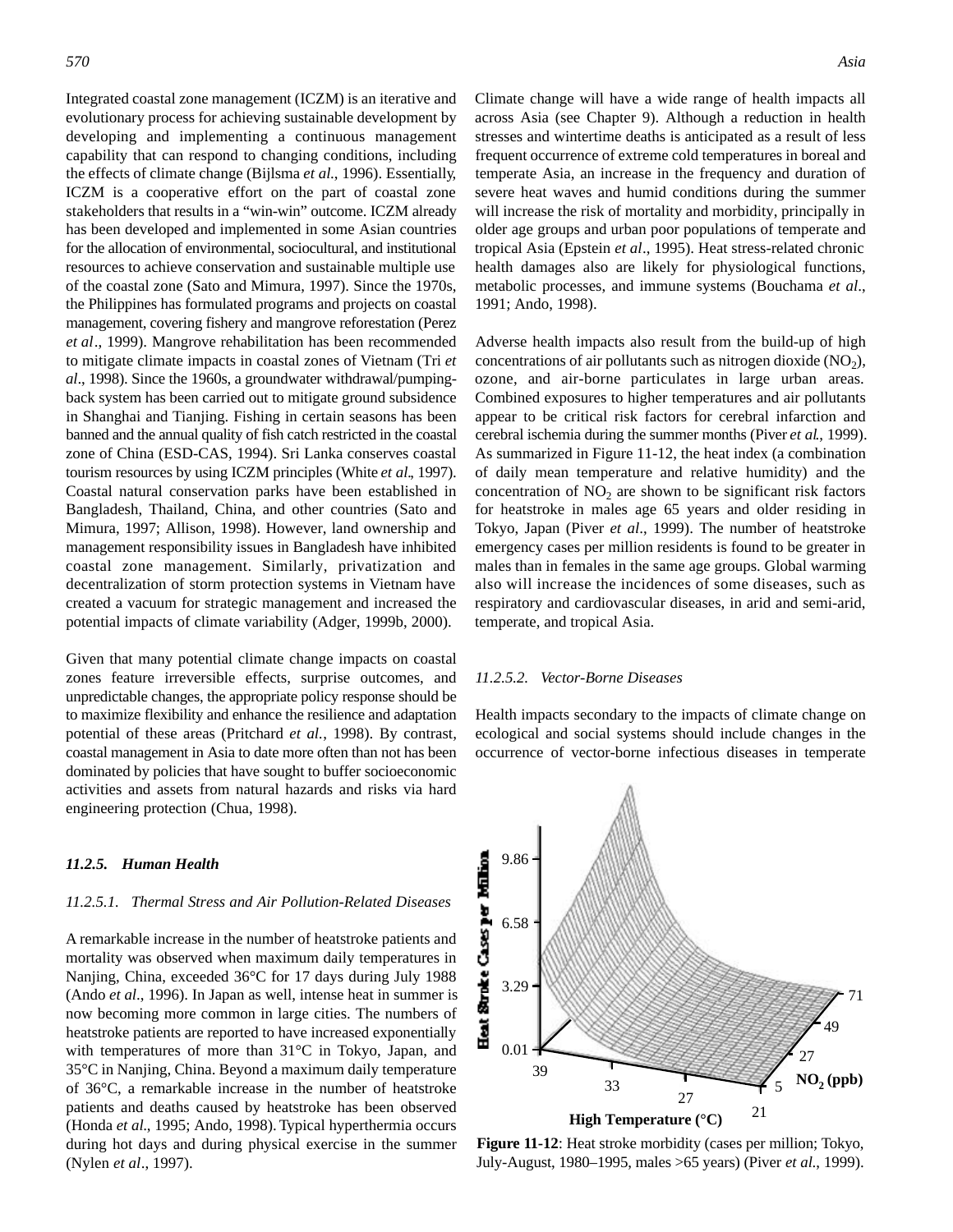and tropical Asia (see Chapter 9). The distribution of diseases such as malaria is influenced by the spread of vectors and the climate dependence of infectious pathogens (Hales *et al*., 1996; McMichael *et al*., 1996; Epstein *et al*., 1998). In recent years, the resistance of anopheline mosquito to pesticides and of malaria parasites to chloroquine has affected eradication activities (Trigg and Kondrachina, 1998). Malaria still is one of the most important diseases in countries in tropical Asia such as India (Bouma *et al*., 1994; Akhtar and McMichael, 1996; Mukhopadhyay *et al*., 1997), Bangladesh, Sri Lanka (Bouma and Van der Kaay, 1996; Gunawardena *et al*., 1998), Myanmar, Thailand, Malaysia (Rahman *et al*., 1997), Cambodia, Laos, Vietnam (Hien *et al*., 1997), Indonesia (Fryauff *et al*., 1997), Papua New Guinea (Genton *et al*., 1998), and Yunnan, China (Jiao *et al*., 1997; Xu and Liu, 1997) as a result of the presence of the mosquito vectors and the lack of effective control.

With a rise in surface temperature and changes in rainfall patterns, the distribution of vectors such as mosquito species may change (Patz and Martens, 1996; Reiter, 1998). Changes in environmental temperature and precipitation could expand vector-borne diseases into temperate and arid Asia. The spread of vector-borne diseases into more northern latitudes may pose a serious threat to human health. Climate change is likely to have principal impacts on epidemics of malaria, dengue, and other vector-borne diseases in Asia (Martens *et al.*, 1999). The epidemic areas of vector-borne diseases in Asia would depend on many demographic and societal factors, as well as environmental hygiene for vector control, available health infrastructure, and medical facilities (see also Chapter 9)*.*

#### *11.2.5.3. Diseases Resulting from Higher UV-B Exposures*

Depletion of stratospheric ozone that normally filters out ultraviolet radiation in sunlight in the region from 280 to 320 nm (the UV-B region) has been linked to widespread use of volatile halogenated organic compounds, particularly chlorinated and brominated methanes and chlorofluorocarbons. Some of these compounds also are effective GHGs and therefore contribute to global warming as well. The quantitative relationship between UV-B dose and its physiological effect varies with the wavelength of UV-B exposure (Ilyas *et al.*, 1999). These effects include melanoma and non-melanoma skin cancers, cataracts and other ocular diseases, and dysfunction of the systemic and cutaneous immune systems (Kripke, 1994). The known effects of UV-B on the eye include inflammatory reactions from acute exposure, snow blindness (photo-kerato-conjunctivitis), and long-term damage to the cornea and lens (cataracts) from chronic exposure. It has been demonstrated that damage to melanocytes in human skin initiates the progression of changes leading to melanoma skin cancer (Kripke, 1994). Suppression of the immune response by UV-B radiation involves damage to Langerhans cells and subsequent activation of T-lymphocytes, thus increasing the severity of certain infectious diseases.

The impacts of greater exposure to shorter wavelength UV radiation on human health are cumulative and, for some effects, may have long latencies. Noticeable increases in UV-B radiation over high and mid-latitudes as a result of depletion of stratospheric ozone have occurred in recent decades (Mckenzie *et al*., 1999; WMO, 1999; ACIA, 2000). Climate change could make conditions for the spread of diseases associated with higher UV-B doses more favorable.

#### *11.2.5.4. Other Diseases*

The distribution of water-borne infectious diseases is influenced mainly by the hygienic circumstance of water (Epstein, 1992; Echeverria *et al*., 1995; Colwell, 1996; Esrey, 1996). Waterborne diseases—including cholera and the suite of diarrheal diseases caused by organisms such as giardia, salmonella, and cryptosporidium—are common with contamination of drinking water quality in many countries of south Asia (Echeverria *et al*., 1995; Colwell, 1996; Esrey, 1996). Higher SSTs and rich nutrient load in major river deltas would support extended phytoplankton blooms in selected coastal areas of temperate and tropical Asia. These phytoplankton blooms are habitats for the survival and spread of infectious bacterial diseases. The cholera outbreak in Bangladesh during 1994 has been attributed to the presence of extended phytoplankton blooms (Colwell, 1996). The aforementioned water-borne diseases could become more common in many countries of south Asia in a warmer climate.

For preventive actions, impact assessments are necessary on various aspects such as the nutritional situation, drinking water supply, water salinity, and ecosystem damage (Kaye and Novell, 1994; Graczyk and Fried, 1998). Water-borne infectious diseases, natural disaster, environmental migration, nutritional deficiency, and environmental pollution should be major risk factors for human health (Thongkrajai *et al*., 1990; Pazzaglia *et al*., 1995, Colwell, 1996). The risk factor of diseases also will depend on infrastructure, economic conditions, the hygienic situation, and medical facilities. Risk could be reduced by awareness in the communities that are more vulnerable to instability in the future environment.

In Asia, economic and population growth will expand rapidly during the 21st century in many countries. The rapid increase in population will be accompanied by migration from rural communities to overcrowded large cities (Stephens, 1995). Disasters linked to climate extremes such as floods and droughts also would impact local and regional populations and enforce migration. The huge energy consumption by the expanding population in urban cities would result in degradation of air and water quality, whereas rapid expansion of the economy will bring about improvements in living standards, such as improved environmental sanitation, hygienic practice, and medical treatment facilities. Therefore, better understanding of the interaction among climate change and environmental and health status in communities at regional and local scales is crucial to forge physiological acclimatization and social adaptations in the future.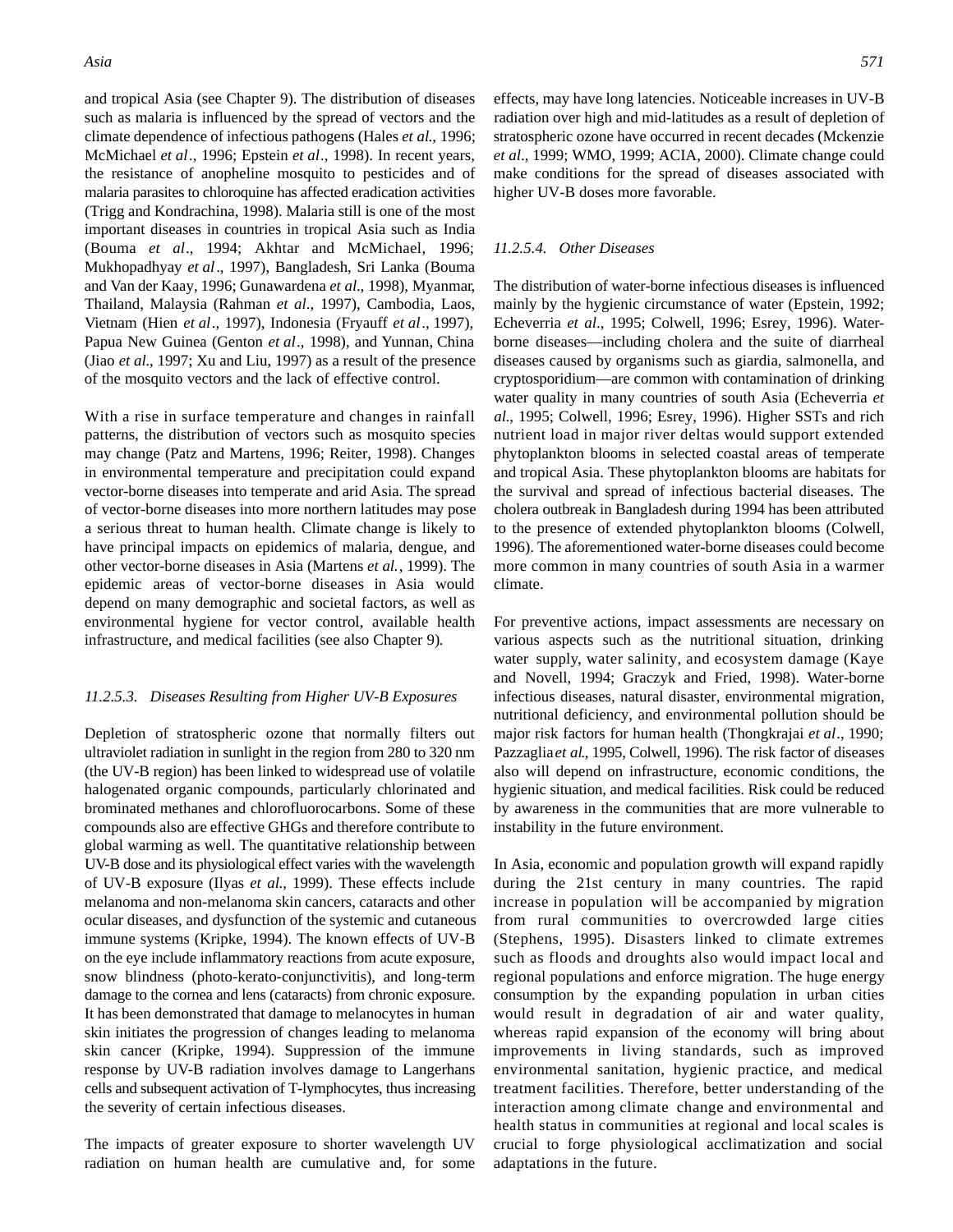#### *11.2.6. Human Dimensions*

#### *11.2.6.1. Climate Extremes and Migration*

The impacts of climate change on Asia will place additional stress on socioeconomic and physical systems. These pressures may induce change in demographic processes. Demographic trends, including the stability and size of populations, will be influenced directly through the impacts of climate change on human health as described in Section 11.2.5 and indirectly through the impacts of climate change on food security and the viability of natural resource-based economic activity.A further demographic response will come about through the risk of extreme events on human settlements. If the incidence and magnitudes of events such as droughts and coastal floods increase, there could be large-scale demographic responses for example, through migration. Migration in itself is not necessarily a signal of vulnerability to present-day extreme events. Motivations for migration are diverse; much ruralto-urban migration in Asia takes place as a result of increased economic opportunities in megacities (cities with at least 8 million inhabitants). Future increases in the frequency and intensity of severe weather systems as a consequence of climate change can trigger mass migration, however.

The annual rate of growth in migration on a global scale has been greatest in developing countries of south and southeast Asia. For instance, population growth and land scarcity has encouraged the migration of more than 10 million Bangladesh natives to neighboring Indian states during the past 2 decades. This migration has been exacerbated by a series of floods and droughts affecting the livelihoods of landless and poor farmers in this region. Land loss in coastal areas resulting from in undation from sea-level rise as a result of climate change is likely to lead to increased displacement of resident populations. Many south Asian countries increasingly expect the number of internally displaced persons to rise in future.

Immigrant labor often benefits both the donor and the host cities/ countries (Connell and Conway, 2000). However, perceptions of regional/national identity, language/cultural differences, and fears of unemployment may contribute to increased hostilities between immigrants and nationals in years to come. Climate change will act in parallel with a complex array of social, cultural, and economic motivations for and impacts of migration (Pebley, 1998; Conway *et al*., 2000; Kates, 2000). Irrespective of resource constraints in developing countries of Asia, they have to better equip themselves through appropriate public education and awareness programs with disaster preparedness measures, including infrastructures for effective resettlement of displaced people as a consequence of weather calamities.

#### *11.2.6.2. Infrastructure Linkages*

The urban population in Asia is growing at four to five times the rate of the rural population. At this rate, more than 60% of the people in Asia will be living in towns and cities by 2015. An estimated 80% of the increase will occur in developing countries. The number of megacities in Asia would grow to at least 23 of the world's 36 by the year 2015 (United Nations, 1998). Urbanization is rapid in fast-growing economies of south and southeast Asia, where the average annual urban growth rate is more than 4%. The current pace and scale of change often strains the capacity of local and national governments to provide even the most basic services to urban residents. An estimated 25–40% of urban inhabitants in developing countries today live in impoverished slums and squatter settlements, with little or no access to water, sanitation, or refuse collection (World Bank, 1997).

Basic infrastructure demand in urban corridors is likely to increase dramatically in the future. Already governments in several developing countries of Asia are introducing suites of acts and laws to ensure provision of adequate public services and minimize adverse effects on surrounding communities and ecosystems. For instance, Indonesia introduced the Spatial Use Management Act in 1992 for the identification of environmentally sensitive areas—where development activities would be restricted—and for improved planning for the location and support of activities such as industrial development (Djoekardi, 1995). Developing countries in Asia would soon need to develop new priorities and policies that try to address demands created by the increasing number of people in cities while capitalizing on the benefits of urbanization, such as economic growth and efficient delivery of services. Climate change has the potential to exacerbate basic infrastructure demands of urban inhabitants in many countries of Asia.

#### *11.2.6.3. Industry, Energy, and Transportation*

In many cities in the developing countries of Asia, movement of the labor force from dispersed agricultural centers to concentrated industrial sectors has increased urbanization and expansion of the suburban area where industries are located. This situation has caused serious traffic, housing, and sanitary problems. Moreover, a substantial share of industrial growth in developing countries revolves around the transformation of raw materials into industrial products such as steel, paper, and chemicals. Production of industrial chemicals has been shifting from developed countries to developing countries of Asia in recent years. Not only are these processes resource-intensive, in addition, industries such as electricity generation, chemicals and petroleum refining, mining, paper production, and leather tanning tend to produce a disproportionately large amount of hazardous and toxic wastes and already have caused serious air and water pollution. Moreover, because of poor regulatory capacity, developing countries have become targets for dumping of toxic wastes such as polychlorinated biphenyls (PCBs) by multinational companies.

In developing countries of Asia, an increase in paper consumption of more than 80% is expected to occur by 2010. However, a shortfall in the supply of all wood products and especially pulp and paper is likely in the 21st century as a result of declines in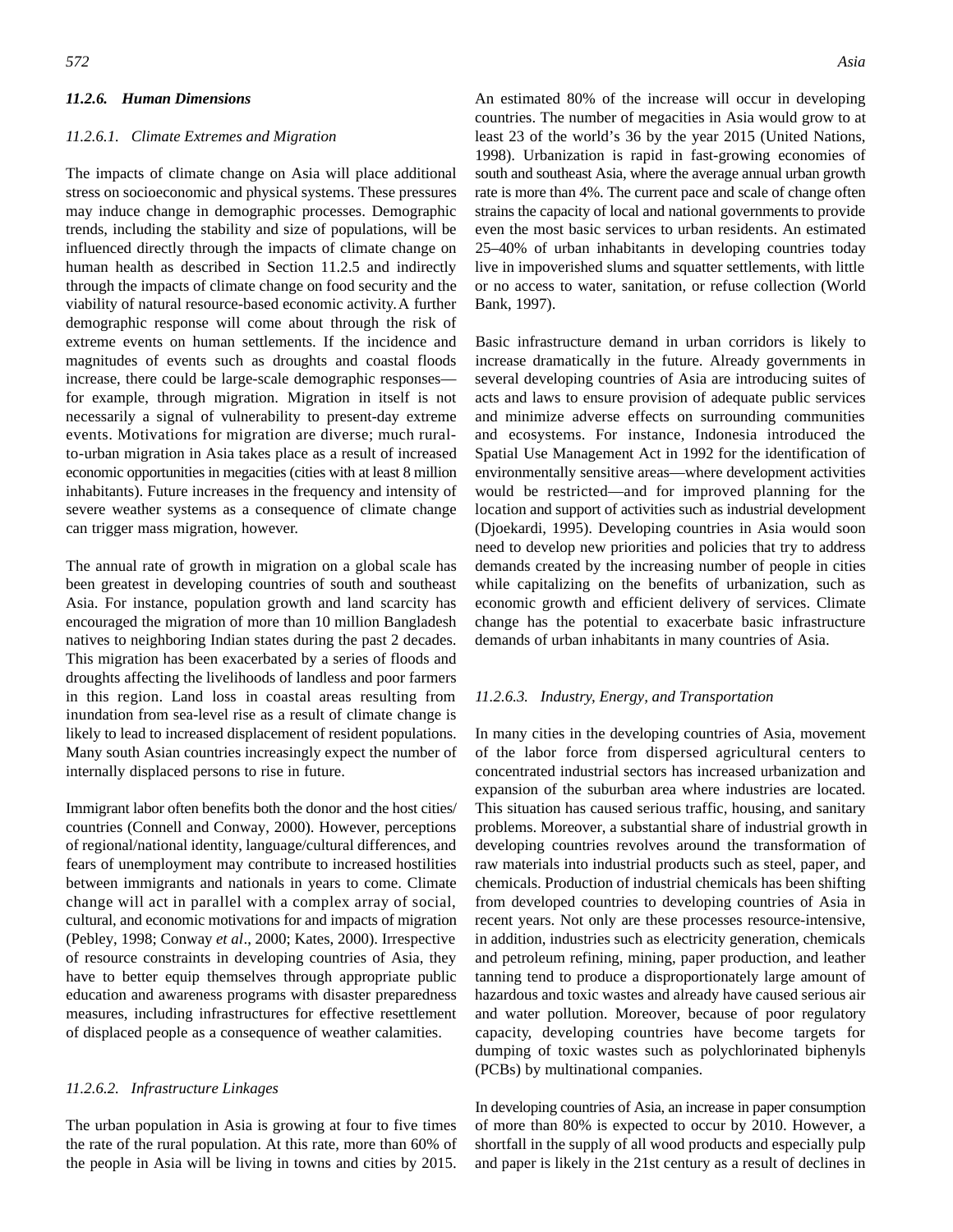natural vegetation productivity. This trend will put immense pressure on unmanaged forests of Asia. Some countries in Asia have resorted to agroforestry and farm woodlots to meet their increasing demand for pulp and paper on a near-term basis. Over the long term, however, anticipated growth in demand for wood products of all types probably will necessitate changes in forest management practices such as greater reliance on industrial plantations*.* Heat stress to livestock herded in open areas would reduce animal weight gain, dairy and wool production, and feed conversion efficiency in arid and semiarid Asia (IPCC, 1996). An increase in the frequency of drought and heavy rainfall could result in a decline in tea yield in Sri Lanka (IPCC, 1998). Climate change could have adverse impacts on agroindustries such as food, beverages, tobacco, natural fiber textiles, leather, wood, and rubber.

The manufacturing industry could be affected indirectly through the availability of water, energy supply, and transportation systems throughout Asia. Mining operations, which are required to produce raw materials such as coal (practiced intensively in China and India because of heavy demand), exposes sulfurand iron-bearing rocks to weathering and erosion that would be aggravated by global warming. Mineral industries discharge large amounts of waste ore known as tailings. Manufacturing industries release effluent to the air and water during production processes. For instance, cement production and foundry operations release particulates; metal industries release  $\text{SO}_2, \text{CO}_2, \text{HF}$ , and organic solvents; and chemical plants release particulates,  $\text{SO}_2$ , and various hydrocarbons. Food processing, pulp and paper industries, brewing, and tanning industries release effluents in the form of contaminated water and sediments. This degradation of the environment may be exacerbated by climate change.

Climate change will adversely affect hydroelectric energy generation in Asia, exacerbating already depleted water resources in several major rivers in Asia. Increased humidity and hence more cloudiness in a warmer atmosphere could inhibit direct solar radiation. Photovoltaic technology, which is used extensively in Indonesia and a few other south Asian countries for remote area electrification programs, could be jeopardized. Changes in wind patterns could affect existing windmill installations. Availability of biomass, particularly fuel wood, depends on forest area and the quantity of rainfall. In areas with excess rainfall,  $CO<sub>2</sub>$  enrichment and higher temperatures could increase fuelwood production and supply. Geothermal resources also may be affected by changes in precipitation patterns. For instance, an increase in rainfall could increase recharge of groundwater for most geothermal fields (IPCC, 1996).

In general, no major impacts of climate change on the production and distribution facilities of fossil fuels are likely, other than policies aimed at reducing GHG emissions from burning of fossil fuels. However, offshore exploration, production, and distribution facilities of oil and natural gas would be influenced by sea-level rise and extreme weather events such as cyclonic storms and associated surges that are likely to be exacerbated by climate change. Most power plants and oil refineries in Asia also are located along the coastlines to facilitate transportation and easy access to cooling water supply. Construction of seawalls will be needed to protect these facilities against sea-level rise (Mimura *et al*., 1998).

As reported in IPCC (1996), energy demand for heating, cooling, and agriculture activities can be influenced by climate change. Global warming would increase energy demand for cooling in the tropical Asia region and reduce energy demand for heating in boreal Asia. Asimilar pattern could be observed in temperate Asia, either in summer or winter. For agricultural activities, more energy would be needed for irrigation pumping during warmer weather as the soil becomes drier.

Tourism and outdoor recreational activities are likely to be disrupted in pattern by climate change. Global warming is expected to shorten the skiing season in many areas and affect the feasibility of some ski facilities (IPCC, 1998). Summer recreational activities in coastal recreational areas may be a ffected with the inundation of beaches. In Malaysia, for example, unprotected resorts located near the coastline would be lost through erosion; others that are not affected by erosion or inundation will cease to operate because of the loss of beaches (Teh, 1997). The increased frequency of forest fires because of drier conditions in Indonesia during the 1997 El Niño resulted in haze that affected the tourism industries of Indonesia, Singapore, and Malaysia (Schweithelm *et al*., 1999). Some wildlife reservation areas that are famous as tourist spots may lose their attraction because of the disappearance of flora and fauna in the changed ecosystems. For example, it has been suggested that the flowering dates of cherry blossoms in Japan and Korea could move 3–4 days earlier if air temperatures during March increase by 1°C (Seino et al., 1998). Extreme weather events in highland regions also would threaten rafting, mountain climbing, and other high-altitude tourism.

Transportation systems, including infrastructure and fuel, can be influenced directly and indirectly by climate change. A longer rainy season, melting of ice deposits, and sea-level rise could directly damage infrastructures such as roads, railways, runways, terminals, airports, and harbors, thereby disrupting transportation systems. Climate change would increase the inherent necessity for expansion of infrastructure and alter fuel consumption patterns. In Siberia, for instance, frozen rivers that currently are used as roads would require a shift to water transport or construction of permanent roads with shorter winters. As reported in IPCC (1996), similar impacts could be experienced from permafrost melting.

#### *11.2.6.4. Financial Aspects*

The financial services sector typically includes banking, in surance, stock exchanges, and brokerages, as well as financial services firms such as investment banks, advisory services, and asset management, among others. Banking crises, currency speculation, and devaluation have become common in recent years in Asia and now are key policy concerns. Climate change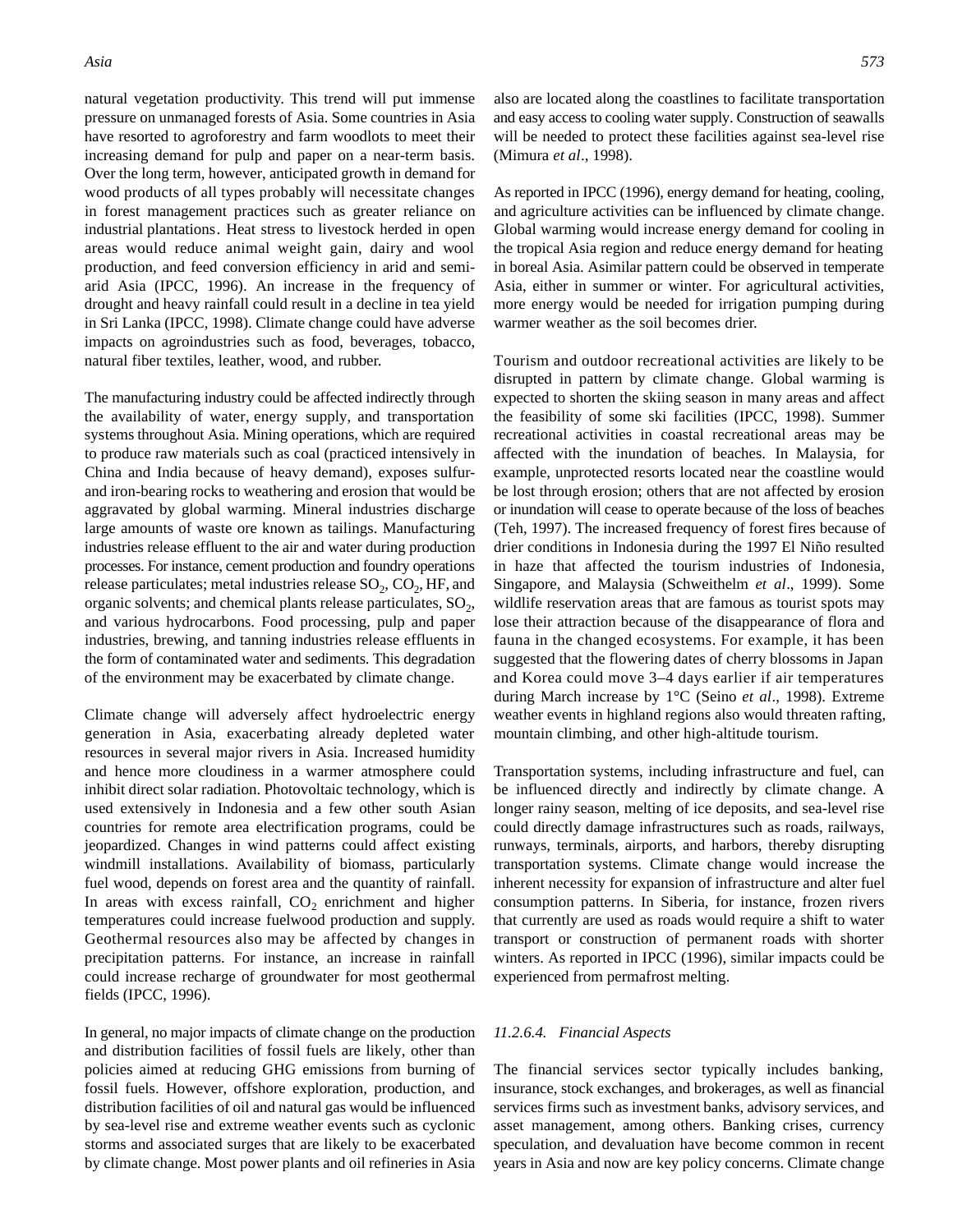could have serious consequences for this sector because many adaptation and mitigation measures such as crop insurance against floods or droughts are mediated or implemented through this sector. The implications and role of risk management techniques such as derivatives, options, and swaps are some of the new developments in financial services to dampen the impact of disasters on national finances.

There is a growing body of literature on the economic impacts of global warming that takes adaptation into account in estimating the imposed costs of climate change, but these studies fall short of specifically estimating the costs and benefits of adaptation. The basis for estimating adaptation costs is the economic opportunity cost of a product or activity. Estimating this cost requires price and other data from market transactions such as sectoral coverage and assumptions about markets, behaviors, and policy instruments in addition to economic growth path as a function of socioeconomic conditions, resource endowment, and government policies. Multiple baseline choices are critical in the estimation and evaluation of the financial costs, based on accurate reporting of financial flows (see also Chapter 8).

Although global gross domestic product (GDP) has increased by a factor of three since 1960, the number of weather-related disasters has increased four-fold, real economic losses sevenfold, and insured losses 12-fold in the same period (see also Chapter 8). These losses have had some notable regional impacts—particularly in developing countries of Asia, where the impacts of climate change are expected to be greatest in terms of loss of life and effects on investment. Individual large events have shown visible short-term impacts on insurance profitability and pricing and public finance. There is only limited penetration of or access to insurance in developing countries. This situation makes them more vulnerable and will impair their ability to adapt. The property/casualty insurance segment and small specialized or undiversified companies have greater sensitivity. Coping mechanisms and adaptation strategies will depend largely on public or international support. Given finite financial resources and international aid, increased climate-related losses would compete with development efforts.

Adaptation to climate change presents complex challenges to the finance sector. Increasing risk could lead to a greater volume of traditional business, as well as development of new risk and financing products (e.g., catastrophe bonds). However, increased variability of loss events would result in greater actuarial uncertainty. The design of an optimal adaptation program in any country would have to be based on comparison of damages avoided with the costs of adaptation. Other factors, particularly in developing countries with incomplete markets, also enter the decisionmaking process such as the impacts of policies on different social groups in society, particularly those that are vulnerable; employment generation and opportunities; improved air and water quality; and the impacts of policies on broader concerns such as sustainability.

#### **11.3. Vulnerability and Adaptation Potential**

#### *11.3.1. Resilience of Resources, Populations, and Infrastructure*

The adaptive capacity of a resource system or a human society depends on the resilience of these systems. Resilience in the face of climate change, as with resilience to present-day hazards such as floods and droughts, therefore depends on the scale, intensity, and rate of change of the climate system, as well as the inherent ability of ecosystems or communities to adjust to new circumstances (Riebsame *et al*., 1995). Resilience is the ability of a system to return to a predisturbed state without incurring any lasting fundamental change. Resilient resource systems recover to some normal range of operation after a perturbation. The processes of short-term adjustment to changes in land productivity and food scarcity in traditional societies of Asian countries are resilient to perturbations. This resilience has been demonstrated in a range of resource systems throughout Asia, including highland agriculture, largescale irrigated agriculture, and fishery-dependent communities (e.g., Bray, 1986; Bayliss-Smith, 1991; Tang 1992; Grove *et al*., 1998; Ruddle, 1998; Adger, 1999a). Long-term adaptation to climate change requires anticipatory actions, which would require considerable investment of capital, labor, and time hence diversion from scarce available resources, existing services, and infrastructure. Constraints on such resources clearly are more acute in the developing countries of Asia. The three crucial sectors of land resources, water resources, and food productivity are of highest priority for planned adaptation, particularly for the poorer resource-dependent countries.

Adaptation to climate change in Asian countries depends on the real cost of adaptive measures, the existence and engagement of appropriate institutions, access to technology, and biophysical constraints such as land and water resource availability, soil characteristics, genetic diversity for crop breeding (e.g., development of heat-resistant rice cultivars), and topography. Demand for land and water already is increasing to support growing populations, increased agricultural activities, and expanding modern urban infrastructure. Most developing countries in Asia face significant impacts from present-day climatic hazards. Faced with impending floods, the economic insecurity of communities and rural households, lack of timely warnings, ignorance of the severity of danger from flood, and lack of efficient transport systems, some developing countries of Asia often choose not to evacuate homes to avoid climaterelated disasters. Such circumstances also act as constraints for the alleviation of poverty and hence reinforce social vulnerability. For many developing countries in Asia, climate change is only one of a host of environmental problems; these countries have to individually and collectively evaluate the tradeoffs between climate change actions and nearer term needs (such as food security, air and water pollution, and energy demand). Adaptation measures designed to anticipate the potential effects of climate change can help to offset many of the negative effects (Burton, 1997). Adaptation measures that ameliorate the impacts of present-day climate variability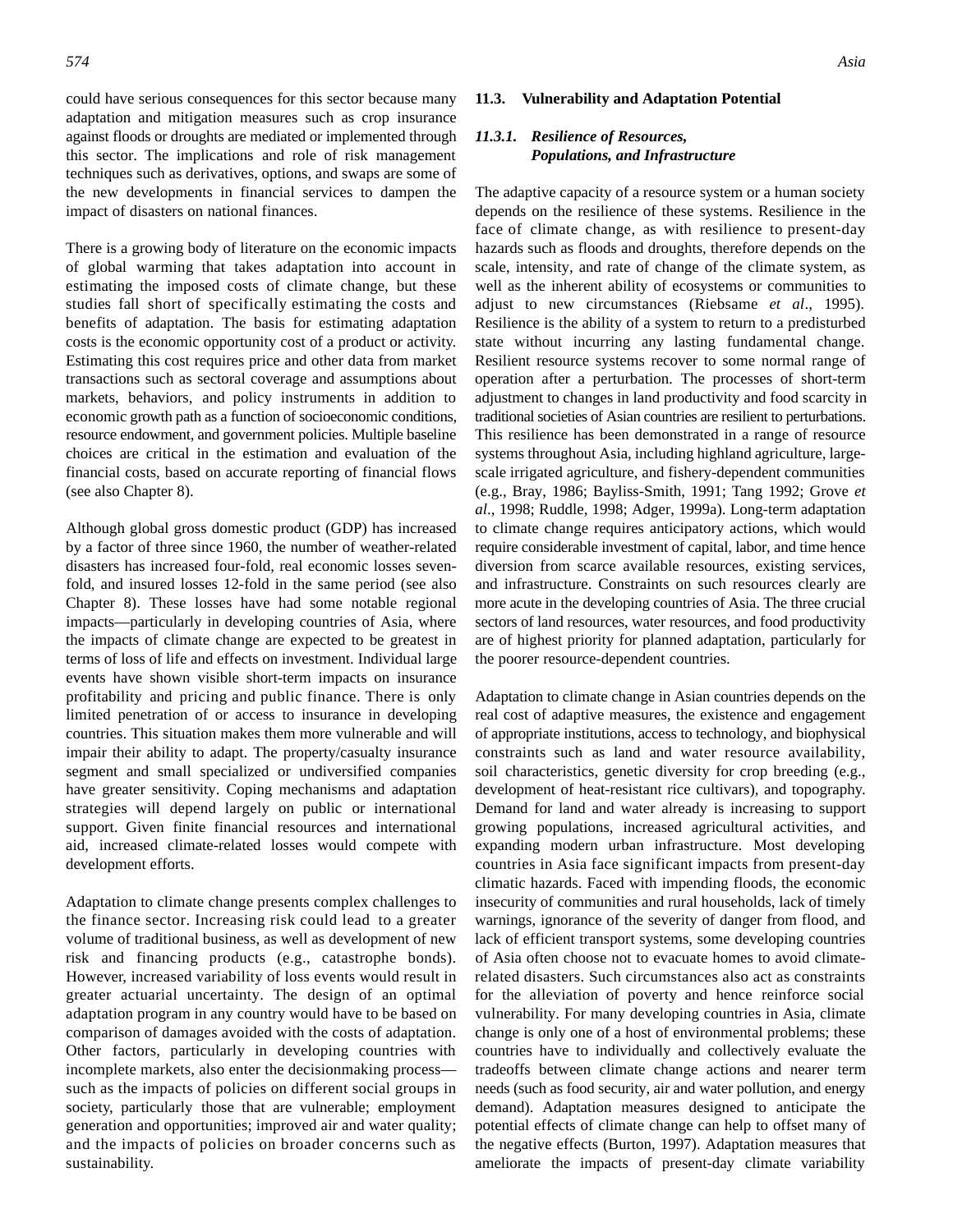include sea defenses, institutional adaptations, plant breeding, and adoption of new technologies in agriculture. Many countries in Asia already commit significant resources to ameliorating climate-related hazards (e.g., Golubtsov *et al*., 1996; Nishioka and Harasawa, 1998; Ali, 1999; Huq *et al.*, 1999).

Development and broad application of integrated modeling efforts (those that consider interactions of biophysical and socioeconomic factors) and modeling approaches that are particularly applicable at the regional scale warrant increased attention. For example, mountain systems in Asia are vulnerable with respect to ecological and social systems, for reasons of high heterogeneity. Management of Asia's mountain landscape therefore demands diversified strategies that link ecological and social components for location-specific solutions (Ehrenfeld, 1991; Ramakrishnan, 1992). Inclusion of complex feedbacks between systems may change significantly the current "mean" estimate of impacts.

Sustainable development within Asia's agroecosystems is crucial to provide adequate food security for traditional farming communities in the lowlands and the uplands in developing countries and to ensure *in situ* conservation of crop biodiversity for sustaining high-input modern agriculture itself. However, conserving biodiversity with concerns for higher production from these complex agroecosystems is a challenging task, for which novel development alternatives are required (Ramakrishnan, 1992; Ramakrishnan *et al.*, 1996; Swift *et al.*, 1996). Traditional societies have always manipulated biodiversity to ensure ecosystem resilience and to cope with uncertainties in the environment, rather than to increase production on a short-term basis. There is increasing evidence now to suggest that we could learn from their traditional ecological knowledge base (Gadgil *et al*., 1993) for coping with uncertainties associated with global change.

The resilience of agricultural practices in the face of climate change depends on the nature and magnitude of region-specific climate change, regional sensitivity, or the threshold and social resilience and adaptive capacity of agricultural communities. Adjustment of planting dates to minimize the effect of temperature increase-induced spikelet sterility can be used to reduce yield in stability, for example, by avoiding having the flowering period to coincide with the hottest period. Adaptation measures to reduce the negative effects of increased climatic variability may include changing the cropping calendar to take advantage of the wet period and to avoid extreme weather events (e.g., typhoons and storms) during the growing season. Crop varieties that are resistant to lodging (e.g., short rice cultivars) may withstand strong winds during the sensitive stage of crop growth. Acombination of farm-level adaptations and economic adjustments such as increased investment in agriculture infrastructure and reallocation of existing land and water resources would be desired in the agriculture sector. Increasing demand for water by competing sectors may limit the viability of irrigation as a sustainable adaptation to climate change. Expansion of irrigation as a response to climate change will be difficult and costly in many of the countries in Asia even under favorable circumstances. Mounting societal pressures to reduce environmental degradation will likely foster an increase in protective regulatory policies, further complicating adaptations to climate change (Easterling, 1996).

A commonly prescribed adaptation to climate change in the water sector is to enhance characteristics that offer flexibility hence enhancing resilience. Flexibility issues are particularly important with regard to the development of water resources for industry or agriculture. Major projects such as dams actually may limit flexibility if they lose effectiveness as regional hydrological water balances undergo major changes. With likely changes in climate variability, dams and sea defenses built to withstand a 100-year extreme event may not be adequate thus leading to a risk of major catastrophe. If hydrological patterns change markedly and irrigated agriculture is required to relocate in response, prior investments may be lost as existing infrastructures become obsolete, and additional investments will be needed. This necessitates critical scrutiny of a range of available choices that incorporate economic and environmental concerns. The potential for adaptation should not lead to complacency (Rosenzweig and Hillel, 1995). Some adaptive measures may have detrimental impacts of their own.

The issue of natural resource management in Asia has a highly complex set of interconnections between natural and social systems. Natural resource management in largely rural tropical environments must reconcile ecological and social processes that operate at a range of scales, from species up to the landscape level. Studies have shown that ecologically important keystone species often are socially selected by many rural societies (Jodha, 1996). The possibility for species selection for rehabilitating a degraded ecosystem should be based on a value system that the local people understand and appreciate; therefore, their participation in the process of developmental activity is important. Community perceptions of soil and water management can be a powerful agent for sustainable management of natural resources (e.g., in the case of highly fragile and vulnerable Himalayan mountain systems) (Ramakrishnan *et al*., 1994). In other words, natural resource management in tropical Asia must be sensitive to social and even cultural perceptions (Ramakrishnan, 1998), as well as traditional resource management practices.

Major fishery-related environmental issues include the effects of trawling on sea-bottom habitats and the detrimental effects of catches of nontarget species on populations and ecosystems. Fishery resources also are threatened by activities other than commercial fishing. Loss of inshore fish nursery habitats from coastal development and pollution from land-based activities cause significant change to ecosystems that support fisheries. Effective conservation and sustainable management of marine and inland fisheries are needed at the regional level so that living aquatic resources can continue to meet regional and national nutritional needs. Asian economic growth has failed to alleviate poverty for a large share of Asian people to date. Achieving economic and industrial growth in Asia that is sustainable—both ecologically and economically viable over the long term—would require more than just cleaner, more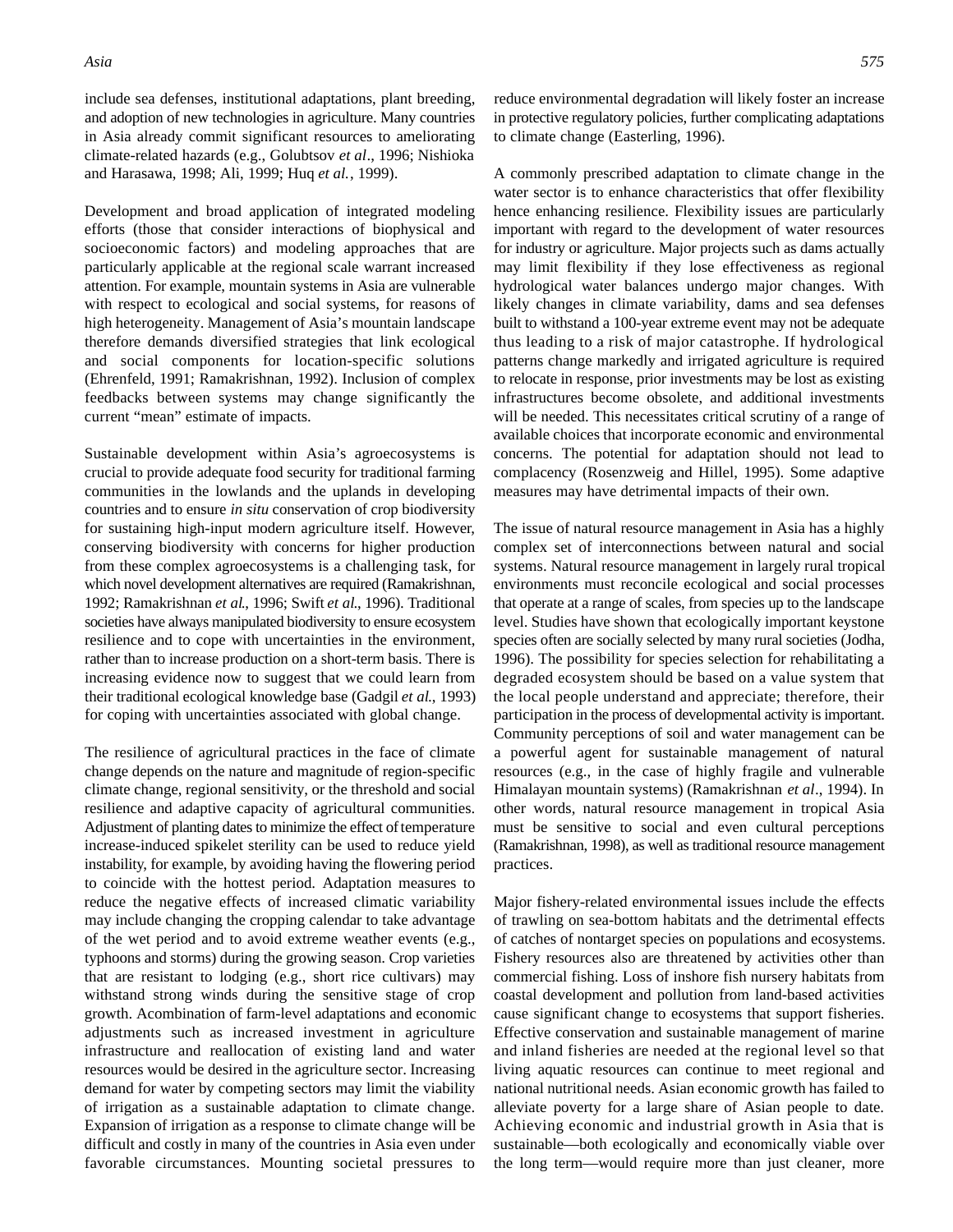e fficient industrial processes; it demands a reorientation toward becoming less material-intensive and attempting to contribute toward protecting our environment and ecosystem.

#### *11.3.2. Regional and Sectoral Strategies*

Regions of the Asian continent differ widely in their biophysical characteristics hence in their physical vulnerability to climate change. Different regions also experience highly differentiated social vulnerability. Adaptation strategies therefore will be differentiated across regions and sectors, depending on their vulnerability profiles. In the following subsections, vulnerabilities and related adaptation strategies are discussed for four broad regions of Asia and for selected sectors.

#### *11.3.2.1. Boreal Asia*

At present, only areas of sporadic permafrost are used for agriculture. Global warming should play a positive role for agriculture in boreal Asia. The growing season is likely to expand by 1–1.5 months by 2100. The increase in mean monthly air temperatures during the summer will increase active soil temperatures. In addition, winter air temperatures will substantially increase (Sirotenko *et al*., 1997). Shifts in the limit of the permafrost zone to the north, formation of vast areas of perennial ground thawing, and better soil climate will contribute to a northward shift of agriculture boundary. The key step for an agriculture adaptation strategy could be the choice of suitable crops and cultivars. Shifts in sowing date of spring crops will allow more effective use of the soil moisture content formed by snow melting. The dates of spring crop sowing could be moved forward in a crop rotation calendar in southern regions, and farmers could plant a second crop that could even be vegetable with a short growth period (Laverov, 1998). Optimum use of fertilizers and ecologically clean agrotechnologies would be beneficial for agriculture.

Climate change has the potential to exacerbate water resource stresses in some areas but ameliorate them in most parts of boreal Asia. The increase in surface temperatures will have considerable effect on the timing of snowmelt hence the timing of the flow regime (Arnell, 1999). Diversions of water systems would adversely impact fisheries and fishery habitat in the region (Rozengurt, 1991). A decrease in water flow during the dry summer season is likely in some parts of boreal Asia. Extraction of groundwaters from deep aquifers has been proposed as an option, keeping in view the likely surface water quality deterioration during dry periods (Laverov, 1998). It would be necessary to increase the capacity of recycled water supply systems and autonomous water-use systems. However, even with water-saving measures it may be necessary to cut water intake for industry needs during dry periods to meet increasing demand in the future. Bottom-deepening along navigation channels may be required to facilitate the transport of goods and material through rivers.

#### *11.3.2.2. Arid and Semi-Arid Asia*

The major impact of climate change in arid and semi-arid Asia is likely to be an acute shortage of water resources associated with significant increases in surface air temperature. Conservation of water used for irrigated agriculture therefore should be given priority attention. With increased evapotranspiration, any adaptation strategy in agriculture should be oriented toward a shift from conventional crops to types of agriculture that are not vulnerable to evapotranspiration (Safriel, 1995). These strategies entail either intensive agriculture in greenhouses within which rates of evapotranspiration are much reduced—or developing alternatives such as aquaculture that will partly replace agriculture (e.g., fish for human/animal feed, crustaceans for human feed, and unicellular algae for fish/prawn feed, as well as for food additives and medicinal and cosmetic uses). All of these organisms are of high yield; they enjoy solar radiation and often heat, and they do not evaporate or transpire water. Expansion of commercial and artesian fisheries also could help reduce dependence on food productivity. Protection of soils from degradation should be given serious consideration.

Climate change would exacerbate threats to biodiversity resulting from land-use/cover change and population pressure in Asia. Ecosystem services can be impaired by loss of key species in arid and semi-arid Asia (Xiao *et al.,*1998). Because intraspecies variation in response to environmental stress usually exists in populations subjected to year-to-year climate change, some genotypes in such populations are expected to be more resistant to climate change than others. Such genotypes are more common in peripheral populations than in core populations of species. Although the core population may become extinct because of global warming, resistant types in peripheral populations will survive and can be used to rehabilitate and restore affected ecosystems (Safriel *et al*., 1994; Kark *et al*., 1999). The geographic locations of the peripheral species population usually coincide with climatic transition zones, such as at the edges of drylands or along the transition between different types of drylands. Many countries in the region have more than one dryland type and hence should have peripheral populations—especially in desert and nondesert transitions, which often occur within semi-arid drylands. Identifying regions with concentrations of peripheral populations of species of interest and protecting their habitats from being lost to development therefore can play a role in enhancing planned adaptation for natural and semi-natural ecosystems.

#### *11.3.2.3. Temperate Asia*

Projected surface warming and shifts in rainfall in temperate Asia are significant and will induce increases in photorespiration, maintenance respiration, and saturation deficits—causing stomatal closure and decline in productivity (White *et al*., 1999). An adaptive response in the agriculture sector should be an effort to breed heat-resistant crop varieties by utilizing genetic resources that may be better adapted to warmer and drier conditions. Improvements in farming systems, fertilizer management, and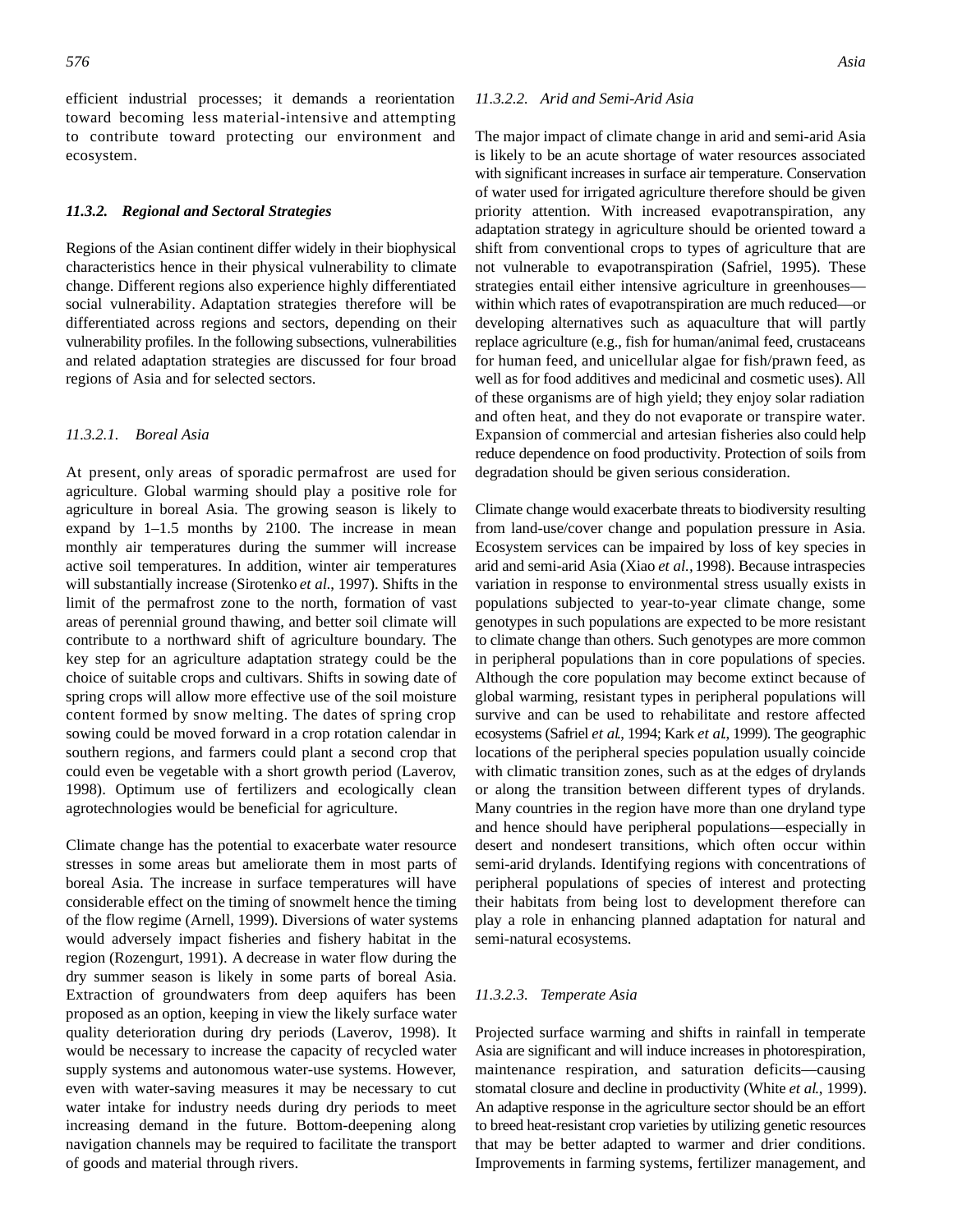#### *Asia 577*

soil conservation form major adaptation strategies (Lou and Lin, 1999). Research is needed to define current limits to heat resistance and the feasibility of manipulating such attributes through modern genetic techniques. Crop architecture and physiology may be genetically altered to adapt to warmer environmental conditions. The genetic resources of seeds maintained in germplasm banks may be screened to find sources of resistance to changing diseases and insects, as well as tolerances to heat and water stress and better compatibility with new agriculture technologies. Genetic manipulation also may help to exploit the potentially beneficial effects of  $CO<sub>2</sub>$ enhancement on crop growth and water-use efficiency.

The process of rapid urbanization and industrialization in several Asian megacities has placed enormous stress on urban infrastructure, human well-being, cultural integrity, and socioeconomic arrangements. These urban cities are giant resource sinks and create a large "ecological footprint" on the surrounding countryside. The negative environmental impacts of expanding cities are already large; as they continue to grow and become more prosperous, these impacts are likely to increase. Rising levels of air and water pollution in many of the large cities are considerable. Production and consumption systems that sustain life in cities are largely responsible for many of these changes. As climate changes, the demand for basic infrastructure facilities such as housing, electricity, food supply and distribution, and drinking water supply will increase, and municipalities would have a difficult time managing waste recycling and waste disposal. Development policies that mitigate or avert some of these longterm problems would have to be country-specific and depend he avily on the availability of infrastructure resources, the size of the floating population, and sustainable behavioral changes in society.

Climate change will impinge on a diverse, complex, and dynamic form of climatic hazards such as floods, droughts, sealevel rise, and storm surges in the countries of temperate Asia. Preparation for changes in climate variability should include provision for the possibility of increased flooding, as well as incidences of drought. The present path of development in this region is placing more fixed infrastructures and economic activity within the coastal zone. This trend seems to offer limited scope for adjustments against flooding in the coastal zone resulting from sea-level rise. The likelihood of damage to infrastructure and loss of human life because of unexpected extreme events will rise. A wide range of precautionary measures at the regional and national levels—including awareness, perception, and the acceptability of risk factors among regional communities—are warranted to avert or reduce the impacts of such disasters on economic and social structures. Many current technical and socioeconomic barriers will need to be overcome to prevent risks to human health resulting from increases in disease incidences associated with climate change.

#### *11.3.2.4. Tropical Asia*

Agricultural adaptation to climatic variability is an evolving process. Planned interventions through research, extension, or

pricing or marketing policies can have inadvertent detrimental impacts for poor farmers. Agricultural productivity in tropical Asia is sensitive not only to temperature increases but also to changes in the nature and characteristics of monsoons. An increase in leaf surface temperatures would have significant effects on crop metabolism and yields, and it may make crops more sensitive to moisture stress (Riha *et al*., 1996). Cropping systems may have to change to include growing suitable cultivars (to counteract compression of crop development), increasing crop intensities (i.e., the number of successive crops produced per unit area per year), or planting different types of crops (Sinha *et al*., 1998). Farmers will have to adapt to changing hydrological regimes by changing crops. For example, farmers in Pakistan may grow more sugarcane if additional water becomes available, and they may grow less rice if water supplies dwindle. The yield ceiling must be raised and the yield gap narrowed while maintaining sustainable production and a friendly environment. Development of new varieties with higher yield potential and stability is complementary to bridging the yield gap. Efficient production of a socially optimal level of agricultural output in this region ultimately may depend on biotechnological applications, but only if these applications prove to be environmentally sustainable.

Groundwater is the main source of freshwater in many parts of tropical Asia, particularly in semi-arid regions. Water resources already are limited in terms of supply and demand in this region. The aquifers in most countries have been depleted by high withdrawal and low recharge rates, and significant drawdown problems exist. Even with increases in precipitation, surface runoff may diminish in some river basins under projected climate change scenarios because of greater evaporation in a warmer atmosphere (higher hydrological elasticity). Increased runoff in some river basins can cause deleterious effects such as greater flooding, waterlogging, and salinity. More than 25% of the irrigated land in the Indus basin already is affected by waterlogging and salinization (Hillel, 1991). Freshwater availability in the coastal regions is likely to undergo substantial changes as a result of a series of chain effects. Improvements in runoff management and irrigation technology (e.g., river runoff control by reservoirs, water transfers, and land conservation practices) will be crucial. Increasing efforts should be directed toward rainwater harvesting and other water-conserving practices to slow the decline in water levels in aquifers. Recycling of wastewater should be encouraged in drought-prone countries in tropical Asia. However, major water development decisions to augment water supplies may have greater relative hydrological, environmental, and social impacts than climate change *per se* in the shorter term. Climate change will affect the benefits to be accrued by future water development projects and therefore should be taken into consideration in the context of water resource policies and planning.

With rapid development of the economy in several countries in tropical Asia during recent decades, the patterns of land use and land cover have been modified significantly; a sequence of transitions and conversions is discernable. As a result of different natural and socioeconomic conditions, the speed and scale of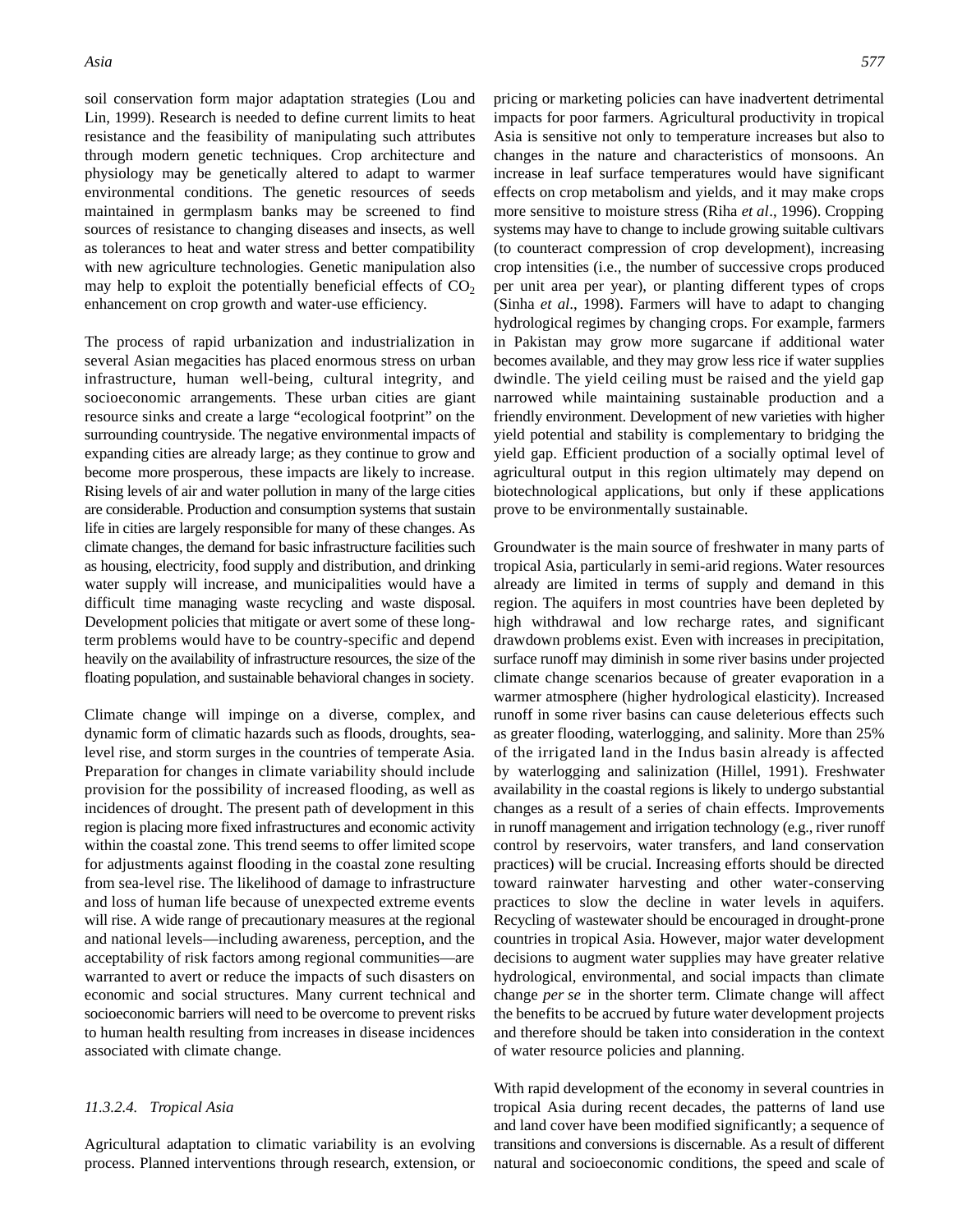land-use change is very diverse in different parts of Asia. This process has contributed to significant losses in total forest cover; changes in standing biomass and the soil carbon budget; extinction of mammals, birds, and vascular plants; soil degradation; and threats to food security. Excessive human and livestock population pressure in association with inappropriate agricultural extension activities also lend an explanation for widespread land degradation in tropical Asia. Salinization and acidification of soil in low-lying coastal areas would adversely a ffect cropland in addition to land losses from permanent in undation of deltas from anticipated sea-level rise.

Many of the major rivers originating in mountains and highlands are charged with sediments, depending on the types of land uses in the watersheds (e.g., from forestry and agroforestry to open agriculture). Marginalization of production areas in highlands will continue to increase soil losses, land slips, and slides in the region. It has been suggested that upland microwatersheds can be hydroecologically sustainable only if good forest cover and dense forests are maintained (Rai, 1999). Under changing climate conditions, the pressure toward smalland large-scale transfers of land for agricultural and urban uses may grow.

Sea-level rise poses the greatest threat and challenge for sustainable adaptation within south and southeast Asia. The sea level already is rising in many locations, primarily as a result of geological processes and anthropogenic manipulations. Projected sea-level rise along the Asian coastlines represents an increase of three to four times over present rates (Chansang, 1993; Midun and Lee, 1995; Mimura and Harasawa, 2000). The potential impacts of accelerated sea-level rise include inundation of low-lying deltas and estuaries, retreat of shorelines, and changes in the water table (Wong, 1992; Sivardhana, 1993). Episodic flooding from high storm surges would penetrate much further inland. Salinization and acidification of soil in lowlying coastal areas will adversely affect agricultural production, in addition to land losses from permanent inundation of deltas from anticipated sea-level rise. The impacts will vary from region to region because of local factors such as land subsidence, susceptibility to coastal erosion or sedimentation, varying tidal ranges, and cyclonicity (Bird, 1993). The Ganges-Brahmaputra in Bangladesh, the Irrawaddy in Myanmar, the Choo Phraya in Thailand, and the Mekong and Song Hong in Vietnam are among the key low-lying river deltas in tropical Asia that are most vulnerable to sea-level rise. Local-level social and institutional adaptations in sensitive regions and development and promotion of risk management can potentially prevent accelerated impacts to these deltas through protection of the ecology of the region from further human interventions so they can sustain themselves at least in a short time horizon.

#### *11.3.3. Institutional and Financial Barriers*

As reported in IPCC (1996), the global cost of weather-related disasters to insurers had risen rapidly since 1960 as a result of increased frequency and severity of extreme climate events.

The property insurance industry is most likely to be directly affected by climate change because it is already vulnerable to variability in extreme weather events (Dlugolecki *et al*., 1996). The trend of rapidly growing damage from weather-related disasters has continued. There have been several major climatic hazards in Asia in the late 1990s. There is, however, only very limited penetration of property insurance or agriculture crop insurance in many of the areas that are most affected by recent floods and cyclonic storms. The impacts of flooding are concentrated on the poorest sections of society and people living in marginal areas. There is a need, particularly in Asia, for increased recognition by the financial sector that climate change could affect its future. Climate change can be considered a threat as well as an opportunity for the insurance industry because an increase in risks and perceived risks implies more business opportunities for the sector.

Decisionmaking processes on the choice and capacity of adaptation to the impacts of climate change vary from country to country, depending on its social structure, culture, and economic capacity, as well as the level of environmental disruptions in the Asian region. Institutional inertia, a scarcity of technological adaptation options, and additional economic burdens in developing countries of Asia will be limiting factors for investment in environmental protection and would force people in these countries to face greater risks.

#### **11.4. Synthesis**

This chapter discusses the current status of our understanding of likely future changes in climate variables, such as surface temperature, precipitation, soil moisture, extreme events, their potential impacts on natural environment and human society, and possible adaptative options in the Asian region. These factors are delineated on a subregional, national, and sectoral basis. This section attempts to formulate a synthesis of climate change and its implications and consequences for Asia and identify commonality throughout the region, as well as subregional and national differences in terms of climate change and its consequences.

This synthesis also aims to identify the critical climatic threshold, feedbacks, interactions and nonlinearities involved in interactive systems of climate, natural environment, and human society. These analyses will provide a basis for further indepth understanding of the implications of climate change, setting policy-oriented goals to arrest human interventions to the climate system, and planning adaptive responses.

#### *11.4.1. Key Observations and Uncertainties*

Asia is characterized by an extreme diversity of natural environment, in longitudinal, latitudinal, and vertical directions. Each subregion and country is supported by natural resources such as water, forests, grasslands/rangelands, and fisheries, which have been utilized by diverse Asian societies in a sustainable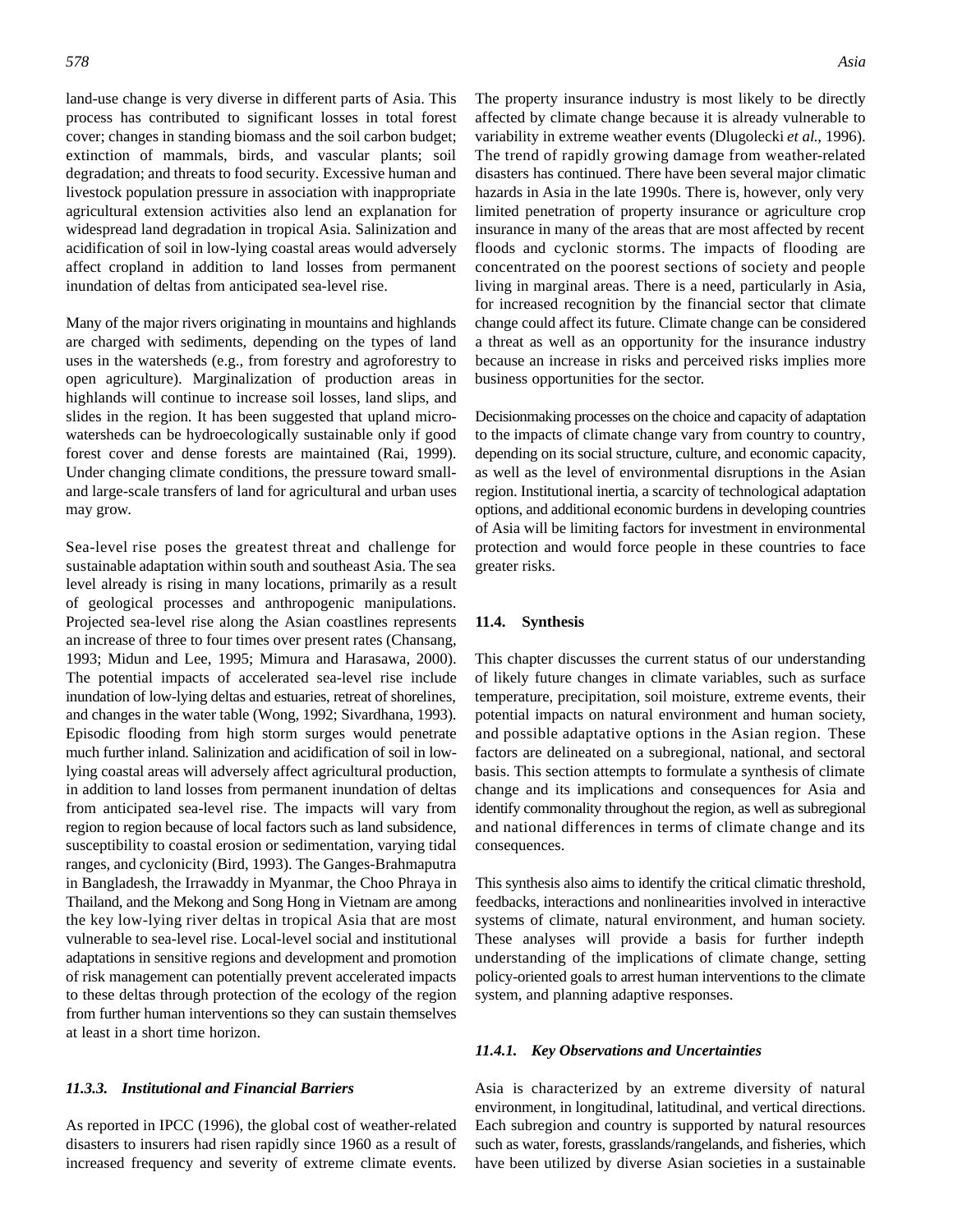manner over the centuries. Promotion of public awareness and participation in region-specific adaptation and mitigation strategies is essential, however, particularly in the developing countries of Asia, to effectively and collectively overcome problems associated with climate change. In general, climate change will impose significant stresses on available natural resources throughout Asia. At the same time, combinations of specific geographical settings and changes in climate will bring about different impacts on different subregions.

Asia has long been affected by natural hazards such as intense rainfall, flooding, droughts, extreme temperatures, snow avalanches, and other impacts of tropical cyclones, monsoons, and ENSO. The security and sustainability of the region is highly dependent on future trends of such extreme events and preparedness for them. However, there remains great uncertainty in projections of likely changes in tropical cyclones, monsoons, and El Niño. It should be noted that the key vulnerabilities related to such natural hazards are still largely qualitative, and there are possibilities of unforeseen surprises in the future.

Many systems are sensitive to natural climate variability in Asia as well as climate change and hence may not be resilient to climate change. These systems include mangroves, lakes, glaciers, deltas, rivers, and ecosystems within the permafrost region. Threshold levels of response are likely to be exceeded by projected climate change. Changes in these systems will occur at different climate thresholds in various regions of Asia. For example, a 0.5°C rise in mean temperature and 10-cm rise in sea level could lead to inundation of 15% (approximately

750 km2) of the Bangladesh Sundarbans, the largest mangrove ecosystem in Asia. A 45-cm rise in sea level, corresponding to a 2°C rise in mean temperature, is required to introduce changes in the low saline zone of the Sundarbans (Smith *et al*., 1998). Table 11-10 lists selected examples of regions that are sensitive to climate change, based on region- and country-specific studies.

Although many resource systems and populations exhibit high degrees of resilience and adaptive capacity, there is a significant risk that critical thresholds may be breached as a result of climate change, undermining this resilience. The environmental risks in a region could vary significantly for different sectors, depending on the degree of warming. To develop a risk profile for precautionary management of climate change, it is necessary to assess the critical climate threshold for a region for each of the relevant priority sectors, such as water and agriculture. For instance, a small degree of surface warming could be beneficial for agriculture in Russia but may be detrimental in India or Bangladesh. Increased glacier melt in the Himalayas may cause serious floods in Nepal, India, and Bangladesh. The potential environmental risks to water and marine resources in marginal seas of Asia such as the Sea of Japan, Bohai Bay, and the Yellow Sea also will depend on the degree of climate change—which could differ significantly in these regions. For many countries in Asia, there is sparse scientific research on the evaluation of sector-specific critical climatic thresholds. The response of driving forces such as economic growth, population increase, and technological progress in each country or region also should be included in the determination of thresholds for precautionary risk management as an adaptation strategy to climate change.

*Table 11-10: Sensitivity of selected Asian regions to climate change (based on ICRF, 1998; Mirza, 1998; Smith et al., 1998; Mizina et al., 1999).*

| Change in<br><b>Climatic Elements</b><br>and Sea-Level Rise                     | <b>Vulnerable</b><br><b>Region</b> | <b>Primary</b><br><b>Change</b>                                                                        | Primary                                                                                                                                                                                       | <b>Impacts</b><br>Secondary                                                                |
|---------------------------------------------------------------------------------|------------------------------------|--------------------------------------------------------------------------------------------------------|-----------------------------------------------------------------------------------------------------------------------------------------------------------------------------------------------|--------------------------------------------------------------------------------------------|
| $0.5-2$ °C<br>$(10 - to 45-cm)$<br>sea-level rise)                              | Bangladesh<br><b>Sundarbans</b>    | - Inundation of about<br>$15\%$ (~750 km <sup>2</sup> )<br>- Increase in salinity                      | - Loss of plant species<br>- Loss of wildlife                                                                                                                                                 | - Economic loss<br>- Exacerbated insecurity<br>and loss of employment                      |
| $4^{\circ}$ C<br>$(+10\% \text{ rainfall})$                                     | Siberian permafrosts               | permafrost<br>- Shift in southern limit<br>of Siberian permafrost<br>by $\sim$ 100–200 km<br>northward | $-$ Reduction in continuous $-$ Change in rock strength $-$ Effects on construction<br>- Change in bearing<br>capacity<br>- Change in compressibility<br>of frozen rocks<br>- Thermal erosion | industries<br>- Effects on mining<br>industry<br>- Effects on agricultural<br>development  |
| $>3^{\circ}C$<br>$(\geq +20\%$ rainfall)                                        | Water resources in<br>Kazakhstan   | - Change in runoff                                                                                     | - Decrease in summer<br>flows                                                                                                                                                                 | $-$ Increase in winter floods $-$ Risk to life and property<br>- Summer water stress       |
| $\sim$ 2°C<br>$(-5 \text{ to } 10\% \text{ rainfall})$<br>45-cm sea-level rise) |                                    | Bangladesh lowlands $-$ About 23–29% increase $-$ Change in flood depth<br>in extent of inundation     | category<br>- Change in monsoon<br>rice cropping pattern                                                                                                                                      | - Risk to life and property<br>- Increased health<br>problems<br>- Reduction in rice yield |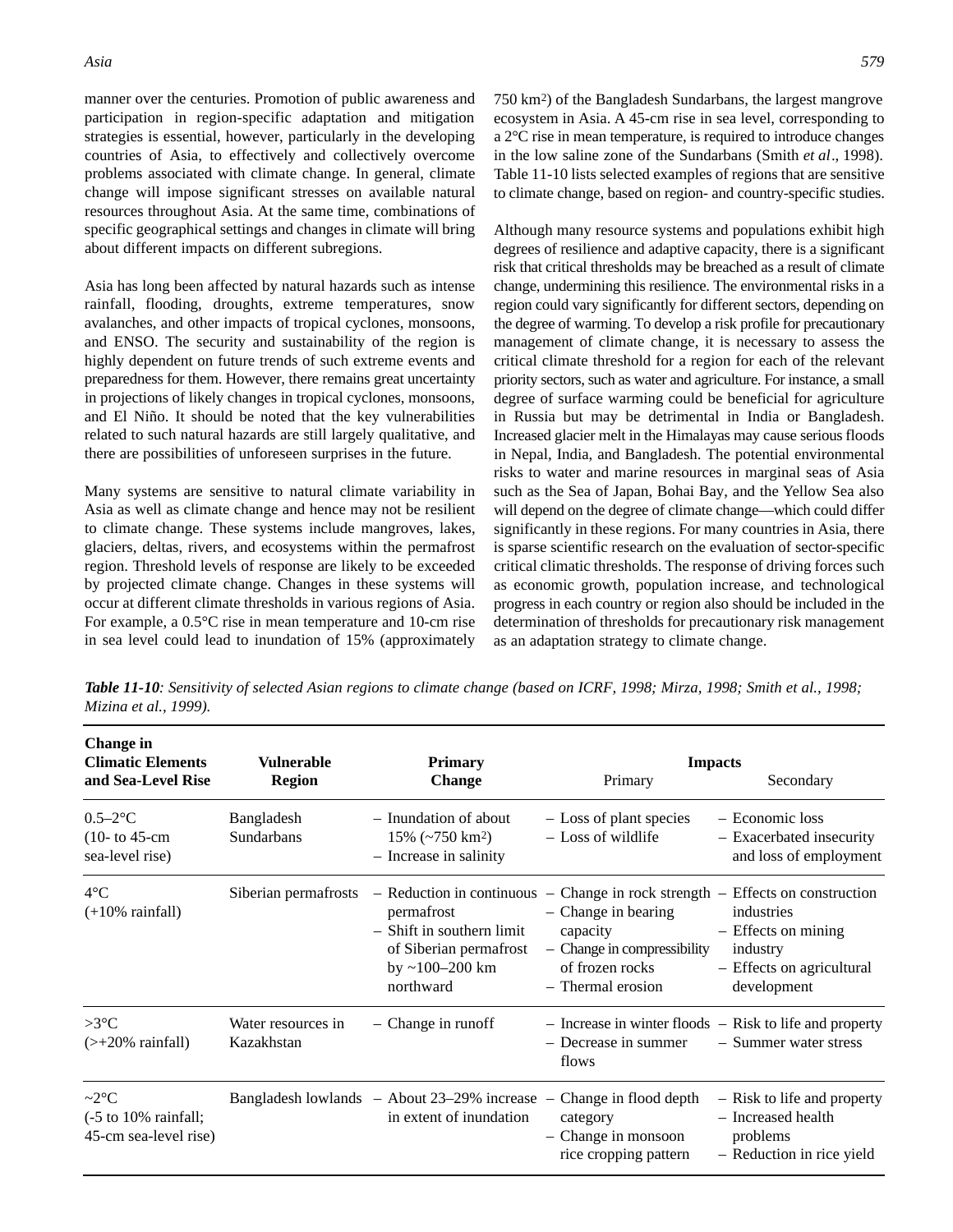Rapid demographic transition accompanying significant economic growth is likely in many Asian countries in the 21st century. These trends exacerbate pressures on resource use, the climate system, and the natural environment. Population growth and varying economic and technological conditions in Asia are likely to affect some societies and resources more than changes in climate *per se*. Moreover, socioeconomic and technological developments will interact with many vulnerable sectors. However, predicting population growth rates and future economic conditions is as uncertain an exercise as predicting the future climate. Institutional and legal structures may change and will co-evolve with climatic risks. GHG emission scenarios are especially important, but future emission trends will depend on population growth and prevailing economic and technological conditions. There have been limited studies that simultaneously take into account climate change and other human-induced stresses. For vulnerability and adaptation to be addressed comprehensively, they must be considered in a context of multiple stresses caused by climate change and other anthropogenic activities.

Table 11-11 summarizes the vulnerability of key sectors, from food and fiber through settlements, for subregions of Asia. This summary is derived from a synthesis of available scientific research reviewed in this chapter; it represents a consensus view of the authors. Levels of confidence assigned to vulnerability also are shown in Table 11-11, again based on iterative assessment of the available scientific evidence. Currently available research synthesized in this table reveals a wide range of vulnerability, as well as a wide range of uncertainties in the assessment of these vulnerabilities. Geographical resolution as well as integration and scaling of basic physical and biological responses are the key factors contributing to these uncertainties. The limited database also makes it difficult to aggregate various responses with only a few sample or spot assessments. Nevertheless, some key trends emerge from the synthesis. Aconsistent message is the vulnerability of south and southeast Asia across many sectors, as well as a high degree of confidence about this assertion. Across virtually all subregions, water resources and natural ecosystems are appraised as highly vulnerable to climate change, although the level of confidence varies for some regions because of lack of data or greater complexity in the resource systems. There may be some minor benefits to boreal Asia, making it more resilient to potential impacts, but natural ecosystems clearly are under threat in this subregion.

#### *11.4.2. Future Needs*

The early signs of climate change already observed in some parts of Asia and elsewhere may become more prominent over the period of 1 or 2 decades. If this time is not used appropriately, it may be too late to avoid upheavals and significant human impacts for some nations. Climate change could lead either to cooperation or to conflict over the world's major resources. Integrated planning may be the greatest global challenge, now motivated by the potential for environmental and social transformation caused by climate change.

In the 21st century, Asian countries will have to produce more food and other agricultural commodities under conditions of diminishing per capita arable land and irrigation water resources and expanding biotic as well as abiotic stresses, including climatic constraints. The dual demands for food and ecological security would have to be based on appropriate use of biotechnology, information technology, and ecotechnology. Practical achievements in bringing about the desired paradigm shift in sustainable agriculture will depend on public policy support and political action. Critical areas for intervention would be:

- Improving the availability of seed/planting material of high-yielding varieties
- Developing and promoting the use of hybrids, especially for rainfed agro-ecosystems
- Expanding areas under different crops and commodities, through diversification of agriculture

| <b>Regions</b>          | Food and<br><b>Fiber</b> | <b>Biodiversity</b> | Water<br><b>Resources</b> | Coastal<br><b>Ecosystems</b> | Human<br><b>Health</b> | <b>Settlements</b>            |
|-------------------------|--------------------------|---------------------|---------------------------|------------------------------|------------------------|-------------------------------|
| Boreal Asia             | $+1/H$                   | $-2/M$              | $+1/M$                    | $+1/L$                       | $-1/L$                 | 0/M                           |
| Arid and Semi-Arid Asia |                          |                     |                           |                              |                        |                               |
| - Central Asia          | $-2/H$                   | $-1/L$              | $-2/H$                    | $-1/L$                       | $-1/M$                 | $-1/M$                        |
| - Tibetan Plateau       | 0/L                      | $-2/M$              | $-1/L$                    | Not applicable               |                        | No information No information |
| Temperate Asia          | $-2/H$                   | $-1/M$              | $-2/H$                    | $-2/H$                       | $-2/M$                 | $-2/H$                        |
| <b>Tropical Asia</b>    |                          |                     |                           |                              |                        |                               |
| $-$ South Asia          | $-2/H$                   | $-2/M$              | $-2/H$                    | $-2/H$                       | $-1/M$                 | $-2/M$                        |
| - Southeast Asia        | $-2/H$                   | $-2/M$              | $-2/H$                    | $-2/H$                       | $-1/M$                 | $-2/M$                        |

*Table 11-11: Vulnerability of key sectors to impacts of climate change for select subregions in Asia. Vulnerability scale is as follows: highly vulnerable (-2), moderately vulnerable (-1), slightly or not vulnerable (0), slightly resilient (+1), and most resilient (+2). Confidence levels abbreviated to VH (very high), H (high), M (medium), L (low), and VL (very low).*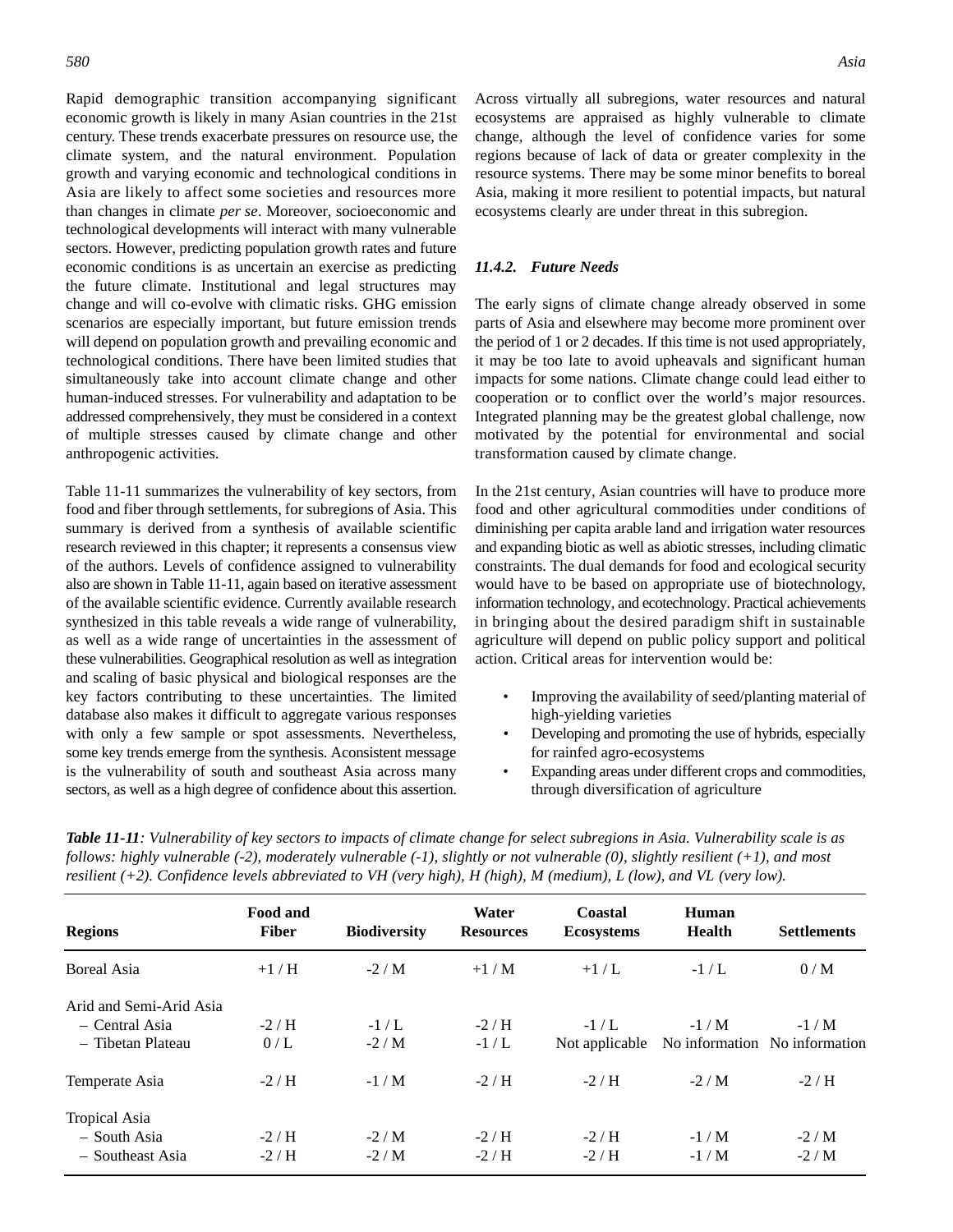- Improving the productivity of crops, existing plantations, and livestock
- Developing infrastructure for post-harvest management, marketing, and agribusiness
- Small farm mechanisms
- Transfer of technological inputs through assessments and refinements at regular time intervals in consonance with our understanding of climate variability and climate change.

Ensuring food security may remain an unaccomplished dream for many Asian countries unless appropriate strategies are put in place to ensure environmental and ecological protection and conservation of natural resources.

The food security issue is highly dependent on equitable guaranteed access to foods. Equitable access is highly differentiated across populations in the agrarian nations of Asia. This situation is further aggravated by natural disasters such as floods and droughts, which are known to have caused great famines in south Asian countries. Poverty in many south Asian countries seems to be the cause of not only hunger but even lack of shelter, access to clean drinking water, illiteracy, ill health, and other forms of human deprivation. Opportunities for assured and remunerative marketing at microenterprise levels should promote equitable use of available food resources.

In view of present uncertainties over the pace and magnitude of climate change, the most promising policy options are those for which benefits accrue even if no climate change takes place. Such policy actions include the following:

- Breeding of new crop varieties and species (heat- and salt-tolerant crops, low-water-use crops)
- Maintenance of seed banks, liberalization of trade of agricultural commodities, flexibility of commodity support programs, agricultural drought management
- Promotion of efficiency of irrigation and water use and dissemination of conservation management practices
- Trans-national cooperation to promote sustainable water resources management and flood risk management
- Rehabilitation of degraded forests and watersheds (such strategies can enhance biodiversity conservation and provide source of livelihood for many poor forest and upland watershed dwellers)
- Strengthening of biophysical and socioeconomic resources and resource use-related databases for natural and social systems and focused research to further our understanding of the climate-ecosystem-social system interaction. Data and information generated through these activities will be useful not only for designing appropriate mitigation and adaptation measures but also for management planning and decisionmaking.

The climate change issue has presented decisionmakers in Asian countries with a set of formidable complications: a considerable number of uncertainties (which are inherent in the complexity of the problem), the potential for irreversible damages to ecosystems, a very long planning horizon, long time lags between GHG emissions and effects, wide regional variation in causes and effects, the global scope of the problem, and the need to consider multiple GHGs and aerosols. The value of better information about climate change processes and impacts and responses to arrest these risks is likely to be great. A prudent strategy to deal with climate change would be to collectively reduce emission levels of GHGs through a portfolio of actions aimed at mitigation and adaptation measures. The agriculture and forestry sectors in several countries of Asia have a large GHG mitigation potential that should make a significant contribution to this strategy.

The principle of sustainable development must guide all future development strategies in developing and developed countries of Asia. Serious efforts toward promoting innovative research on e fficient technology options and creative environmental literacy are needed while Asian countries adapt to new environmental policies and programs. The challenge lies in identifying opportunities that would facilitate sustainable development by making use of existing technologies and developing policies that make climatesensitive sectors resilient to climate variability. This strategy will require developing countries in Asia to have more access to appropriate technologies, information, and adequate financing. In addition, adaptation will require anticipation and planning; failure to prepare systems for projected change in climate means, variability, and extremes could lead to capital-intensive development of infrastructures or technologies that are ill-suited to future conditions, as well as missed opportunities to lower the cost of adaptation.

#### **References**

- **ACIA,** 2000: An assessment of consequences of climate variability and change and the effects of increased UV in the Arctic region. In: *State of the A rctic Environment Report*. Arctic Climate Impact Assessment, Oslo, Norway.
- **Adger,** W.N., 1999a: Evolution of economy and environment: an application to land use in lowland Vietnam. *Ecological Economics*, **31,** 365–379.
- **Adger,** W.N., 1999b: Social vulnerability to climate change and extremes in coastal Vietnam. *World Development*, **27,** 249–269.
- **Adger,** W.N., 2000: Institutional adaptation to environmental risk under the transition in Vietnam. Annals of the Association of American *Geographers*, **90,** 738–758.
- Agee, E.M., 1991: Trends in cyclone and anticyclone frequency and comparison with periods of warming and cooling over the Northern Hemisphere. *Journal of Climate*, **4,** 263–267.
- **Ageta,** Y. and T. Kadota, 1992: Prediction of change of mass balance in the Nepal Himalayas and Tibetan Plateau: a case study of air temperature increase for three glaciers. *Annals of Glaciology*, **16,** 89–94.
- **Aggarwal,** P.K. and S.K. Sinha, 1993: Effect of probable increase in carbon dioxide and temperature on productivity of wheat in India. *Journal of Agricultural Meteorology*, **48(5),** 811–814.
- **Aiba,** S. and K. Kitayama, 1999: Species composition, structure and species diversity or rain forests in a matrix of altitude and substraites on Mt. Kinabalu, Borneo. *Plant Ecology*, **140,** 139–157.
- Akhtar, R. and A.J. McMichael, 1996: Rainfall and malaria outbreaks in western Rajasthan. *Lancet*, **348,** 1457–1458.
- Aksornkaoe, S. and N. Paphavasit, 1993: Effect of sea level rise on the mangrove ecosystem in Thailand. *Malaysian Journal of Tropical Geography*, **24(1–2),** 29–34.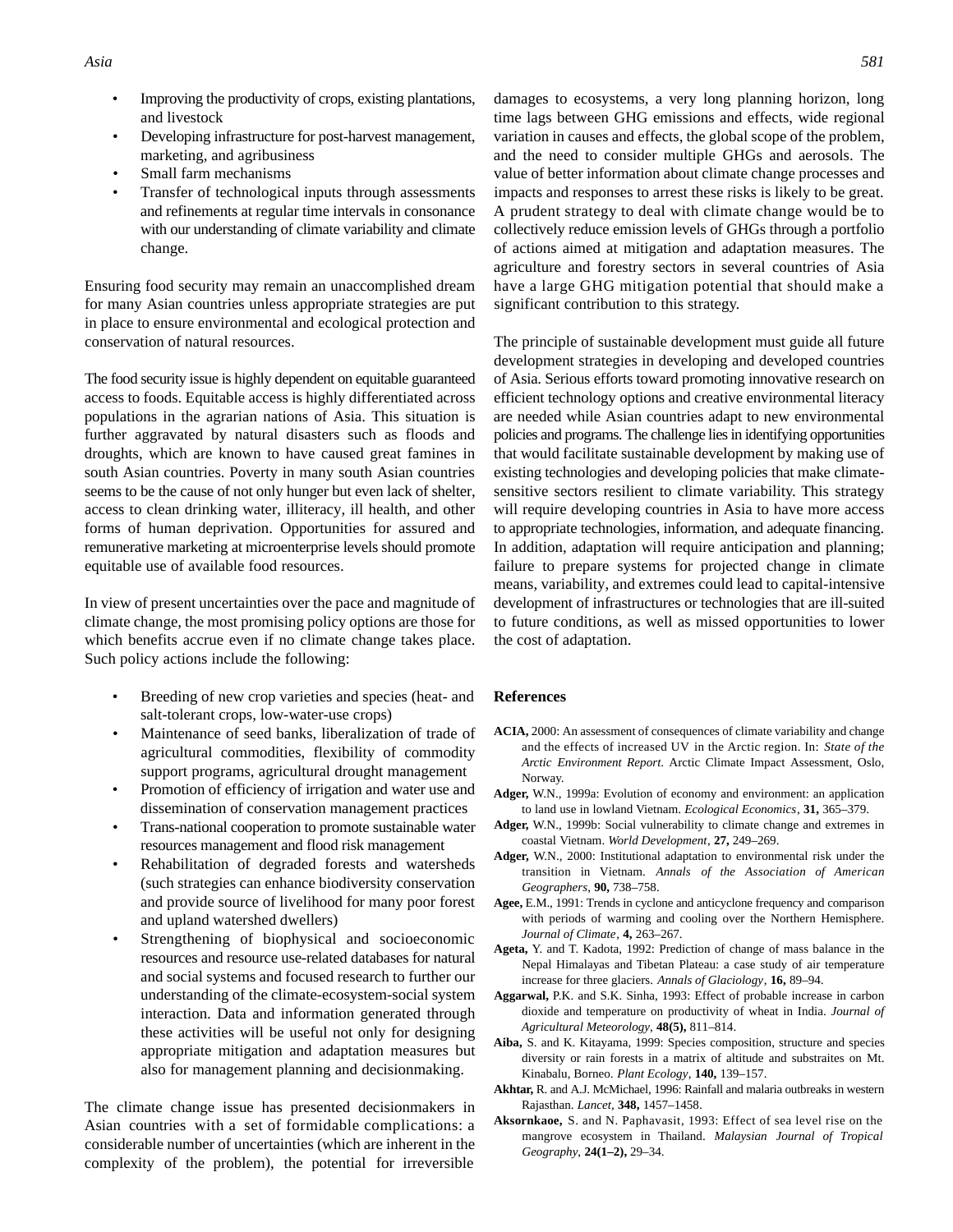- **Alfiorov,** A.M., V.N. Busarov, G.V. Menzulin, S.A. Pegov,V.S. Savenko, V.A. Smirnova, V.A. Smolina, and P.M. Khomiakov, 1998: *Impact of Environmental and Climatic Global Changes on Russian Economy*. Ministry of Science and Technology of Russian Federation, Moscow, Russia, 102 pp. (in Russian).
- Ali, A., 1999: Climate change impacts and adaptation assessment in Bangladesh. *Climate Research, CR Special 6*, **12(2/3),** 109–116.
- **Ali,** S., 1985: *The Fall of a Sparrow*. Oxford University Press, New Delhi, India.
- **Allison,** M.A., 1998: Geological framework and environmental status of the Ganges-Brahmaputra Delta. *Journal of Coastal Research*, 14(3), 794–825.
- **Ando,** M., 1998: Risk assessment of global warming on human health. *Global Environmental Research*, **2,** 69–78.
- **Ando,** M., K. Tamura, S. Yamamoto, C.K. Liang, Y.P. Wu, J.P. Zhang, Z.C. Mao, M.M Yang, and A.L. Chen, 1996: Outline of health effects of global climate change. *Journal of Epidemiology*, **6,** 141–144.
- **Anisimov, O.A., 1999: Impact of climate change on heating and air-conditioning.** *Meteorology and Hydrology*, **6,** 10–17 (in Russian).
- Anisimov, O.A. and F.E. Nelson, 1997: Permafrost zonation and climate change in the Northern Hemisphere: results from transient general circulation models. *Climatic Change*, **35,** 241–258.
- **Anisimov,** O.A. and F.E. Nelson, 1996a: Permafrost distribution in the Northern Hemisphere under scenarios of *Climatic Change*. *Global and Planetary Change*, **14,** 59–72.
- **Anisimov,** O.A. and F.E. Nelson, 1996b: Permafrost and global warming: strategy of adaptation. In: *Adapting to Climate Change: Assessments and Issues* [Smith J., N. Bhatti, G. Menzhulin, R. Benioff, M.I. Budyko, M. Campos, B. Jallow, and F. Rijsberman (eds.)]. Springer-Verlag, New York, NY, USA, pp. 440–449.
- Anokhin, Y.A. and Y.A. Izrael, 2000: Monitoring and assessment of the environment in the Lake Baikal region. *Aquatic Ecosystem Health and Management*, **3,** 199–201.
- **Arnell,** N.W., 1999: Climate change and global water resources. *Global Environmental Change*, **9,** S51–S67.
- **Azam,** J.P., 1996: The impact of floods on the adoption rate of high yielding rice varieties in Bangladesh. *Agricultural Economics*, **13,** 179–189.
- **Balling, R.C.** and S.E. Idso, 1990: Effects of greenhouse warming on maximum summer temperatures. *Agricultural and Forest Meteorology*, 53, 143–147.
- Bandyopadhyay, M., 1993: Impact of rising sea levels along the Indian coastline. In: *Global Warming: Concern for Tomorrow* [Lal, M. (ed.)]. Tata McGraw-Hill Publishing Company Limited, New Delhi, India, pp. 153–66.
- **Bapat,** N.N., 1992: A visit to the 'flamingo city'in the Great Rann of Kutch, Gujarat. *Journal of the Bombay Natural History Society* , **89,** 366–367.
- **Barber,** C.V. and J. Schweithelm, 2000: *Trial by Fire: Forest Fire and Forestry Policy in Indonesia's Era of Crisis and Reform*.World Resource Institute, Forest Frontiers, World Wide Fund for Nature(WWF)- Indonesia, Telapak Indonesia Foundation, 448 pp.
- **Bardin,** M.Y., 1994: Parameters of cyclonicity at 500 mb in the Northern Hemisphere extratropics. In: *Proceedings of XVIII Climate Diagnostic Workshop, Boulder, CO*. National Technical Information Service (NTIS), U.S. Department of Commerce, Springfield, VA, USA, 397 pp.
- **Bayliss-Smith,** T., 1991: Food security and agricultural sustainability in the New Guinea Highlands: vulnerable people, vulnerable places. *IDS Bulletin*, **22(3),** 5–11.
- Bhaskaran, B., J.F.B. Mitchell, M. Lal, and J. Lavery, 1995: Climatic response of Indian subcontinent to doubled CO<sub>2</sub> concentration. *International Journal of Climatology*, **15,** 873–892.
- **Bijlsma,** L., C.N. Ehler, R.J.T. Klein, S.M. Kulshrestha, R.F. McLean, N. Mimura, R.J. Nicholls, L.A. Nurse, H. Pérez Nieto, E.Z. Stakhiv, R.K. Turner, and R.A. Warrick, 1996: Coastal zones and small islands. In: *Climate Change 1995: Impacts, Adaptations, and Mitigation of Climate Change: Scientific-Technical Analyses. Contribution of Working Group II to the Second Assessment Report of the Intergovernmental Panel on Climate Change* [Watson, R.T., M.C. Zinyowera, and R.H. Moss (eds.)]. Cambridge University Press, Cambridge, United Kingdom and New York, NY, USA, pp. 289–324.
- **Bird,** E.C.F., 1993: Sea level rise impacts in Southeast Asia: an overview. *Malaysian Journal of Tropical Geography*, **24(1–2),** 107–110.
- **Bird,** E.C.F., 1992: The impacts of sea level rise on coral reefs and reef islands. In: *Ocean Management in Global Change* [Fabbri, P. (ed.)]. Elsevier, London, United Kingdom and New York, NY, USA, pp. 90–107.
- **Blaikie,** P., T. Cannon, I. Davis, and B. Wisner, 1994: *At Risk: Natural Hazards, People's Vulnerability and Disasters*. Routledge, London, United Kingdom, pp. 57–79.
- **Boer,** G.J., G. Flato, C. Reader, and D. Ramsden, 1999: A transient climate change simulation with greenhouse gas and aerosol forcing: projected climate for the 21st century. *Climate Dynamics*, **16,** 405–425.
- **Born,** K., 1996: Tropospheric warming and changes in weather variability over the Northern Hemisphere for the period 1967–91 using two data sets. *Meteorology and Atmospheric Physics*, **59,** 201–215.
- **Botch,** M.S., K.I. Kobak, T.S. Vinson, and T.P. Kolchugina, 1995: Carbon pools and accumulation in peatlands of the former Soviet Union. *Global Biogeochemical Cycles*, **9,** 37–46.
- **Bouchama,** A., R.S. Parhar, A. El-Yazigi, K. Sheth, and S. Al-Sedairy, 1991: Endotoxemia and release of tumor necrosis factor and interleukin 1 alpha in acute heatstroke. *Journal of Applied Physiology*, **70(6),** 2640–2644.
- **Bouchard,** R.H., 1990: A climatology of very intense typhoons: or where have all the super typhoons gone? In: *1990 Annual Tropical Cyclone Report*. Joint Typhoon Warning Center, Guam, pp. 266–269.
- **Bouma,** M.J. and H.J. Van der Kaay, 1996: The El Niño-Southern Oscillation and the historic malaria epidemics on the Indian subcontinent and Sri Lanka: an early warning system for future epidemics? *Tropical Medecine and International Health,* **1,** 86–96.
- **Bouma,** M.J., H.E. Sondorp, and H.J. Van der Kaay, 1994: Climate change and periodic epidemic malaria. *Lancet*, **343,** 1440.
- **Bower,** B.T. and R.K. Turner, 1998: Characterising and analysing benefits from integrated coastal management. Ocean and Coastal Management, 38, 41-66.
- Brammer, H., 1993: Geographical complexities of detailed impacts assessment for the Ganges-Brahmaputra-Meghna delta of Bangladesh. In: *Climate and Sea Level Change: Observations, Projections and Implications* [Warrick, R.A., E.M. Barrow, and T.M.L. Wigley (eds.)]. Cambridge University Press, Cambridge, United Kingdom and New York, NY, USA, 246–262.
- **Bray,** F., 1986: *The Rice Economies: Technology and Development in Asian Societies*. Blackwell, Oxford, United Kingdom, 254 pp..
- **Budyko, M.I.** and G.V. Menzhulin, 1996: Climate change impacts on agriculture and global food production: options for adaptive strategies. In: *Adapting to Climate Change: Assessment and Issues* [Smith J., R. Benioa, N. Bhatti, M.I. Budyko, M. Campos, B. Jallow, G. Menzhulin, and F. Rijsberman (eds.). Springer-Verlag, New York, NY, USA, pp. 188–203.
- **Burton,** I., 1997: Vulnerability and adaptive response in the context of climate and climate change. *Climatic Change*, **36,** 185–196.
- **CAFW,** 1998: Comprehensive assessment of the freshwater resources of the world. In: *Assessment of Water Resources and Water Availability in the World* [Shiklomanov, I.A. (ed.)]. World Meterological Organization, Geneva, Switzerland, 88 pp.
- **Cesar,** H., C.G. Lundin, S. Bettencourt, and J. Dixon, 1997: Indonesia coral reefs—an economic analysis of a precious but threatened resource. *Ambio*, **26,** 345–350.
- Chakraborty, B. and M. Lal, 1994: Monsoon climate and its change in a doubled CO<sub>2</sub> atmosphere as simulated by CSIRO9 model. *Terrestrial*, *Atmospheric and Oceanic Sciences*, **5(4),** 515–536.
- **Chan,** J.C.L. and J. Shi, 1996: Long-term trends and interannual variability in tropical cyclone activity over the western North Pacific. *Geophysical Research Letters*, **23,** 2765–2767.
- **Chandrapala,** L. and T.K. Fernando, 1995: Climate variability in Sri Lanka a study of air temperature, rainfall and thunder activity. In: *Proceedings of the International Symposium on Climate and Life in the Asia-Pacific, University of Brunei, Darussalam, 10–13 April, 1995* .
- **Chansang,** H., 1993: Effect of sea level rise on coral reefs in Thailand. *Malaysian Journal of Tropical Geography*, **24(1–2),** 21–28.
- **Chaudhari,** Q.Z., 1994: Pakistan's summer monsoon rainfall associated with global and regional circulation features and its seasonal prediction. In: *Proceedings of the International Conference on Monsoon Variability and Prediction, Trieste, Italy, May 9–13, 1994*.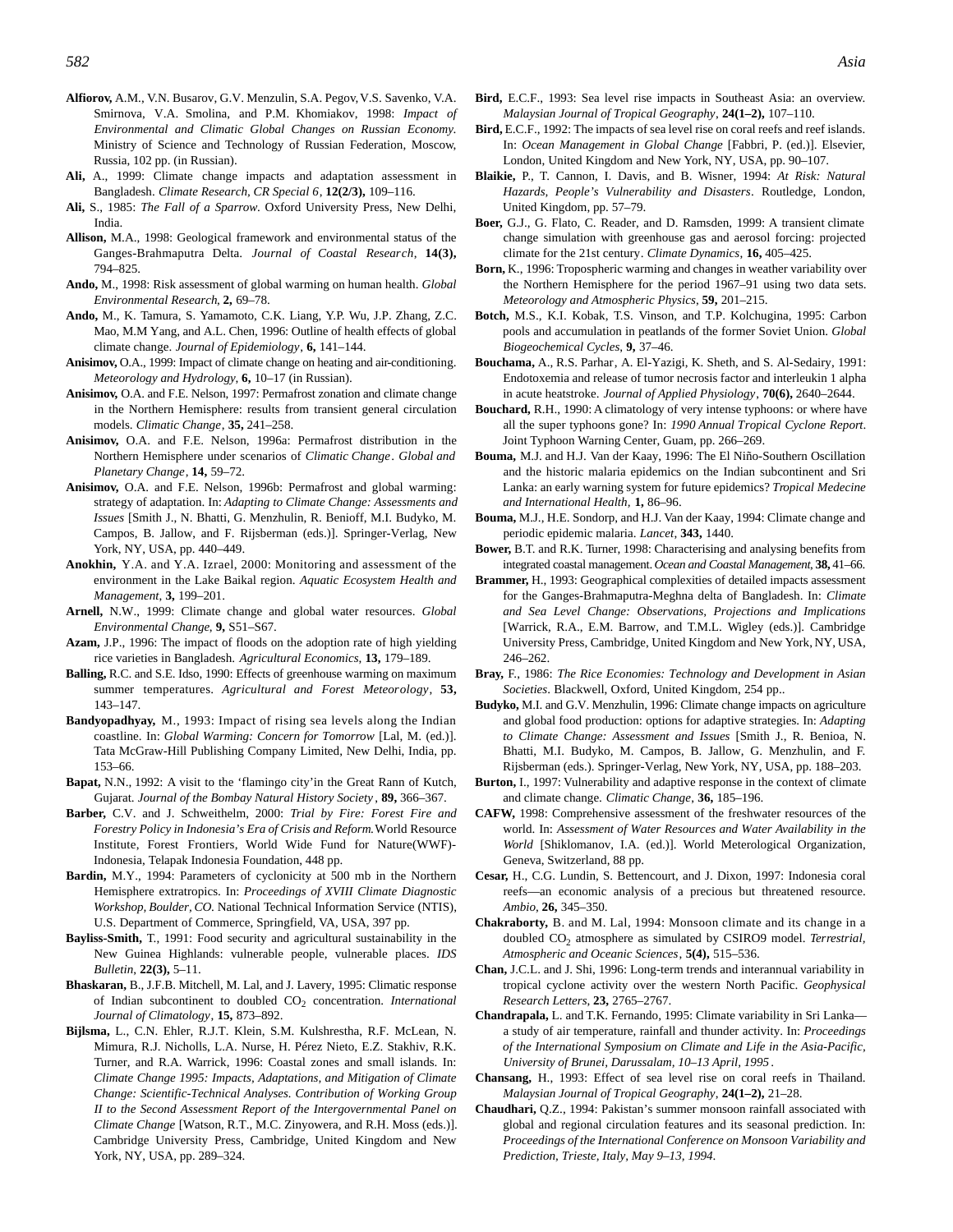- **Chen,** X.Q. and J.Y. Chen, 1998: A study of enclosure depth on the profiles of the Changjiang deltaic coast: on the fundamental problems associated with Bruun Rule and its application. *Acta Geographica Sinica*, **53(4),** 323–331 (in Chinese with English abstract).
- **Chen,** Y.Q. and X.Q. Shen, 1999: Changes in the biomass of the East China Sea ecosystem. In: Large Marine Ecosystems of the Pacific Rim: Assessment, Sustainability, and Management [Sherman, K. and Q.S. Tang (eds.)]. Blackwell Science, Oxford, United Kingdom, pp. 221–239.
- Chua, T.-E., 1998: Lessons learned from practicing integrated coastal management in southeast Asia. Ambio, 27, 599-610.
- **CIA,** 1998: *The World Factbook*. Central Intelligence Agency, Washington, DC, USA. Available online at http://www.odci.gov/cia/publications/ factbook/index.html.
- **Clark,** B. and P. Duncan, 1992: Asian wild asses—hemiones and kiangs. In: *Zebra, Asses and Horses: An Action Plan for the Conservation of Wild Equids*. The World Conservation Union (IUCN), Gland, Switzerland, pp. 17–22.
- **Coleman, J.M. and L.D. Wright, 1975: Modern river deltas: variability of** processes and sand bodies. In: *Deltas: Models for Exploration* [Broussard, M.L. (ed.)]. Houston Geological Society, Houston, TX, USA, pp. 99–149.
- **Collins,** M., 1999: The El-Niño Southern Oscillation in the second Hadley Centre coupled model and its response to greenhouse warming. *Journal of Climate*, **13,** 1299–1312.
- **Colwell, R., 1996:** Global climate and infectious disease: the cholera paradigm. *Science*, **274,** 2025–2031.
- **Connell,** J. and D. Conway, 2000: Migration and remittances in island microstates: a comparative perspective on the South Pacific and the Caribbean. *International Journal of Urban and Regional Research*, **24,** 52–78.
- **Conway,** D., K. Bhattarai, and N.R. Shrestha, 2000: Population-environment relations at the forested frontier of Nepal. *Applied Geography*, **20,** 221–242.
- **Cubasch,** U., G.C. Hegerl, and J. Waszkewitz, 1996: Prediction, detection and regional assessment of anthropogenic climate change. *Geophysica*, **32,** 77–96.
- Dai, X.S., 1997: Potential effects of climatic variation on geographical distribution of wheat in China. *Quarterly Journal of Applied Meteorology*, **8(1),** 19–25.
- **Daily,** G.C. (ed.) 1997: *Nature's Services: Societal Dependence on Natural Ecosystems*. Island Press, Washington, DC, USA, 412 pp.
- **Dixon,** R.K, O.N. Krankina, and K.I. Kobak, 1996: Global climate change adaptation: examples from Russian boreal forests. In: *Adapting to Climate Change: Assessments and Issues* [Smith J., N. Bhatti, G. Menzhulin, R. Benioff, M.I. Budyko, M. Campos, B. Jallow, and F. Rijsberman (eds.)]. Springer-Verlag, New York, NY, USA, pp. 359–373.
- **Djoekardi,** A.D., 1995: Urban land use planning policy in Indonesia. In: *Proceedings of the International Workshop on Policy Measures for Changing Consumption Patterns, Seoul, Republic of Korea, Aug 30–Sep 1, 1995*.
- **Dlugolecki,** A.F., K.M. Clark, F. Knecht, D. McCauley, J.P. Palutikof, and W. Yambi, 1996: Financial services. In: *Climate Change 1995: Impacts, Adaptations, and Mitigation of Climate Change: Scientific-Technical Analyses. Contribution of Working Group II to the Second Assessment Report of the Intergovernmental Panel on Climate Change* [Watson, R.T., M.C. Zinyowera, and R.H. Moss (eds.)]. Cambridge University Press, Cambridge, United Kingdom and New York, NY, USA, pp. 536–560.
- Dow, K., 1999: The extraordinary and the everyday in explanations on vulnerability to oil spill. *Geographical Review*, 89, 74-93.
- **Dyurgerov,** M. and M. Meier, 1997: Mass balance of mountain and subpolar glaciers: a new global assessment for 1961–1990. *Arctic and Alpine Research*, **29,** 379–391.
- **Easterling,** W.E., 1996: Adapting North American agriculture to climate change: a review. *Agricultural and Forest Meteorology*, **80,** 1–53.
- **Echeverria,** P., C.W. Hoge, L. Bodhidatta, O. Serichantalergs, A. Dalsgaard, B. Eampokalap, J. Perrault, G. Pazzaglia, P. O'Hanley, and C. English, 1995: Molecular characterization of Vibrio cholerae 0139 isolates from Asia. *American Journal of Tropical Medicine and Hygiene*, **52(2),** 124–127.
- **Ehrenfeld,** D., 1991: The management of biodiversity—a conservation paradox. In: *Ecology, Economics, Ethics: The Broken Circle* [Bormann, F.H. and S.R. Kellert (eds.)]. Yale University Press, New Haven, CT, USA, pp. 26–39.
- **Ellis,** W.S., 1990: The Aral—a Soviet sea lies dying. *National Geographic*, **177(2),** 73–92.
- **Epstein,** P.R., 1992: Cholera and the environment. *Lancet*, **339,** 1167–1168.
- **Epstein,** P.R., A. Haines, and P. Reiter, 1998: Global warming and vectorborne disease. *Lancet*, **351,** 1737–1738.
- Epstein, Y., E. Sohar, and Y. Shapiro, 1995: Exceptional heatstroke: a preventable condition. *Israel Journal of Medical Science*, **31,** 454–462.
- **ESD-CAS,** 1994: *Impact of Sea Level Rise on the Deltaic Regions of China and Its Mitigation*. Earth Science Division, Chinese Academy of Sciences, Science Press, Beijing, China, 355 pp. (in Chinese).
- **Esrey,** S.A., 1996: Water, waste, and well being: a multi-country study. *American Journal of Epidemiology*, **143(6),** 608–623.
- **FAO,** 1999a: *Production Yearbook 1999*. Food and Agriculture Organization of the United Nations, Rome, Italy.
- **FAO,** 1999b: *The State of Food Insecurity in the World 1999*. Food and Agriculture Organization of the United Nations, Rome, Italy, 32 pp.
- FAO, 1997: The State of World Fisheries and Aquaculture, Yearbook Vol. 84. Food and Agriculture Organization of the United Nations, Rome, Italy, 57 pp.
- **FAO,** 1996: *World Food Survey—1996*. Food and Agriculture Organization of the United Nations, Rome, Italy.
- **Farnsworth,** E.J. and A.M. Ellison, 1997: The global conservation status of mangroves. *Ambio*, **26(6),** 328–334.
- **Field,** C.B., J.G. Osborn, L.L. Hoffman, J.F. Polsenberg, D.D. Ackerley, J.A. Berry, O. Bjorkman, A. Held, P.A. Matson, and H.A. Mooney, 1998: Mangrove biodiversity and ecosystem function. *Global Ecology and Biogeography Letters*, **7,** 3–14.
- **Fischer,** G., K. Frohber, M. Parry, and C. Rosenzweig, 1996: Impacts of potential climate change on global and regional food production and vulnerability. In: *Climate Change and World Food Security* [Downing, T.E. (ed.)]. Springer-Verlag, Berlin, Germany, pp. 115–159.
- **Fischer,** G., K. Frohber, M. Parry, and C. Rosenzweig, 1995: Climate change and world food supply, demand, and trade. In: *Climate Change and Agriculture: Analysis of Potential International Impacts* [Rosenzweig, C., J.T. Ritchie, J.W. Jones, G.Y. Tsuji, and P. Hildebrand (eds.)]. ASA Special Publication No. 59, American Society of Agronomy, Madison, WI, USA, pp. 341–382.
- Fryauff, D.J., E. Gomez-Saladin, Purnomo, I. Sumawinata, M.A. Sutamihardja, S. Tuti, B. Subianto, and T.L. Richie, 1997: Comparative performance of the Parasite F test for detection of plasmodium falciparum in malaria-immune and non-immune populations in Irian Jaya, Indonesia. *Bulletin of the World Health Organization*, **75(6),** 547–552.
- **Fujimoto, N., T. Fukushima, Y. Inamori, and R. Sudo, 1995: Analytical evaluation** of relationship between dominance of cyanobacteria and aquatic environmental factors in Japanese lakes. Water Environment, 18, 901–908 (in Japanese with English abstract).
- **Fukushima,** T., N. Ozaki, H. Kaminishi, H. Harasawa, and K. Matsushige, 2000: Forecasting the changes in lake water quality in response to climate changes, using past relationships between meteorological conditions and water quality. *Hydrological Processes,* **14,** 593–604.
- **Fushimi,** H., 2000a: Influence of decreased snowfall due to warming climate trends on the water quality of Lake Biwa, Japan. In: A Threat to Life: The Impact of Climate Change on Japan's Biodiversity [Domoto, A., K. Iwatsuki, T. Kawamichi, and J. McNeely (eds.)]. Tsukiji-Shokan Publishing Company, Tokyo, Japan; The World Conservation Union (IUCN), Gland, Swizerland; and IUCN, Cambridge, United Kingdom, pp. 35–37.
- **Fushimi,** H., 2000b: Recent changes in glacial phenomena in the Nepalese Himalayas. In: A Threat to Life: The Impact of Climate Change on Japan's Biodiversity [Domoto, A., K. Iwatsuki, T. Kawamichi, and J. McNeely (eds.)]. Tsukiji-Shokan Publishing Company, Tokyo, Japan; The World Conservation Union (IUCN), Gland, Swizerland; and IUCN, Cambridge, United Kingdom, pp. 42–45.
- Gadgil, M., F. Berkes, and C. Folke, 1993: Indigineous knowledge for biodiversity conservation. *Ambio*, **22,** 151–156.
- Gadgil, S., 1995: Climate change and agriculture—an Indian perspective. *Current Science*, **69(8),** 649–659.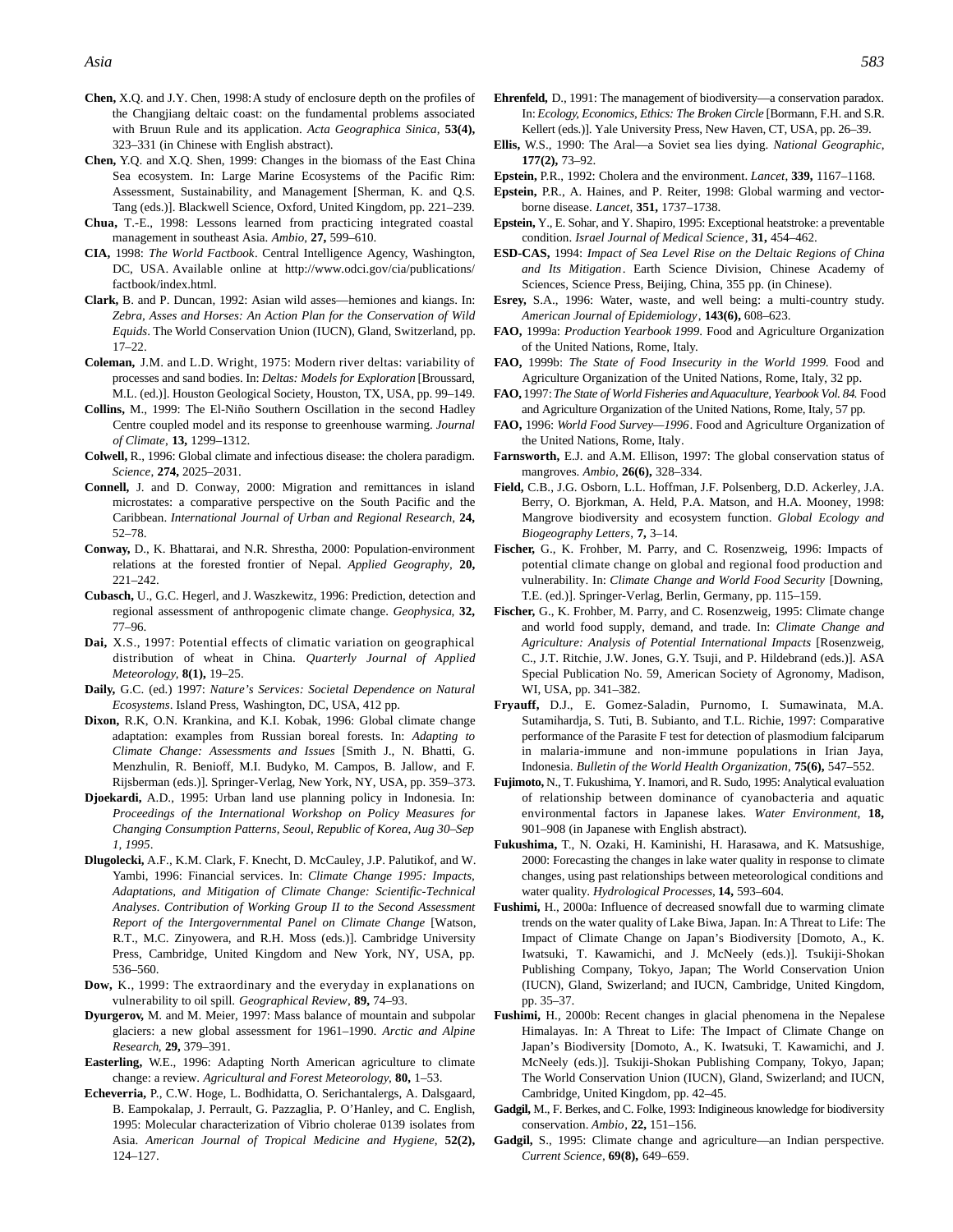- **Gamo,** T., 1999: Global warming may have slowed down the deep conveyer belt of a marginal sea of the northwestern Pacific: Japan Sea. *Geophysical Research Letters*, **26(20),** 3137–3140.
- **Garagulia,** L.S. and E.D. Ershov (eds.), 2000: *Geocryological Hazards, Vol. 1 of the Series Natural Hazards of Russia.* Publishing House Kruk, Moscow, Russia, 315 pp. (in Russian).
- **Genton,** B., F. Al-Yaman, M. Ginny, J. Taraika, and M.P. Alpers, 1998: Relation of anthropometry to malaria morbidity and immunity in Papua New Guinean children*. American Journal of Clinical Nutrition*, **68(3),** 734–741.
- **Giorgi,** F. and R. Francisco, 2000: Evaluating uncertainties in the prediction of regional climate. *Geophysical Research Letters*, **27(9),** 1295–1298.
- **Glantz,** M.H., 1996: *Currents of Change: El Niño's Impact on Climate and Society*. Cambridge University Press, Cambridge, United Kingdom, 194 pp.
- **Glynn,** P.W., 1996: Coral reef bleaching: facts, hypotheses and implications*. Global Change Biology*, **2,** 495–509.
- **Golubtsov,** V.V., V.I. Lee, and I.I. Scotselyas, 1996: Vulnerability assessment of the water resources of Kazakhstan to anthropogenic climate change and the structure of adaptation measures. *Water Resource Development*, **12,** 193–208.
- **Graczyk,** T.K. and B. Fried, 1998: Echiostomiasis: a common but forgotten food-borne disease. *American Journal of Tropical Medicine and Hygiene*, **58(4),** 501–504.
- **Green,**J.B., 1990: *IUCN Directory of South Asian Protected Areas*. The World Conservation Union (IUCN), Gland, Switzerland.
- **Grove,** R.H., V. Damodaran, and S. Sangwan, 1998: *Nature and the Orient: the Environmental History of South and Southeast Asia.* Oxford University Press, Oxford, United Kingdom.
- **Gruza,** G. and E. Rankova, 1997: Indicators of Climate Change for the Russian Federation. In: Proceedings of Workshop on Indices and *Indicators for Climate Extremes, Session on Regional Extremes and Indicators Russia/China, Ashville, North Carolina, June 3–6, 1997*, pp. 1–20.
- **Gruza,** G.V., L.K. Kletschenko, and L.N. Aristova, 1999: On relationships between climatic anomalies over the territory of Russia and ENSO event. *Meteorology and Hydrology*, **5,** 26–45 (in Russian).
- **Gruza,** G.V., E. Rankova, M. Bardin, L. Korvkina, E. Rocheva, E. Semenjuk, and T. Platova, 1997: Modern state of the global climate system. In: *Global Changes of Environment and Climate: Collection of Selected Scientific Papers* [Laverov, N.P. (ed.)]. Russian Academy of Sciences, The Federal Research Program of Russia, Moscow, Russia, pp. 194–216.
- **Gunawardena,** D.M., A.R. Wickremasinghe, L. Muthuwatta, S. Weerasingha, J. Rajakaruna, T. Senanayaka, P.K. Kotta, N. Attanayake, R. Carter, and K.N. Mendis, 1998: Malaria risk factor in an endemic region of Sri Lanka, and the impact and cost implications of risk factor-based interventions. American Journal of Tropical Medicine and Hygiene, **58(5),** 533–542.
- **Hales,** S., P. Weinstein, and A. Woodward, 1996: Dengue fever in the south Pacific: driven by El Niño-Southern Oscillation? *Lancet*, 348, 1664–1665.
- Halsey, L.A., D.H. Vitt, and S.C. Zoltai, 1995: Disequilibrium response of permafrost in boreal continental western Canada to climate change. *Climatic Change*, **30(1),** 57–73.
- **Hanaki,** K., K. Takara, T. Hanazato, H. Hirakuchi, and H. Kayanne, 1998: Impacts on hydrology/water resources and water environment. In: *Global Warming: The Potential Impact on Japan* [Nishioka, S. and H. Harasawa (eds.)]. Springer-Verlag, Tokyo, Japan, pp. 131–163.
- **Hansen,** J.E., M. Sato, A. Lacis, R. Ruedy, I. Tegen, and E. Matthews, 1998: Climate forcings in the industrial era. *Proceedings of the National Academy of Sciences*, **95,** 12753–12758.
- **Haque,** C.E. and M.Q. Zaman, 1993: Human responses to riverine hazards in Bangladesh: a proposal for sustainable floodplain development. *World Development*, **21,** 93–107.
- **Hassell,** D. and R. Jones, 1999: *Simulating Climatic Change of the Southern Asian Monsoon Using a Nested Regional Climate Model.*Technical Note No. 8, Hadley Centre, Bracknell, Berks, United Kingdom, 16 pp.
- Hazell, P.B.R., 1985: Sources of increased variability in world cereal production since the 1960s. *Journal of Agricultural Economics*, **36,** 145–159.
- **Henderson-Sellers,** A. and H. Zhang, 1997: *Tropical Cyclones and global Climate Change. Report from the WMO/CAS/TMRP Committee on Climate Change Assessment*. Project TC-2, World Meteorological Organization, Geneva, Switzerland, 47 pp.
- **Henderson-Sellers,** A., H. Zhang, G. Berz, K. Emanuel, W. Gray, C. Landsea, G. Holland, J. Lighthill, S.-L. Shieh, P.Webster, and K. McGuffie, 1998: Tropical cyclones and global climate change: a post-IPCC assessment. *Bulletin of the American Meteorological Society*, **79,** 19–38.
- **Hewitt,** K., 1997: *Regions of Risk: A Geographical Introduction to Disasters*. Addison-Wesley Longman, Essex, United Kingdom, 389 pp.
- **Hien,** T.T., N.V. Vinh Chau, N.N. Vinh, N.T. Hung, M.Q. Phung, L.M. Toan, P.P. Mai, N.T. Dung, D.T. Hoai Tam, and K. Arnold, 1997: Management of multiple drug-resistant malaria in Viet Nam. *Annals of the Academy of Medicine Singapore*, **26(5),** 659–663.
- **Hillel,** D., 1991: *Out of the Earth: Civilization and the Life of the Soil*. University of California Press, Berkeley, CA, USA, 321 pp.
- **Hirakuchi,** H. and F. Giorgi, 1995: Multi-year present day and 2xCO<sub>2</sub> simulations of monsoon climate over eastern Asia and Japan with a regional climate model nested in a general circulation model. *Journal of Geophysical Research*, **100,** 21105–21126.
- **Holland,** G.J., 1997: The maximum potential intensity of tropical cyclones. *Journal of Atmospheric Science*, **54,** 2519–2541.
- Honda, Y., M. Ono, A. Sasaki, and I. Uchiyama, 1995: Relationship between daily maximum temperature and mortality in Kyusyu. Japanese Journal of Public Health, 42, 260-268 (in Japanese with English abstract).
- **Horie,** T., M.J. Kropff, H.G. Centeno, H. Nakagawa, J. Nakano, H.Y. Kim, and M. Ohnishi, 1995a: Effect of anticipated change in global environment on rice yields in Japan. In: Climate Change and Rice [Peng, S., K.T. Ingram, H. Neue, and L.H. Ziska (eds.)]. Springer-Verlag, Berlin, Germany, pp. 291–302.
- **Horie,** T., H. Nakagawa, H.G. Centeno, and M.J. Kropff, 1995b: The rice crop simulation model SIMRIW and its testing. In: *Modeling the Impact of Climate Change on Rice Production in Asia* [Matthews, R.B., D. Bachelet, M.J. Kropff, and H.H. Van Laar (eds.)]. International Rice Research Institute (Philippines) and CAB International, Wallingford, Oxon, United Kingdom, pp. 51–66.
- **Huang,** Z.G., 1999: *Sea Level Changes in Guangdong and Its Impacts and Strategies*. Guangdong Science and Technology Press, Guangzhou, China, 386 pp. (in Chinese).
- **Huang,** Z.G., P.R. Li, and Z.Y. Zhang, 1982: *Zhujiang Delta: Formation, Development and Evolution* . Popular Science Press, Guangzhou, China, 274 pp. (in Chinese).
- **Huq,** S., Z. Karim, M. Asaduzzaman, and F. Mahtab (eds.), 1999: *Vulnerability and Adaptation to Climate Change in Bangladesh*. J. Kluwer Academic Publishers, Dordrecht, The Netherlands, 147 pp.
- **ICRF,** 1998: *Second National Communication*. Interagency Commission of the Russian Federation on Climate Change Problems, Roshydromet, Moscow, Russia, 67 pp.
- **ICRF,** 1995: *First National Communication*. Interagency Commission of the Russian Federation on Climate Change Problems, Roshydromet, Moscow, Russia, 61 pp.
- **Iglesias,** A., L. Erda, and C. Rosenzweig, 1996. Climate change in Asia: a review of the vulnerability and adaptation of crop production. *Water, Air, and Soil Pollution*, **92,** 13–27.
- **Ilyas,** M., A. Pandy, and S.I.S. Hassan, 1999: UV-B radiation at Penang. *Atmospheric Research*, **51,** 141–152.
- **Inoue,** S. and K. Yokoyama, 1998: Estimation of snowfall, maximum snow depth and snow cover condition in Japan under global climate change. *Snow and Ice*, **60,** 367–378 (in Japanese with English abstract).
- **IPCC,** 2000: *Emissions Scenarios. A Special Report of Working Group III of the Intergovernmental Panel on Climate Change* [Nakicenovic, N., J. Alcamo, G. Davis, B. de Vries, J. Fenhann, S. Gaffin, K. Gregory, A. Grübler, T.Y. Jung, T. Kram, E.L. La Rovere, L. Michaelis, S. Mori, T. Morita, W. Pepper, H. Pitcher, L. Price, K. Raihi, A. Roehrl, H.-H. Rogner, A. Sankovski, M. Schlesinger, P. Shukla, S. Smith, R. Swart, S. van Rooijen, N. Victor, and Z. Dadi (eds.)]. Cambridge University Press, Cambridge, United Kingdom and New York, NY, USA, 599 pp.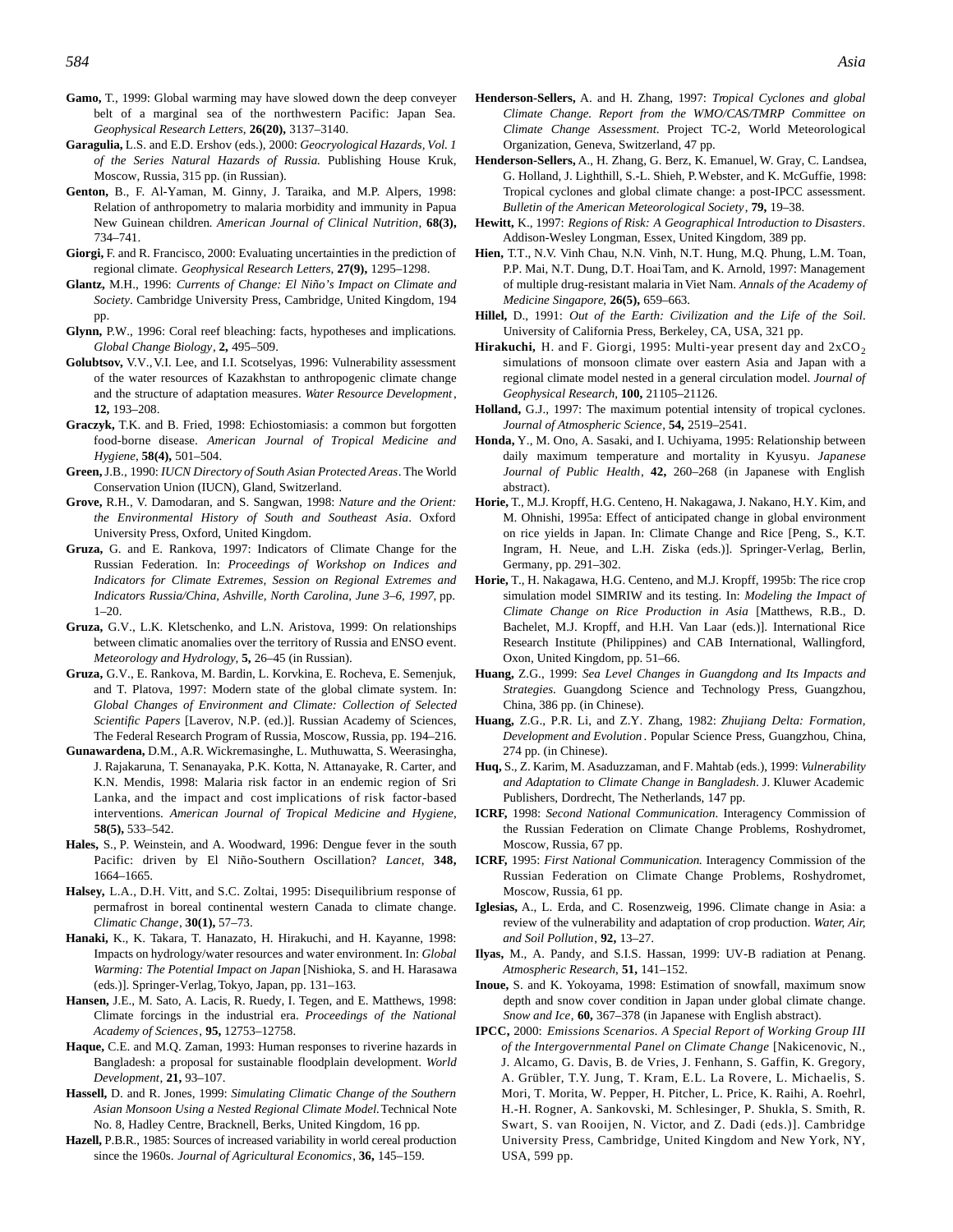- **IPCC,** 1998: *The Regional Impacts of Climate Change: An Assessment of Vulnerability. Special Report of IPCC Working Group II* [Watson, R.T., M.C. Zinyowera, and R.H. Moss (eds.)]. Intergovernmental Panel on Climate Change, Cambridge University Press, Cambridge, United Kingdom and New York, NY, USA, 517 pp.
- **IPCC,** 1996: *Climate Change 1995: Impacts, Adaptations, and Mitigation of Climate Change: Scientific-Technical Analyses. Contribution of Working Group II to the Second Assessment Report of the Intergovernmental Panel on Climate Change* [Watson, R.T., M.C. Zinyowera, and R.H. Moss (eds.)]. Cambridge University Press, Cambridge, United Kingdom and New York, NY, USA, 878 pp.
- **IPCC,** 1995: *Climate Change 1994: Radiative Forcing of Climate Change and an Evaluation of the IPCC IS92 Emissions Scenarios* [Houghton, J.T., J. Bruce, B.A. Callander, E. Haites, N. Harris, H. Lee, K. Maskell, and L.G. Meira Filho (eds.)]. Cambridge University Press, Cambridge, United Kingdom and New York, NY, USA, 339 pp.
- **Islam,** N. (ed.), 1995: *Population and Food in Early 21st Century: Meeting Future Food Demand of an Increasing Population*. International Food Policy Research Institute (IFPRI), Washington, DC, USA.
- **Ives,** J.D. and B. Messerli, 1989: The Himalayan Dilemma: Reconciling Development and Conservation. Routledge, London, United Kingdom, 336 pp.
- **Izrael**, Y., Y. Anokhin, and A.D. Eliseev, 1997a: Adaptation of water management to climate change. In: *Global Changes of Environment and Climate: Collection of Selected Scientific Papers* [Laverov, N.P. (eds.)]. The Federal Research Program of Russia, Russian Academy of Sciences, Moscow, Russia, pp. 373–392.
- **Izrael,** Y., Y. Anokin, and A.D. Eliseev, 1997b: *Final Report of the Russian* Country Study on Climate Problem, Russian Federal Service for Hydrometeorology and Environmental Monitoring, Vol. 3, Task 3: *Vulnerability and Adaptation Assessments*. Roshydromet, Moscow, Russia, 105 pp.
- **Izrael,** Y., A.V. Pavlov, and Y. Anokhin, 1999: Analysis of modern and predicted climate and permafrost changes in cold regions of Russia. *Meteorology and Hydrology*, **3,** 18–27 (in Russian).
- **Japan Meteorological Agency,** 1999: *Extreme Weather Report '99*. Printing Bureau, Ministry of Finance, Tokyo, Japan, 341 pp. (in Japanese).
- **Jarupongsakul,** T., 1999: Implications of sea level rise and coastal zone management in the upper Gulf of Thailand. In: *Proceedings of the IPCC Regional Experts Meeting, National Institute of Environmental Studies, Tsukuba, Japan, 21–23 June, 1999*.
- **Ji,** Z.X., Z.X. Jiang, and J.W. Zhu, 1993: Impacts of sea level rise on coastal erosion in the Changjiang Delta Northern Jiangsu coastal plain. *Acta Geographica Sinica*, **48(6),** 516–526 (in Chinese with English abstract).
- **Jiao,** X., G.Y. Liu, C.O. Shan, X. Zhao, X.W. Li, I. Gathmann, and C. Royce, 1997: Phase II trial in China of new, rapidly acting and effective oral antimalarial CGP56697, for the treatment of plasmodium falciparum malaria. *Southeast Asian Journal of Tropical Medicine and Public Health* , **28(3),** 476–481.
- **Jodha,** N.S., 1996: Property rights and development. In: *Rights to Nature* [Hanna, S.S., C. Folke, and K.-G. Maler (eds.)]. Island Press, Washington, DC, USA, pp. 205–220.
- **Jones,** R.G., J.M. Murphy, and M. Noguer, 1995: Simulation of climate change over Europe using a nested regional climate model, part I: assessment of control climate, including sensitivity to location of lateral boundaries. *Quarterly Journal of Royal Meteorological Society,* **121,** 1413–1449.
- **Jones,** R.N., K.J. Hennessy, C.M. Page, A.B. Pittock, R. Suppiah, K.J.E. Walsh, and P.H. Whetton, 1999: *An Analysis on the Effects of the Kyoto Protocol on Pacific Island Countries, Part Two: Regional Climate Change Scenarios and Risk Assessment Methods*. Commonwealth Scientific and Industrial Research Organisation (CSIRO), Atmospheric Research Report to the South Pacific Regional Environment Programme, Aspendale, Australia, 69 pp. (plus executive summary).
- Kane, S., J. Reilly, and J. Tobey, 1991: *Climate Change: Economic Implication for World Agriculture*. AER-No. 647, U.S. Department of Agriculture, Economic Research Service, Washington, DC, USA, 21 pp.
- **Kark,** S., U. Alkon, E. Randi, and U.N. Safriel, 1999: Conservation priorities for chukar partridge in Israel based on genetic diversity across an e c ological gradient. *Conservation Biology*, **13,** 542–552.
- **Karl,** T.R., R.W. Knight, and N. Plummer, 1995: Trends in high frequency climate variability in the twentieth century. *Nature*, 377, 217–220.
- **Karl,** T.R., G. Kukla, V.N. Razuvayev, M.J. Changery, K.G. Quayle, R.R. Heim, D.R. Easterling, and C.B. Fu, 1991: A new perspective on global warming: asymmetric increases of day and night temperatures. *Geophysical Research Letters*, **18,** 2253–2256.
- **Kasimov,** N.S., 1997: *Geo-ecological Changes Under the Caspian Sea Level Fluctuation*. Moscow University Press, Moscow, Russia, 205 pp. (in Russian).
- **Kates,** R.W., 2000: Cautionary tales: adaptation and the global poor. *Climatic Change*, **45,** 5–17.
- Kattenberg, A., F. Giorgi, H. Grassl, G.A.Meehl, J.F.B.Mitchell, R.J. Stouffer, T. Tokioka, A.J.Weaver, and T.M.L.Wigley, 1996: Climate models—projections of future climate. In: *Climate Change 1995: The Science of Climate Change. Contribution of Working Group I to the Second Assessment Report of the Intergovernmental Panel on Climate Change* [Houghton, J.T., L.G. Meira Filho, B.A. Callander, N. Harris, A. Kattenberg, and K. Maskell (eds.)]. Cambridge University Press, Cambridge, United Kingdom and New York, NY, USA, pp. 285–357.
- **Katti,** M. and T. Price, 1996: Effects of climate on palearctic warblers over wintering in India. *Journal of the Bombay Natural History Society*, **93,** 411–427.
- **Kaye,** K. and M. Novell, 1994: Health practices and indices of a poor urban population in Indonesia, part E: immunization, nutrition, and incidence of diarrhea. *Asia Pacific Journal of Public Health*, **7(4),** 224–227.
- Kelly, P.M. and W.N. Adger, 2000: Theory and practice in assessing vulnerability to climate change and facilitating adaptation. *Climatic Change*, **47,** 325–352.
- **Kelly,** P.M., D.A. Campbell, P.P. Micklin, and J.R. Tarrant, 1983: Large scale water transfers in the USSR. *GeoJournal*, **7(3),** 201–214.
- Khuldorj, M., M. Badarch, T. Tsetsegee, N. Oyun-erdene, and Chuluuntsetseg, 1998: *The Mongolian Action Programme for 21st Century*. Ulaanbaatar, Mongolia.
- **Kitayama,** K., 1996: Climate of the summit region of Mount Kinabalu (Borneo) in 1992 and El Niño year. *Mountain Research and Development*, **16(1),** 65–75.
- **Kitayama,** K. and D. Mueller-Dombois, 1995: Biological invasion on an oceanic island mountain: do alien plant species have wider ecological ranges than native species? *Journal of Vegetation Science*, **6,** 667–674.
- **Kitoh,** A., S. Yukimoto, A. Noda, and T. Motoi, 1997: Simulated changes in the Asian summer monsoon at times of increased atmospheric  $CO<sub>2</sub>$ . *Journal of the Meteorological Society of Japan*, **75,** 1019–1031.
- **Klein,** R.J.T. and R.J. Nicholls, 1999: Assessment of coastal vulnerability to climate change. *Ambio*, **28(2),** 182–187.
- **Knutson,** T.R. and S. Manabe, 1998: Model assessment of decadal variability and trends in the tropical Pacific Ocean. *Journal of Climate*, **11,** 2273–2296.
- Knutson, T.R., R.E. Tuleya, and Y. Kurihara, 1998: Simulated increase of hurricane intensities in a CO<sub>2</sub>-warmed climate. *Science*, **279**, 1018-1020.
- **Kothyari,** U.C. and V.P. Singh, 1996: Rainfall and temperature trends in India. *Hydrological Processes*, **10,** 357–372.
- **Krankina,** O.N., R.K. Dixon, A.P. Kirilenko, and K.I. Kobak, 1997: Global climate change adaptation: examples from Russian boreal forests. *Climatic Change*, **36(1–2),** 197–215.
- **Kripalani,** R.H., S.R. Inamdar, and N.A. Sontakke, 1996: Rainfall variability over Bangladesh and Nepal: comparison and connection with features over India. *International Journal of Climatology*, **16,** 689–703.
- **Kripke,** M.L., 1994: Ultraviolet radiation and immunology: something new under the sun. *Cancer Research*, **54,** 6102–6105.
- **Krishnamurti,** T.N., R. Correa-Torres, M. Latif, and G. Daughenbaugh, 1998: The impact of current and possibly future SST anomalies on the frequency of Atlantic hurricanes. *Tellus*, **50A**, 186-210.
- **Kropff,** M.J., R.B. Matthews, H.H. Van Laar, and H.F.M. Ten Berge, 1995: The rice model ORYZA1 and its testing. In: *Modeling the Impact of Climate Change on Rice Production in Asia* [Matthews, R.B., D. Bachelet, M.J. Kropff, and H.H. Van Laar (eds.)]. International Rice Research Institute (Philippines) and CAB International, Wallingford, Oxon, United Kingdom, pp. 27–50.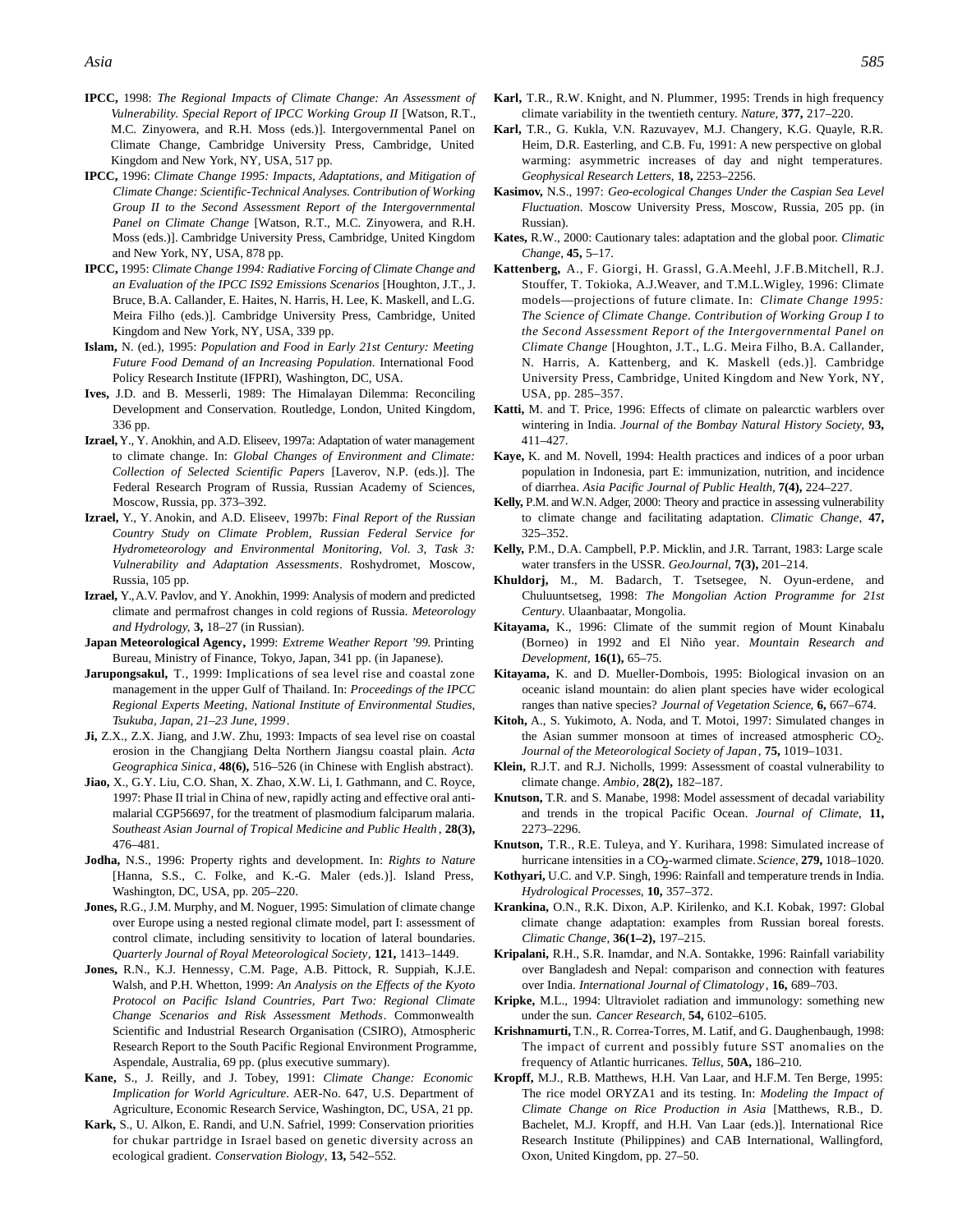- **Kuzmin,** M.I., D. Williams, and T. Kavai, 1997: Baikal drilling project: longrange climate reconstructions. In: *Global Changes of Environment and Climate: Collection of Selected Scientific Papers* [Laverov, N.P. (ed.)]. The Federal Research Program of Russia, Russian Academy of Sciences, Moscow, Russia, pp. 255–281.
- Lal, M. and H. Harasawa, 2000: Comparison of the present-day climate simulation over Asia in selected coupled atmosphere-ocean global climate models. *Journal of the Meteorological Society of Japan*, **78(6),** 871–879.
- **Lal,** M. and H. Harasawa, 2001: Future climate change scenarios for Asia as inferred from selected coupled atmosphere-ocean global climate models. *Journal of the Meteorological Society of Japan*, **79(1),** 219–227.
- Lal, M., G.A. Meehl, and J.M. Arblaster, 2000: Simulation of Indian summer monsoon rainfall and its intraseasonal variability. *Regional Environmental Change*, **1(3/4),** 163–179.
- **Lal,** M., G. Srinivasan, and U. Cubasch, 1996: Implications of global warming on the diurnal temperature cycle of the Indian subcontinent. *Current Science*, **71(10),** 746–752.
- **Lal,** M., U. Cubasch, R. Voss, and J. Waszkewitz, 1995a: Effect of transient increases in greenhouse gases and sulphate aerosols on monsoon climate. *Current Science*, **69(9),** 752–763.
- **Lal,** M., L. Bengtsson, U. Cubash, M. Esch, and U. Schlese, 1995b: Synoptic scale disturbances of Indian summer monsoon as simulated in a high resolution climate model. *Climate Research*, **5,** 243–258.
- **Lal,** M., U. Cubasch, J. Perlwitz, and J. Waszkewitz, 1997: Simulation of the Indian monsoon climatology in ECHAM3 climate model: sensitivity to horizontal resolution. *International Journal of Climatology*, **17,** 1–12.
- **Lal,** M., P.H. Whetton, A.B. Pittock, and B. Chakraborty, 1998a: Simulation of present-day climate over the Indian subcontinent by general circulation models. *Terrestrial, Atmospheric and Oceanic Sciences*, **9(1),** 69–96.
- Lal, M., P.H. Whetton, A.B. Pittock, and B. Chakraborty, 1998b: The greenhouse gas-induced climate change over the Indian subcontinent as projected by general circulation model experiments. *Terrestrial, Atmospheric and Oceanic Sciences*, **9,** 673–690.
- Lal, M., B. Bhaskaran, and S.K. Singh, 1998c: Indian summer monsoon variability as simulated by regional climate model nested in a global climate model. *Chinese Journal of Atmospheric Science*, 22(1), 93-102.
- Lal, M., K.K. Singh, L.S. Rathore, G. Srinivasan, and S.A. Saseendran, 1998d: Vulnerability of rice and wheat yields in north-west India to future changes in climate. *Agricultural and Forest Meteorology*, 89,  $101 - 114.$
- Lander, M., 1994: An exploratory analysis of the relationship between tropical storm formation in the western north Pacific and ENSO. *Monthly Weather Review*, **122,** 636–651.
- **Lander,** M.A. and C.P. Guard, 1998: A look at global tropical cyclone activity during 1995: contrasting high Atlantic activity with low activity in other basins. *Monthly Weather Review*, **126,** 1163–1173.
- **Lang,** H.Q., P. Lin, and J.J. Lu, 1998: *Conservation and Research of Wetlands in China*. East China Normal University Press, Shanghai, China, 420 pp. (in Chinese with English abstract).
- **Laverov,** N.P. (ed.), 1998: *Global Changes of Environment and Climate: Collection of Selected Scientific Papers*. The Federal Research Program of Russia, Russian Academy of Sciences, Moscow, Russia, 433 pp.
- **Leggett,** J., W.J. Pepper, and R.J. Swart, 1992: Emissions Scenarios for IPCC: an update. In: *Climate Change 1992. The Supplementary Report to the IPCC Scientific Assessment* [Houghton, J.T., B.A. Callander, and S.K. Varney (eds.)]. Cambridge University Press, Cambridge, United Kingdom and New York, NY, USA, pp. 69–95.
- **Lelyakin,** A.L., A.O. Kokorin, and I.M. Nazarov, 1997: Vulnerability of Russian forests to climate changes, model estimation of  $CO<sub>2</sub>$ , fluxes. *Climate Change*, **36(1–2),** 123–133.
- **Li,** C.X., 1987: A study of the influence of El Niño upon typhoon action over the western Pacific. *Acta Meteorologica Sinica*, **45,** 229–236.
- Li, C.X., 1985: Luanhe Fan-Delta Depositional Systems. Geological Publishing House, Beijing, China, 156 pp.
- **Li,** C.X., 1984: Sedimentary processes in the Yangtze Delta since late Pleistocene. *Collected Oceanic Works*, **7(2),** 116–126.
- **Li,** C.X. and P.Wang, 1991: Stratigraphy of the Late Quaternary barrier-lagoon depositional systems along the coast of China. *Sedimentary Geology*, **72,** 189–200.
- Li, Z., R. Yang, D. Liu, Q. Fan, and L. Wang, 1991: Research on the relationship between migration of birds of prey and climate in the seaboard of eastern China. *Forest Research*, **4,** 10–14.
- **Lighthill,** J., G.J. Holland, W.M. Gray, C. Landsea, K. Emanuel, G. Craig, J. Evans, Y. Kunihara, and C.P. Guard, 1994: Global climate change and tropical cyclones. *Bulletin of the American Meteorological Society*, **75,** 2147–2157.
- **Liu,** Y.F., M.K. Han, L. Wu, and N. Mimura, 1998: Recent evolution of outlets in Zhujiang River Delta and the prospect for land reclamation. *Acta Geographica Sinica*, **53,** 492–499 (in Chinese with English abstract).
- Lou, Q. and E. Lin, 1999: Agricultural vulnerability and adaptation in developing countries: the Asia Pacific region. *Climatic Change*, 43, 729–743.
- **Mackenzie,** F.T., L.M. Ver, and A. Lerman, 1998: Coupled biogeochemical cycles of carbon, nitrogen, phosphorous and sulfur in the land-oceanatmosphere system. In: *Asian Change in the Context of Global Climate Change* [Galloway, J.N. and J.M. Melillo (eds.)]. Cambridge University Press, Cambridge, United Kingdom and New York, NY, USA, pp. 42–100.
- Makarov, M.V., 1999: Influence of ultraviolet-radiation on growth of the dominant macroalgae of the Barents Sea. *Chemosphere Global Change Science: Climate Change effect on Northern Terrestrial and Freshwater Ecosystems*, **1(4),** 461–469.
- **Malinin,** V.N., 1994: *Problems of the Prediction in Caspian Sea Level Changes*. SANKTPress, St. Petersburg, Russia, 159 pp. (in Russian).
- **Martens,** P., R.S. Kovats, S. Nijhof, P. de Vries, M.T.J. Livermore, D.J. Bradley, J. Cox, and A.J. McMichael, 1999: Climate change and future populations at risk of malaria. *Global Environmental Change*, **9 ,** S89–S107.
- **Masuzawa,** T., 2000: How will communities of alpine plants be affected by global warming? In: *A Threat to Life: The Impact of Climate Change on Japan's Biodiversity* [Domoto, A., K. Iwatsuki, T. Kawamichi, and J. McNeely (eds.)]. Tsukiji-Shokan Publishing Company, Tokyo, Japan; The World Conservation Union (IUCN), Gland, Swizerland; and IUCN, Cambridge, United Kingdom, pp. 46–51.
- **Masuzawa,** T., 1997: *The Ecology of Alpine Plants*. Tokyo University Press, Tokyo, Japan, 220 pp. (in Japanese).
- **Matson,** P.A., W.J. Parton, A.G. Power, and M.J. Swift, 1997: Agricultural intensification and ecosystem properties. *Science*, **277,** 504–509.
- **Matsui,** T. and T. Horie, 1992: Effects of elevated  $CO_2$  and high temperature on growth and yield of rice, part 2: sensitive period and pollen germination rate in high temperature sterility of rice spikelets at flowering. *Japan Journal of Crop Science*, **61,** 148–149.
- Matthews, R.B., T. Horie, M.J. Kropff, D. Bachelet, H.G. Centeno, J.C. Shin, S. Mohandass, S. Singh, Z. Defeng, and H.L. Moon, 1995a: A regional evaluation of the effect of future climate change on rice production in Asia. In: *Modeling the Impact of Climate Change on Rice Production in Asia* [Matthews, R.B., M.J. Kropff, D. Bachelet, and H.H. Van Laar (eds.)]. International Rice Research Institute (Philippines) and CAB International, Wallingford, Oxon, United Kingdom, pp. 95–139.
- **Matthews,** R.B., M.J. Kropff, D. Bachelet, and H.H. Van Laar, 1995b: *Modeling the Impact of Climate Change on Rice Production in Asia*. International Rice Research Institute (Philippines) and CAB International, Wallingford, Oxon, United Kingdom, 289 pp.
- **McKenzie,** R.L., B. Connor, and G. Bodeker, 1999: Increased summertime UV radiation in New Zealand in response to ozone loss. *Science*, **285,** 1709–1711.
- **McMichael,** A.J., A. Haines, R. Slooff, and S. Kovats (eds.), 1996: *Climate Change and Human Health*. WHO/EHG/96.7, an assessment prepared by a Task Group on behalf of the World Health Organization, the World Meteorological Organization, and the United Nations Environment Programme, Geneva, Switzerland, 297 pp.
- **Meehl,** G.A. and W.M. Washington, 1996: El Niño-like climate change in a model with increased atmospheric CO<sub>2</sub> concentrations. *Nature*, **382**, 56–60.
- **Meehl,** G.A. and W.M. Washington, 1993: South Asian summer monsoon variability in a model with doubled atmospheric carbon dioxide concentration. *Science*, **260,** 1101–1104.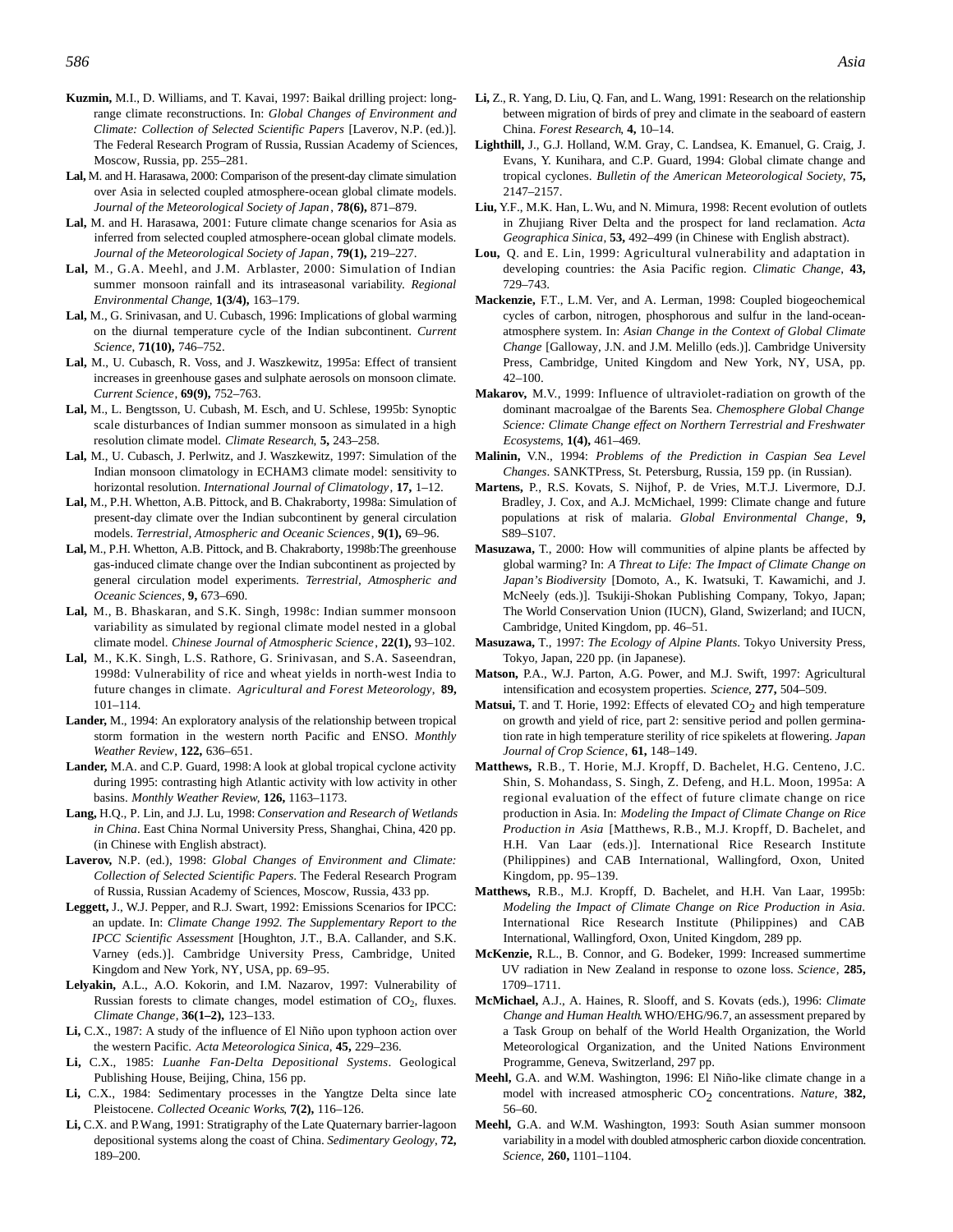- **Melillo,** J.M., I.C. Printice, G.D. Farquhar, E.D. Schuze, and O.E. Sala, 1996: Terrestrial biotic responses to environmental change and feedbacks to climate. In: *Climate Change 1995: The Science of Climate Change. Contribution of Working Group I to the Second Assessment Report of the Intergovernmental Panel on Climate Change* [Houghton, J.T., L.G. Meira Filho, B.A. Callander, N. Harris, A. Kattenberg, and K. Maskell (eds.)]. Cambridge University Press, Cambridge, United Kingdom and New York, NY, USA, pp. 444–516.
- **Middleton,** N., 1999: *The Global Casino: An Introduction to Environmental Issues*. 2nd. ed., Arnold, London, United Kingdom, 370 pp.
- **Midun,** Z. and S.C. Lee, 1995: Implications of a greenhouse gas induced sea level rise: a national assessment for Malaysia. *Journal of Coastal Research*, **14,** 96–115.
- Mikhailov, V.N., 1998: The Volga River-Mouth area: Hydrological-*Morphological Processes, Regime of Contaminants and Influence of the Caspian Sea Level Changes*. Geos Press, Moscow, Russia, 278 pp. (in Russian).
- **Mimura,** N. and H. Harasawa, 2000: *Data Book of Sea-Level Rise 2000*. Centre for Global Environmetal Research, National Institute for Enviromental Studies, Environmetal Agency of Japan, Ibaraki, Japan, 280 pp.
- **Mimura,** N., J. Tsutsui, T. Ichinose, H. Kato, and K. Sakaki, 1998: Impacts on infrastructure and socio-economic system. In: *Global Warming: The Potential Impact on Japan* [Nishioka, S. and H. Harasawa (eds.)]. Springer-Verlag, Tokyo, Japan, pp. 165–201.
- **Mirza,** M.Q., 1998: *Modeling the Effects of Climate Change on Flooding in Bangladesh*. Diss. International Global Change Institute (IGCI), University of Waikato, Hamilton, New Zealand, 279 pp.
- **Mirza,** M.Q. and A. Dixit, 1997: Climate change and water management in the GBM Basins*. Water Nepal*, **5,** 71–100.
- Mirza, M.Q. and N.J. Ericksen, 1996: Impact of water control projects on fisheries resources in Bangladesh. *Enviornmental Management*, **20(4),** 527–539.
- **Mitchell,** J.F.B., T.C. Johns, J.M. Gregory, and S.F.B. Tett, 1995: Climate response to increasing levels of greenhouse gases and sulphate aerosols. *Nature*, **376,** 501–504.
- **Mizina,** S.V., J. Smith, E. Gossen, K. Spiecker, and S. Witowski, 1999: An evaluation of adaptation options for climate change impacts on agriculture in Kazakhstan. *Mitigation and Adaptation Strategies for Global Change*, **4,** 25–41.
- **Mukhopadhyay, A.K., P. Karmakar, A.K. Hati, and P. Dey, 1997: Recent** epidemiological status of malaria in Calcutta Municipal Corporation area, West Bengal. *Indian Journal of Malariol*, **34(4),** 188–196.
- **Munasinghe,** M., 2000: Development, equity and sustainabillity (DES) in the context of climate change. In: Climate Change and Its Linkages with Development, Equity and Sustainability: Proceedings of the IPCC Expert Meeting held in Colombo, Sri Lanka, 27–29 April, 1999 [Munasinghe, M. and R. Swart (eds.)]. LIFE, Colombo, Sri Lanka; RIVM, Bilthoven, The Netherlands; and World Bank, Washington, DC, USA, pp. 69–90.
- **Mustafa,** D., 1998: Structural causes of vulnerability to flood hazard in Pakistan. *Economic Geography*, **74(3),** 289–305.
- Nakagawa, A., J. Nagasawa, and S. Inoue, 1997: Projection of global warming impacts using world rice and wheat supply and demand model. *Quarterly Journal of National Research Institute of Agricultural Economy*, **36,** 37–50 (in Japanese).
- **Nakagawa,** S., M. Sugi, T. Motoi, and S. Yukimoto, 1998: Climate change projections. In: *Global Warming: The Potential Impact on Japan* [Nishioka, S. and H. Harasawa (eds.)]. Springer-Verlag, Tokyo, Japan, pp. 1–33.
- **Nakicenovic,** N., N. Victor, and T. Morita, 1998: Emissions scenarios database and review of scenarios. *Mitigations and Adaptation Strategies for Global Change*, **3,** 95–120.
- **Naylor,** R, W. Falcon, and E. Zavaleta, 1997: Variability and growth in grain yields, 1950–94: does the record point to greater instability? *Population and Development Review*, **23(1),** 41–61.
- **NBAP,** 2000: *National Biodiversity Action Plan*. Draft plan, His Majesty's Government of Nepal, Nepal.
- **Nelson,** F.E. and O.A. Anisimov, 1993: Permafrost zonation in Russia under anthropogenic climatic change. *Permafrost Periglacial Processes*, **4(2),** 137–148.
- **Neumann,** C.J., 1993: *Global Overview, Global Guide to Tropical Cyclone Forecasting.* WMO/TC No. 560, Report No. TCP-31, World Meteorological Organization, Geneva, Switzerland, Chapter 1, pp. 1–43.
- **Nicholls,** R.J., 1995: Coastal megacities and climate change. *GeoJournal*, **37,** 369–379.
- **Nicholls,** R.J. and N. Mimura, 1998: Regional issues raised by sea level rise and their policy implications. *Climate Research*, **11,** 5–18.
- **Nicholls,** R.J., F.M.J. Hoozemans, and M. Marchand, 1999: Increasing flood risk and wetland losses due to global sea-level rise: regional and global analyses. *Global Environmental Change*, **9,** S69–S87.
- **Nie,** B.F., T.G. Chen, and M.T. Lein, 1997: *The Relationship Between Reef Coral and Environmental Changes of Nasha Islands and Adjacent Regions*. China Science Press, Beijing, China, 101 pp. (in Chinese with English abstract).
- **Nishimori,** M. and M. Yoshino, 1990: The relationship between ENSO events and the generation, development and movement of typhoons. *Geographic Review of Japan*, **63A-8,** 530–540 (in Japanese).
- **Nishioka,** S. and H. Harasawa (eds.) 1998: *Global Warming: The Potential Impact on Japan*. Springer-Verlag, Tokyo, Japan, 244 pp.
- **Nylen,** E.S., A. Al-Arifi, K.L. Becker, R.H. Snider Jr., and A. Alzeer, 1997: E ffect of classic heatstroke on serum procalcitonin. *Critical Care Medicine*, **25(8),** 1362–1365.
- **OEPP,** 1996: *Report on Environmental Conditions of the Year 1994*. Office of Environmental Policy and Planning, Ministry of Science, Technology and Energy, Bangkok, Thailand, 307 pp. (in Thai).
- Omasa, K., K. Kai, H. Toda, Z. Uchijima, and M. Yoshino (eds.), 1996: *Climate Change and Plants in East Asia.* Springer-Verlag, Tokyo, Japan, 215 pp.
- Ostby, F.P., 1993: The changing nature of tornado climatology. In: *Proceedings of the 17th Conference on Severe Local Storms, October 4–8, 1993, St. Louis, Missouri* , pp. 1–5.
- **Patterson,** D.T., J.K. Westbrook, R.J.V. Joyce, P.D. Lingren, and J. Rogasik, 1999: Weeds, insects and diseases. *Climatic Change*, *43,* 711–727.
- **Patz,** J.A. and W.J.M. Martens, 1996: Climate impacts on vector-borne disease transmission: global and site-specific. *Journal of Epidemiology*, **6,** S145–S148.
- **Pazzaglia,** G., P. O'Hanley, and C. English, 1995: Molecular characterization of Vibro cholera 0139 isolates from Asia. *American Journal of Tropical Medicine and Hygiene*, **52(5),** 124–127.
- **Pebley,** A.R., 1998: Demography and the environment. *Demography*, **35,** 377–389.
- **Pender,** M., 1995: Recent retreat of the terminus of Rika Samba Glacier, Hidden Valley, Nepal. In: *Himalayan Climate Expedition: Final Report* [ Wake, C.P. (ed.)]. Glacier Research Group, University of New Hampshire, pp. 32–39.
- **Pennisi,** E., 1998: New threat seen from carbon dioxide. *Science*, **279,** 989–990.
- **Pennisi,** E., 1997: Brighter prospects for the world's coral reefs? *Science*, **277,** 491–493.
- **Perez,** R.T., L.A. Amodore, and R.B. Feir, 1999: Climate change impacts and responses in the Philippines coastal sector. *Climate Research, CR Special 6*, **12,** 97–107.
- **Pilifosova,** O., I. Eserkepova, and S. Dolgih, 1997: Regional climate change scenarios under global warming in Kazakhstan. *Climatic Change*, **36,** 23–40.
- Pilifosova, O., I. Eserkepova, and S. Mizina, 1996: Vulnerability and adaptation assessment for Kazakhstan. In: *Vulnerability and Adaptation to Climate Change—Interim Results from a U. S. Country Study Program* [Smith, J.B., S. Huq, S. Lenhart, L.J. Mata, I. Nemesova, and S. Toure (eds.)]. J. Kluwer Academic Publishers, Dordrecht, The Netherlands, pp. 161–181.
- **Ping,** C.-L., 1996: Carbon storage in the Kuparuk River Basin. In: *Proceedings of the Arctic System Science/Land-Atmosphere-Ice Interactions Science Workshop, Seattle, Washington*.
- Piver, W.T., M. Ando, F. Ye, and C.T. Portier, 1999: Temperature and air pollution as risk factors for heat stroke in Tokyo, July–August, 1980–1995. *Environmental Health Perspective*, **107(11),** 911–916.
- **Piyakarnchana,** T., 1999: Change state and health of the Gulf of Thailand large marine ecosystem. In: *Large Marine Ecosystems of the Pacific Rim: Assessment, Sustainability, and Management*[Sherman K. and Tang Q.S. (eds.)]. Blackwell, Oxford, United Kingdom, pp. 240–250.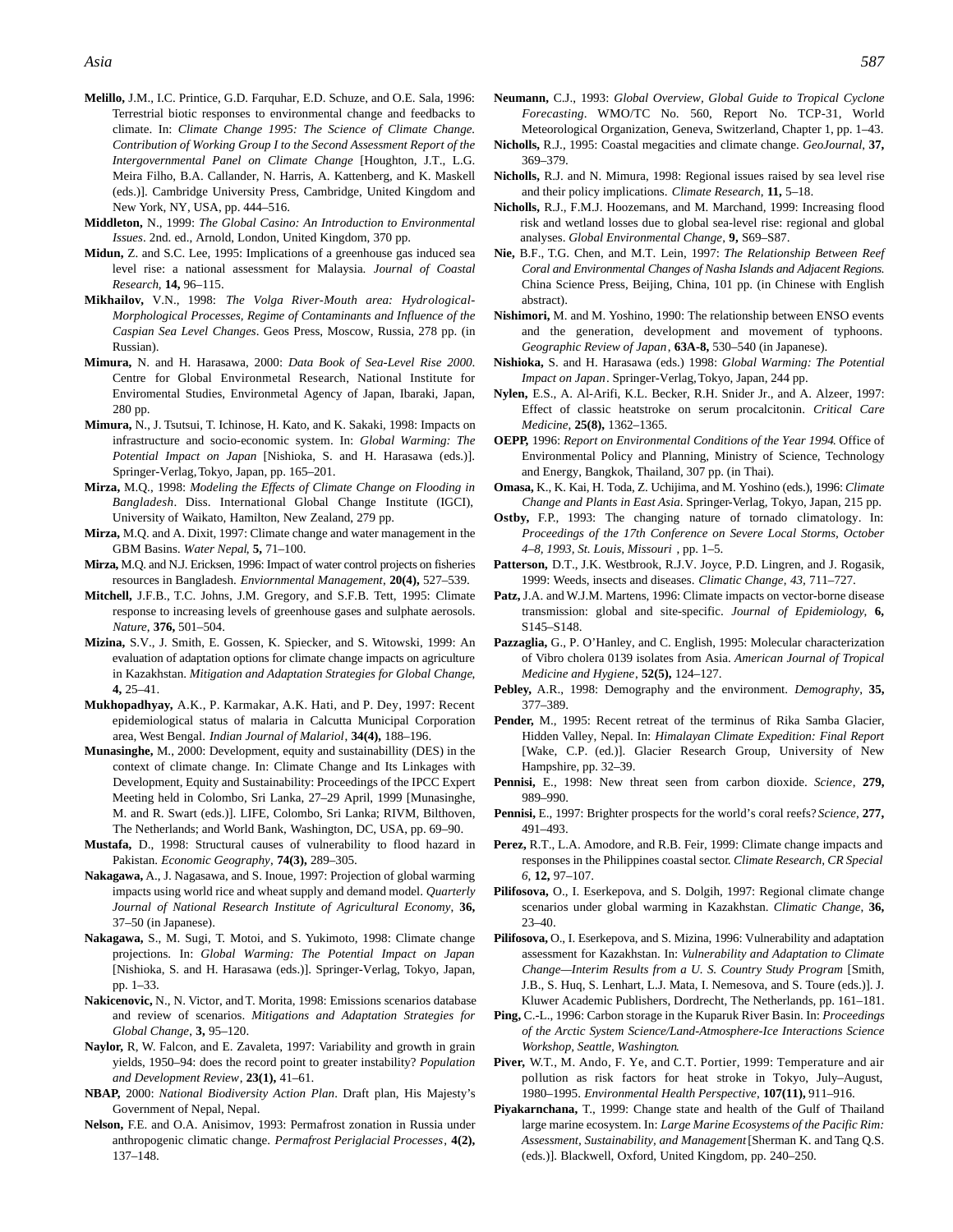- **Popov,** Y.M. and T.J. Rice, 1997: Economic and ecological problems of the Aral Sea region during transition to a market economy. *Ecology and Hydrometeorology*, **2,** 24–36.
- **Portmann,** R.W., S. Solomon, J. Fishman, J.R. Olson, J.T. Kiehl, and B. Briegleb, 1997: Radiative forcing of the earth's climate system due to tropical ozone production. *Journal of Geophysical Research*, **102(D8),** 9409–9417.
- Primavera, H., 1998: Mangroves as nurseries: shrimp populations in mangrove and non-mangrove habitats. *Estuarine, Coastal and Shelf Science*, **46,** 457–464.
- **Pritchard,** L., J. Colding, F. Berkes, U. Svedin, and C. Folke, 1998: *The Problem of Fit Between Ecosystems and Institutions*.Working Paper No. 2, International Human Dimension Programme, Bonn, Germany. Available online at http://www.uni-bonne.de/ihdp/wp02mam.htm.
- **Qian,** Y.Y., Q.C. Ye, and W.H. Zhou, 1993: *Water Discharge and Suspended Load Changes and Channel Evolution of Huanghe River*. China Building Material Industry Press, Beijing, China, 230 pp. (in Chinese).
- **Rahman,** W.A., A. Che'Rus, and A.H. Ahmad, 1997: Malaria and Anopheles mosquitoes in Malaysia. *Southeast Asian Journal of Tropical Medicine and Public Health*, **28(3),** 599–605.
- **Rai,** S.C., 1999: Land use change and hydrology of a Himalayan watershed. In: *Abstract Book of the 1999 IGES Open Meeting of the Human Dimensions of Global Environmental Change Research Community, Shonan Village, Japan, 24–26 June*, 200 pp.
- **Ramakrishnan,** P.S., 1998: Sustainable development, climate change, and the tropical rain forest landscape. *Climatic Change*, **39,** 583–600.
- **Ramakrishnan, P.S., 1992: Shifting Agriculture and Sustainable** *Development: An Interdisciplinary Study from North-Eastern India*. United nations Educational, Scientific, and Cultural Organization and the Man and the Biosphere Program (UNESCO-MAB) Series, Parthenon Publications, Carnforth, Lancaster, United Kingdom, 424 pp. (republished by Oxford University Press, New Delhi, India, 1993).
- **Ramakrishnan,** P.S., A.N. Purohit, K.G. Saxena, and K.S. Rao, 1994: *Himalayan Environment and Sustainable Development*. Diamond Jubilee Publication, Indian National Science Academy, New Delhi, India, 84 pp.
- **Ramakrishnan,** P.S., A.K. Das, and K.G. Saxena (eds.), 1996: *Conserving Biodiversity for Sustainable Development.* Indian National Science Academy, New Delhi, India, 246 pp.
- **Rankova,** E., 1998: Climate change during the 20th century for the Russian Federation. In: *Abstract Book of the 7th International Meeting on Statistical Climatology, Whistler, British Columbia, Canada, May 25–29*. Abstract 102, p. 98.
- **Rao,** G.D. and S.K. Sinha, 1994: Impact of climate change on simulated wheat production in India. In: *Implications of Climate Change for international agriculture: Crop Modelling Study* [Rosenzweig, C. and I. Iglesias (eds.)]. U.S. Environmental Protection Agency, EPA230-B-94-003, Washington, DC, USA, pp. 1–10.
- **Reiter,** P., 1998: Global warming and vector-borne disease in temperate regions and at high altitude. *Lancet*, **351,** 839–840.
- **Ren,** G., 1998: Temperature changes of the 20th century over Horqin region, Northeast China. *Scientia Meteorologica Sinica*, **18(4),** 373–380.
- **Ren,** G. and W. Zhou, 1994: A preliminary study on temperature change since 1905 over Liaodong peninsula, Northeast China. *Acta Meteorologica Sinica*, **52(4),** 493–498.
- **Ren,** G., H. Wu, and Z. Chen, 2000: Spatial pattern of precipitation change trend of the last 46 years over China. *Journal of Applied Meteorology*, **11(3),** 322–330.
- **Ren,** M.E., 1985: *Modern Sedimentation in Coastal and Nearshore Zone of China*. China Ocean Press, Beijing, China and Springer-Verlag, Berlin and Heidelberg, Germany; New York, NY, USA; and Tokyo, Japan, 464 pp.
- **Rice,** C.G., 1998: Habitat, population dynamics and conservation of Nilgiri tahr (Hemitragus hylocrius). *Biological Conservation*, **44,** 137–156.
- **Riebsame,** W.E., K.M. Strzepek, J.L. Wescoat Jr., G.L. Gaile, J. Jacobs, R. Leichenko, C. Magadza, R. Perrit, H. Phien, B.J. Urbiztondo, P. Restrepo, W.R. Rose, M. Saleh, C. Tucci, L.H. Ti, and D. Yates, 1995: Complex river basins. In: *As Climate Changes, International Impacts and Implications* [Strzepek, K.M. and J.B. Smith (eds.)]. Cambridge University Press, Cambridge, United Kingdom and New York, NY, USA, pp. 57–91.
- **Riha,** S.J., D.S. Wilks, and P. Simons, 1996: Impact of temperature and precipitation variability on crop model predictions. *Climatic Change*, **3 2 ,** 293–331.
- **Robock,** A., K.Y. Vinnikov, G. Srinivasan, J.K. Entin, S.E. Hollinger, N.A. Speranskaya, S. Liu, and A. Namkhai, 2000: The global soil moisture data bank. *Bulletin of the American Meteorological Society*, 81, 1281–1299.
- Roeckner, E., L. Bengtsson, J. Feitcher, J. Lelieveld, and H. Rodhe, 1999: Transient climate change with a coupled atmosphere-ocean GCM, including the tropospheric sulphur cycle. *Journal of Climate*, **12**, 3004-3032.
- **Rosenzweig,** C. and D. Hillel, 1998: *Climate Change and the Global Harvest: Potential Impacts of the Greenhouse Effect on Agriculture*. Oxford University Press, Oxford, United Kingdom, 324 pp.
- **Rosenzweig,** C. and D. Hillel, 1995: Potential impacts of climate change on agriculture and food supply. *Consequences*, **1(2),** 23–32.
- **Rosenzweig,** C. and M.L. Parry, 1993: Potential impacts of climate change on world food supply. In: *Agricultural Dimensions of Global Climate Change* [Keiser, H.M. and T.E. Drennen (eds.)]. St. Lucie Press, Delray Beach, FL, USA, pp. 87–116.
- **Rounsevell,** M.D.A., S.P. Evans, and P. Bullick, 1999: Climate change and agricultural soils—impacts and adaptation. *Climatic Change*, **43**, 683-709.
- **Royer,** J.-F., F. Chauvin, B. Timbal, P. Araspin, and D. Grimal, 1998: A GCM study of the impact of greenhouse gas increase on the frequency of occurrence of tropical cyclones. *Climatic Change*, **38,** 307–343.
- **Rozengurt, M.A., 1991: Strategy and ecological and societal results of extensive** resources development in the south of the U.S.S.R. In: *Proceedings of the Soviet Union in the Year 2010*. USAIA and Georgetown University, Washington, DC, USA.
- **Ruddle, K., 1998: Traditional community-based coastal marine fisheries** management in Vietnam. Ocean and Coastal Management, 40, 1-22.
- **Ruddle,** K., W.B. Morgan, and J.R. Pfafflin, 1988: *The Coastal Zone: Man's Response to Change*. Harwood Academic Publishers, Chur, Switzerland, 555 pp.
- **Rupakumar,** K. and S.D. Patil, 1996: Long-term variations of rainfall and surface air temperature over Sri Lanka. In: *Climate Variability and Agriculture* [Abrol, Y.P., S. Gadgil, and G.B. Pant (eds.)]. Narosa Publishing House, New Delhi, India, pp. 135–152.
- **Rupakumar,** K., K. Krishna Kumar and G.B. Pant, 1994: Diurnal asymmetry of surface temperature trends over India. *Geophysical Research Letters*, **21,** 677–680.
- **Safriel,** U.N., 1995: The role of ecology in desert development. *Journal of Arid Land Studies*, **55,** 351–354.
- Safriel, U.N., 1993: Climate change and the Israeli biota: little is known but much can be done. In: *Regional Implications of Future Climate Change* [Graber, M., A. Cohen, and M. Magaritz (eds.)]. The Israeli Academy of Sciences and Humanities, Jerusalem, Israel, pp. 252–260.
- **Safriel,** U.N., S. Volis, and S. Kark, 1994: Core and peripheral populations and global climate change. *Israel Journal of Plant Sciences*, **42,** 331–345.
- **Salafsky,** N., 1998: Drought in the rainforest, part II: an update based on the 1994 ENSO event. *Climatic Change*, **39,** 601–603.
- **Salafsky,** N., 1994: Drought in the rainforest: effects of the 1991 El Niño-Southern Oscillation event on a rural economy in West Kalimantan, Indonesia. *Climatic Change*, **27,** 373–396.
- **Sanchez-Arcilla,** A. and J.A. Jimenez, 1997: Physical impacts of climatic change on deltaic coastal systems: I: an approach. *Climatic Change*, **35,** 71–93.
- Sankaran, R., A.R. Rahmani, and U. Ganguli-Lachungpa, 1992: The distribution and status of the lesse florican Sypheotides indica in the Indian subcontinent. *Journal of the Bombay Natural History Society*, **89,** 156–179.
- Sato, Y. and N. Mimura, 1997: Environmental problems and current management issues in the coastal zones of south and southeast Asian developing countries. *Journal of Global Environmental Engineering*, **3,** 163–181.
- **Schulze,** E.D., 1994: Flux control at the ecosystem level. *Trends in Ecology and Evolution*, **10,** 40–43.
- Schweithelm, J., T. Jessup, and D. Glover, 1999: Conclusion and policy recommendation. In: *Indonesia's Fires and Haze: the Cost of Catastrophe* [Glover, D. and T. Jessup (eds.)]. Institute of Southeast Asia, Singapore, and International Development Research Centre, Ottawa, Ontario, Canada, pp. 130–153.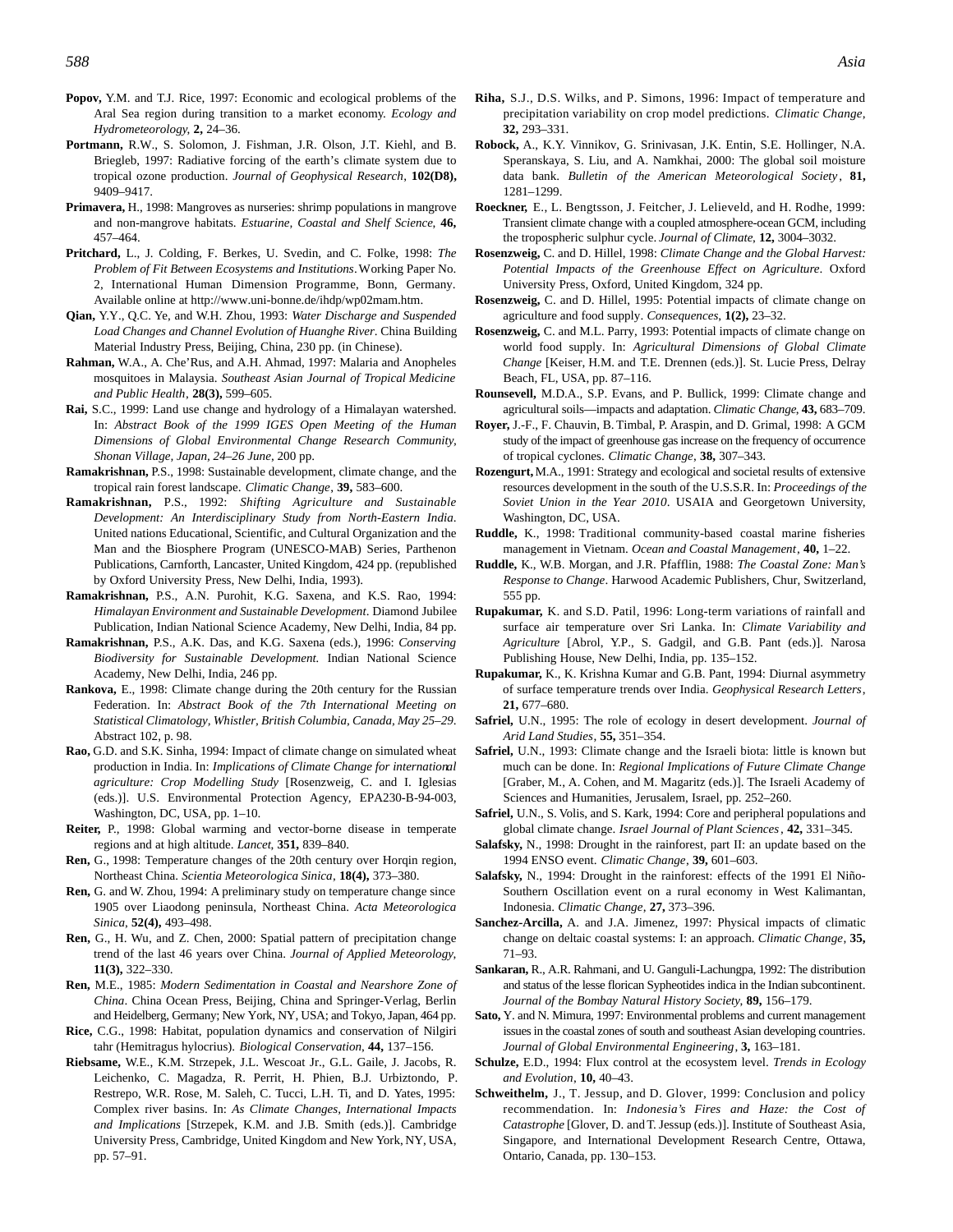- **Seino,** H., M. Amano, and K. Sasaki, 1998: Impacts on agriculture, forestry and fishery. In: *Global Warming: The Potential Impact on Japan* [Nishioka, S. and H. Harasawa (eds.)]. Springer-Verlag, Tokyo, Japan, pp. 101–124.
- **Serebryanny,** L.R. and A.G. Khropov, 1997: Natural zones of north of Russia during a climatic holocene optimum. *Russian Academy of Science Report,* **357(6),** 826–827 (in Russian).
- **Sharma,** K.P., 1997: *Impact of Land-Use and Climatic Changes on Hydrology of the Himalayan Basin: A Case Study of the Kosi Basin*. Diss. University of New Hampshire, Durham, NH, USA, 247 pp.
- **Sharma,** K.P., 1993: Role of meltwater in major river systems of Nepal. In: *International Symposium on Snow and Glacier Hydrology* [Young, G.J. (ed.)]. International Association of Scientific Hydrology, Kathmandu, Nepal, pp. 113–122.
- **Shi,** Y.F., 1995: Exacerbating coastal hazards and defensive countermeasures in China. In: *Geological Hazards and Environmental Studies of Chinese Offshore Areas* [Liu, S.Q. and M.S. Liang (eds.)]. Qindao Ocean University Press, Qindao, China, pp. 1–17.
- **Shiklomanov,** I. (ed.), 2001: *World Water Resources at the Beginning of the 21st Century*. International Hydrological Series of the United Nations Educational, Scientific, and Cultural Organization (UNESCO), Cambridge University Press, Cambridge, United Kingdom and New York, NY, USA, 711 pp.
- **Singh,** P., 1998: Effect of global warming on the streamflow of high-altitude Spiti River. In: *Ecohydrology of High Mountain Areas* [Chalise, S.R., A. Herrmann, N.R. Khanal, H. Lang, L. Molnar, and A.P. Pokhrel (ed.)]. International Centre for Integrated Mountain Development, Kathmandu, Nepal, pp. 103–114.
- **Singh, N. and N.A. Sontakke, 2001: Natural and anthropogenic environmental** changes of the Indo-Gangetic Plains, India. *Climatic Change*, (communicated).
- **Sinha,** S.K., 1997: Global change scenario—current and future with reference to land cover change and sustainable agriculture. *Current Science*, **72(11),** 846–854.
- **Sinha,** S.K., M. Rai, and G.B. Singh, 1998: *Decline in Productivity in Punjab and Haryana: A Myth or Reality?* Indian Council of Agricultural Research (ICAR) Publication, New Delhi, India, 89 pp.
- **Sirotenko,** O.D., H.V. Abashina, and V.N. Pavlova, 1997: Sensitivity of the Russian agriculture to changes in climate,  $CO<sub>2</sub>$ , and tropospheric ozone concentrations and soil fertility. *Climatic Change*, 36(1-2), 217–232.
- **Sivardhana,** R., 1993: Methodology of assessing the economic impacts of sea level rise with reference to Ban Don Bay, Thailand. *Malaysian Journal of Tropical Geography*, **24(1–2),** 35–40.
- **Skole,** D.L., W.A. Salas, and C. Silapathong, 1998: Interannual variation in the terrestrial carbon cycle: significance of Asian tropical forest conversions to imbalance in the global carbon budget. In: *Asian Change in the Context of Global Climate Change* [Galloway, J.N. and J.M. Melillo (eds.)]. Cambridge University Press, Cambridge, United Kingdom and New York, NY, USA, pp. 162–186.
- Smit, B., I. Burton, R.J.T. Klein, and J. Wandel, 2000: An anatomy of adaptation to climate change and variability. *Climatic Change*, **45,** 223–251.
- **Smith,** J.B., A. Rahman, S. Haq, M.Q. Mirza, 1998: *Considering Adaptation to Climate Change in the Sustainable Development of Bangladesh*.World Bank Report, World Bank, Washington, DC, USA, 103 pp.
- **Smith,** J.B., N. Bhatti, G. Menzhulin, R. Benioff, M. Campos, B. Jallow, F. Rijsberman, M.I. Budyko, and R.K. Dixon (eds.), 1996: *Adapting to Climate Change: Assessment and Issues*. Springer-Verlag, New York, NY, USA, 475 pp.
- **Stephens,** C., 1995: The urban environment, poverty and health in developing countries. *Health Policy and Planning*, **10(2),** 109.
- **Sugi,** M., A. Noda, and N. Sato, 1996: Will the number of tropical cyclones be reduced by global warming? Implication from a numerical modeling experiment with the JMA global model. In: *Proceedings of the 1996 Spring Meeting of the Japanese Meteorological Society, 21-23 May 1996.* The Japan Meteorological Society, Ohomiya, Japan, p. 37 (in Japanese).
- **Sukumar,** R., H.S. Suresh, and R. Ramesh, 1995: Climate change and its impact on tropical montane ecosystems in south India. *Journal of Biogeography*, **22,** 533–536.
- **Svitoch,** A.A., 1997: *Extreme Rise of the Caspian Sea Catastrophe of Coasts of Dagestan Towns*. Moscow University Press, Moscow, Russia, 203 pp. (in Russian with English abstract).
- **Swift,** M.J., J. Vandermeer, P.S. Ramakrishnan, J.M. Anderson, C.K. Ong, and B. Hawkins, 1996: Biodiversity and agroecosystem function. In: *Biodiversity and Ecosystem Properties: A Global Perspective* [Mooney, H.A., J.H. Cushman, E. Medina, O.E. Sala, and E.D. Schulze (eds.)]. John Wiley and Sons, Chichester, United Kingdom, pp. 261–298.
- **Tang,** Q., 1995: The effects of climate change on resource populations in the Yellow Sea ecosystem. *Canadian Special Publication of Fisheries and Aquatic Sciences*, **121,** 97.
- **Tang,** S.Y., 1992: *Institutions and Collective Action: Self-Governance in Irrigation.* Institute for Contemporary Studies Press, San Fransisco, CA, USA, 151 pp.
- **Teh,** T.T., 1997: *Sea Level Rise Implications for Coastal and Island Resorts: Climate Change in Malaysia*. Universiti Putra, Selangor Darul Ehsan, Malaysia, pp. 83–102.
- **Terazaki,** M., 1999: The Sea of Japan large marine ecosystem. In: *Large Marine Ecosystems of the Pacific Rim: Assessment, Sustainability, and Management* [Sherman, K. and Q.S. Tang (eds.)]. Blackwell, Oxford, United Kingdom, pp. 199–220.
- **Thongkrajai,** E., P. Thongkrajai, J. Stoeckel, S. Na-nakhon, B. Karenjanabutr, and J. Sirivatanamethanont, 1990: Socioeconomic and heath programme e ffects upon the behavioral management of diarrhoeal disease in northeast Thailand. *Asia Pacific Journal of Public Health*, **4(1),** 45–52.
- Tian, Y.J. and S. Liu, 1999: Humankind's desire and achievements in changing nature seen from three project cases. *Science and Technology Review*, **1,** 36–43 (in Chinese).
- **Timmermann,** A., J. Oberhuber, A. Bacher, M. Esch, M. Latif, and E. Roeckner, 1999: Increased El Niño frequency in a climate model forced by future greenhouse warming. *Nature*, **398,** 694–696.
- **Tobey,**J., J. Reilly, and S. Kane, 1992: Economic implication of global climate change for world agriculture. *Journal of Agriculture and Resource Economy,* **17,** 195–204.
- **Tonkin,** H., C. Landsea, G.J. Holland, and S. Li, 1997: Tropical cyclones and climate change: a preliminary assessment. In: *Assessing Climate Change Results from the Model Evaluation Consortium for Climate Assessment* [Howe, W. and A. Henderson-Sellers (eds.)]. Gordon and Breach, London, United Kingdom, pp. 327–360.
- **Tri,** N.H., N.W. Adger, and P.M. Kelly, 1998: Natural resourcemanagement in mitigating climate impacts: mangrove restoration in Vietnam. *Global Environmental Change*, **8(1),** 49–61.
- **Trigg,** P.I. and A.V. Kondrachina, 1998: Commentary: malaria control in the 1990s. *Bulletin of the World Health Organization*, **76(1),** 11–16.
- **Tsunekawa,** A., X. Zhang, G. Zhou, and K. Omasa, 1996: Climate change and its impacts on the vegetation distribution in China. In: *Climate Change and Plants in East Asia* [Omasa, K., K. Kai, H. Toda, Z. Uchijima, and H. Yoshino (eds.)]. Springer-Verlag, Tokyo, Japan, pp. 67–84.
- **Turner,** R.K., S. Subak, and W.N. Adger, 1996: Pressures, trends and impacts in coastal zones: interactions between socio-economic and natural systems. *Environmental Management*, **20,** 159–173.
- Ubukata, H., 2000: The impact of global warming on insects. In: *A Threat to Life: The Impact of Climate Change on Japan's Biodiversity* [Domoto, A., K. Iwatsuki, T. Kawamichi, and J. McNeely (eds.)]. Tsukiji-Shokan Publishing Company, Tokyo, Japan; The World Conservation Union (IUCN), Gland, Swizerland; and IUCN, Cambridge, United Kingdom, pp. 61–70.
- **UNDP,** 1997: *Human Development Report 1997*. United Nations Development Programme, New York, NY, USA, 256 pp.
- **UNEP,** 1999: *Global Environment Outlook 2000*. Earthscan, London, United Kingdom, 398 pp.
- **UNICEF,** 1999: *UNICEF Statistical Data*. United Nations Children's Fund, New York, NY, USA. Available online at http://www.unicef.org/ statis/indexr.htm.
- **United Nations,** 1998: *UN World Population Prospects.* United Nations, Population Division, New York, NY, USA.
- **USDA,** 1999: *Production, Supply, and Distribution Database*.Available online at http://usda.mannlib.cornell.edu/data-sets/international/.
- **Valendik,** E.N., 1996: Ecological aspects of forest fires in Siberia. *Siberian Ecological Journal*, **1,** 1–8 (in Russian).